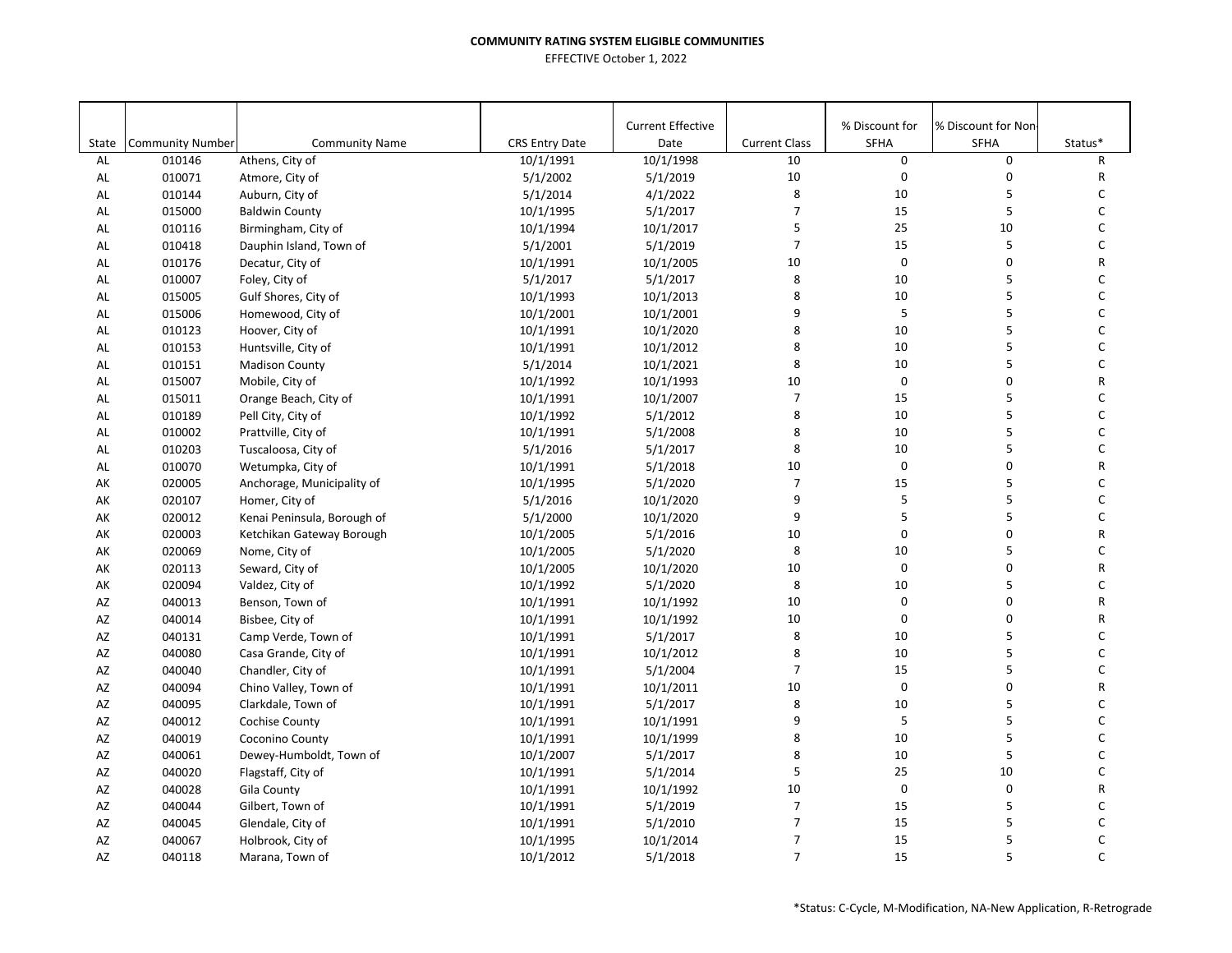|                    |                                   |                                     |                                    | <b>Current Effective</b> |                           | % Discount for             | % Discount for Non- |              |
|--------------------|-----------------------------------|-------------------------------------|------------------------------------|--------------------------|---------------------------|----------------------------|---------------------|--------------|
| State<br><b>AZ</b> | <b>Community Number</b><br>040037 | <b>Community Name</b>               | <b>CRS Entry Date</b><br>10/1/1991 | Date<br>5/1/2012         | <b>Current Class</b><br>4 | <b>SFHA</b><br>30          | <b>SFHA</b><br>10   | Status*<br>C |
|                    |                                   | Maricopa County                     |                                    | 5/1/1998                 | 10                        | $\pmb{0}$                  | 0                   | R            |
| AZ                 | 040048                            | Mesa, City of                       | 10/1/1991                          |                          | $\boldsymbol{6}$          | 20                         | 10                  | С            |
| AZ<br>AZ           | 040058                            | Mohave County                       | 10/1/1995                          | 5/1/2013<br>5/1/2008     | 8                         | 10                         | 5                   | C            |
| AZ                 | 040066<br>040092                  | Navajo County<br>Patagonia, Town of | 10/1/1992<br>10/1/2018             | 10/1/2018                | 9                         | 5                          | 5                   | C            |
| AZ                 | 040051                            | Phoenix, City of                    | 10/1/1992                          | 10/1/2018                | 5                         | 25                         | 10                  | C            |
| AZ                 | 040073                            | Pima County                         | 10/1/1991                          | 4/1/2022                 | 3                         | 35                         | 10                  | С            |
| AZ                 | 040077                            | <b>Pinal County</b>                 | 5/1/2015                           | 5/1/2020                 | 6                         | 20                         | 10                  | C            |
| AZ                 | 040098                            | Prescott, City of                   | 10/1/1991                          | 5/1/2018                 | 8                         | 10                         | 5                   | C            |
| AZ                 | 040090                            | Santa Cruz County                   | 10/1/2003                          | 5/1/2018                 | 8                         | 10                         | 5                   | C            |
| AZ                 | 045012                            |                                     |                                    | 5/1/2018                 | 5                         | 25                         | 10                  | C            |
| AZ                 | 040130                            | Scottsdale, City of                 | 10/1/1991                          | 5/1/2011                 | 8                         | 10                         | 5                   | C            |
| AZ                 |                                   | Sedona, City of                     | 10/1/1991                          |                          | 9                         | 5                          | 5                   | C            |
|                    | 040069                            | Show Low, City of                   | 10/1/1991                          | 5/1/2020                 | 5                         | 25                         | 10                  | C            |
| AZ                 | 040054<br>040076                  | Tempe, City of                      | 10/1/1991                          | 10/1/2022                | 6                         | 20                         | 10                  | C            |
| AZ                 |                                   | Tucson, City of                     | 10/1/1991                          | 10/1/2007                |                           |                            |                     |              |
| AZ                 | 040056                            | Wickenburg, Town of                 | 10/1/1992                          | 10/1/2007                | 10                        | $\mathbf 0$<br>$\mathbf 0$ | $\mathbf 0$         | R            |
| AZ                 | 040031                            | Winkelman, Town of                  | 10/1/1991                          | 10/1/1995                | 10                        |                            | 0                   | R            |
| AZ                 | 040093                            | Yavapai County                      | 10/1/1991                          | 10/1/2016                | $\overline{7}$            | 15                         | 5                   | C            |
| AR                 | 050029                            | Arkadelphia, City of                | 10/1/1991                          | 10/1/2018                | 8                         | $10\,$                     | 5                   | С            |
| AR                 | 050192                            | Benton, City of                     | 10/1/1993                          | 5/1/2017                 | 10                        | $\pmb{0}$                  | 0                   | R            |
| AR                 | 050419                            | <b>Benton County</b>                | 5/1/2005                           | 10/1/2022                | 9                         | 5                          | 5                   | C            |
| AR                 | 050012                            | Bentonville, City of                | 10/1/1992                          | 10/1/2002                | 8                         | 10                         | 5                   | C            |
| AR                 | 050140                            | Blytheville, City of                | 10/1/1995                          | 10/1/1995                | 9                         | 5                          | 5                   | C            |
| AR                 | 050046                            | Bono, City of                       | 10/1/1992                          | 5/1/2017                 | 10                        | 0                          | $\mathbf 0$         | R            |
| AR                 | 050308                            | Bryant, City of                     | 10/1/1992                          | 5/1/2016                 | 10                        | 0                          | 0                   | R            |
| AR                 | 050399                            | Centerton, City of                  | 10/1/2013                          | 10/1/2013                | 9                         | 5                          | 5                   | C            |
| AR                 | 050216                            | Fayetteville, City of               | 5/1/2016                           | 10/1/2022                | 9                         | 5                          | 5                   | C            |
| AR                 | 050433                            | <b>Garland County</b>               | 10/1/1993                          | 10/1/1993                | 9                         | 5                          | 5                   | C            |
| AR                 | 050020                            | Harrison, City of                   | 10/1/2017                          | 10/1/2017                | 9                         | 5                          | 5                   | C            |
| AR                 | 050168                            | Helena, City of                     | 10/1/1993                          | 10/1/1999                | 10                        | $\mathbf 0$                | $\mathbf 0$         | $\mathsf R$  |
| AR                 | 050084                            | Hot Springs, City of                | 10/1/1993                          | 10/1/2006                | 8                         | 10                         | 5                   | C            |
| AR                 | 050180                            | Jacksonville, City of               | 10/1/1994                          | 10/1/2016                | 9                         | 5                          | 5                   | C            |
| AR                 | 050440                            | Jefferson County                    | 5/1/2017                           | 5/1/2017                 | 9                         | 5                          | 5                   | C            |
| AR                 | 050048                            | Jonesboro, City of                  | 10/1/1992                          | 5/1/2013                 | 8                         | 10                         | 5                   | С            |
| AR                 | 050181                            | Little Rock, City of                | 10/1/1991                          | 10/1/2011                | $\overline{7}$            | 15                         | 5                   | C            |
| AR                 | 050088                            | Malvern, City of                    | 10/1/1991                          | 10/1/1996                | 10                        | $\pmb{0}$                  | 0                   | R            |
| AR                 | 050109                            | Pine Bluff, City of                 | 10/1/1994                          | 10/1/1995                | 10                        | 0                          | 0                   | R            |
| AR                 | 050219                            | Springdale, City of                 | 10/1/2018                          | 10/1/2018                | 8                         | 10                         | 5                   | C            |
| AR                 | 050137                            | Texarkana, City of                  | 5/1/2013                           | 5/1/2013                 | 9                         | 5                          | 5                   | C            |
| AR                 | 050053                            | Van Buren, City of                  | 5/1/2009                           | 5/1/2019                 | 9                         | 5                          | 5                   | C            |
| AR                 | 050055                            | West Memphis, City of               | 10/1/1992                          | 5/1/2020                 | 8                         | 10                         | 5                   | C            |
| CA                 | 060001                            | Alameda County                      | 10/1/1992                          | 10/1/1999                | $\overline{7}$            | 15                         | 5                   | C            |
| CA                 | 060002                            | Alameda, City of                    | 10/1/2019                          | 10/1/2019                | 8                         | 10                         | 5                   | <b>NA</b>    |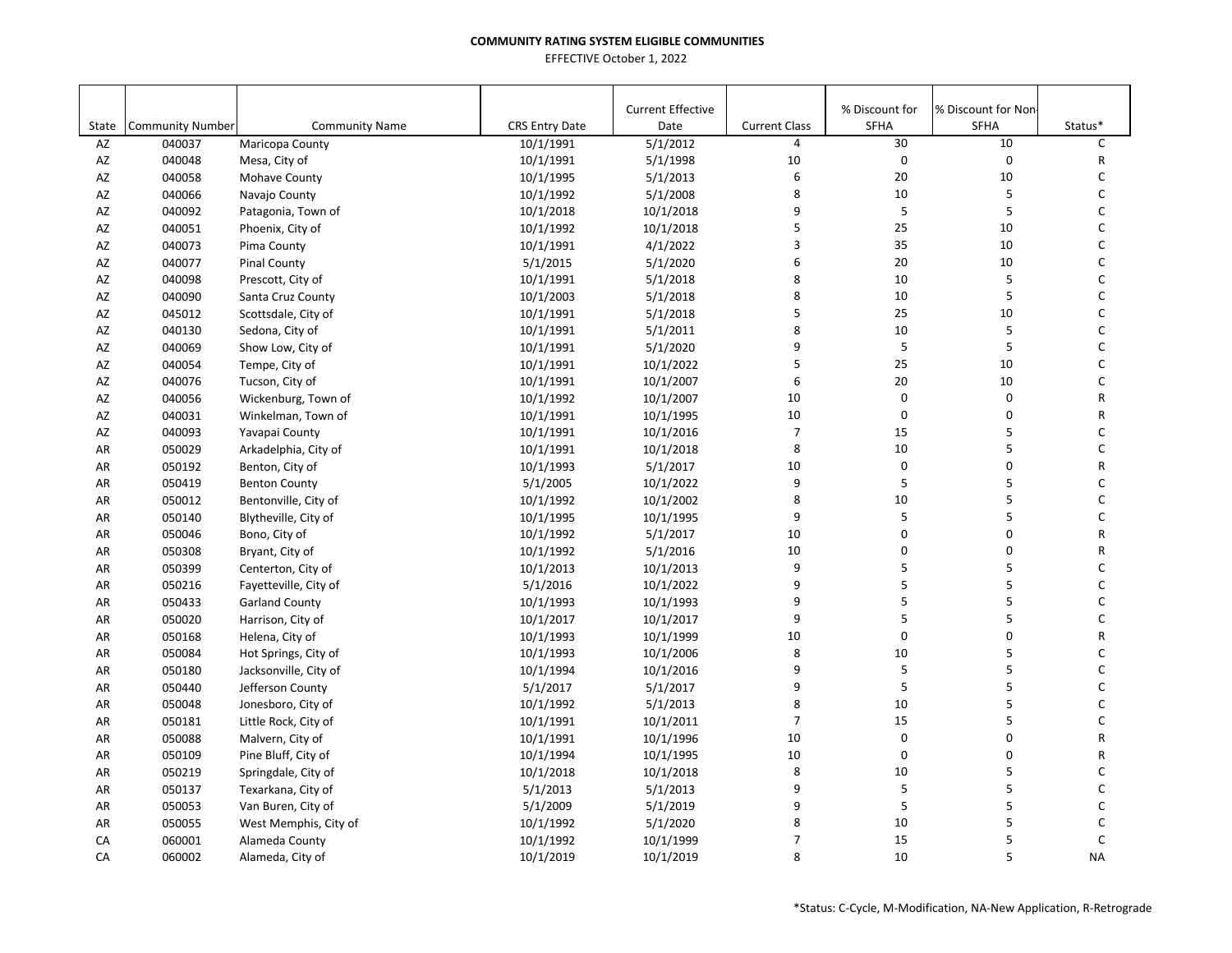|       |                         |                           |                       | <b>Current Effective</b> |                      | % Discount for | % Discount for Non- |         |
|-------|-------------------------|---------------------------|-----------------------|--------------------------|----------------------|----------------|---------------------|---------|
| State | <b>Community Number</b> | <b>Community Name</b>     | <b>CRS Entry Date</b> | Date                     | <b>Current Class</b> | <b>SFHA</b>    | SFHA                | Status* |
| CA    | 060213                  | Anaheim, City of          | 10/1/1991             | 5/1/2007                 | 8                    | 10             | 5                   | C       |
| CA    | 065019                  | Burlingame, City of       | 5/1/2012              | 5/1/2012                 | 9                    | 5              | 5                   | C       |
| CA    | 060714                  | Clearlake, City of        | 5/1/2003              | 10/1/2008                | 10                   | $\pmb{0}$      | 0                   | R       |
| CA    | 065022                  | Concord, City of          | 10/1/2008             | 5/1/2020                 | 6                    | 20             | 10                  | C       |
| CA    | 060025                  | Contra Costa County       | 10/1/1991             | 10/1/2022                | 6                    | 20             | 10                  | C       |
| CA    | 065023                  | Corte Madera, Town of     | 10/1/2003             | 4/1/2022                 | 6                    | 20             | 10                  | C       |
| CA    | 060339                  | Cupertino, City of        | 10/1/2005             | 5/1/2015                 | $\overline{7}$       | 15             | 5                   | C       |
| CA    | 060708                  | East Palo Alto, City of   | 10/1/2011             | 4/1/2022                 | 8                    | 10             | 5                   | C       |
| CA    | 060175                  | Fairfax, Town of          | 10/1/2017             | 10/1/2017                | 9                    | 5              | 5                   | C       |
| CA    | 060370                  | Fairfield, City of        | 10/1/1992             | 5/1/2009                 | $\overline{7}$       | 15             | 5                   | C       |
| CA    | 060218                  | Fountain Valley, City of  | 10/1/1996             | 5/1/2015                 | 9                    | 5              | 5                   | С       |
| CA    | 065028                  | Fremont, City of          | 5/1/2001              | 5/1/2001                 | $\overline{7}$       | 15             | 5                   | C       |
| CA    | 060048                  | Fresno, City of           | 10/1/1992             | 10/1/2007                | 8                    | 10             | 5                   | C       |
| CA    | 065029                  | <b>Fresno County</b>      | 10/1/1991             | 5/1/2016                 | $\overline{7}$       | 15             | 5                   | C       |
| CA    | 060340                  | Gilroy, City of           | 5/1/2007              | 5/1/2007                 | 8                    | 10             | 5                   | C       |
| CA    | 065034                  | Huntington Beach, City of | 10/1/1995             | 10/1/2020                | $\overline{7}$       | 15             | 5                   | C       |
| CA    | 060222                  | Irvine, City of           | 10/1/1991             | 10/1/2012                | 9                    | 5              | 5                   | C       |
| CA    | 060075                  | Kern County               | 10/1/1991             | 5/1/2020                 | 9                    | 5              | 5                   | C       |
| CA    | 060090                  | Lake County               | 10/1/1995             | 4/1/2021                 | $\overline{7}$       | 15             | 5                   | M       |
| CA    | 060636                  | Lake Elsinore, City of    | 10/1/2009             | 5/1/2014                 | 8                    | 10             | 5                   | С       |
| CA    | 060738                  | Lathrop, City of          | 10/1/2008             | 10/1/2008                | 8                    | 10             | 5                   | C       |
| CA    | 060395                  | Live Oak, City of         | 10/1/2011             | 5/1/2015                 | 10                   | $\pmb{0}$      | 0                   | R       |
| CA    | 060008                  | Livermore, City of        | 5/1/2015              | 10/1/2020                | 6                    | 20             | 10                  | C       |
| CA    | 060136                  | Long Beach, City of       | 10/1/1993             | 10/1/2012                | 8                    | 10             | 5                   | C       |
| CA    | 060341                  | Los Altos, City of        | 10/1/1991             | 10/1/1996                | 8                    | 10             | 5                   | C       |
| CA    | 060137                  | Los Angeles, City of      | 10/1/1991             | 10/1/2005                | $\overline{7}$       | 15             | 5                   | C       |
| CA    | 065043                  | Los Angeles County        | 10/1/1991             | 4/1/2022                 | 6                    | 20             | 10                  | M       |
| CA    | 060706                  | Manteca, City of          | 5/1/2009              | 5/1/2019                 | 10                   | $\mathbf 0$    | $\mathbf 0$         | R       |
| CA    | 060173                  | <b>Marin County</b>       | 5/1/2016              | 5/1/2018                 | 6                    | 20             | 10                  | C       |
| CA    | 060321                  | Menlo Park, City of       | 10/1/2020             | 10/1/2020                | 8                    | 10             | 5                   | C       |
| CA    | 060344                  | Milpitas, City of         | 10/1/1991             | 5/1/2013                 | 7                    | 15             | 5                   | C       |
| CA    | 060735                  | Mission Viejo, City of    | 10/1/2005             | 5/1/2015                 | $\overline{7}$       | 15             | 5                   | C       |
| CA    | 060195                  | <b>Monterey County</b>    | 10/1/1991             | 10/1/2020                | 5                    | 25             | 10                  | C       |
| CA    | 065074                  | Moreno Valley, City of    | 10/1/1991             | 10/1/1996                | 8                    | 10             | 5                   | C       |
| CA    | 060346                  | Morgan Hill, City of      | 5/1/2003              | 5/1/2003                 | $\overline{7}$       | 15             | 5                   | C       |
| CA    | 060307                  | Morro Bay, City of        | 10/1/2013             | 5/1/2018                 | $\overline{7}$       | 15             | 5                   | C       |
| CA    | 060347                  | Mountain View, City of    | 5/1/2002              | 5/1/2019                 | $\overline{7}$       | 15             | 5                   | C       |
| CA    | 060751                  | Murrieta, City of         | 10/1/1997             | 10/1/1997                | 9                    | 5              | 5                   | C       |
| CA    | 060205                  | Napa County               | 5/1/2018              | 5/1/2018                 | $\overline{7}$       | 15             | 5                   | C       |
| CA    | 060207                  | Napa, City of             | 5/1/2001              | 5/1/2017                 | $\overline{7}$       | 15             | 5                   | C       |
| CA    | 060388                  | Newman, City of           | 5/1/2015              | 5/1/2015                 | 9                    | 5              | 5                   | C       |
| CA    | 060227                  | Newport Beach, City of    | 10/1/1993             | 5/1/2020                 | $\overline{7}$       | 15             | 5                   | C       |
| CA    |                         |                           | 10/1/1995             | 5/1/2010                 | 6                    | 20             | 10                  | C       |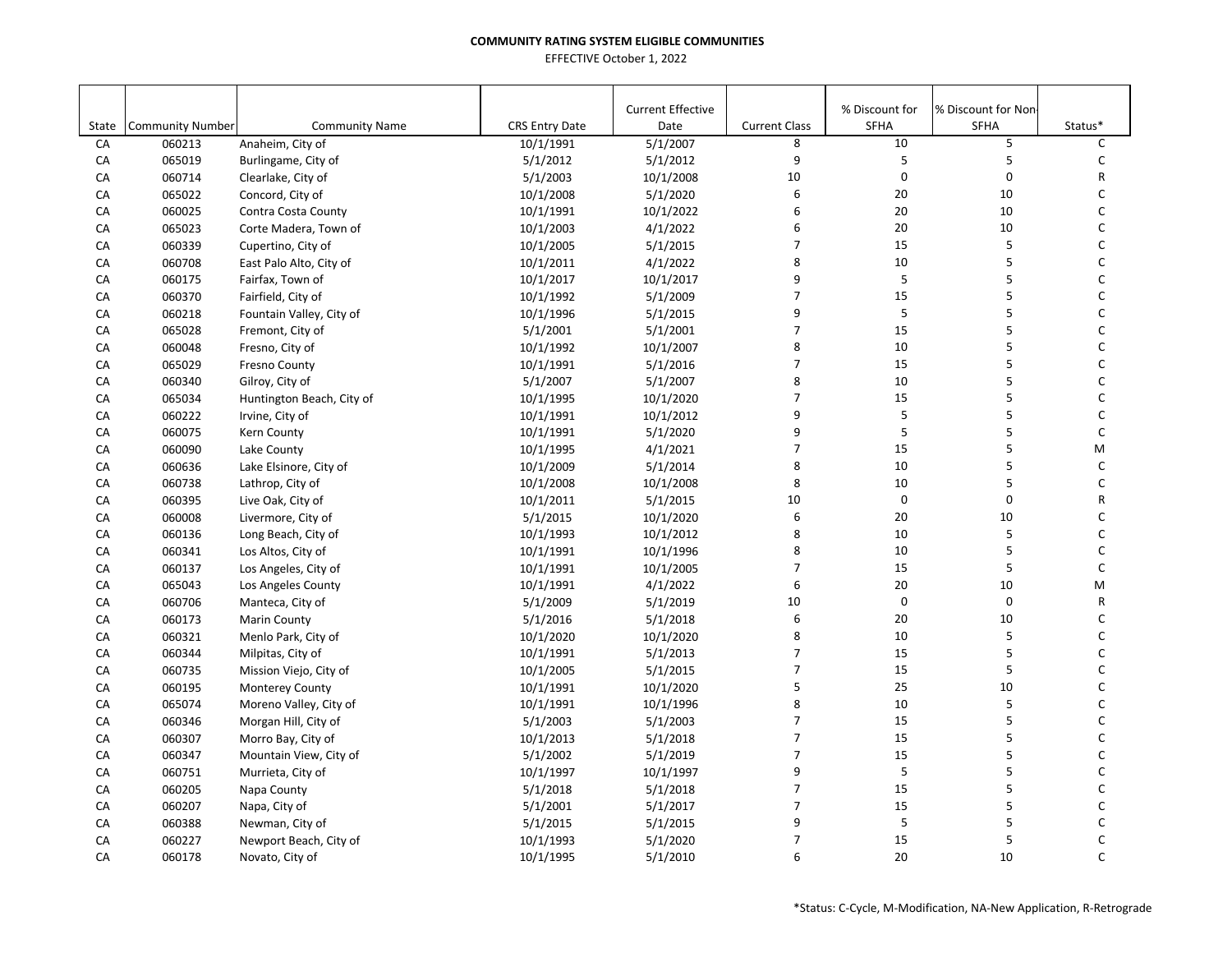|       |                         |                              |                       | <b>Current Effective</b> |                      | % Discount for | % Discount for Non- |           |
|-------|-------------------------|------------------------------|-----------------------|--------------------------|----------------------|----------------|---------------------|-----------|
| State | <b>Community Number</b> | <b>Community Name</b>        | <b>CRS Entry Date</b> | Date                     | <b>Current Class</b> | <b>SFHA</b>    | <b>SFHA</b>         | Status*   |
| CA    | 060294                  | Oceanside, City of           | 10/1/1991             | 10/1/1996                | 8                    | 10             | 5                   | C         |
| CA    | 060228                  | Orange, City of              | 10/1/1992             | 10/1/1992                | 9                    | 5              | 5                   | C         |
| CA    | 060212                  | <b>Orange County</b>         | 10/1/1991             | 5/1/2017                 | 5                    | 25             | 10                  | С         |
| CA    | 060417                  | Oxnard, City of              | 5/1/2013              | 5/1/2018                 | $\overline{7}$       | 15             | 5                   | C         |
| CA    | 060323                  | Pacifica, City of            | 5/1/2013              | 5/1/2013                 | $\overline{7}$       | 15             | 5                   | C         |
| CA    | 060257                  | Palm Springs, City of        | 10/1/1992             | 5/1/2011                 | 6                    | 20             | 10                  | C         |
| CA    | 060348                  | Palo Alto, City of           | 10/1/1991             | 5/1/2017                 | 6                    | 20             | 10                  | C         |
| CA    | 060390                  | Patterson, City of           | 5/1/2015              | 10/1/2021                | 8                    | 10             | 5                   | C         |
| CA    | 060379                  | Petaluma, City of            | 10/1/1991             | 10/1/1996                | 6                    | 20             | 10                  | C         |
| CA    | 060239                  | <b>Placer County</b>         | 10/1/1991             | 5/1/2009                 | 5                    | 25             | 10                  | C         |
| CA    | 060034                  | Pleasant Hill, City of       | 5/1/2003              | 10/1/2018                | 9                    | 5              | 5                   | C         |
| CA    | 060012                  | Pleasanton, City of          | 10/1/1992             | 10/1/2017                | $\overline{7}$       | 15             | 5                   | C         |
| CA    | 060702                  | Poway, City of               | 5/1/2008              | 5/1/2008                 | 8                    | 10             | 5                   | C         |
| CA    | 060360                  | Redding, City of             | 10/1/1996             | 10/1/2022                | $\overline{7}$       | 15             | 5                   | C         |
| CA    | 060279                  | Redlands, City of            | 10/1/2007             | 10/1/2015                | 8                    | 10             | 5                   | C         |
| CA    | 060035                  | Richmond, City of            | 10/1/1995             | 5/1/2015                 | 10                   | $\mathbf 0$    | $\mathbf 0$         | R         |
| CA    | 060245                  | Riverside County             | 10/1/2010             | 4/1/2022                 | 6                    | 20             | 10                  | C         |
| CA    | 060243                  | Roseville, City of           | 10/1/1992             | 10/1/2006                | $\mathbf{1}$         | 45             | 10                  | C         |
| CA    | 060179                  | Ross, Town of                | 5/1/2015              | 5/1/2015                 | 8                    | 10             | 5                   | С         |
| CA    | 060266                  | Sacramento, City of          | 10/1/1991             | 10/1/2021                | 3                    | 35             | 10                  | С         |
| CA    | 060262                  | Sacramento County            | 10/1/1992             | 5/1/2017                 | $\overline{2}$       | 40             | 10                  | C         |
| CA    | 060202                  | Salinas, City of             | 10/1/1991             | 10/1/2013                | $\overline{7}$       | 15             | 5                   | C         |
| CA    | 060180                  | San Anselmo, Town of         | 5/1/2016              | 10/1/2022                | 8                    | 10             | 5                   | C         |
| CA    | 060327                  | San Carlos, City of          | 5/1/2013              | 5/1/2013                 | 9                    | 5              | 5                   | C         |
| CA    | 060284                  | San Diego County             | 10/1/1994             | 5/1/2020                 | $\overline{7}$       | 15             | 5                   | C         |
| CA    | 060299                  | San Joaquin County           | 10/1/1993             | 10/1/2018                | $\overline{7}$       | 15             | 5                   | C         |
| CA    | 060349                  | San Jose, City of            | 10/1/1991             | 10/1/2001                | $\overline{7}$       | 15             | 5                   | C         |
| CA    | 060231                  | San Juan Capistrano, City of | 10/1/1991             | 5/1/2017                 | 8                    | 10             | 5                   | C         |
| CA    | 060013                  | San Leandro, City of         | 10/1/2006             | 10/1/2006                | 8                    | 10             | 5                   | C         |
| CA    | 060310                  | San Luis Obispo, City of     | 10/1/1991             | 10/1/2022                | $\overline{7}$       | 15             | 5                   | C         |
| CA    | 060311                  | San Mateo County             | 10/1/2010             | 10/1/2022                | 8                    | 10             | 5                   | C         |
| CA    | 060036                  | San Pablo, City of           | 10/1/2013             | 10/1/2013                | 8                    | 10             | 5                   | C         |
| CA    | 060710                  | San Ramon, City of           | 10/1/1991             | 5/1/2011                 | 6                    | 20             | 10                  | C         |
| CA    | 060331                  | Santa Barbara County         | 10/1/1991             | 5/1/2006                 | 6                    | 20             | 10                  | С         |
| CA    | 060350                  | Santa Clara, City of         | 5/1/2002              | 10/1/2019                | $\overline{7}$       | 15             | 5                   | C         |
| CA    | 060337                  | Santa Clara County           | 5/1/2004              | 5/1/2009                 | 10                   | $\pmb{0}$      | 0                   | R         |
| CA    | 060729                  | Santa Clarita, City of       | 10/1/2001             | 5/1/2014                 | $\overline{7}$       | 15             | 5                   | C         |
| CA    | 060355                  | Santa Cruz, City of          | 10/1/1992             | 5/1/2002                 | $\overline{7}$       | 15             | 5                   | C         |
| CA    | 060353                  | Santa Cruz County            | 10/1/2012             | 10/1/2012                | 8                    | 10             | 5                   | C         |
| CA    | 060182                  | Sausalito, City of           | 5/1/2019              | 5/1/2019                 | 9                    | 5              | 5                   | <b>NA</b> |
| CA    | 060421                  | Simi Valley, City of         | 10/1/1993             | 10/1/2019                | 5                    | 25             | 10                  | M         |
| CA    | 060631                  | Solano County                | 10/1/1991             | 10/1/2018                | $\overline{7}$       | 15             | 5                   | C         |
| CA    | 060375                  | Sonoma County                | 10/1/1991             | 10/1/1992                | 10                   | $\mathbf 0$    | $\Omega$            | R         |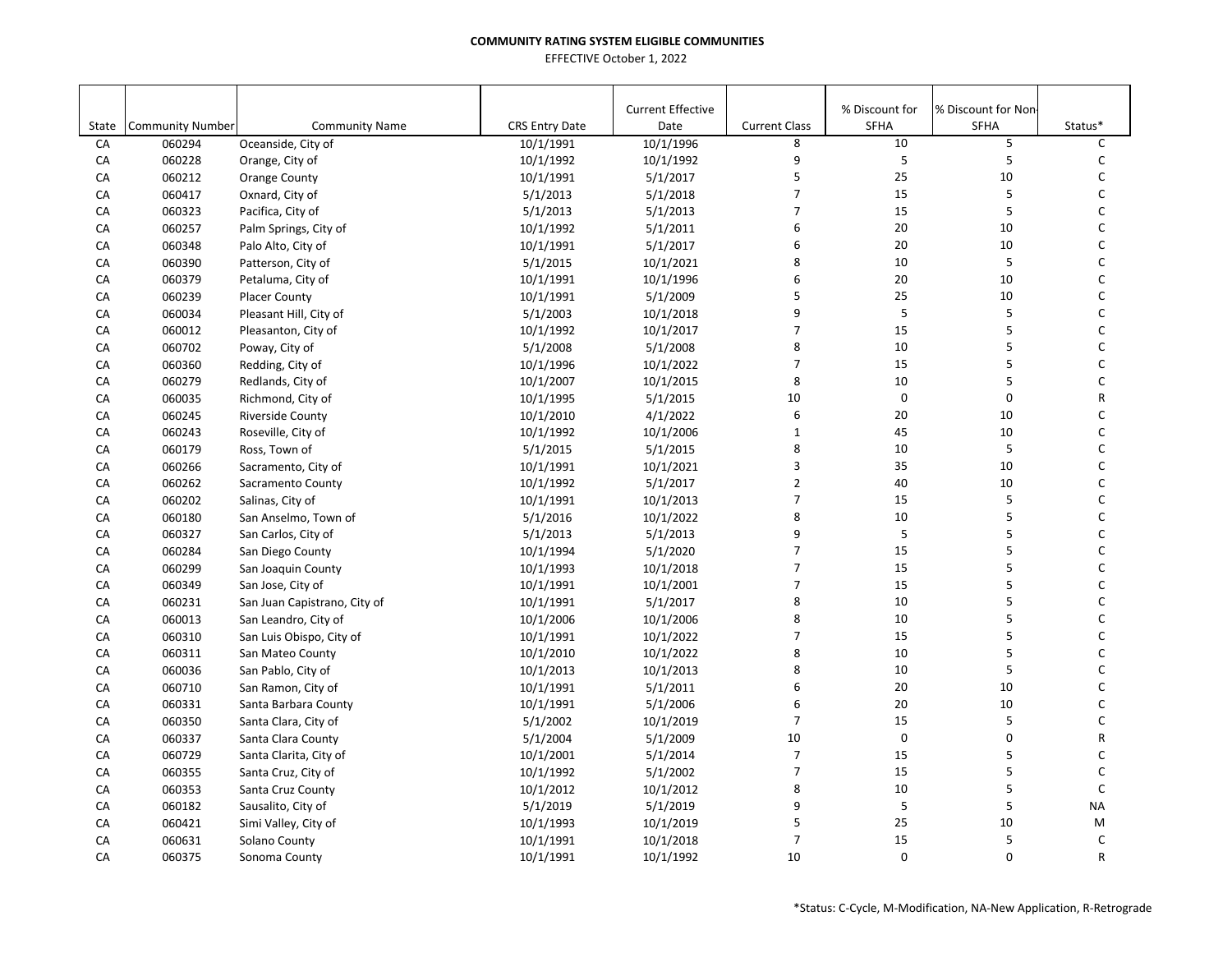|       |                         |                               |                       | <b>Current Effective</b> |                      | % Discount for | % Discount for Non |              |
|-------|-------------------------|-------------------------------|-----------------------|--------------------------|----------------------|----------------|--------------------|--------------|
| State | <b>Community Number</b> | <b>Community Name</b>         | <b>CRS Entry Date</b> | Date                     | <b>Current Class</b> | SFHA           | <b>SFHA</b>        | Status*      |
| CA    | 060302                  | Stockton, City of             | 10/1/1996             | 10/1/1997                | 8                    | 10             | 5                  | C            |
| CA    | 060352                  | Sunnyvale, City of            | 10/1/1998             | 5/1/2009                 | 7                    | 15             | 5                  | C            |
| CA    | 060394                  | <b>Sutter County</b>          | 10/1/2008             | 5/1/2020                 | 6                    | 20             | 10                 | C            |
| CA    | 060400                  | Tehama, City of               | 10/1/2003             | 5/1/2013                 | 5                    | 25             | 10                 | C            |
| CA    | 060401                  | <b>Trinity County</b>         | 5/1/2011              | 5/1/2011                 | 9                    | $\mathsf S$    | 5                  | C            |
| CA    | 060373                  | Vacaville, City of            | 10/1/1995             | 10/1/2000                | 8                    | 10             | 5                  | C            |
| CA    | 060413                  | Ventura County                | 10/1/2011             | 5/1/2016                 | 5                    | 25             | 10                 | C            |
| CA    | 060409                  | Visalia, City of              | 10/1/2011             | 5/1/2018                 | $\overline{7}$       | 15             | 5                  | C            |
| CA    | 065070                  | Walnut Creek, City of         | 10/1/1991             | 5/1/2011                 | 8                    | 10             | 5                  | C            |
| CA    | 060357                  | Watsonville, City of          | 10/1/1992             | 10/1/2018                | 7                    | 15             | 5                  | C            |
| CA    | 060728                  | West Sacramento, City of      | 10/1/2011             | 10/1/2022                | 8                    | 10             | 5                  | C            |
| CA    | 060238                  | Yorba Linda, City of          | 10/1/1993             | 10/1/2004                | 10                   | $\mathbf 0$    | 0                  | R            |
| CA    | 060423                  | <b>Yolo County</b>            | 10/1/2010             | 10/1/2010                | 8                    | 10             | 5                  | C            |
| CA    | 060396                  | Yuba City, City of            | 10/1/2007             | 10/1/2019                | 6                    | 20             | 10                 | $\mathsf C$  |
| CA    | 060427                  | Yuba County                   | 10/1/2003             | 4/1/2021                 | $\overline{7}$       | 15             | 5                  | C            |
| CA    | 060739                  | Yucaipa, City of              | 10/1/2011             | 10/1/2015                | 10                   | $\mathbf 0$    | 0                  | R            |
| CO    | 080001                  | <b>Adams County</b>           | 10/1/2016             | 10/1/2021                | 8                    | 10             | 5                  | C            |
| CO    | 080010                  | Alamosa, City of              | 10/1/1991             | 5/1/2016                 | $\overline{7}$       | 15             | 5                  | $\mathsf{C}$ |
| CO    | 080009                  | Alamosa County                | 10/1/1996             | 10/1/2011                | 10                   | $\pmb{0}$      | 0                  | R            |
| CO    | 080011                  | Arapahoe County               | 10/1/1991             | 10/1/2015                | $\boldsymbol{7}$     | 15             | 5                  | C            |
| CO    | 080273                  | Archuleta County              | 10/1/1992             | 10/1/1998                | 10                   | $\pmb{0}$      | 0                  | R            |
| CO    | 085072                  | Arvada, City of               | 10/1/1991             | 5/1/2010                 | 5                    | 25             | 10                 | C            |
| CO    | 080002                  | Aurora, City of               | 10/1/1992             | 5/1/2018                 | $\overline{7}$       | 15             | 5                  | C            |
| CO    | 080024                  | Boulder, City of              | 10/1/1992             | 10/1/2013                | 5                    | 25             | 10                 | C            |
| CO    | 080023                  | <b>Boulder County</b>         | 10/1/1991             | 10/1/2015                | 5                    | 25             | 10                 | C            |
| CO    | 080130                  | Brush, City of                | 10/1/1994             | 10/1/1994                | 9                    | 5              | 5                  | C            |
| CO    | 080068                  | Canon City, City of           | 10/1/1992             | 10/1/2013                | 8                    | 10             | 5                  | C            |
| CO    | 080315                  | Centennial, City of           | 5/1/2010              | 10/1/2015                | $\overline{7}$       | 15             | 5                  | $\mathsf{C}$ |
| CO    | 080013                  | Cherry Hills Village, City of | 10/1/1996             | 10/1/2016                | $\overline{7}$       | 15             | 5                  | $\mathsf{C}$ |
| CO    | 080060                  | Colorado Springs, City of     | 10/1/1992             | 10/1/2017                | 5                    | 25             | 10                 | $\mathsf C$  |
| CO    | 080043                  | Delta, City of                | 10/1/1996             | 5/1/2015                 | 8                    | 10             | 5                  | C            |
| CO    | 080046                  | Denver, City and County of    | 10/1/1996             | 5/1/2017                 | $\overline{7}$       | 15             | 5                  | C            |
| CO    | 080049                  | Douglas County                | 10/1/1996             | 5/1/2020                 | 5                    | 25             | 10                 | $\mathsf C$  |
| CO    | 080099                  | Durango, City of              | 10/1/1992             | 10/1/1992                | 9                    | 5              | 5                  | C            |
| CO    | 080051                  | Eagle County                  | 10/1/2008             | 10/1/2018                | $\overline{7}$       | 15             | 5                  | C            |
| CO    | 080059                  | El Paso County                | 10/1/1992             | 10/1/2010                | $\overline{7}$       | 15             | 5                  | C            |
| CO    | 085074                  | Englewood, City of            | 10/1/1995             | 10/1/2022                | 6                    | 20             | 10                 | C            |
| CO    | 080102                  | Fort Collins, City of         | 10/1/1991             | 5/1/2016                 | $\overline{2}$       | 40             | 10                 | $\mathsf C$  |
| CO    | 080061                  | Fountain, City of             | 10/1/1992             | 4/1/2022                 | 10                   | $\pmb{0}$      | $\pmb{0}$          | R            |
| CO    | 080067                  | <b>Fremont County</b>         | 10/1/1993             | 5/1/2008                 | 9                    | $\sf 5$        | 5                  | C            |
| CO    | 080245                  | Frisco, Town of               | 10/1/1993             | 10/1/1998                | 8                    | 10             | 5                  | C            |
| CO    | 080090                  | Golden, City of               | 10/1/1996             | 5/1/2011                 | $\overline{7}$       | 15             | 5                  | C            |
| CO    | 080062                  | Green Mountain Falls, Town of | 10/1/2003             | 10/1/2010                | $\overline{7}$       | 15             | 5                  | $\mathsf{C}$ |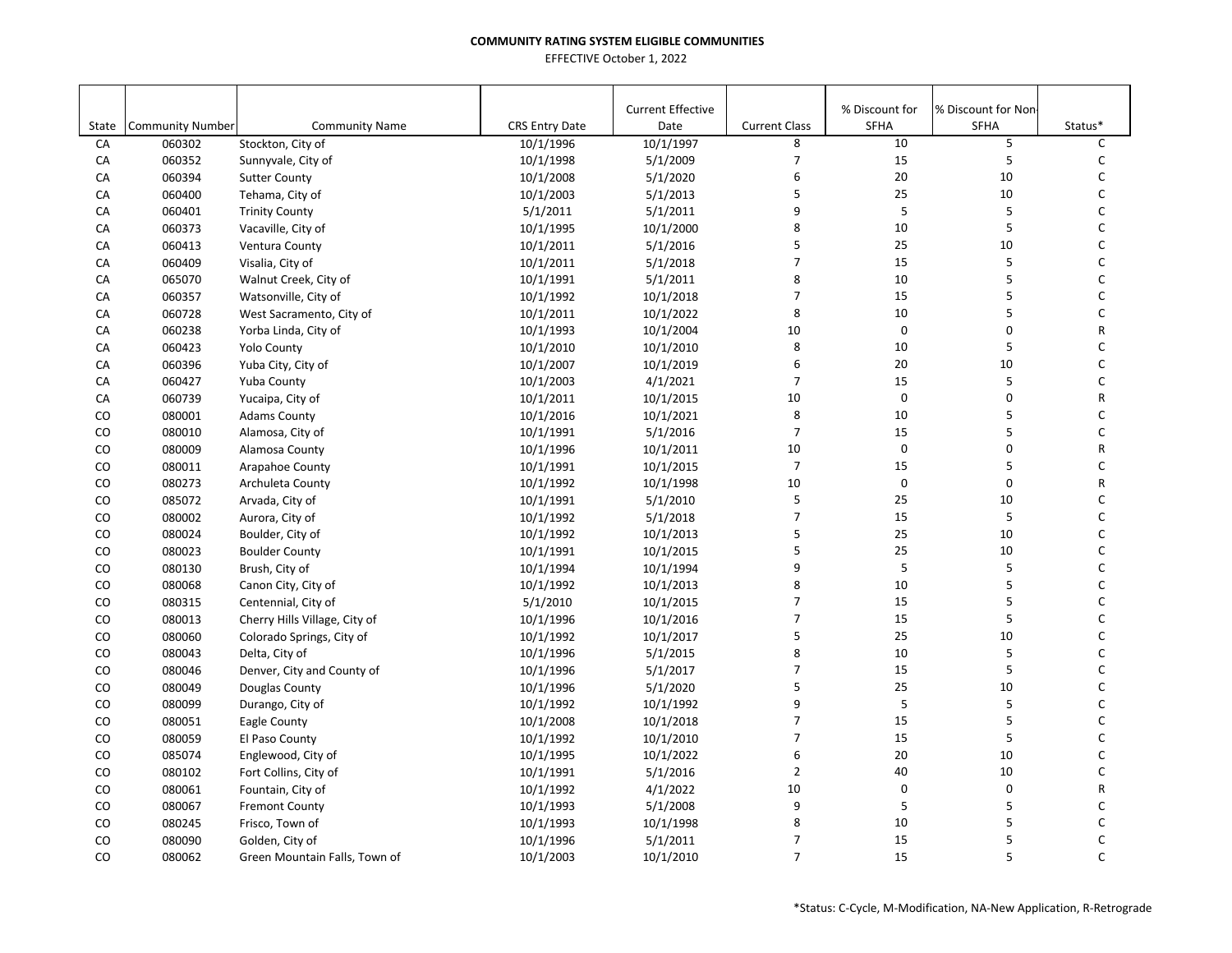|           |                         |                            |                       | <b>Current Effective</b> |                      | % Discount for | % Discount for Non |              |
|-----------|-------------------------|----------------------------|-----------------------|--------------------------|----------------------|----------------|--------------------|--------------|
| State     | <b>Community Number</b> | <b>Community Name</b>      | <b>CRS Entry Date</b> | Date                     | <b>Current Class</b> | SFHA           | <b>SFHA</b>        | Status*      |
| CO        | 080080                  | Gunnison, City of          | 10/1/1995             | 4/1/2022                 | $\overline{7}$       | 15             | 5                  | M            |
| CO        | 080078                  | <b>Gunnison County</b>     | 10/1/1994             | 5/1/2018                 | 9                    | 5              | 5                  | C            |
| CO        | 080087                  | Jefferson County           | 10/1/2005             | 10/1/2020                | 5                    | 25             | 10                 | C            |
| CO        | 085075                  | Lakewood, City of          | 10/1/1991             | 10/1/2005                | 6                    | 20             | 10                 | C            |
| CO        | 080101                  | Larimer County             | 10/1/1992             | 10/1/1997                | 10                   | $\mathbf 0$    | 0                  | R            |
| CO        | 080017                  | Littleton, City of         | 10/1/1992             | 10/1/2018                | 5                    | 25             | 10                 | C            |
| CO        | 080027                  | Longmont, City of          | 10/1/1992             | 5/1/2019                 | 5                    | 25             | 10                 | C            |
| CO        | 085076                  | Louisville, City of        | 10/1/1991             | 5/1/2020                 | 6                    | 20             | 10                 | $\mathsf{C}$ |
| CO        | 080103                  | Loveland, City of          | 10/1/2010             | 5/1/2016                 | 6                    | 20             | 10                 | $\mathsf{C}$ |
| CO        | 080063                  | Manitou Springs, City of   | 10/1/1992             | 10/1/2010                | $\overline{7}$       | 15             | 5                  | $\mathsf{C}$ |
| CO        | 080115                  | <b>Mesa County</b>         | 5/1/2006              | 10/1/2021                | $\overline{7}$       | 15             | 5                  | C            |
| CO        | 080064                  | Monument, Town of          | 10/1/2003             | 10/1/2010                | $\overline{7}$       | 15             | 5                  | C            |
| CO        | 080092                  | Morrison, Town of          | 10/1/1996             | 10/1/2019                | 8                    | 10             | 5                  | C            |
| CO        | 080065                  | Palmer Lake, Town of       | 10/1/2003             | 10/1/2022                | 10                   | $\pmb{0}$      | 0                  | R            |
| CO        | 080310                  | Parker, Town of            | 10/1/1992             | 5/1/2017                 | 5                    | 25             | 10                 | C            |
| CO        | 080287                  | Pitkin County              | 10/1/1992             | 10/1/1997                | 8                    | 10             | 5                  | C            |
| CO        | 080153                  | Rio Grande County          | 10/1/1992             | 10/1/1997                | 10                   | $\mathbf 0$    | 0                  | ${\sf R}$    |
| CO        | 080018                  | Sheridan, City of          | 10/1/1993             | 10/1/2003                | 10                   | $\mathbf 0$    | $\Omega$           | R            |
| CO        | 080201                  | Silverthorne, Town of      | 10/1/1996             | 10/1/2016                | 8                    | 10             | 5                  | C            |
| CO        | 080159                  | Steamboat Springs, Town of | 10/1/1993             | 5/1/2015                 | $\overline{7}$       | 15             | 5                  | $\mathsf C$  |
| CO        | 080168                  | Telluride, Town of         | 10/1/1994             | 10/1/2020                | 10                   | $\mathbf 0$    | 0                  | $\mathsf{R}$ |
| CO        | 080007                  | Thornton, City of          | 10/1/1994             | 5/1/2015                 | 6                    | 20             | 10                 | $\mathsf C$  |
| CO        | 080054                  | Vail, Town of              | 10/1/1991             | 4/1/2022                 | 6                    | 20             | 10                 | C            |
| CO        | 080008                  | Westminster, City of       | 10/1/1991             | 5/1/2013                 | 6                    | 20             | 10                 | C            |
| CO        | 085079                  | Wheat Ridge, City of       | 10/1/1991             | 10/1/2017                | 5                    | 25             | 10                 | C            |
| <b>CT</b> | 090074                  | Cheshire, Town of          | 10/1/1993             | 10/1/2003                | 10                   | $\mathbf 0$    | 0                  | R            |
| <b>CT</b> | 090076                  | East Haven, Town of        | 10/1/2003             | 10/1/2010                | 10                   | $\mathbf 0$    | 0                  | R            |
| <b>CT</b> | 090096                  | East Lyme, Town of         | 10/1/1991             | 5/1/2016                 | 8                    | 10             | 5                  | C            |
| <b>CT</b> | 090007                  | Fairfield, Town of         | 10/1/2016             | 10/1/2016                | 8                    | 10             | 5                  | C            |
| <b>CT</b> | 090077                  | Guilford, Town of          | 5/1/2018              | 5/1/2018                 | 9                    | $\sf 5$        | 5                  | $\mathsf C$  |
| <b>CT</b> | 090078                  | Hamden, Town of            | 10/1/1993             | 10/1/2006                | 10                   | 0              | 0                  | R            |
| <b>CT</b> | 090082                  | Milford, City of           | 5/1/2012              | 5/1/2012                 | 9                    | 5              | 5                  | C            |
| <b>CT</b> | 090084                  | New Haven, City of         | 5/1/2017              | 5/1/2017                 | $\overline{7}$       | 15             | 5                  | $\mathsf C$  |
| <b>CT</b> | 090011                  | Newtown, Town of           | 10/1/1991             | 10/1/1991                | 9                    | 5              | 5                  | C            |
| <b>CT</b> | 090012                  | Norwalk, City of           | 10/1/1993             | 10/1/1998                | 10                   | $\mathbf 0$    | 0                  | R            |
| CT        | 090102                  | Norwich, City of           | 5/1/2020              | 5/1/2020                 | 8                    | 10             | 5                  | <b>NA</b>    |
| <b>CT</b> | 090015                  | Stamford, City of          | 10/1/2002             | 10/1/2002                | $\overline{7}$       | 15             | 5                  | C            |
| <b>CT</b> | 090193                  | Stonington, Borough of     | 10/1/2004             | 10/1/2014                | 8                    | 10             | 5                  | $\mathsf C$  |
| <b>CT</b> | 090106                  | Stonington, Town of        | 10/1/2017             | 10/1/2019                | $\overline{7}$       | 15             | 5                  | M            |
| CT        | 090016                  | Stratford, Town of         | 5/1/2019              | 5/1/2019                 | 8                    | 10             | 5                  | <b>NA</b>    |
| <b>CT</b> | 090017                  | Trumbull, Town of          | 5/1/2019              | 5/1/2019                 | 8                    | 10             | 5                  | <b>NA</b>    |
| <b>CT</b> | 095082                  | West Hartford, Town of     | 10/1/1991             | 10/1/2007                | 8                    | 10             | 5                  | $\mathsf{C}$ |
| <b>CT</b> | 090070                  | Westbrook, Town of         | 5/1/2005              | 5/1/2011                 | 10                   | $\mathbf 0$    | 0                  | $\mathsf{R}$ |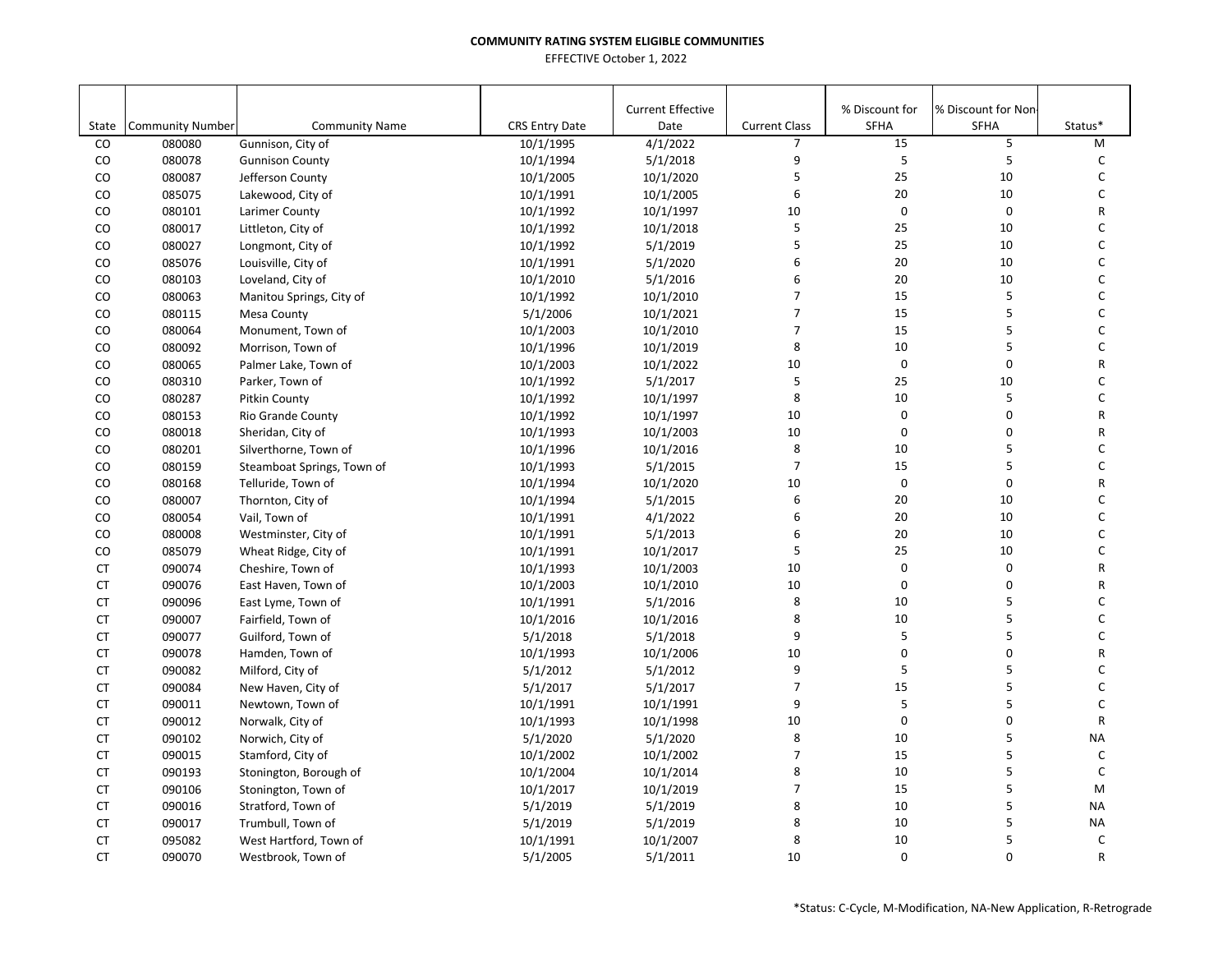|               |                         |                             |                       | <b>Current Effective</b> |                      | % Discount for | % Discount for Non |              |
|---------------|-------------------------|-----------------------------|-----------------------|--------------------------|----------------------|----------------|--------------------|--------------|
| State         | <b>Community Number</b> | <b>Community Name</b>       | <b>CRS Entry Date</b> | Date                     | <b>Current Class</b> | SFHA           | SFHA               | Status*      |
| <b>CT</b>     | 090019                  | Westport, Town of           | 10/1/1995             | 10/1/2000                | 8                    | 10             | 5                  | $\mathsf C$  |
| DE            | 105083                  | Bethany Beach, Town of      | 5/1/2009              | 5/1/2009                 | 8                    | 10             | 5                  | $\mathsf{C}$ |
| DE            | 100022                  | Delaware City, City of      | 10/1/2012             | 10/1/2012                | 8                    | 10             | 5                  | $\mathsf{C}$ |
| DE            | 100056                  | Dewey Beach, Town of        | 10/1/1994             | 4/1/2022                 | 9                    | 5              | 5                  | $\mathsf{C}$ |
| DE            | 105084                  | Fenwick Island, Town of     | 10/1/1994             | 4/1/2022                 | 9                    | 5              | 5                  | $\mathsf{C}$ |
| DE            | 100041                  | Lewes, City of              | 10/1/1992             | 4/1/2021                 | 8                    | 10             | 5                  | $\mathsf{C}$ |
| DE            | 100026                  | New Castle, City of         | 10/1/1994             | 10/1/1999                | 8                    | 10             | 5                  | C            |
| DE            | 105085                  | New Castle County           | 5/1/2013              | 5/1/2019                 | 6                    | 20             | 10                 | $\mathsf{C}$ |
| DE            | 100025                  | Newark, City of             | 10/1/1992             | 10/1/2001                | $\overline{7}$       | 15             | 5                  | $\mathsf{C}$ |
| DE            | 105086                  | Rehoboth Beach, City of     | 10/1/1994             | 10/1/1995                | 8                    | 10             | 5                  | $\mathsf{C}$ |
| DE            | 100048                  | Seaford, City of            | 10/1/1996             | 10/1/1996                | 9                    | 5              | 5                  | $\mathsf{C}$ |
| DE            | 100051                  | South Bethany, Town of      | 10/1/2007             | 10/1/2007                | 8                    | 10             | 5                  | $\mathsf{C}$ |
| FL.           | 120001                  | Alachua County              | 10/1/1995             | 10/1/2017                | 5                    | 25             | 10                 | $\mathsf{C}$ |
| FL.           | 120290                  | Altamonte Springs, City of  | 10/1/1994             | 5/1/2014                 | $\overline{7}$       | 15             | 5                  | $\mathsf{C}$ |
| FL.           | 125087                  | Anna Maria, City of         | 10/1/1991             | 10/1/2020                | 6                    | 20             | 10                 | C            |
| FL.           | 120180                  | Apopka, City of             | 10/1/1993             | 10/1/2018                | 8                    | 10             | 5                  | $\mathsf{C}$ |
| FL.           | 120075                  | Atlantic Beach, City of     | 10/1/2005             | 4/1/2022                 | 6                    | 20             | 10                 | $\mathsf C$  |
| FL.           | 120193                  | Atlantis, City of           | 10/1/1992             | 4/1/2021                 | 10                   | $\mathbf 0$    | $\mathbf 0$        | R            |
| FL.           | 120676                  | Aventura, City of           | 10/1/2000             | 5/1/2005                 | $\overline{7}$       | 15             | 5                  | $\mathsf{C}$ |
| FL.           | 120419                  | <b>Baker County</b>         | 10/1/2001             | 5/1/2017                 | 10                   | $\mathbf 0$    | $\mathbf 0$        | ${\sf R}$    |
| FL.           | 120636                  | Bal Harbour, Village of     | 10/1/1996             | 5/1/2017                 | 8                    | 10             | 5                  | C            |
| FL.           | 120004                  | <b>Bay County</b>           | 10/1/1993             | 10/1/2008                | 5                    | 25             | 10                 | $\mathsf{C}$ |
| FL.           | 120637                  | Bay Harbor Islands, Town of | 10/1/1994             | 10/1/1999                | $\overline{7}$       | 15             | 5                  | $\mathsf{C}$ |
| FL.           | 125088                  | Belleair, Town of           | 10/1/2015             | 10/1/2021                | 7                    | 15             | $\sf 5$            | $\mathsf{C}$ |
| FL.           | 125089                  | Belleair Beach, City of     | 10/1/1992             | 10/1/2017                | 6                    | 20             | 10                 | $\mathsf{C}$ |
| FL.           | 120239                  | Belleair Bluffs, City of    | 10/1/2015             | 10/1/2015                | $\overline{7}$       | 15             | 5                  | $\mathsf{C}$ |
| FL.           | 120638                  | Biscayne Park, Village of   | 10/1/2020             | 10/1/2020                | 9                    | 5              | 5                  | $\mathsf{C}$ |
| FL.           | 120195                  | Boca Raton, City of         | 10/1/1992             | 5/1/2020                 | $\overline{7}$       | 15             | 5                  | $\mathsf{C}$ |
| FL.           | 120680                  | Bonita Springs, City of     | 5/1/2006              | 5/1/2017                 | 5                    | 25             | 10                 | $\mathsf{C}$ |
| FL.           | 120196                  | Boynton Beach, City of      | 10/1/1991             | 4/1/2022                 | 5                    | 25             | 10                 | $\mathsf{C}$ |
| FL.           | 120155                  | Bradenton, City of          | 10/1/1991             | 4/1/2022                 | $\overline{7}$       | 15             | 5                  | $\mathsf{C}$ |
| FL.           | 125091                  | Bradenton Beach, City of    | 10/1/1991             | 5/1/2008                 | 6                    | 20             | 10                 | $\mathsf{C}$ |
| FL            | 125092                  | <b>Brevard County</b>       | 10/1/1991             | 10/1/2006                | $\overline{7}$       | 15             | 5                  | $\mathsf{C}$ |
| FL.           | 125093                  | <b>Broward County</b>       | 10/1/1992             | 10/1/2019                | 6                    | 20             | 5                  | $\mathsf{C}$ |
| FL.           | 120005                  | Callaway, City of           | 10/1/1993             | 10/1/2021                | 7                    | 15             | 5                  | M            |
| FL.           | 125094                  | Cape Canaveral, City of     | 10/1/1993             | 10/1/2019                | 8                    | 10             | 5                  | $\mathsf C$  |
| FL.           | 125095                  | Cape Coral, City of         | 10/1/1991             | 5/1/2010                 | 5                    | 25             | 10                 | $\mathsf{C}$ |
| FL.           | 120291                  | Casselberry, City of        | 10/1/2019             | 10/1/2019                | 8                    | 10             | 5                  | <b>NA</b>    |
| FL.           | 120090                  | Carrabelle, City of         | 10/1/1993             | 5/1/2013                 | 10                   | $\mathbf 0$    | $\mathbf 0$        | $\mathsf{R}$ |
| $\mathsf{FL}$ | 120373                  | Cedar Key, City of          | 4/1/2021              | 4/1/2021                 | 9                    | 5              | 5                  | <b>NA</b>    |
| FL            | 120061                  | Charlotte County            | 10/1/1992             | 10/1/2019                | 6                    | 20             | 10                 | C            |
| FL.           | 120063                  | <b>Citrus County</b>        | 10/1/2001             | 10/1/2015                | 5                    | 25             | 10                 | C            |
| FL.           | 120064                  | Clay County                 | 10/1/1996             | 10/1/2005                | $\overline{7}$       | 15             | 5                  | $\mathsf{C}$ |
|               |                         |                             |                       |                          |                      |                |                    |              |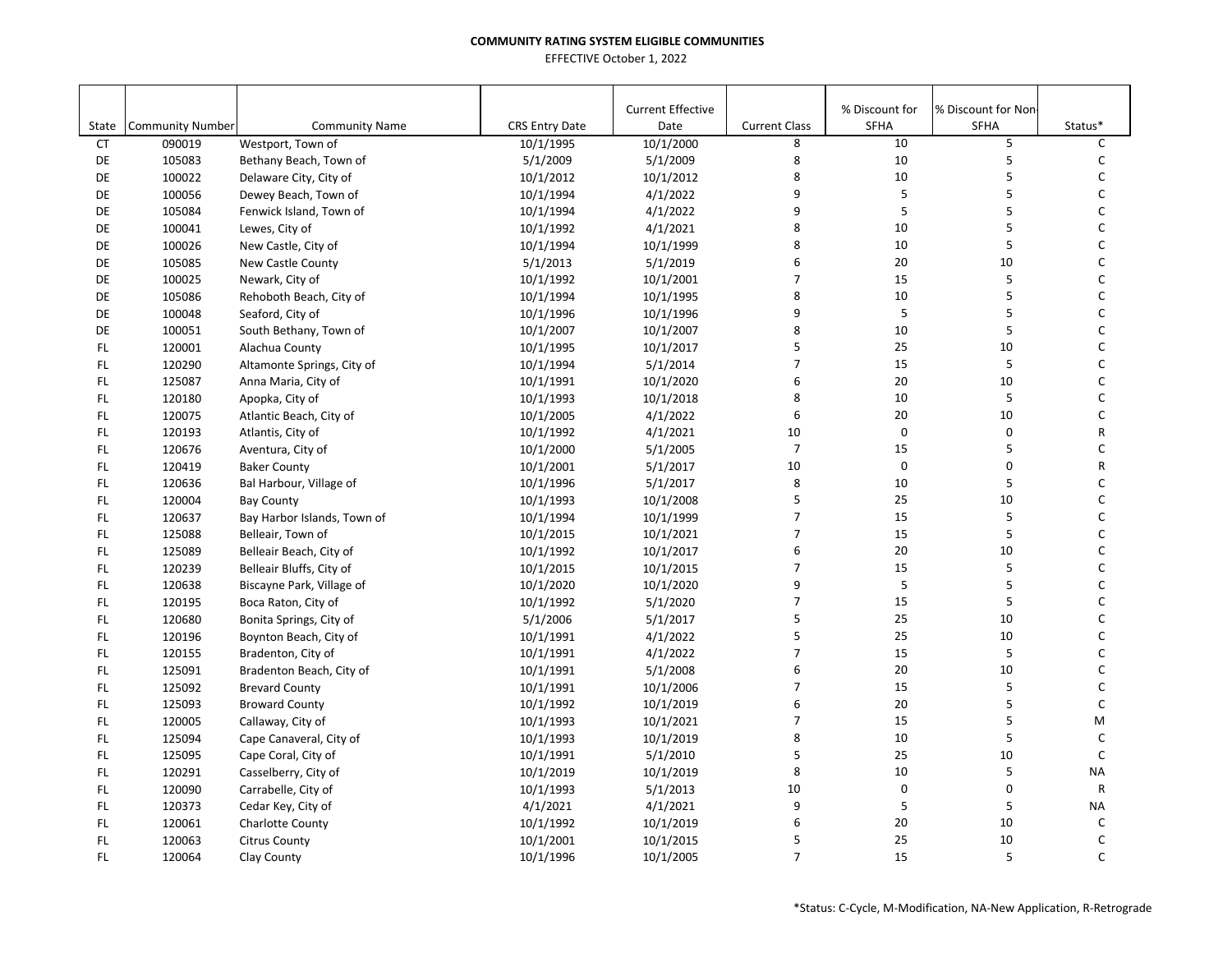| State | <b>Community Number</b> | <b>Community Name</b>         | <b>CRS Entry Date</b> | <b>Current Effective</b><br>Date | <b>Current Class</b> | % Discount for<br><b>SFHA</b> | % Discount for Non-<br><b>SFHA</b> | Status*      |
|-------|-------------------------|-------------------------------|-----------------------|----------------------------------|----------------------|-------------------------------|------------------------------------|--------------|
| FL.   | 125096                  | Clearwater, City of           | 10/1/1991             | 5/1/2016                         | 6                    | 20                            | 10                                 | $\mathsf C$  |
| FL.   | 120108                  | Clewiston, City of            | 5/1/2017              | 5/1/2017                         | 9                    | 5                             | 5                                  | $\mathsf{C}$ |
| FL    | 120198                  | Cloud Lake, Town of           | 10/1/1994             | 10/1/2022                        | $\overline{7}$       | 15                            | 5                                  | $\mathsf{C}$ |
| FL.   | 120020                  | Cocoa, City of                | 10/1/1994             | 10/1/2004                        | 10                   | $\mathsf 0$                   | $\mathbf 0$                        | ${\sf R}$    |
| FL.   | 125097                  | Cocoa Beach, City of          | 10/1/1994             | 5/1/2018                         | 8                    | 10                            | 5                                  | $\mathsf{C}$ |
| FL.   | 120031                  | Coconut Creek, City of        | 10/1/1992             | 10/1/2001                        | $\overline{7}$       | 15                            | 5                                  | $\mathsf{C}$ |
| FL    | 120067                  | <b>Collier County</b>         | 10/1/1992             | 10/1/2015                        | 5                    | 25                            | 10                                 | C            |
| FL    | 120070                  | Columbia County               | 10/1/1996             | 10/1/2005                        | 8                    | 10                            | 5                                  | $\mathsf{C}$ |
| FL.   | 120032                  | Cooper City, City of          | 10/1/1992             | 10/1/2019                        | 6                    | 20                            | 10                                 | $\mathsf C$  |
| FL.   | 120639                  | Coral Gables, City of         | 10/1/1993             | 5/1/2020                         | 5                    | 25                            | 10                                 | $\mathsf{C}$ |
| FL    | 120033                  | Coral Springs, City of        | 10/1/1992             | 10/1/1994                        | 8                    | 10                            | 5                                  | $\mathsf{C}$ |
| FL.   | 120340                  | Crystal River, City of        | 10/1/2016             | 10/1/2016                        | $\overline{7}$       | 15                            | 5                                  | $\mathsf{C}$ |
| FL.   | 120218                  | Cutler Bay, Town of           | 5/1/2011              | 10/1/2019                        | $\overline{4}$       | 30                            | 10                                 | M            |
| FL    | 120034                  | Dania Beach, City of          | 10/1/1993             | 5/1/2020                         | 6                    | 20                            | 10                                 | $\mathsf{C}$ |
| FL    | 120035                  | Davie, Town of                | 10/1/1994             | 10/1/2005                        | $\overline{7}$       | 15                            | 5                                  | C            |
| FL    | 125099                  | Daytona Beach, City of        | 10/1/1994             | 10/1/2008                        | 6                    | $20\,$                        | 10                                 | $\mathsf{C}$ |
| FL.   | 125100                  | Daytona Beach Shores, City of | 10/1/1992             | 10/1/2018                        | 5                    | 25                            | 10                                 | $\mathsf C$  |
| FL    | 125101                  | Deerfield Beach, City of      | 10/1/1992             | 10/1/2020                        | 8                    | 10                            | 5                                  | $\mathsf C$  |
| FL    | 125102                  | Delray Beach, City of         | 10/1/1994             | 10/1/2020                        | 6                    | 20                            | 10                                 | M            |
| FL    | 120677                  | Deltona, City of              | 5/1/2015              | 5/1/2015                         | 9                    | 5                             | $\sf 5$                            | $\mathsf C$  |
| FL.   | 125158                  | Destin, City of               | 10/1/1994             | 5/1/2010                         | 6                    | 20                            | 10                                 | $\mathsf C$  |
| FL.   | 120041                  | Doral, City of                | 5/1/2009              | 5/1/2020                         | 6                    | 20                            | 10                                 | M            |
| FL    | 125103                  | Dunedin, City of              | 10/1/1992             | 10/1/2016                        | 5                    | 25                            | 10                                 | $\mathsf C$  |
| FL    | 120308                  | Edgewater, City of            | 10/1/1992             | 10/1/2012                        | $\overline{7}$       | 15                            | 5                                  | $\mathsf C$  |
| FL    | 120080                  | Escambia County               | 10/1/1991             | 4/1/2021                         | $\overline{7}$       | 15                            | 5                                  | $\mathsf{C}$ |
| FL.   | 120260                  | Estero, Village of            | 10/1/2017             | 10/1/2017                        | 6                    | $20\,$                        | 10                                 | $\mathsf C$  |
| FL    | 125104                  | Everglades City, City of      | 10/1/2021             | 10/1/2021                        | 9                    | 5                             | 5                                  | <b>NA</b>    |
| FL.   | 120146                  | Fanning Springs, City of      | 10/1/1993             | 10/1/2019                        | 10                   | $\mathbf 0$                   | $\mathsf 0$                        | $\mathsf{C}$ |
| FL.   | 120120                  | Fellsmere, City of            | 10/1/1999             | 5/1/2015                         | 8                    | 10                            | 5                                  | $\mathsf C$  |
| FL    | 120172                  | Fernandina Beach, City of     | 10/1/1992             | 4/1/2021                         | 6                    | 20                            | 10                                 | M            |
| FL.   | 120087                  | Flagler Beach, City of        | 10/1/1995             | 5/1/2012                         | 6                    | 20                            | 10                                 | $\mathsf C$  |
| FL    | 120085                  | <b>Flagler County</b>         | 5/1/2015              | 10/1/2016                        | 6                    | 20                            | 10                                 | $\mathsf{C}$ |
| FL.   | 125105                  | Fort Lauderdale, City of      | 10/1/1992             | 10/1/2020                        | $\overline{7}$       | 15                            | 5                                  | $\mathsf C$  |
| FL    | 125106                  | Fort Myers, City of           | 10/1/1993             | 10/1/2020                        | 9                    | 5                             | 5                                  | $\mathsf{C}$ |
| FL    | 120673                  | Fort Myers Beach, Town of     | 10/1/1999             | 10/1/2020                        | 5                    | 25                            | 10                                 | $\mathsf C$  |
| FL    | 120286                  | Fort Pierce, City of          | 10/1/1992             | 5/1/2012                         | 6                    | 20                            | 10                                 | $\mathsf{C}$ |
| FL.   | 120174                  | Fort Walton Beach, City of    | 10/1/1992             | 10/1/2021                        | 6                    | 20                            | 10                                 | M            |
| FL.   | 120088                  | Franklin County               | 10/1/1993             | 10/1/2012                        | $\overline{7}$       | 15                            | 5                                  | $\mathsf{C}$ |
| FL.   | 125107                  | Gainesville, City of          | 10/1/1992             | 10/1/2006                        | $\overline{7}$       | 15                            | 5                                  | $\mathsf{C}$ |
| FL    | 120095                  | <b>Glades County</b>          | 5/1/2018              | 5/1/2018                         | $\overline{7}$       | 15                            | 5                                  | C            |
| FL    | 120200                  | Glen Ridge, Town of           | 10/1/1994             | 10/1/2006                        | 10                   | $\mathbf 0$                   | $\pmb{0}$                          | R            |
| FL.   | 120642                  | Golden Beach, Town of         | 10/1/1993             | 10/1/2002                        | 10                   | $\mathbf 0$                   | $\pmb{0}$                          | R            |
| FL.   | 120203                  | Greenacres, City of           | 10/1/2017             | 10/1/2017                        | 9                    | 5                             | 5                                  | $\mathsf{C}$ |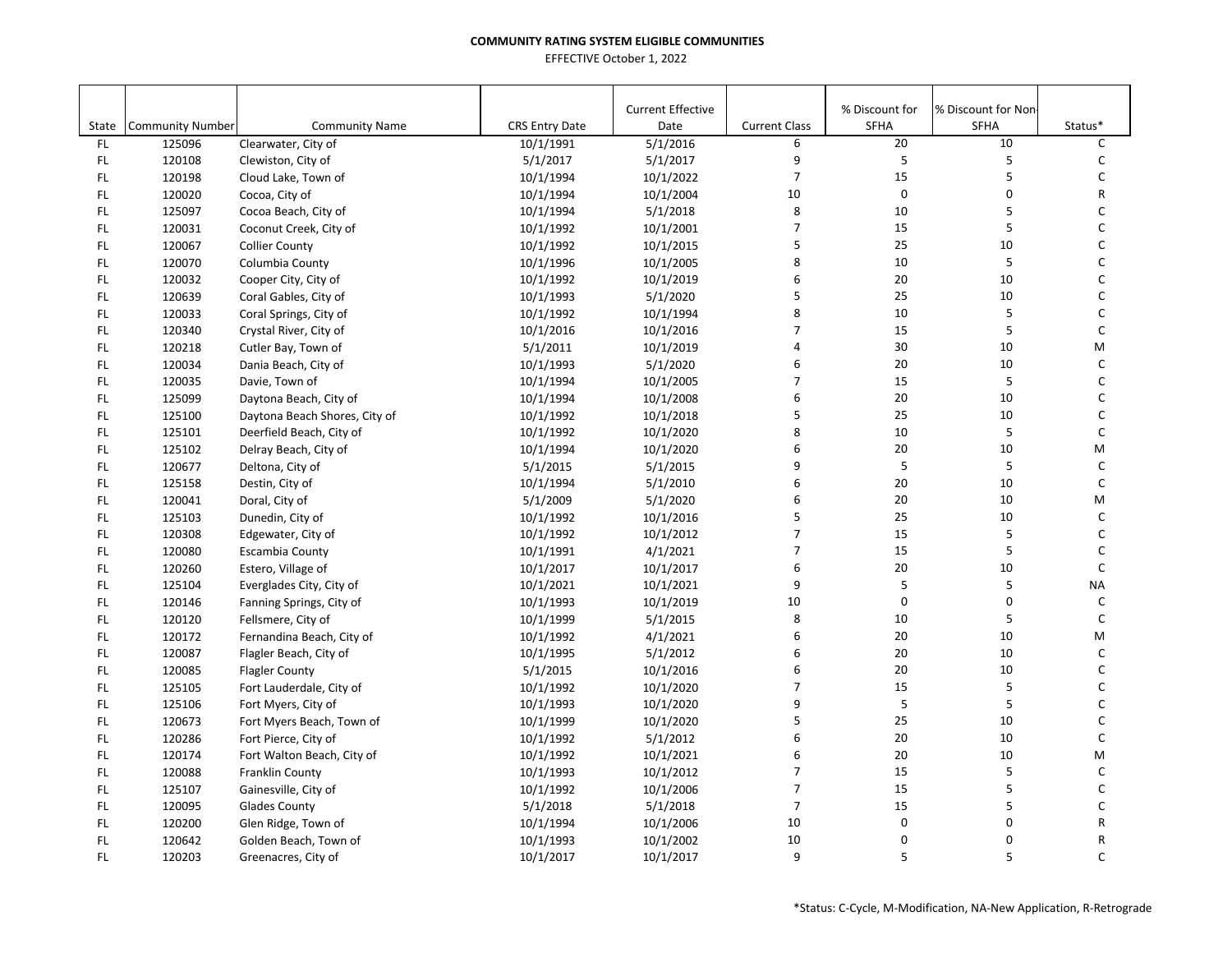|       |                         |                              |                       | <b>Current Effective</b> |                      | % Discount for | % Discount for Non |              |
|-------|-------------------------|------------------------------|-----------------------|--------------------------|----------------------|----------------|--------------------|--------------|
| State | <b>Community Number</b> | <b>Community Name</b>        | <b>CRS Entry Date</b> | Date                     | <b>Current Class</b> | SFHA           | <b>SFHA</b>        | Status*      |
| FL.   | 120275                  | Gulf Breeze, City of         | 10/1/1993             | 10/1/2013                | $\overline{7}$       | 15             | 5                  | C            |
| FL.   | 120098                  | <b>Gulf County</b>           | 10/1/1993             | 5/1/2007                 | 8                    | 10             | 5                  | C            |
| FL    | 125109                  | Gulf Stream, Town of         | 10/1/1999             | 10/1/2015                | 10                   | $\pmb{0}$      | 0                  | R            |
| FL    | 125108                  | Gulfport, City of            | 10/1/1993             | 5/1/2013                 | 6                    | 20             | 10                 | C            |
| FL    | 125110                  | Hallandale Beach, City of    | 10/1/1994             | 10/1/2008                | 6                    | 20             | 10                 | C            |
| FL    | 120103                  | Hardee County                | 10/1/1996             | 5/1/2004                 | 10                   | $\mathbf 0$    | 0                  | R            |
| FL    | 120282                  | Hastings, Town of            | 5/1/2017              | 10/1/2018                | 10                   | $\mathbf 0$    | 0                  | R            |
| FL    | 120107                  | <b>Hendry County</b>         | 10/1/2000             | 10/1/2000                | 8                    | 10             | 5                  | $\mathsf C$  |
| FL    | 120110                  | Hernando County              | 10/1/1992             | 5/1/2015                 | 5                    | 25             | 10                 | $\mathsf{C}$ |
| FL    | 120643                  | Hialeah, City of             | 10/1/1993             | 5/1/2008                 | $\overline{7}$       | 15             | 5                  | $\mathsf{C}$ |
| FL    | 125111                  | Highland Beach, Town of      | 10/1/1993             | 10/1/2015                | 10                   | $\pmb{0}$      | 0                  | R            |
| FL    | 120111                  | <b>Highlands County</b>      | 10/1/1994             | 10/1/2004                | 8                    | 10             | 5                  | C            |
| FL    | 120040                  | Hillsboro Beach, Town of     | 10/1/2017             | 10/1/2017                | 8                    | 10             | 5                  | $\mathsf{C}$ |
| FL    | 120112                  | <b>Hillsborough County</b>   | 10/1/1992             | 10/1/2007                | 5                    | 25             | 10                 | C            |
| FL.   | 125112                  | Holly Hill, City of          | 10/1/1994             | 10/1/2019                | 8                    | 10             | 5                  | C            |
| FL    | 125113                  | Hollywood, City of           | 10/1/1992             | 5/1/2012                 | 6                    | 20             | 10                 | C            |
| FL    | 125114                  | Holmes Beach, City of        | 10/1/1991             | 5/1/2011                 | 6                    | 20             | 10                 | $\mathsf C$  |
| FL    | 120645                  | Homestead, City of           | 5/1/2006              | 5/1/2017                 | 9                    | 5              | 5                  | $\mathsf{C}$ |
| FL    | 120207                  | Hypoluxo, Town of            | 10/1/1994             | 10/1/2022                | $\overline{7}$       | 15             | 10                 | $\mathsf C$  |
| FL    | 120119                  | Indian River County          | 10/1/1992             | 10/1/2007                | 6                    | 20             | 10                 | $\mathsf C$  |
| FL    | 120121                  | Indian River Shores, Town of | 10/1/1994             | 5/1/2014                 | 6                    | 20             | 10                 | C            |
| FL    | 125117                  | Indian Rocks Beach, City of  | 10/1/1992             | 5/1/2017                 | 6                    | 20             | 10                 | C            |
| FL    | 125118                  | Indian Shores, Town of       | 10/1/1993             | 10/1/2005                | 6                    | 20             | 10                 | C            |
| FL    | 120424                  | Islamorada, Village of       | 10/1/2015             | 4/1/2022                 | 5                    | 25             | 10                 | C            |
| FL    | 120125                  | Jackson County               | 10/1/2002             | 10/1/2018                | $\overline{7}$       | 15             | 5                  | $\mathsf C$  |
| FL.   | 120077                  | Jacksonville, City of        | 10/1/1991             | 5/1/2010                 | 6                    | 20             | 10                 | C            |
| FL.   | 120078                  | Jacksonville Beach, City of  | 10/1/1992             | 5/1/2013                 | 6                    | 20             | 10                 | $\mathsf C$  |
| FL    | 120331                  | Jefferson County             | 10/1/1996             | 10/1/2016                | 9                    | 5              | 5                  | $\mathsf{C}$ |
| FL    | 120208                  | Juno Beach, Town of          | 10/1/1993             | 10/1/2007                | 5                    | 25             | 10                 | $\mathsf{C}$ |
| FL    | 125119                  | Jupiter, Town of             | 10/1/1994             | 5/1/2015                 | 5                    | 25             | 10                 | $\mathsf C$  |
| FL    | 120162                  | Jupiter Island, Town of      | 10/1/1995             | 10/1/2015                | $\overline{7}$       | 15             | 5                  | C            |
| FL    | 120245                  | Kenneth City, City of        | 10/1/1992             | 5/1/2006                 | 8                    | 10             | 5                  | C            |
| FL    | 120648                  | Key Biscayne, Village of     | 5/1/1998              | 4/1/2021                 | 8                    | 10             | 5                  | C            |
| FL    | 125121                  | Key Colony Beach, City of    | 10/1/1992             | 5/1/2019                 | $\overline{7}$       | 15             | 5                  | C            |
| FL    | 120168                  | Key West, City of            | 10/1/2016             | 10/1/2020                | 5                    | 25             | 10                 | C            |
| FL    | 120190                  | Kissimmee, City of           | 10/1/1996             | 5/1/2010                 | $\overline{7}$       | 15             | 5                  | $\mathsf C$  |
| FL    | 120667                  | Lake Alfred, City of         | 10/1/2018             | 5/1/2019                 | 6                    | 20             | 10                 | M            |
| FL    | 120211                  | Lake Clarke Shores, Town of  | 10/1/1994             | 10/1/2009                | 8                    | 10             | 5                  | $\mathsf C$  |
| FL    | 120421                  | Lake County                  | 10/1/1994             | 5/1/2009                 | $\overline{7}$       | 15             | 5                  | C            |
| FL    | 120416                  | Lake Mary, City of           | 10/1/2009             | 4/1/2021                 | 5                    | 25             | 10                 | $\mathsf C$  |
| FL    | 120212                  | Lake Park, Town of           | 10/1/1992             | 10/1/2022                | 6                    | 20             | 10                 | C            |
| FL.   | 120213                  | Lake Worth, City of          | 10/1/1996             | 5/1/2019                 | 7                    | 15             | 5                  | M            |
| FL    | 120267                  | Lakeland, City of            | 10/1/2004             | 10/1/2009                | $\overline{7}$       | 15             | 5                  | $\mathsf{C}$ |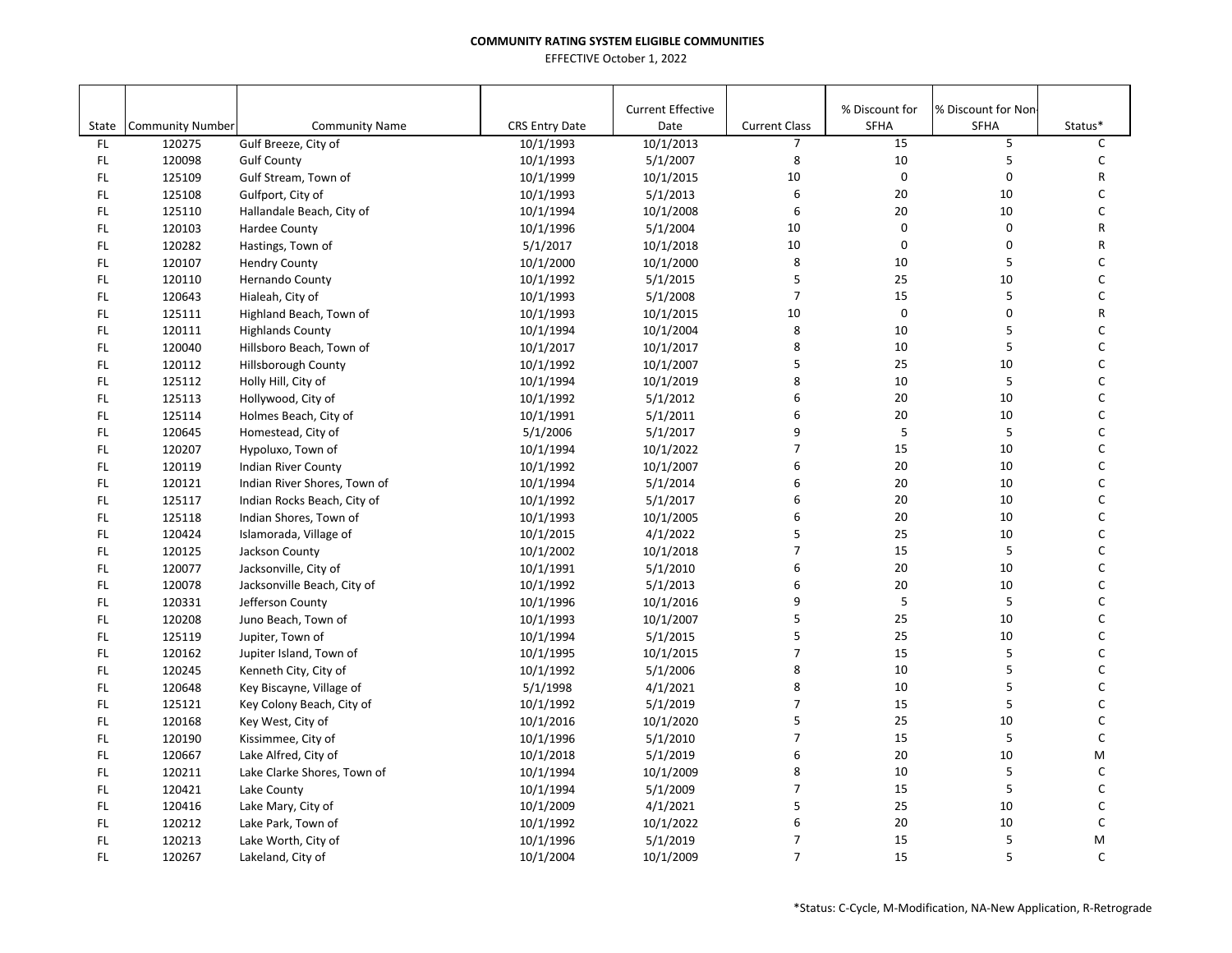|       |                         |                                  |                       | <b>Current Effective</b> |                      | % Discount for | % Discount for Non- |              |
|-------|-------------------------|----------------------------------|-----------------------|--------------------------|----------------------|----------------|---------------------|--------------|
| State | <b>Community Number</b> | <b>Community Name</b>            | <b>CRS Entry Date</b> | Date                     | <b>Current Class</b> | <b>SFHA</b>    | <b>SFHA</b>         | Status*      |
| FL.   | 120214                  | Lantana, Town of                 | 10/1/1994             | 10/1/2020                | 8                    | 10             | 5                   | C            |
| FL.   | 125122                  | Largo, City of                   | 10/1/1992             | 5/1/2020                 | 5                    | 25             | 10                  | C            |
| FL.   | 125123                  | Lauderdale by the Sea, Town of   | 5/1/2000              | 5/1/2017                 | 8                    | 10             | 5                   | С            |
| FL.   | 120044                  | Lauderhill, City of              | 10/1/1992             | 5/1/2013                 | $\overline{7}$<br>5  | 15             | 5                   | C            |
| FL.   | 120169                  | Layton, City of                  | 10/1/2001             | 4/1/2022                 | 5                    | 25<br>25       | 10                  | C<br>C       |
| FL.   | 125124                  | Lee County                       | 10/1/1991             | 10/1/2007                |                      |                | 10                  |              |
| FL.   | 120143                  | Leon County                      | 5/1/2015              | 5/1/2015                 | 6                    | 20             | 10                  | C            |
| FL.   | 120145                  | Levy County                      | 10/1/1994             | 5/1/2014                 | 9                    | 5              | 5                   | C            |
| FL.   | 125125                  | Lighthouse Point, City of        | 10/1/1993             | 10/1/2020                | 9                    | 5              | 5                   | C            |
| FL.   | 125126                  | Longboat Key, Town of            | 10/1/1991             | 5/1/2020                 | 6                    | 20             | 10                  | C            |
| FL.   | 120292                  | Longwood, City of                | 10/1/1996             | 10/1/2010                | 10                   | $\mathbf 0$    | 0                   | R            |
| FL.   | 120009                  | Lynn Haven, City of              | 10/1/1992             | 5/1/2007                 | 8                    | 10             | 5<br>5              | C            |
| FL.   | 125127                  | Madeira Beach, City of           | 10/1/1992             | 5/1/2020                 | $\overline{7}$       | 15             |                     | C            |
| FL.   | 120149                  | <b>Madison County</b>            | 10/1/1994             | 10/1/2020                | 8                    | $10\,$         | 5                   | C            |
| FL.   | 120215                  | Manalapan, Town of               | 10/1/1992             | 5/1/2013                 | 8                    | 10             | 5                   | С            |
| FL    | 120153                  | Manatee County                   | 10/1/1991             | 10/1/2010                | 5                    | 25             | 10                  | C            |
| FL.   | 120216                  | Mangonia Park, Town of           | 10/1/1994             | 5/1/2015                 | 10                   | $\mathbf 0$    | 0                   | R            |
| FL.   | 120681                  | Marathon, City of                | 5/1/2017              | 5/1/2018                 | 6                    | 20             | 10                  | C            |
| FL.   | 120426                  | Marco Island, City of            | 10/1/2000             | 10/1/2021                | 6                    | 20             | 10                  | C            |
| FL.   | 120047                  | Margate, City of                 | 10/1/1992             | 10/1/2022                | 6                    | 20             | 10                  | C            |
| FL.   | 120160                  | <b>Marion County</b>             | 10/1/1994             | 10/1/2009                | $\overline{7}$       | 15             | 5                   | C            |
| FL.   | 120161                  | <b>Martin County</b>             | 10/1/1992             | 5/1/2018                 | 6                    | 20             | 10                  | C            |
| FL.   | 120337                  | Mary Esther, City of             | 10/1/2007             | 10/1/2016                | 6                    | 20             | 10                  | $\mathsf C$  |
| FL.   | 120649                  | Medley, Town of                  | 4/1/2021              | 4/1/2021                 | 9                    | 5              | 5                   | <b>NA</b>    |
| FL.   | 120025                  | Melbourne, City of               | 10/1/1993             | 5/1/2019                 | 8                    | 10             | 5                   | C            |
| FL.   | 125128                  | Melbourne Beach, Town of         | 5/1/2016              | 5/1/2016                 | 8                    | 10             | 5                   | C            |
| FL.   | 120650                  | Miami, City of                   | 10/1/1994             | 10/1/2022                | 6                    | 20             | 10                  | C            |
| FL.   | 120635                  | Miami-Dade County                | 10/1/1994             | 10/1/2003                | 5                    | 25             | 10                  | C            |
| FL.   | 120651                  | Miami Beach, City of             | 10/1/1996             | 5/1/2019                 | 5                    | 25             | 10                  | C            |
| FL.   | 120345                  | Miami Gardens, City of           | 5/1/2009              | 5/1/2010                 | 6                    | 20             | 10                  | C            |
| FL.   | 120686                  | Miami Lakes, Town of             | 10/1/2006             | 5/1/2017                 | 6                    | 20             | 10                  | C            |
| FL.   | 120652                  | Miami Shores Village, Village of | 10/1/2000             | 10/1/2022                | $\overline{7}$       | 15             | 5                   | C            |
| FL.   | 120276                  | Milton, City of                  | 10/1/2007             | 5/1/2012                 | 6                    | 20             | 10                  | C            |
| FL.   | 120048                  | Miramar, City of                 | 10/1/1993             | 10/1/2016                | 8                    | 10             | 5                   | C            |
| FL.   | 125129                  | Monroe County                    | 10/1/2016             | 4/1/2022                 | 3                    | 35             | 10                  | C            |
| FL.   | 125130                  | Naples, City of                  | 10/1/1992             | 10/1/2015                | 5                    | 25             | 10                  | C            |
| FL.   | 120170                  | Nassau County                    | 5/1/2017              | 5/1/2017                 | 8                    | 10             | 5                   | C            |
| FL.   | 120079                  | Neptune Beach, City of           | 10/1/1994             | 5/1/2015                 | $\overline{7}$       | 15             | 5                   | C            |
| FL.   | 120232                  | New Port Richey, City of         | 10/1/1993             | 10/1/2021                | $\overline{7}$       | 15             | 5                   | C            |
| FL.   | 125132                  | New Smyrna Beach, City of        | 10/1/1991             | 10/1/2021                | 5                    | 25             | 10                  | C            |
| FL.   | 120338                  | Niceville, City of               | 10/1/1993             | 10/1/2017                | 6                    | 20             | 10                  | C            |
| FL.   | 120654                  | North Bay Village, City of       | 10/1/2022             | 10/1/2022                | 8                    | 10             | 5                   | <b>NA</b>    |
| FL.   | 120049                  | North Lauderdale, City of        | 5/1/2016              | 10/1/2021                | $\overline{7}$       | 15             | 5                   | $\mathsf{C}$ |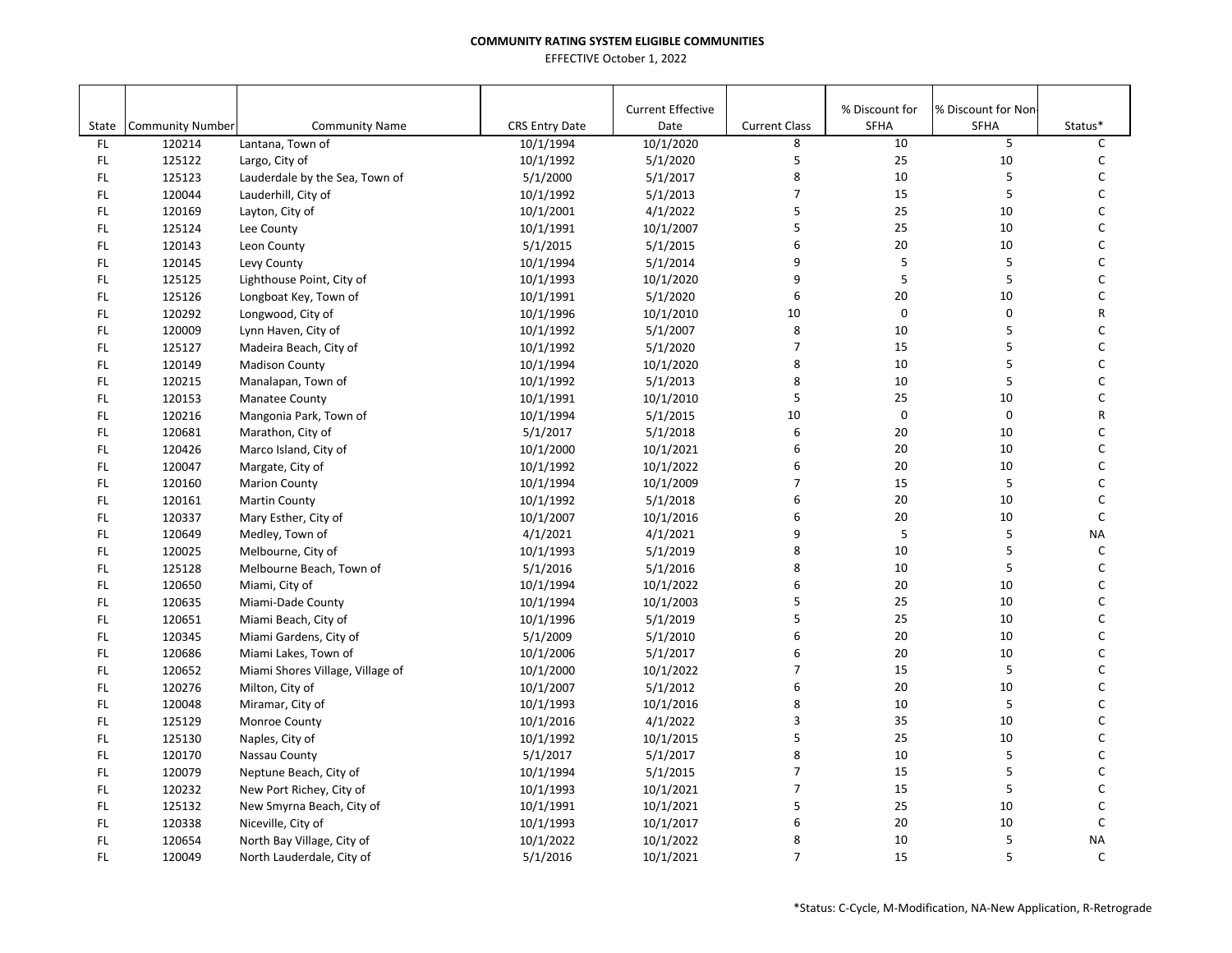| <b>Current Effective</b>                                                                                                                                     |                           | % Discount for    | % Discount for Non- | Status* |
|--------------------------------------------------------------------------------------------------------------------------------------------------------------|---------------------------|-------------------|---------------------|---------|
| State<br><b>Community Number</b><br><b>Community Name</b><br><b>CRS Entry Date</b><br>Date<br>FL.<br>120655<br>North Miami, City of<br>10/1/1994<br>5/1/2018 | <b>Current Class</b><br>6 | <b>SFHA</b><br>20 | <b>SFHA</b><br>10   | C       |
| 10/1/2022<br>FL.<br>120656<br>North Miami Beach, City of<br>10/1/1993                                                                                        | 7                         | 15                | 5                   | C       |
| FL<br>120217<br>10/1/2020<br>North Palm Beach, Village of<br>10/1/1994                                                                                       | 5                         | 25                | 10                  | C       |
| FL<br>120279<br>5/1/2020<br>North Port, City of<br>10/1/1992                                                                                                 | 5                         | 25                | 10                  | M       |
| FL<br>125133<br>10/1/2012<br>North Redington Beach, Town of<br>10/1/1992                                                                                     | $\overline{7}$            | 15                | 5                   | C       |
| FL<br>120050<br>10/1/1994<br>10/1/2020<br>Oakland Park, City of                                                                                              | 6                         | 20                | 10                  | C       |
| FL<br>120330<br>Ocala, City of<br>10/1/1991<br>10/1/2015                                                                                                     | 3                         | 35                | 10                  | C       |
| FL<br>125134<br>10/1/1992<br>4/1/2021<br>Ocean Ridge, Town of                                                                                                | 6                         | 20                | 10                  | C       |
| FL<br>120173<br>Okaloosa County<br>10/1/1995<br>10/1/2010                                                                                                    | 5                         | 25                | 10                  | C       |
| FL<br>120177<br>Okeechobee County<br>10/1/1996<br>10/1/2000                                                                                                  | 8                         | 10                | 5                   | C       |
| FL<br>120250<br>Oldsmar, City of<br>10/1/1992<br>5/1/2006                                                                                                    | 6                         | 20                | 10                  | С       |
| FL<br>120657<br>Opa-locka, City of<br>10/1/2013<br>5/1/2020                                                                                                  | 9                         | 5                 | 5                   | C       |
| 120179<br>5/1/2008<br>FL<br><b>Orange County</b><br>10/1/1991                                                                                                | 5                         | 25                | 10                  | C       |
| FL<br>120186<br>5/1/2008<br>Orlando, City of<br>10/1/1993                                                                                                    | 6                         | 20                | 10                  | C       |
| FL.<br>125136<br>5/1/2012<br>Ormond Beach, City of<br>10/1/1992                                                                                              | 6                         | 20                | 10                  | C       |
| FL<br>120189<br>10/1/2022<br>Osceola County<br>10/1/1994                                                                                                     | 5                         | 25                | 10                  | C       |
| FL.<br>120293<br>Oviedo, City of<br>10/1/2008<br>10/1/2013                                                                                                   | 6                         | 20                | 10                  | C       |
| FL<br>120404<br>10/1/1993<br>5/1/2019<br>Palm Bay, City of                                                                                                   | $\overline{7}$            | 15                | 5                   | C       |
| FL<br>120220<br>Palm Beach, Town of<br>10/1/1992<br>10/1/2020                                                                                                | 6                         | 20                | 10                  | C       |
| FL<br>120192<br>Palm Beach County<br>10/1/1991<br>10/1/2011                                                                                                  | 5                         | 25                | 10                  | C       |
| 120221<br>FL<br>Palm Beach Gardens, City of<br>10/1/2003<br>5/1/2014                                                                                         | 10                        | $\mathsf 0$       | $\pmb{0}$           | R       |
| FL<br>125137<br>Palm Beach Shores, Town of<br>10/1/1994<br>5/1/2019                                                                                          | $\overline{7}$            | 15                | 5                   | M       |
| FL<br>120684<br>5/1/2017<br>Palm Coast, City of<br>5/1/2004                                                                                                  | 4                         | 30                | 10                  | C       |
| FL<br>120223<br>4/1/2021<br>Palm Springs, Village of<br>10/1/1992                                                                                            | 6                         | 20                | 10                  | C       |
| FL<br>120159<br>10/1/1991<br>10/1/2018<br>Palmetto, City of                                                                                                  | $\overline{7}$            | 15                | 5                   | C       |
| FL.<br>120687<br>Palmetto Bay, Village of<br>5/1/2017<br>5/1/2017                                                                                            | 8                         | 10                | 5                   | C       |
| FL.<br>120012<br>Panama City, City of<br>10/1/1993<br>5/1/2013                                                                                               | 6                         | 20                | 10                  | С       |
| FL<br>120013<br>5/1/2016<br>10/1/2021<br>Panama City Beach, City of                                                                                          | 5                         | 25                | 10                  | C       |
| FL<br>120011<br>Parker, City of<br>10/1/1994<br>5/1/2020                                                                                                     | 9                         | 5                 | 5                   | C       |
| FL<br>5/1/2016<br>120051<br>Parkland, City of<br>5/1/2016                                                                                                    | 9                         | 5                 | 5                   | C       |
| FL<br>120230<br>Pasco County<br>10/1/1992<br>10/1/2012                                                                                                       | 6                         | 20                | 10                  | C       |
| FL<br>120052<br>Pembroke Park, Town of<br>10/1/2018<br>10/1/2018                                                                                             | 9                         | 5                 | 5                   | С       |
| FL<br>120053<br>10/1/1994<br>10/1/1998<br>Pembroke Pines, City of                                                                                            | $\overline{7}$            | 15                | 5                   | C       |
| FL<br>120082<br>10/1/2012<br>Pensacola, City of<br>10/1/2002                                                                                                 | $\overline{7}$            | 15                | 5                   | C       |
| FL<br>125138<br>10/1/1991<br>10/1/2016<br>Pensacola Beach-Santa Rosa Island Authority                                                                        | 5                         | 25                | 10                  | С       |
| FL<br>120425<br>10/1/2016<br>Pinecrest, Village of<br>10/1/2016                                                                                              | 8                         | 10                | 5                   | C       |
| FL<br>125139<br>10/1/1993<br>10/1/2021<br><b>Pinellas County</b>                                                                                             | 3                         | 35                | 10                  | C       |
| FL<br>120251<br>10/1/2017<br>Pinellas Park, City of<br>10/1/1991                                                                                             | 6                         | 20                | 10                  | C       |
| FL<br>120113<br>10/1/2017<br>10/1/2017<br>Plant City, City of                                                                                                | 8                         | 10                | 5                   | C       |
| FL<br>120054<br>10/1/2020<br>Plantation, City of<br>10/1/1992                                                                                                | $\overline{7}$            | 15                | 5                   | C       |
| FL<br>120261<br>10/1/1992<br>10/1/2011<br>Polk County                                                                                                        | 6                         | 20                | 10                  | C       |
| FL.<br>5/1/2020<br>120055<br>Pompano Beach, City of<br>10/1/1993                                                                                             | 6                         | 20                | 10                  | C       |
| 120312<br>5/1/2004<br>5/1/2014<br><b>FL</b><br>Ponce Inlet, Town of                                                                                          | 5                         | 25                | 10                  | C       |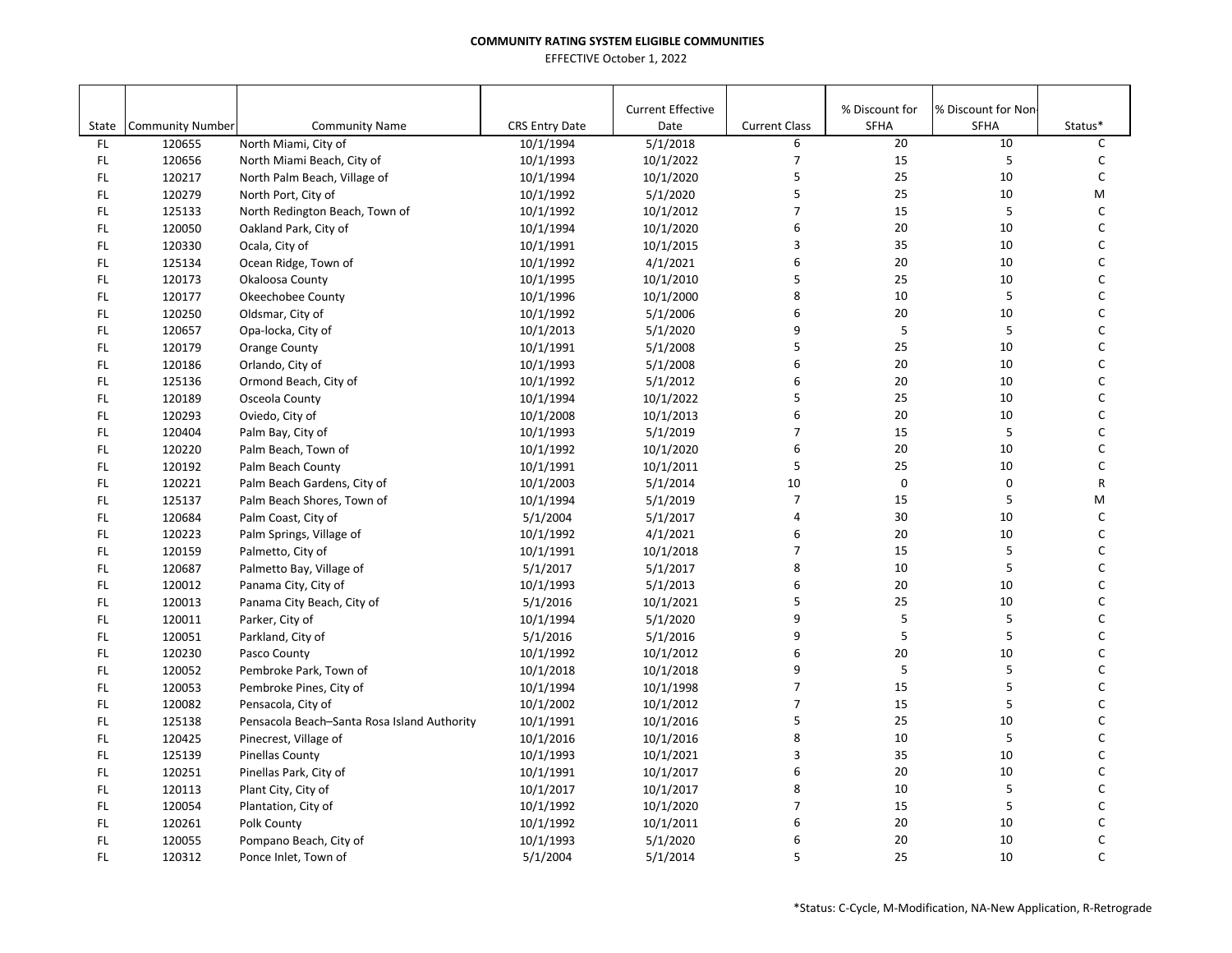| State | <b>Community Number</b> | <b>Community Name</b>        | <b>CRS Entry Date</b> | <b>Current Effective</b><br>Date | <b>Current Class</b> | % Discount for<br>SFHA | % Discount for Non<br><b>SFHA</b> | Status*      |
|-------|-------------------------|------------------------------|-----------------------|----------------------------------|----------------------|------------------------|-----------------------------------|--------------|
| FL.   | 120313                  | Port Orange, City of         | 10/1/1992             | 5/1/2016                         | 5                    | 25                     | 10                                | $\mathsf{C}$ |
| FL.   | 120234                  | Port Richey, City of         | 10/1/1992             | 10/1/2007                        | $\overline{7}$       | 15                     | 5                                 | $\mathsf{C}$ |
| FL    | 120099                  | Port St. Joe, City of        | 10/1/1994             | 10/1/2009                        | 10                   | $\pmb{0}$              | 0                                 | R            |
| FL    | 120287                  | Port St. Lucie, City of      | 10/1/1991             | 10/1/1996                        | 8                    | 10                     | 5                                 | C            |
| FL    | 120062                  | Punta Gorda, City of         | 10/1/1992             | 10/1/2016                        | 5                    | 25                     | 10                                | C            |
| FL    | 120272                  | <b>Putnam County</b>         | 10/1/2016             | 10/1/2016                        | 8                    | 10                     | 5                                 | C            |
| FL    | 125140                  | Redington Beach, Town of     | 10/1/1993             | 5/1/2013                         | $\overline{7}$       | 15                     | 5                                 | C            |
| FL    | 125141                  | Redington Shores, Town of    | 10/1/1992             | 5/1/2019                         | 6                    | 20                     | 10                                | $\mathsf C$  |
| FL    | 125142                  | Riviera Beach, City of       | 5/1/2016              | 10/1/2022                        | 8                    | 10                     | 5                                 | $\mathsf C$  |
| FL.   | 120027                  | Rockledge, City of           | 10/1/1991             | 10/1/2021                        | 9                    | $\mathsf S$            | 5                                 | C            |
| FL    | 120225                  | Royal Palm Beach, Village of | 10/1/2018             | 10/1/2018                        | 6                    | 20                     | 10                                | C            |
| FL    | 125143                  | Safety Harbor, City of       | 10/1/1992             | 10/1/2013                        | $\overline{7}$       | 15                     | 5                                 | $\mathsf C$  |
| FL    | 120294                  | Sanford, City of             | 10/1/2016             | 10/1/2016                        | $\overline{7}$       | 15                     | 5                                 | C            |
| FL    | 120402                  | Sanibel, City of             | 10/1/1991             | 5/1/2001                         | 5                    | 25                     | 10                                | $\mathsf C$  |
| FL.   | 120274                  | Santa Rosa County            | 10/1/1993             | 10/1/2011                        | 5                    | 25                     | 10                                | C            |
| FL    | 125150                  | Sarasota, City of            | 10/1/1991             | 4/1/2022                         | 5                    | 25                     | 10                                | $\mathsf{C}$ |
| FL    | 125144                  | Sarasota County              | 10/1/1992             | 5/1/2007                         | 5                    | 25                     | 10                                | $\mathsf{C}$ |
| FL.   | 120028                  | Satellite Beach, City of     | 10/1/1992             | 10/1/2017                        | 10                   | $\pmb{0}$              | 0                                 | R            |
| FL    | 120123                  | Sebastian, City of           | 10/1/1992             | 10/1/2021                        | 6                    | 20                     | 10                                | C            |
| FL.   | 120289                  | Seminole County              | 10/1/1991             | 5/1/2011                         | 6                    | 20                     | 10                                | C            |
| FL    | 120164                  | Sewall's Point, Town of      | 10/1/1996             | 5/1/2019                         | 10                   | $\mathbf 0$            | 0                                 | R            |
| FL    | 120579                  | Shalimar, Town of            | 10/1/1995             | 10/1/2000                        | 8                    | 10                     | 5                                 | C            |
| FL    | 120314                  | South Daytona, City of       | 10/1/1992             | 10/1/2018                        | 6                    | 20                     | 10                                | C            |
| FL    | 120658                  | South Miami, City of         | 10/1/1993             | 10/1/2021                        | 6                    | 20                     | 10                                | C            |
| FL    | 120227                  | South Palm Beach, Town of    | 10/1/1993             | 10/1/2020                        | 8                    | 10                     | 5                                 | C            |
| FL.   | 125151                  | South Pasadena, City of      | 10/1/1992             | 5/1/2020                         | 8                    | 10                     | 5                                 | $\mathsf C$  |
| FL    | 120691                  | Southwest Ranches, Town of   | 5/1/2020              | 5/1/2020                         | 8                    | 10                     | 5                                 | <b>NA</b>    |
| FL    | 125145                  | St. Augustine, City of       | 10/1/1992             | 10/1/2019                        | 5                    | 25                     | 10                                | $\mathsf{C}$ |
| FL    | 125146                  | St. Augustine Beach, City of | 10/1/1993             | 5/1/2008                         | 8                    | 10                     | 5                                 | C            |
| FL    | 120191                  | St. Cloud, City of           | 10/1/1993             | 10/1/2013                        | $\overline{7}$       | 15                     | 5                                 | $\mathsf{C}$ |
| FL    | 125147                  | St. Johns County             | 10/1/1995             | 5/1/2016                         | 5                    | 25                     | 10                                | C            |
| FL    | 120285                  | St. Lucie County             | 10/1/1994             | 5/1/2009                         | 6                    | 20                     | 10                                | C            |
| FL    | 120316                  | St. Marks, Town of           | 10/1/1993             | 10/1/2008                        | 8                    | 10                     | 5                                 | $\mathsf C$  |
| FL.   | 125149                  | St. Pete Beach, City of      | 10/1/1991             | 5/1/2016                         | 6                    | 20                     | 10                                | C            |
| FL    | 125148                  | St. Petersburg, City of      | 10/1/1992             | 10/1/2016                        | 5                    | 25                     | 10                                | C            |
| FL    | 120296                  | <b>Sumter County</b>         | 10/1/1995             | 5/1/2020                         | 6                    | 20                     | 10                                | C            |
| FL    | 120688                  | Sunny Isles Beach, City of   | 10/1/2007             | 10/1/2021                        | 8                    | 10                     | 5                                 | C            |
| FL    | 120328                  | Sunrise, City of             | 10/1/1992             | 10/1/2002                        | $\overline{7}$       | 15                     | 5                                 | C            |
| FL    | 120659                  | Surfside, Town of            | 5/1/2016              | 4/1/2022                         | 6                    | 20                     | 10                                | C            |
| FL    | 120300                  | Suwannee County              | 10/1/1996             | 10/1/2014                        | 10                   | $\pmb{0}$              | 0                                 | R            |
| FL    | 120144                  | Tallahassee, City of         | 10/1/1994             | 10/1/2022                        | 5                    | 25                     | 10                                | C            |
| FL    | 120058                  | Tamarac, City of             | 10/1/1992             | 10/1/2011                        | 6                    | 20                     | 10                                | C            |
| FL.   | 120114                  | Tampa, City of               | 10/1/1991             | 10/1/2019                        | 5                    | 25                     | 10                                | $\mathsf{C}$ |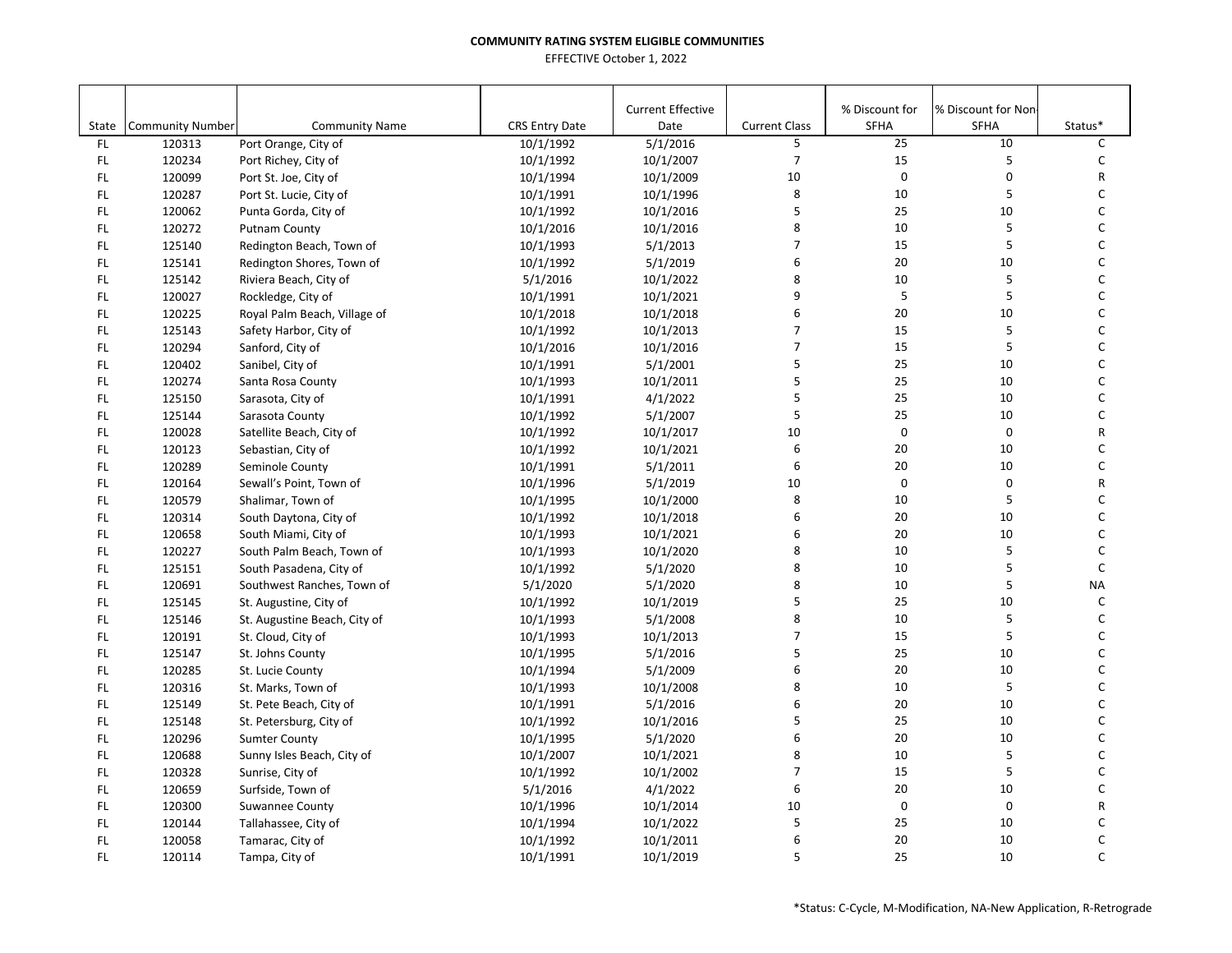| State | <b>Community Number</b> | <b>Community Name</b>                   | <b>CRS Entry Date</b> | <b>Current Effective</b><br>Date | <b>Current Class</b> | % Discount for<br>SFHA | % Discount for Non-<br><b>SFHA</b> | Status* |
|-------|-------------------------|-----------------------------------------|-----------------------|----------------------------------|----------------------|------------------------|------------------------------------|---------|
| FL.   | 120259                  | Tarpon Springs, City of                 | 10/1/1992             | 10/1/2019                        | 6                    | 20                     | 10                                 | C       |
| FL.   | 120302                  | <b>Taylor County</b>                    | 10/1/1996             | 10/1/2011                        | 7                    | 15                     | 5                                  | C       |
| FL    | 120115                  | Temple Terrace, City of                 | 10/1/1993             | 4/1/2021                         | 8                    | 10                     | 5                                  | С       |
| FL.   | 120228                  | Tequesta, Village of                    | 10/1/1992             | 4/1/2022                         | 6                    | 20                     | 10                                 | M       |
| FL.   | 125152                  | Titusville, City of                     | 10/1/1992             | 5/1/2011                         | $\overline{7}$       | 15                     | 5                                  | C       |
| FL.   | 125153                  | Treasure Island, City of                | 10/1/1992             | 5/1/2012                         | 6                    | 20                     | 10                                 | C       |
| FL.   | 120176                  | Valparaiso, City of                     | 10/1/2014             | 10/1/2020                        | 10                   | $\mathbf 0$            | $\pmb{0}$                          | R       |
| FL    | 125154                  | Venice, City of                         | 10/1/1991             | 10/1/2005                        | 6                    | 20                     | 10                                 | C       |
| FL.   | 120124                  | Vero Beach, City of                     | 10/1/1993             | 5/1/2020                         | $\overline{7}$       | 15                     | 5                                  | M       |
| FL.   | 125155                  | Volusia County                          | 10/1/1993             | 10/1/2013                        | 5                    | 25                     | 10                                 | C       |
| FL.   | 120315                  | Wakulla County                          | 10/1/1993             | 10/1/2008                        | $\overline{7}$       | 15                     | 5                                  | C       |
| FL.   | 120317                  | <b>Walton County</b>                    | 10/1/2014             | 5/1/2020                         | 6                    | 20                     | 10                                 | C       |
| FL    | 125157                  | Wellington, Village of                  | 10/1/2003             | 5/1/2015                         | 6                    | 20                     | 10                                 | C       |
| FL.   | 120229                  | West Palm Beach, City of                | 10/1/1992             | 10/1/2018                        | 5                    | 25                     | 10                                 | C       |
| FL.   | 120678                  | Weston, City of                         | 5/1/2009              | 5/1/2020                         | 6                    | 20                     | 10                                 | C       |
| FL    | 120271                  | Winter Haven, City of                   | 10/1/2017             | 10/1/2017                        | 8                    | 10                     | 5                                  | С       |
| FL    | 120295                  | Winter Springs, City of                 | 10/1/1993             | 5/1/2013                         | 6                    | 20                     | 10                                 | C       |
| FL    | 120147                  | Yankeetown, Town of                     | 10/1/1994             | 10/1/2008                        | 6                    | 20                     | 10                                 | C       |
| GA    | 130075                  | Albany, City of                         | 10/1/1994             | 5/1/2016                         | $\overline{7}$       | 15                     | 5                                  | С       |
| GA    | 135157                  | Atlanta, City of                        | 10/1/2015             | 4/1/2022                         | 6                    | 20                     | 10                                 | C       |
| GA    | 130158                  | Augusta-Richmond County, City of        | 10/1/2018             | 10/1/2018                        | $\overline{7}$       | 15                     | 5                                  | C       |
| GA    | 130054                  | Austell, City of                        | 10/1/2012             | 5/1/2018                         | $\overline{7}$       | 15                     | 5                                  | C       |
| GA    | 130452                  | Bloomingdale, City of                   | 5/1/2015              | 5/1/2016                         | 8                    | 10                     | 5                                  | C       |
| GA    | 130093                  | Brunswick, City of                      | 10/1/1993             | 10/1/2020                        | 6                    | 20                     | 10                                 | C       |
| GA    | 130016                  | <b>Bryan County</b>                     | 5/1/2014              | 10/1/2016                        | 6                    | 20                     | 10                                 | C       |
| GA    | 130262                  | Camden County                           | 5/1/2013              | 5/1/2017                         | 6                    | 20                     | 10                                 | C       |
| GA    | 130209                  | Cartersville, City of                   | 5/1/2005              | 5/1/2016                         | $\overline{7}$       | 15                     | 5                                  | С       |
| GA    | 130028                  | Catoosa County                          | 5/1/2013              | 5/1/2019                         | 9                    | $\mathsf S$            | 5                                  | C       |
| GA    | 130030                  | Chatham County                          | 10/1/1991             | 5/1/2015                         | 5                    | 25                     | 10                                 | C       |
| GA    | 130424                  | Cherokee County                         | 5/1/2005              | 5/1/2005                         | 8                    | 10                     | 5                                  | C       |
| GA    | 130052                  | Cobb County                             | 10/1/1991             | 10/1/1997                        | 8                    | 10                     | 5                                  | С       |
| GA    | 130086                  | College Park, City of                   | 10/1/1992             | 10/1/2002                        | 6                    | 20                     | 10                                 | C       |
| GA    | 130059                  | Columbia County                         | 5/1/1999              | 10/1/2021                        | 6                    | 20                     | 10                                 | C       |
| GA    | 135158                  | <b>Columbus Consolidated Government</b> | 10/1/1991             | 10/1/2018                        | 8                    | 10                     | 5                                  | C       |
| GA    | 130144                  | Covington, City of                      | 10/1/1993             | 10/1/2019                        | 8                    | 10                     | 5                                  | C       |
| GA    | 130298                  | Coweta County                           | 5/1/2012              | 10/1/2019                        | 10                   | $\mathbf 0$            | $\mathbf 0$                        | R       |
| GA    | 130504                  | <b>Crisp County</b>                     | 5/1/2005              | 10/1/2021                        | 8                    | 10                     | 5                                  | C       |
| GA    | 135159                  | Decatur, City of                        | 10/1/1993             | 5/1/2015                         | $\overline{7}$       | 15                     | 5                                  | C       |
| GA    | 130065                  | Dekalb County                           | 10/1/1992             | 10/1/2008                        | $\overline{7}$       | 15                     | 5                                  | C       |
| GA    | 130074                  | Dougherty County                        | 10/1/1993             | 5/1/2010                         | 6                    | 20                     | 10                                 | С       |
| GA    | 130216                  | Douglas, City of                        | 5/1/2011              | 5/1/2011                         | 9                    | 5                      | 5                                  | C       |
| GA    | 130306                  | Douglas County                          | 10/1/1995             | 10/1/2016                        | $\overline{7}$       | 15                     | 5                                  | C       |
| GA    | 130098                  | Duluth, City of                         | 10/1/1997             | 10/1/2008                        | 8                    | 10                     | 5                                  | C       |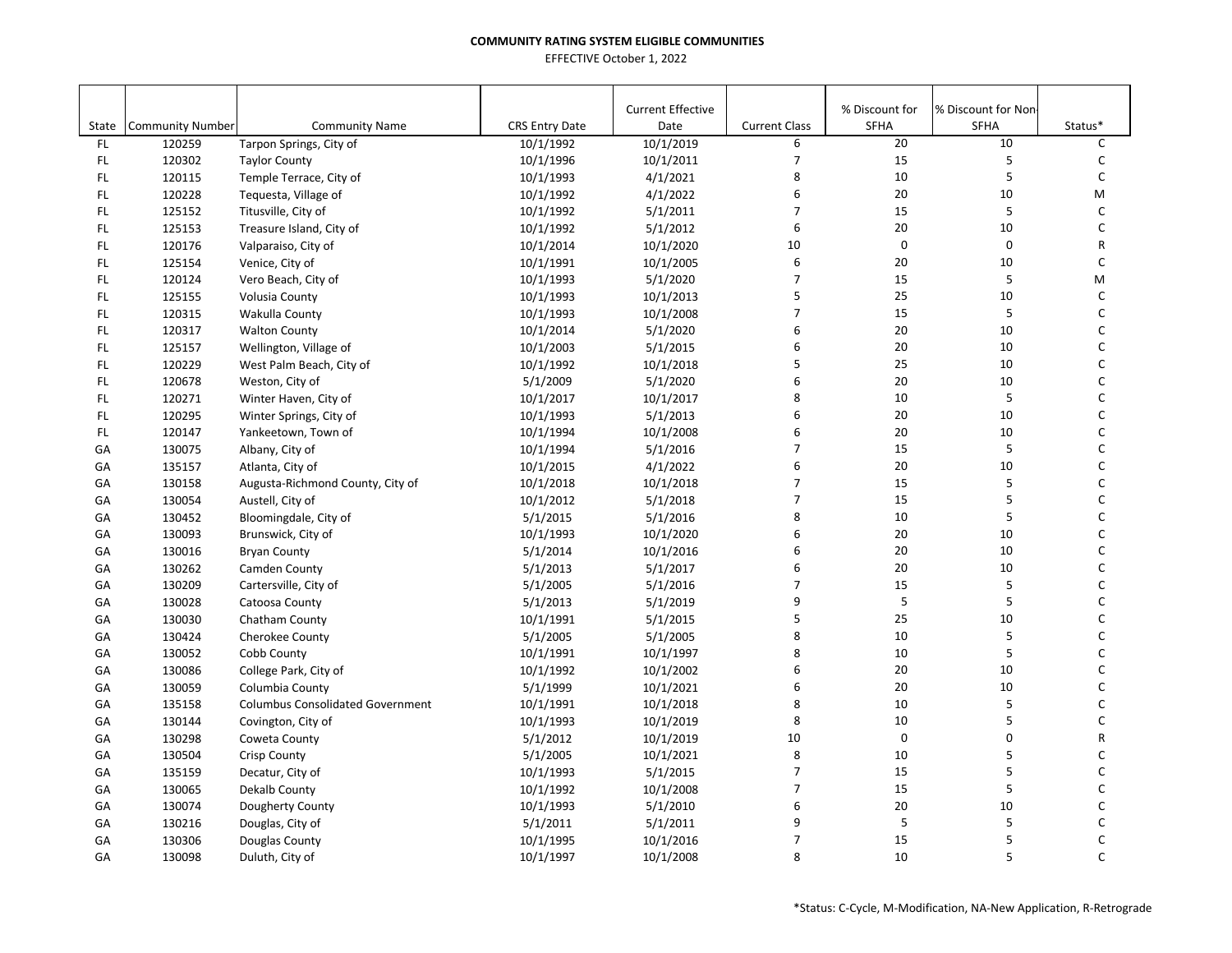| <b>Current Effective</b><br>% Discount for<br>% Discount for Non-<br><b>Community Number</b><br><b>CRS Entry Date</b><br><b>Current Class</b><br><b>SFHA</b><br><b>SFHA</b><br>Status*<br>State<br><b>Community Name</b><br>Date<br>$\overline{7}$<br>15<br>5<br>C<br>GA<br>East Point, City of<br>10/1/2013<br>10/1/2013<br>130087<br>$\overline{7}$<br>15<br>5<br>5/1/2013<br>$\mathsf{C}$<br>130076<br>5/1/2013<br>GA<br><b>Effingham County</b><br>6<br>20<br>10<br>C<br>GA<br>130432<br>5/1/2004<br>10/1/2009<br><b>Fayette County</b><br>$\overline{7}$<br>5<br>15<br>C<br>10/1/2011<br>GA<br>130431<br>5/1/2006<br>Fayetteville, City of<br>5<br>9<br>5<br>$\mathsf{C}$<br>5/1/2012<br>GA<br>130042<br>Forest Park, City of<br>5/1/2012<br>10<br>$\mathbf 0$<br>$\mathsf 0$<br>5/1/2000<br>5/1/2018<br>R<br>GA<br>135160<br><b>Fulton County</b><br>6<br>135161<br>10/1/2013<br>5/1/2019<br>20<br>10<br>$\mathsf{C}$<br>GA<br>Garden City, City of<br>5<br>25<br>10<br>$\mathsf{C}$<br>GA<br>130092<br>10/1/1992<br>4/1/2022<br><b>Glynn County</b><br>6<br>20<br>$\mathsf C$<br>10<br>GA<br>130165<br>Griffin, City of<br>10/1/2008<br>4/1/2021<br>$\overline{7}$<br>15<br>5<br>130322<br>5/1/2015<br>C<br>GA<br><b>Gwinnett County</b><br>10/1/1994<br>8<br>$\sf 5$<br>10<br>$\mathsf{C}$<br>5/1/2012<br>GA<br>130468<br>5/1/2012<br><b>Henry County</b><br>6<br>20<br>C<br>130125<br>5/1/2013<br>10/1/2018<br>10<br>GA<br>Hinesville, City of<br>5<br>25<br>10<br>$\mathsf{C}$<br>130201<br>10/1/1993<br>5/1/2017<br>GA<br>Jekyll Island, State Park Auth of<br>$\overline{7}$<br>15<br>5<br>$\mathsf C$<br>130678<br>10/1/2013<br>10/1/2019<br>GA<br>John's Creek, City of<br>9<br>5<br>5<br>$\mathsf{C}$<br>130044<br>5/1/2012<br>5/1/2012<br>GA<br>Lake City, City of<br>5<br>8<br>10<br>$\mathsf{C}$<br>10/1/2013<br>GA<br>130226<br>Marietta, City of<br>10/1/2013<br>$\overline{7}$<br>5<br>15<br>C<br>5/1/2018<br>GA<br>130130<br><b>McIntosh County</b><br>5/1/2018<br>9<br>$\sf 5$<br>5<br>$\mathsf{C}$<br>130045<br>5/1/2012<br>5/1/2012<br>GA<br>Morrow, City of<br>10<br>$\mathbf 0$<br>$\mathsf 0$<br>R<br>10/1/1996<br>GA<br>130147<br><b>Paulding County</b><br>10/1/1991<br>$\overline{7}$<br>5<br>15<br>C<br>130078<br>10/1/1993<br>10/1/2003<br>GA<br>Peachtree City, City of<br>8<br>5<br>10<br>$\mathsf{C}$<br>GA<br>135176<br>10/1/2020<br>10/1/2020<br>Peachtree Corners, City of<br>5<br>5<br>9<br>$\mathsf C$<br>GA<br>130017<br>Pembroke, City of<br>5/1/2017<br>5/1/2017<br>6<br>20<br>10<br>10/1/2015<br>C<br>GA<br>130261<br>10/1/1993<br>Pooler, City of<br>6<br>20<br>10<br>$\mathsf{C}$<br>130056<br>10/1/2015<br>GA<br>Powder Springs, City of<br>10/1/2015<br>$\overline{7}$<br>15<br>5<br>C<br>130018<br>5/1/2016<br>5/1/2016<br>GA<br>Richmond Hill, City of<br>5<br>7<br>15<br>$\mathsf{C}$<br>130088<br>Roswell, City of<br>10/1/1991<br>10/1/1996<br>GA<br>5<br>25<br>10<br>$\mathsf{C}$<br>135163<br>10/1/1992<br>5/1/2016<br>GA<br>Savannah, City of<br>6<br>20<br>10<br>M<br>130027<br>5/1/2016<br>10/1/2019<br>GА<br>St. Marys, City of<br>6<br>5/1/2016<br>20<br>10<br>C<br>GA<br>130460<br>Thunderbolt, Town of<br>5/1/2015<br>$\sf 5$<br>8<br>10<br>C<br>10/1/2008<br>GA<br>130171<br>Tifton, City of<br>10/1/2008<br>5<br>25<br>10<br>135164<br>5/1/2015<br>C<br>GA<br>Tybee Island, City of<br>10/1/1993<br>$\mathbf 0$<br>$\pmb{0}$<br>10/1/1997<br>10<br>GA<br>130025<br>Waynesboro, City of<br>10/1/1991<br>R<br>9<br>5<br>5<br>$\mathsf{C}$<br>130196<br>Worth County<br>5/1/2003<br>5/1/2003<br>GA<br>5<br>$\overline{7}$<br>15<br>$\mathsf{C}$<br>HI<br>155166<br>Hawaii County<br>5/1/2011<br>10/1/2019<br>8<br>10<br>5<br><b>NA</b><br>HI<br>150001<br>Honolulu, City and County of<br>4/1/2022<br>4/1/2022 |    |        |             |           |          |                  |    |   |             |
|------------------------------------------------------------------------------------------------------------------------------------------------------------------------------------------------------------------------------------------------------------------------------------------------------------------------------------------------------------------------------------------------------------------------------------------------------------------------------------------------------------------------------------------------------------------------------------------------------------------------------------------------------------------------------------------------------------------------------------------------------------------------------------------------------------------------------------------------------------------------------------------------------------------------------------------------------------------------------------------------------------------------------------------------------------------------------------------------------------------------------------------------------------------------------------------------------------------------------------------------------------------------------------------------------------------------------------------------------------------------------------------------------------------------------------------------------------------------------------------------------------------------------------------------------------------------------------------------------------------------------------------------------------------------------------------------------------------------------------------------------------------------------------------------------------------------------------------------------------------------------------------------------------------------------------------------------------------------------------------------------------------------------------------------------------------------------------------------------------------------------------------------------------------------------------------------------------------------------------------------------------------------------------------------------------------------------------------------------------------------------------------------------------------------------------------------------------------------------------------------------------------------------------------------------------------------------------------------------------------------------------------------------------------------------------------------------------------------------------------------------------------------------------------------------------------------------------------------------------------------------------------------------------------------------------------------------------------------------------------------------------------------------------------------------------------------------------------------------------------------------------------------------------------------------------------------------------------------------------------------------------------------------------------------------------------------------------------------------------------------------------------------------------------------------------------------------------------------------------------------------------------------------------------------------------------------------------------------------------------------------------------------------------------------------------------------------------------------------------------------------------------------------|----|--------|-------------|-----------|----------|------------------|----|---|-------------|
|                                                                                                                                                                                                                                                                                                                                                                                                                                                                                                                                                                                                                                                                                                                                                                                                                                                                                                                                                                                                                                                                                                                                                                                                                                                                                                                                                                                                                                                                                                                                                                                                                                                                                                                                                                                                                                                                                                                                                                                                                                                                                                                                                                                                                                                                                                                                                                                                                                                                                                                                                                                                                                                                                                                                                                                                                                                                                                                                                                                                                                                                                                                                                                                                                                                                                                                                                                                                                                                                                                                                                                                                                                                                                                                                                                              |    |        |             |           |          |                  |    |   |             |
|                                                                                                                                                                                                                                                                                                                                                                                                                                                                                                                                                                                                                                                                                                                                                                                                                                                                                                                                                                                                                                                                                                                                                                                                                                                                                                                                                                                                                                                                                                                                                                                                                                                                                                                                                                                                                                                                                                                                                                                                                                                                                                                                                                                                                                                                                                                                                                                                                                                                                                                                                                                                                                                                                                                                                                                                                                                                                                                                                                                                                                                                                                                                                                                                                                                                                                                                                                                                                                                                                                                                                                                                                                                                                                                                                                              |    |        |             |           |          |                  |    |   |             |
|                                                                                                                                                                                                                                                                                                                                                                                                                                                                                                                                                                                                                                                                                                                                                                                                                                                                                                                                                                                                                                                                                                                                                                                                                                                                                                                                                                                                                                                                                                                                                                                                                                                                                                                                                                                                                                                                                                                                                                                                                                                                                                                                                                                                                                                                                                                                                                                                                                                                                                                                                                                                                                                                                                                                                                                                                                                                                                                                                                                                                                                                                                                                                                                                                                                                                                                                                                                                                                                                                                                                                                                                                                                                                                                                                                              |    |        |             |           |          |                  |    |   |             |
|                                                                                                                                                                                                                                                                                                                                                                                                                                                                                                                                                                                                                                                                                                                                                                                                                                                                                                                                                                                                                                                                                                                                                                                                                                                                                                                                                                                                                                                                                                                                                                                                                                                                                                                                                                                                                                                                                                                                                                                                                                                                                                                                                                                                                                                                                                                                                                                                                                                                                                                                                                                                                                                                                                                                                                                                                                                                                                                                                                                                                                                                                                                                                                                                                                                                                                                                                                                                                                                                                                                                                                                                                                                                                                                                                                              |    |        |             |           |          |                  |    |   |             |
|                                                                                                                                                                                                                                                                                                                                                                                                                                                                                                                                                                                                                                                                                                                                                                                                                                                                                                                                                                                                                                                                                                                                                                                                                                                                                                                                                                                                                                                                                                                                                                                                                                                                                                                                                                                                                                                                                                                                                                                                                                                                                                                                                                                                                                                                                                                                                                                                                                                                                                                                                                                                                                                                                                                                                                                                                                                                                                                                                                                                                                                                                                                                                                                                                                                                                                                                                                                                                                                                                                                                                                                                                                                                                                                                                                              |    |        |             |           |          |                  |    |   |             |
|                                                                                                                                                                                                                                                                                                                                                                                                                                                                                                                                                                                                                                                                                                                                                                                                                                                                                                                                                                                                                                                                                                                                                                                                                                                                                                                                                                                                                                                                                                                                                                                                                                                                                                                                                                                                                                                                                                                                                                                                                                                                                                                                                                                                                                                                                                                                                                                                                                                                                                                                                                                                                                                                                                                                                                                                                                                                                                                                                                                                                                                                                                                                                                                                                                                                                                                                                                                                                                                                                                                                                                                                                                                                                                                                                                              |    |        |             |           |          |                  |    |   |             |
|                                                                                                                                                                                                                                                                                                                                                                                                                                                                                                                                                                                                                                                                                                                                                                                                                                                                                                                                                                                                                                                                                                                                                                                                                                                                                                                                                                                                                                                                                                                                                                                                                                                                                                                                                                                                                                                                                                                                                                                                                                                                                                                                                                                                                                                                                                                                                                                                                                                                                                                                                                                                                                                                                                                                                                                                                                                                                                                                                                                                                                                                                                                                                                                                                                                                                                                                                                                                                                                                                                                                                                                                                                                                                                                                                                              |    |        |             |           |          |                  |    |   |             |
|                                                                                                                                                                                                                                                                                                                                                                                                                                                                                                                                                                                                                                                                                                                                                                                                                                                                                                                                                                                                                                                                                                                                                                                                                                                                                                                                                                                                                                                                                                                                                                                                                                                                                                                                                                                                                                                                                                                                                                                                                                                                                                                                                                                                                                                                                                                                                                                                                                                                                                                                                                                                                                                                                                                                                                                                                                                                                                                                                                                                                                                                                                                                                                                                                                                                                                                                                                                                                                                                                                                                                                                                                                                                                                                                                                              |    |        |             |           |          |                  |    |   |             |
|                                                                                                                                                                                                                                                                                                                                                                                                                                                                                                                                                                                                                                                                                                                                                                                                                                                                                                                                                                                                                                                                                                                                                                                                                                                                                                                                                                                                                                                                                                                                                                                                                                                                                                                                                                                                                                                                                                                                                                                                                                                                                                                                                                                                                                                                                                                                                                                                                                                                                                                                                                                                                                                                                                                                                                                                                                                                                                                                                                                                                                                                                                                                                                                                                                                                                                                                                                                                                                                                                                                                                                                                                                                                                                                                                                              |    |        |             |           |          |                  |    |   |             |
|                                                                                                                                                                                                                                                                                                                                                                                                                                                                                                                                                                                                                                                                                                                                                                                                                                                                                                                                                                                                                                                                                                                                                                                                                                                                                                                                                                                                                                                                                                                                                                                                                                                                                                                                                                                                                                                                                                                                                                                                                                                                                                                                                                                                                                                                                                                                                                                                                                                                                                                                                                                                                                                                                                                                                                                                                                                                                                                                                                                                                                                                                                                                                                                                                                                                                                                                                                                                                                                                                                                                                                                                                                                                                                                                                                              |    |        |             |           |          |                  |    |   |             |
|                                                                                                                                                                                                                                                                                                                                                                                                                                                                                                                                                                                                                                                                                                                                                                                                                                                                                                                                                                                                                                                                                                                                                                                                                                                                                                                                                                                                                                                                                                                                                                                                                                                                                                                                                                                                                                                                                                                                                                                                                                                                                                                                                                                                                                                                                                                                                                                                                                                                                                                                                                                                                                                                                                                                                                                                                                                                                                                                                                                                                                                                                                                                                                                                                                                                                                                                                                                                                                                                                                                                                                                                                                                                                                                                                                              |    |        |             |           |          |                  |    |   |             |
|                                                                                                                                                                                                                                                                                                                                                                                                                                                                                                                                                                                                                                                                                                                                                                                                                                                                                                                                                                                                                                                                                                                                                                                                                                                                                                                                                                                                                                                                                                                                                                                                                                                                                                                                                                                                                                                                                                                                                                                                                                                                                                                                                                                                                                                                                                                                                                                                                                                                                                                                                                                                                                                                                                                                                                                                                                                                                                                                                                                                                                                                                                                                                                                                                                                                                                                                                                                                                                                                                                                                                                                                                                                                                                                                                                              |    |        |             |           |          |                  |    |   |             |
|                                                                                                                                                                                                                                                                                                                                                                                                                                                                                                                                                                                                                                                                                                                                                                                                                                                                                                                                                                                                                                                                                                                                                                                                                                                                                                                                                                                                                                                                                                                                                                                                                                                                                                                                                                                                                                                                                                                                                                                                                                                                                                                                                                                                                                                                                                                                                                                                                                                                                                                                                                                                                                                                                                                                                                                                                                                                                                                                                                                                                                                                                                                                                                                                                                                                                                                                                                                                                                                                                                                                                                                                                                                                                                                                                                              |    |        |             |           |          |                  |    |   |             |
|                                                                                                                                                                                                                                                                                                                                                                                                                                                                                                                                                                                                                                                                                                                                                                                                                                                                                                                                                                                                                                                                                                                                                                                                                                                                                                                                                                                                                                                                                                                                                                                                                                                                                                                                                                                                                                                                                                                                                                                                                                                                                                                                                                                                                                                                                                                                                                                                                                                                                                                                                                                                                                                                                                                                                                                                                                                                                                                                                                                                                                                                                                                                                                                                                                                                                                                                                                                                                                                                                                                                                                                                                                                                                                                                                                              |    |        |             |           |          |                  |    |   |             |
|                                                                                                                                                                                                                                                                                                                                                                                                                                                                                                                                                                                                                                                                                                                                                                                                                                                                                                                                                                                                                                                                                                                                                                                                                                                                                                                                                                                                                                                                                                                                                                                                                                                                                                                                                                                                                                                                                                                                                                                                                                                                                                                                                                                                                                                                                                                                                                                                                                                                                                                                                                                                                                                                                                                                                                                                                                                                                                                                                                                                                                                                                                                                                                                                                                                                                                                                                                                                                                                                                                                                                                                                                                                                                                                                                                              |    |        |             |           |          |                  |    |   |             |
|                                                                                                                                                                                                                                                                                                                                                                                                                                                                                                                                                                                                                                                                                                                                                                                                                                                                                                                                                                                                                                                                                                                                                                                                                                                                                                                                                                                                                                                                                                                                                                                                                                                                                                                                                                                                                                                                                                                                                                                                                                                                                                                                                                                                                                                                                                                                                                                                                                                                                                                                                                                                                                                                                                                                                                                                                                                                                                                                                                                                                                                                                                                                                                                                                                                                                                                                                                                                                                                                                                                                                                                                                                                                                                                                                                              |    |        |             |           |          |                  |    |   |             |
|                                                                                                                                                                                                                                                                                                                                                                                                                                                                                                                                                                                                                                                                                                                                                                                                                                                                                                                                                                                                                                                                                                                                                                                                                                                                                                                                                                                                                                                                                                                                                                                                                                                                                                                                                                                                                                                                                                                                                                                                                                                                                                                                                                                                                                                                                                                                                                                                                                                                                                                                                                                                                                                                                                                                                                                                                                                                                                                                                                                                                                                                                                                                                                                                                                                                                                                                                                                                                                                                                                                                                                                                                                                                                                                                                                              |    |        |             |           |          |                  |    |   |             |
|                                                                                                                                                                                                                                                                                                                                                                                                                                                                                                                                                                                                                                                                                                                                                                                                                                                                                                                                                                                                                                                                                                                                                                                                                                                                                                                                                                                                                                                                                                                                                                                                                                                                                                                                                                                                                                                                                                                                                                                                                                                                                                                                                                                                                                                                                                                                                                                                                                                                                                                                                                                                                                                                                                                                                                                                                                                                                                                                                                                                                                                                                                                                                                                                                                                                                                                                                                                                                                                                                                                                                                                                                                                                                                                                                                              |    |        |             |           |          |                  |    |   |             |
|                                                                                                                                                                                                                                                                                                                                                                                                                                                                                                                                                                                                                                                                                                                                                                                                                                                                                                                                                                                                                                                                                                                                                                                                                                                                                                                                                                                                                                                                                                                                                                                                                                                                                                                                                                                                                                                                                                                                                                                                                                                                                                                                                                                                                                                                                                                                                                                                                                                                                                                                                                                                                                                                                                                                                                                                                                                                                                                                                                                                                                                                                                                                                                                                                                                                                                                                                                                                                                                                                                                                                                                                                                                                                                                                                                              |    |        |             |           |          |                  |    |   |             |
|                                                                                                                                                                                                                                                                                                                                                                                                                                                                                                                                                                                                                                                                                                                                                                                                                                                                                                                                                                                                                                                                                                                                                                                                                                                                                                                                                                                                                                                                                                                                                                                                                                                                                                                                                                                                                                                                                                                                                                                                                                                                                                                                                                                                                                                                                                                                                                                                                                                                                                                                                                                                                                                                                                                                                                                                                                                                                                                                                                                                                                                                                                                                                                                                                                                                                                                                                                                                                                                                                                                                                                                                                                                                                                                                                                              |    |        |             |           |          |                  |    |   |             |
|                                                                                                                                                                                                                                                                                                                                                                                                                                                                                                                                                                                                                                                                                                                                                                                                                                                                                                                                                                                                                                                                                                                                                                                                                                                                                                                                                                                                                                                                                                                                                                                                                                                                                                                                                                                                                                                                                                                                                                                                                                                                                                                                                                                                                                                                                                                                                                                                                                                                                                                                                                                                                                                                                                                                                                                                                                                                                                                                                                                                                                                                                                                                                                                                                                                                                                                                                                                                                                                                                                                                                                                                                                                                                                                                                                              |    |        |             |           |          |                  |    |   |             |
|                                                                                                                                                                                                                                                                                                                                                                                                                                                                                                                                                                                                                                                                                                                                                                                                                                                                                                                                                                                                                                                                                                                                                                                                                                                                                                                                                                                                                                                                                                                                                                                                                                                                                                                                                                                                                                                                                                                                                                                                                                                                                                                                                                                                                                                                                                                                                                                                                                                                                                                                                                                                                                                                                                                                                                                                                                                                                                                                                                                                                                                                                                                                                                                                                                                                                                                                                                                                                                                                                                                                                                                                                                                                                                                                                                              |    |        |             |           |          |                  |    |   |             |
|                                                                                                                                                                                                                                                                                                                                                                                                                                                                                                                                                                                                                                                                                                                                                                                                                                                                                                                                                                                                                                                                                                                                                                                                                                                                                                                                                                                                                                                                                                                                                                                                                                                                                                                                                                                                                                                                                                                                                                                                                                                                                                                                                                                                                                                                                                                                                                                                                                                                                                                                                                                                                                                                                                                                                                                                                                                                                                                                                                                                                                                                                                                                                                                                                                                                                                                                                                                                                                                                                                                                                                                                                                                                                                                                                                              |    |        |             |           |          |                  |    |   |             |
|                                                                                                                                                                                                                                                                                                                                                                                                                                                                                                                                                                                                                                                                                                                                                                                                                                                                                                                                                                                                                                                                                                                                                                                                                                                                                                                                                                                                                                                                                                                                                                                                                                                                                                                                                                                                                                                                                                                                                                                                                                                                                                                                                                                                                                                                                                                                                                                                                                                                                                                                                                                                                                                                                                                                                                                                                                                                                                                                                                                                                                                                                                                                                                                                                                                                                                                                                                                                                                                                                                                                                                                                                                                                                                                                                                              |    |        |             |           |          |                  |    |   |             |
|                                                                                                                                                                                                                                                                                                                                                                                                                                                                                                                                                                                                                                                                                                                                                                                                                                                                                                                                                                                                                                                                                                                                                                                                                                                                                                                                                                                                                                                                                                                                                                                                                                                                                                                                                                                                                                                                                                                                                                                                                                                                                                                                                                                                                                                                                                                                                                                                                                                                                                                                                                                                                                                                                                                                                                                                                                                                                                                                                                                                                                                                                                                                                                                                                                                                                                                                                                                                                                                                                                                                                                                                                                                                                                                                                                              |    |        |             |           |          |                  |    |   |             |
|                                                                                                                                                                                                                                                                                                                                                                                                                                                                                                                                                                                                                                                                                                                                                                                                                                                                                                                                                                                                                                                                                                                                                                                                                                                                                                                                                                                                                                                                                                                                                                                                                                                                                                                                                                                                                                                                                                                                                                                                                                                                                                                                                                                                                                                                                                                                                                                                                                                                                                                                                                                                                                                                                                                                                                                                                                                                                                                                                                                                                                                                                                                                                                                                                                                                                                                                                                                                                                                                                                                                                                                                                                                                                                                                                                              |    |        |             |           |          |                  |    |   |             |
|                                                                                                                                                                                                                                                                                                                                                                                                                                                                                                                                                                                                                                                                                                                                                                                                                                                                                                                                                                                                                                                                                                                                                                                                                                                                                                                                                                                                                                                                                                                                                                                                                                                                                                                                                                                                                                                                                                                                                                                                                                                                                                                                                                                                                                                                                                                                                                                                                                                                                                                                                                                                                                                                                                                                                                                                                                                                                                                                                                                                                                                                                                                                                                                                                                                                                                                                                                                                                                                                                                                                                                                                                                                                                                                                                                              |    |        |             |           |          |                  |    |   |             |
|                                                                                                                                                                                                                                                                                                                                                                                                                                                                                                                                                                                                                                                                                                                                                                                                                                                                                                                                                                                                                                                                                                                                                                                                                                                                                                                                                                                                                                                                                                                                                                                                                                                                                                                                                                                                                                                                                                                                                                                                                                                                                                                                                                                                                                                                                                                                                                                                                                                                                                                                                                                                                                                                                                                                                                                                                                                                                                                                                                                                                                                                                                                                                                                                                                                                                                                                                                                                                                                                                                                                                                                                                                                                                                                                                                              |    |        |             |           |          |                  |    |   |             |
|                                                                                                                                                                                                                                                                                                                                                                                                                                                                                                                                                                                                                                                                                                                                                                                                                                                                                                                                                                                                                                                                                                                                                                                                                                                                                                                                                                                                                                                                                                                                                                                                                                                                                                                                                                                                                                                                                                                                                                                                                                                                                                                                                                                                                                                                                                                                                                                                                                                                                                                                                                                                                                                                                                                                                                                                                                                                                                                                                                                                                                                                                                                                                                                                                                                                                                                                                                                                                                                                                                                                                                                                                                                                                                                                                                              |    |        |             |           |          |                  |    |   |             |
|                                                                                                                                                                                                                                                                                                                                                                                                                                                                                                                                                                                                                                                                                                                                                                                                                                                                                                                                                                                                                                                                                                                                                                                                                                                                                                                                                                                                                                                                                                                                                                                                                                                                                                                                                                                                                                                                                                                                                                                                                                                                                                                                                                                                                                                                                                                                                                                                                                                                                                                                                                                                                                                                                                                                                                                                                                                                                                                                                                                                                                                                                                                                                                                                                                                                                                                                                                                                                                                                                                                                                                                                                                                                                                                                                                              |    |        |             |           |          |                  |    |   |             |
|                                                                                                                                                                                                                                                                                                                                                                                                                                                                                                                                                                                                                                                                                                                                                                                                                                                                                                                                                                                                                                                                                                                                                                                                                                                                                                                                                                                                                                                                                                                                                                                                                                                                                                                                                                                                                                                                                                                                                                                                                                                                                                                                                                                                                                                                                                                                                                                                                                                                                                                                                                                                                                                                                                                                                                                                                                                                                                                                                                                                                                                                                                                                                                                                                                                                                                                                                                                                                                                                                                                                                                                                                                                                                                                                                                              |    |        |             |           |          |                  |    |   |             |
|                                                                                                                                                                                                                                                                                                                                                                                                                                                                                                                                                                                                                                                                                                                                                                                                                                                                                                                                                                                                                                                                                                                                                                                                                                                                                                                                                                                                                                                                                                                                                                                                                                                                                                                                                                                                                                                                                                                                                                                                                                                                                                                                                                                                                                                                                                                                                                                                                                                                                                                                                                                                                                                                                                                                                                                                                                                                                                                                                                                                                                                                                                                                                                                                                                                                                                                                                                                                                                                                                                                                                                                                                                                                                                                                                                              |    |        |             |           |          |                  |    |   |             |
|                                                                                                                                                                                                                                                                                                                                                                                                                                                                                                                                                                                                                                                                                                                                                                                                                                                                                                                                                                                                                                                                                                                                                                                                                                                                                                                                                                                                                                                                                                                                                                                                                                                                                                                                                                                                                                                                                                                                                                                                                                                                                                                                                                                                                                                                                                                                                                                                                                                                                                                                                                                                                                                                                                                                                                                                                                                                                                                                                                                                                                                                                                                                                                                                                                                                                                                                                                                                                                                                                                                                                                                                                                                                                                                                                                              |    |        |             |           |          |                  |    |   |             |
|                                                                                                                                                                                                                                                                                                                                                                                                                                                                                                                                                                                                                                                                                                                                                                                                                                                                                                                                                                                                                                                                                                                                                                                                                                                                                                                                                                                                                                                                                                                                                                                                                                                                                                                                                                                                                                                                                                                                                                                                                                                                                                                                                                                                                                                                                                                                                                                                                                                                                                                                                                                                                                                                                                                                                                                                                                                                                                                                                                                                                                                                                                                                                                                                                                                                                                                                                                                                                                                                                                                                                                                                                                                                                                                                                                              |    |        |             |           |          |                  |    |   |             |
|                                                                                                                                                                                                                                                                                                                                                                                                                                                                                                                                                                                                                                                                                                                                                                                                                                                                                                                                                                                                                                                                                                                                                                                                                                                                                                                                                                                                                                                                                                                                                                                                                                                                                                                                                                                                                                                                                                                                                                                                                                                                                                                                                                                                                                                                                                                                                                                                                                                                                                                                                                                                                                                                                                                                                                                                                                                                                                                                                                                                                                                                                                                                                                                                                                                                                                                                                                                                                                                                                                                                                                                                                                                                                                                                                                              |    |        |             |           |          |                  |    |   |             |
|                                                                                                                                                                                                                                                                                                                                                                                                                                                                                                                                                                                                                                                                                                                                                                                                                                                                                                                                                                                                                                                                                                                                                                                                                                                                                                                                                                                                                                                                                                                                                                                                                                                                                                                                                                                                                                                                                                                                                                                                                                                                                                                                                                                                                                                                                                                                                                                                                                                                                                                                                                                                                                                                                                                                                                                                                                                                                                                                                                                                                                                                                                                                                                                                                                                                                                                                                                                                                                                                                                                                                                                                                                                                                                                                                                              |    |        |             |           |          |                  |    |   |             |
|                                                                                                                                                                                                                                                                                                                                                                                                                                                                                                                                                                                                                                                                                                                                                                                                                                                                                                                                                                                                                                                                                                                                                                                                                                                                                                                                                                                                                                                                                                                                                                                                                                                                                                                                                                                                                                                                                                                                                                                                                                                                                                                                                                                                                                                                                                                                                                                                                                                                                                                                                                                                                                                                                                                                                                                                                                                                                                                                                                                                                                                                                                                                                                                                                                                                                                                                                                                                                                                                                                                                                                                                                                                                                                                                                                              |    |        |             |           |          |                  |    |   |             |
|                                                                                                                                                                                                                                                                                                                                                                                                                                                                                                                                                                                                                                                                                                                                                                                                                                                                                                                                                                                                                                                                                                                                                                                                                                                                                                                                                                                                                                                                                                                                                                                                                                                                                                                                                                                                                                                                                                                                                                                                                                                                                                                                                                                                                                                                                                                                                                                                                                                                                                                                                                                                                                                                                                                                                                                                                                                                                                                                                                                                                                                                                                                                                                                                                                                                                                                                                                                                                                                                                                                                                                                                                                                                                                                                                                              | HI | 150003 | Maui County | 10/1/1995 | 5/1/2018 | $\boldsymbol{7}$ | 15 | 5 | $\mathsf C$ |
| 5<br>$\overline{7}$<br>15<br>ID<br>10/1/2021<br>C<br>160001<br>Ada County<br>10/1/1994                                                                                                                                                                                                                                                                                                                                                                                                                                                                                                                                                                                                                                                                                                                                                                                                                                                                                                                                                                                                                                                                                                                                                                                                                                                                                                                                                                                                                                                                                                                                                                                                                                                                                                                                                                                                                                                                                                                                                                                                                                                                                                                                                                                                                                                                                                                                                                                                                                                                                                                                                                                                                                                                                                                                                                                                                                                                                                                                                                                                                                                                                                                                                                                                                                                                                                                                                                                                                                                                                                                                                                                                                                                                                       |    |        |             |           |          |                  |    |   |             |
| 9<br>5<br>5<br>C<br>ID<br>160009<br>4/1/2021<br><b>Bannock County</b><br>10/1/1994                                                                                                                                                                                                                                                                                                                                                                                                                                                                                                                                                                                                                                                                                                                                                                                                                                                                                                                                                                                                                                                                                                                                                                                                                                                                                                                                                                                                                                                                                                                                                                                                                                                                                                                                                                                                                                                                                                                                                                                                                                                                                                                                                                                                                                                                                                                                                                                                                                                                                                                                                                                                                                                                                                                                                                                                                                                                                                                                                                                                                                                                                                                                                                                                                                                                                                                                                                                                                                                                                                                                                                                                                                                                                           |    |        |             |           |          |                  |    |   |             |
| 10<br>$\mathbf 0$<br>$\mathbf 0$<br>ID<br>165167<br>10/1/1994<br>4/1/2022<br>R<br><b>Blaine County</b>                                                                                                                                                                                                                                                                                                                                                                                                                                                                                                                                                                                                                                                                                                                                                                                                                                                                                                                                                                                                                                                                                                                                                                                                                                                                                                                                                                                                                                                                                                                                                                                                                                                                                                                                                                                                                                                                                                                                                                                                                                                                                                                                                                                                                                                                                                                                                                                                                                                                                                                                                                                                                                                                                                                                                                                                                                                                                                                                                                                                                                                                                                                                                                                                                                                                                                                                                                                                                                                                                                                                                                                                                                                                       |    |        |             |           |          |                  |    |   |             |
| $\overline{7}$<br>5<br>15<br>$\mathsf{C}$<br>ID<br>160002<br>10/1/2022<br>Boise, City of<br>10/1/1991                                                                                                                                                                                                                                                                                                                                                                                                                                                                                                                                                                                                                                                                                                                                                                                                                                                                                                                                                                                                                                                                                                                                                                                                                                                                                                                                                                                                                                                                                                                                                                                                                                                                                                                                                                                                                                                                                                                                                                                                                                                                                                                                                                                                                                                                                                                                                                                                                                                                                                                                                                                                                                                                                                                                                                                                                                                                                                                                                                                                                                                                                                                                                                                                                                                                                                                                                                                                                                                                                                                                                                                                                                                                        |    |        |             |           |          |                  |    |   |             |
| $\pmb{0}$<br>$\pmb{0}$<br>ID<br>160206<br>4/1/2021<br>10<br>R<br>10/1/2005<br><b>Bonner County</b>                                                                                                                                                                                                                                                                                                                                                                                                                                                                                                                                                                                                                                                                                                                                                                                                                                                                                                                                                                                                                                                                                                                                                                                                                                                                                                                                                                                                                                                                                                                                                                                                                                                                                                                                                                                                                                                                                                                                                                                                                                                                                                                                                                                                                                                                                                                                                                                                                                                                                                                                                                                                                                                                                                                                                                                                                                                                                                                                                                                                                                                                                                                                                                                                                                                                                                                                                                                                                                                                                                                                                                                                                                                                           |    |        |             |           |          |                  |    |   |             |
| $\Omega$<br>$\mathsf 0$<br>ID<br>160209<br>5/1/2015<br>10<br>Caribou County<br>5/1/2006<br>R                                                                                                                                                                                                                                                                                                                                                                                                                                                                                                                                                                                                                                                                                                                                                                                                                                                                                                                                                                                                                                                                                                                                                                                                                                                                                                                                                                                                                                                                                                                                                                                                                                                                                                                                                                                                                                                                                                                                                                                                                                                                                                                                                                                                                                                                                                                                                                                                                                                                                                                                                                                                                                                                                                                                                                                                                                                                                                                                                                                                                                                                                                                                                                                                                                                                                                                                                                                                                                                                                                                                                                                                                                                                                 |    |        |             |           |          |                  |    |   |             |
| $\overline{7}$<br>10<br>5<br>$\mathsf{C}$<br>160003<br>5/1/2000<br>4/1/2022<br>ID<br>Eagle, City of                                                                                                                                                                                                                                                                                                                                                                                                                                                                                                                                                                                                                                                                                                                                                                                                                                                                                                                                                                                                                                                                                                                                                                                                                                                                                                                                                                                                                                                                                                                                                                                                                                                                                                                                                                                                                                                                                                                                                                                                                                                                                                                                                                                                                                                                                                                                                                                                                                                                                                                                                                                                                                                                                                                                                                                                                                                                                                                                                                                                                                                                                                                                                                                                                                                                                                                                                                                                                                                                                                                                                                                                                                                                          |    |        |             |           |          |                  |    |   |             |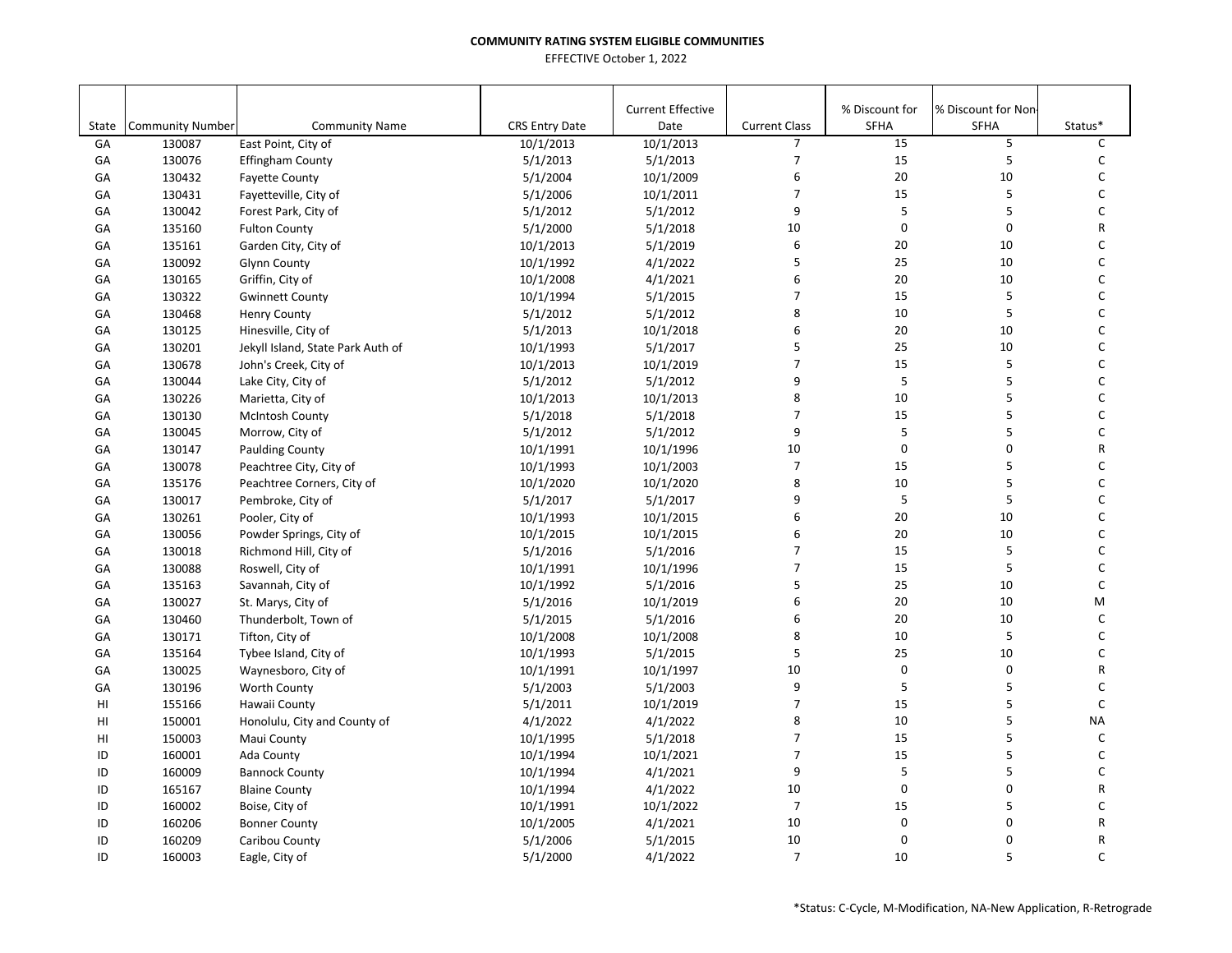|               |                         |                              |                        | <b>Current Effective</b> |                           | % Discount for | % Discount for Non |              |
|---------------|-------------------------|------------------------------|------------------------|--------------------------|---------------------------|----------------|--------------------|--------------|
| State         | <b>Community Number</b> | <b>Community Name</b>        | <b>CRS Entry Date</b>  | Date                     | <b>Current Class</b><br>9 | SFHA<br>5      | <b>SFHA</b>        | Status*<br>C |
| ID            | 160212                  | <b>Elmore County</b>         | 10/1/1994              | 10/1/2009                | 8                         | 10             | 5<br>5             | C            |
| ID            | 160004                  | Garden City, City of         | 10/1/1998              | 10/1/2013                | 9                         | $\sf 5$        | 5                  | $\mathsf C$  |
| ID            | 160127                  | <b>Gem County</b>            | 5/1/2008               | 5/1/2008                 | 10                        | $\mathbf 0$    | 0                  | R            |
| ID<br>ID      | 160022                  | Hailey, City of              | 10/1/1992              | 10/1/2022                | 9                         | 5              | 5                  | C            |
| ID            | 160131<br>160023        | Kellogg, City of             | 10/1/1992              | 5/1/2018<br>10/1/2022    | 10                        | $\mathbf 0$    | 0                  | ${\sf R}$    |
| ID            | 160076                  | Ketchum, City of             | 10/1/1992<br>10/1/1992 | 10/1/2016                | $\overline{7}$            | 15             | 5                  | C            |
|               |                         | Kootenai County              |                        |                          | 8                         | 10             | 5                  | $\mathsf C$  |
| ID            | 160180                  | Meridian, City of            | 5/1/2016               | 5/1/2016<br>5/1/2019     | 8                         | 10             | 5                  | $\mathsf{C}$ |
| ID<br>ID      | 160090                  | Moscow, City of              | 10/1/1994              |                          | 8                         | 10             | 5                  | $\mathsf{C}$ |
|               | 160058                  | Mountain Home, City of       | 10/1/1994              | 10/1/1999                | 10                        | $\pmb{0}$      | 0                  | R            |
| ID<br>ID      | 160101                  | Nez Perce County             | 10/1/2001              | 5/1/2014                 | 9                         | 5              | 5                  | C            |
|               | 160012                  | Pocatello, City of           | 10/1/1994              | 10/1/2021                |                           | 0              | 0                  | R            |
| ID            | 160114                  | Shoshone County              | 10/1/1994              | 10/1/2018                | 10                        | 0              | $\mathbf 0$        | R            |
| ID            | 160024                  | Sun Valley, City of          | 10/1/1994              | 10/1/2021                | 10<br>10                  | 0              | 0                  | R            |
| ID            | 160120                  | Twin Falls, City of          | 10/1/1994              | 10/1/2022                |                           |                |                    |              |
| ID            | 160220                  | <b>Valley County</b>         | 10/1/1994              | 5/1/2016                 | 10                        | $\mathbf 0$    | 0                  | R            |
| IL            | 170001                  | <b>Adams County</b>          | 10/1/1996              | 10/1/2001                | 8                         | 10             | 5                  | C            |
| $\mathsf{IL}$ | 170198                  | Addison, Village of          | 10/1/1991              | 5/1/2012                 | 6                         | 20             | 10                 | $\mathsf C$  |
| IL            | 170320                  | Aurora, City of              | 5/1/2019               | 5/1/2019                 | $\overline{7}$            | 15             | 5                  | <b>NA</b>    |
| IL            | 170059                  | Bartlett, Village of         | 10/1/1991              | 10/1/2018                | 6                         | 20             | 10                 | $\mathsf C$  |
| IL            | 170068                  | Buffalo Grove, Village of    | 10/1/2021              | 10/1/2021                | $\overline{7}$            | 15             | 5                  | <b>NA</b>    |
| IL            | 170072                  | Calumet City, City of        | 10/1/2000              | 4/1/2022                 | 5                         | 25             | 10                 | C            |
| IL            | 170298                  | Carbondale, City of          | 10/1/2002              | 10/1/2008                | 10                        | $\mathbf 0$    | 0                  | R            |
| IL            | 170322                  | Carpentersville, Village of  | 10/1/2006              | 10/1/2011                | 6                         | 20             | 10                 | C            |
| IL            | 170026                  | Champaign, City of           | 5/1/2011               | 5/1/2016                 | 5                         | 25             | 10                 | $\mathsf C$  |
| IL            | 170078                  | Country Club Hills, City of  | 10/1/1993              | 10/1/2022                | $\overline{7}$            | 15             | 5                  | C            |
| IL            | 170476                  | Crystal Lake, City of        | 5/1/2012               | 10/1/2018                | $\overline{7}$            | 15             | 5                  | C            |
| IL            | 170361                  | Deerfield, Village of        | 10/1/1995              | 5/1/2008                 | 6                         | 20             | 10                 | $\mathsf C$  |
| IL            | 170182                  | DeKalb, City of              | 5/1/2005               | 10/1/2015                | $\overline{7}$            | 15             | 5                  | $\mathsf{C}$ |
| IL            | 170081                  | Des Plaines, City of         | 10/1/1993              | 5/1/2020                 | 6                         | 20             | 10                 | $\mathsf C$  |
| IL            | 170204                  | Downers Grove, Village of    | 10/1/1991              | 5/1/2014                 | 6                         | 20             | 10                 | C            |
| IL            | 170197                  | DuPage County                | 10/1/2018              | 10/1/2018                | 6                         | 20             | 10                 | C            |
| $\mathsf{IL}$ | 170091                  | Flossmoor, Village of        | 10/1/1993              | 5/1/2013                 | $\overline{7}$            | 15             | 5                  | C            |
| $\mathsf{IL}$ | 170207                  | Glen Ellyn, Village of       | 10/1/2011              | 10/1/2016                | $\overline{7}$            | 15             | 5                  | C            |
| IL            | 170206                  | Glendale Heights, Village of | 10/1/1994              | 5/1/2016                 | $\overline{7}$            | 15             | 5                  | C            |
| $\mathsf{IL}$ | 170096                  | Glenview, Village of         | 10/1/2011              | 10/1/2020                | 6                         | 20             | 10                 | $\mathsf C$  |
| IL            | 170365                  | Gurnee, Village of           | 10/1/2011              | 10/1/2013                | 6                         | 20             | 10                 | C            |
| IL            | 170327                  | Hampshire, Village of        | 5/1/2011               | 10/1/2022                | 10                        | $\mathbf 0$    | $\mathbf 0$        | R            |
| IL            | 170367                  | Highland Park, City of       | 5/1/2015               | 5/1/2015                 | 8                         | 10             | 5                  | C            |
| IL            | 170107                  | Hoffman Estates, Village of  | 10/1/1992              | 5/1/2018                 | 6                         | 20             | 10                 | $\mathsf C$  |
| IL            | 170480                  | Huntley, Village of          | 5/1/2019               | 5/1/2019                 | 7                         | 15             | 5                  | <b>NA</b>    |
| IL            | 170312                  | Jersey County                | 5/1/2009               | 10/1/2012                | 5                         | 25             | 10                 | C            |
| IL            | 170357                  | Lake County                  | 10/1/2008              | 10/1/2011                | 6                         | 20             | 10                 | C            |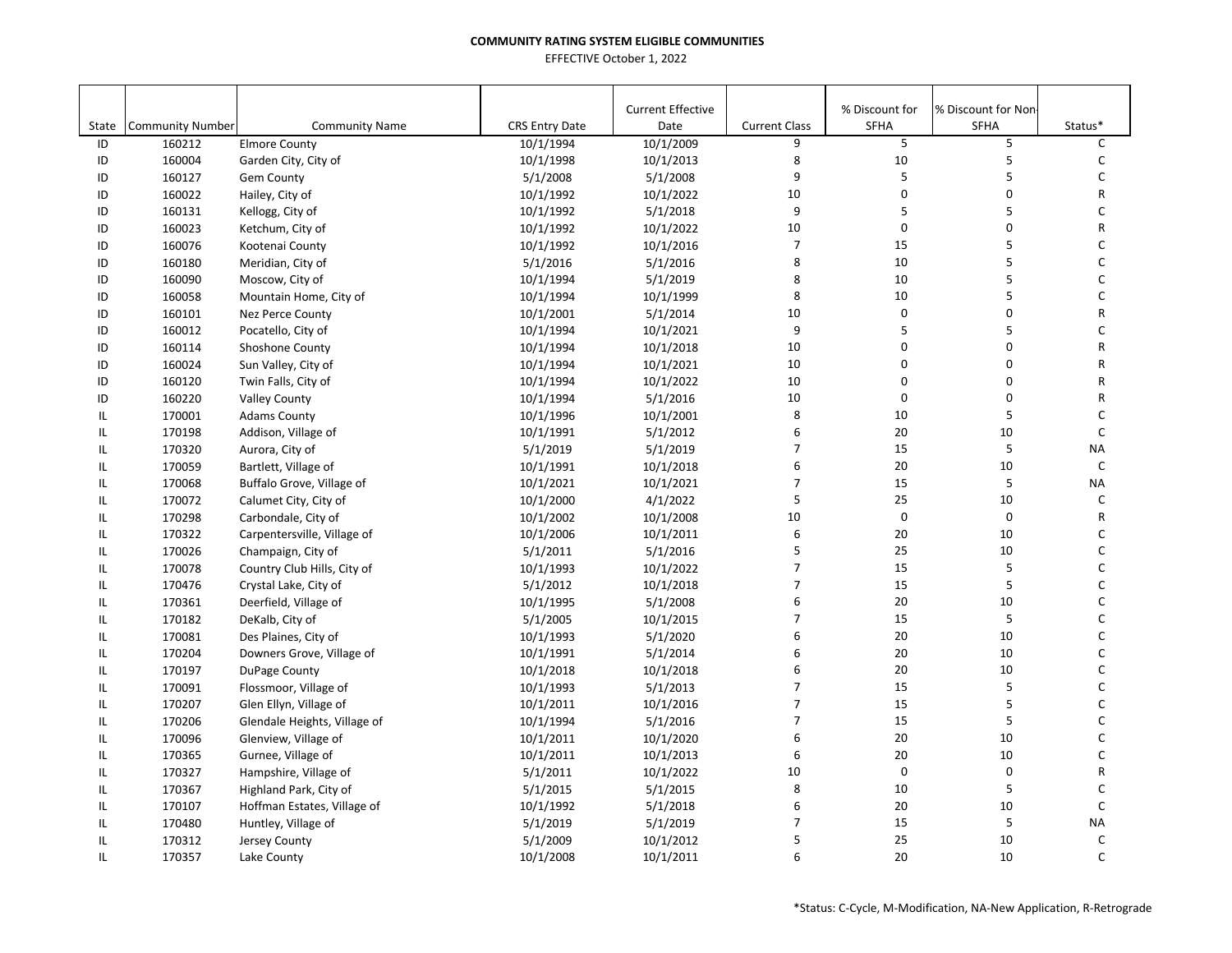|               |                                   |                                               |                                    | <b>Current Effective</b> |                                        | % Discount for | % Discount for Non |                         |
|---------------|-----------------------------------|-----------------------------------------------|------------------------------------|--------------------------|----------------------------------------|----------------|--------------------|-------------------------|
| State<br>IL   | <b>Community Number</b><br>170374 | <b>Community Name</b>                         | <b>CRS Entry Date</b><br>10/1/2014 | Date<br>10/1/2014        | <b>Current Class</b><br>$\overline{7}$ | SFHA<br>15     | <b>SFHA</b><br>5   | Status*<br>$\mathsf{C}$ |
|               |                                   | Lake Forest, City of                          |                                    | 10/1/2020                | 5                                      | 25             | 10                 | С                       |
| IL            | 170481                            | Lake in the Hills, Village of                 | 5/1/2008                           |                          | 8                                      | 10             | 5                  | C                       |
| IL<br>IL      | 170400                            | LaSalle County                                | 5/1/2005                           | 5/1/2017<br>4/1/2022     | 5                                      | 25             | 10                 | $\mathsf{C}$            |
| IL            | 170116<br>170377                  | Lansing, Village of                           | 10/1/1993                          | 5/1/2019                 | 6                                      | 20             | 10                 | <b>NA</b>               |
| IL            | 170378                            | Libertyville, Village of                      | 5/1/2019                           | 10/1/2003                | 5                                      | 25             | 10                 | $\mathsf C$             |
| IL            | 170211                            | Lincolnshire, Village of<br>Lisle, Village of | 10/1/1993<br>10/1/1991             | 5/1/2014                 | 5                                      | 25             | 10                 | $\mathsf C$             |
| IL            | 170732                            | <b>McHenry County</b>                         | 10/1/2011                          | 10/1/2022                | 6                                      | 20             | 10                 | C                       |
| IL            | 170125                            | Melrose Park, Village of                      | 10/1/2015                          | 10/1/2021                | $\overline{7}$                         | 15             | 5                  | C                       |
| IL            | 170469                            | Metropolis, City of                           | 5/1/2016                           | 5/1/2016                 | 8                                      | 10             | 5                  | C                       |
| IL            | 170127                            |                                               | 5/1/2018                           | 5/1/2018                 | $\overline{7}$                         | 15             | 5                  | $\mathsf C$             |
| IL            | 170591                            | Midlothian, Village of                        | 10/1/2010                          | 10/1/2010                | 8                                      | 10             | 5                  | C                       |
| IL            |                                   | Moline, City of                               |                                    |                          | 5                                      | 25             | 10                 | C                       |
|               | 170328                            | Montgomery, Village of                        | 5/1/2015                           | 5/1/2015                 | 6                                      | 20             | 10                 | C                       |
| IL            | 170129<br>170213                  | Mount Prospect, Village of                    | 10/1/1991                          | 10/1/2017                | 10                                     | $\mathbf 0$    | $\pmb{0}$          | R                       |
| IL            |                                   | Naperville, City of                           | 10/1/1991                          | 10/1/1997                | 5                                      |                |                    | C                       |
| IL            | 170130                            | Niles, Village of                             | 10/1/2013                          | 10/1/2019                |                                        | 25             | 10                 |                         |
| IL            | 170822                            | North Utica, Village of                       | 5/1/2005                           | 10/1/2009                | 10                                     | $\mathbf 0$    | 0                  | R                       |
| IL            | 170132                            | Northbrook, Village of                        | 10/1/1994                          | 4/1/2021                 | 6                                      | 20             | 10                 | C                       |
| IL            | 170133                            | Northfield, Village of                        | 10/1/2016                          | 10/1/2016                | $\overline{7}$                         | 15             | 5                  | C                       |
| IL            | 170214                            | Oak Brook, Village of                         | 10/1/1992                          | 10/1/1997                | $\overline{7}$                         | 15             | 5                  | C                       |
| IL            | 170525                            | Ogle County                                   | 5/1/2015                           | 5/1/2015                 | $\overline{7}$                         | 15             | 5                  | C                       |
| IL            | 170172                            | Orland Hills, Village of                      | 10/1/1996                          | 10/1/2002                | 5                                      | 25             | 10                 | C                       |
| IL            | 170405                            | Ottawa, City of                               | 10/1/2010                          | 5/1/2019                 | $\overline{2}$                         | 40             | 10                 | $\mathsf C$             |
| IL            | 175170                            | Palatine, Village of                          | 10/1/1994                          | 5/1/2004                 | $\overline{7}$                         | 15             | 5                  | C                       |
| IL            | 170533                            | Peoria County                                 | 10/1/1992                          | 5/1/2009                 | 5                                      | 25             | 10                 | C                       |
| IL            | 170478                            | Port Barrington, Village of                   | 10/1/2020                          | 10/1/2020                | $\overline{7}$                         | 15             | 5                  | C                       |
| IL            | 170919                            | Prospect Heights, City of                     | 10/1/1994                          | 4/1/2022                 | 6                                      | 20             | 10                 | $\mathsf C$             |
| IL            | 170151                            | River Forest, Village of                      | 5/1/2012                           | 5/1/2012                 | $\overline{7}$                         | 15             | 5                  | $\mathsf{C}$            |
| IL            | 170387                            | Riverwoods, Village of                        | 5/1/2007                           | 5/1/2020                 | 6                                      | 20             | 10                 | $\mathsf{C}$            |
| IL            | 170582                            | Rock Island County                            | 10/1/2006                          | 10/1/2006                | $\overline{7}$                         | 15             | 5                  | $\mathsf{C}$            |
| $\mathsf{IL}$ | 170723                            | Rockford, City of                             | 10/1/2022                          | 10/1/2022                | $\overline{7}$                         | 15             | 5                  | <b>NA</b>               |
| $\mathsf{IL}$ | 170448                            | Roxana, Village of                            | 10/1/2011                          | 10/1/2022                | 9                                      | 5              | 5                  | C                       |
| IL            | 170912                            | Sangamon County                               | 5/1/2000                           | 10/1/2015                | $\overline{7}$                         | 15             | 5                  | $\mathsf{C}$            |
| IL            | 170332                            | South Elgin, Village of                       | 10/1/2012                          | 10/1/2012                | 5                                      | 25             | 10                 | С                       |
| IL            | 170163                            | South Holland, Village of                     | 10/1/1992                          | 10/1/2002                | 5                                      | 25             | 10                 | $\mathsf C$             |
| IL            | 170330                            | St. Charles, City of                          | 10/1/1994                          | 10/1/2011                | 5                                      | 25             | 10                 | C                       |
| IL            | 170616                            | St. Clair County                              | 5/1/2016                           | 10/1/2022                | 10                                     | $\pmb{0}$      | 0                  | R                       |
| IL            | 170333                            | Sugar Grove, Village of                       | 10/1/2006                          | 10/1/2011                | 6                                      | 20             | 10                 | $\mathsf C$             |
| IL            | 170637                            | Swansea, Village of                           | 5/1/2019                           | 10/1/2021                | 6                                      | 20             | 10                 | M                       |
| IL            | 170191                            | Sycamore, City of                             | 5/1/2012                           | 5/1/2012                 | $\overline{7}$                         | 15             | 5                  | $\mathsf{C}$            |
| IL            | 170169                            | Tinley Park, Village of                       | 10/1/2005                          | 4/1/2022                 | 6                                      | 20             | 10                 | $\mathsf C$             |
| IL            | 170297                            | Watseka, City of                              | 4/1/2022                           | 4/1/2022                 | 8                                      | 10             | 5                  | <b>NA</b>               |
| IL            | 170170                            | Westchester, Village of                       | 10/1/2012                          | 5/1/2020                 | $\overline{7}$                         | 15             | 5                  | $\mathsf{C}$            |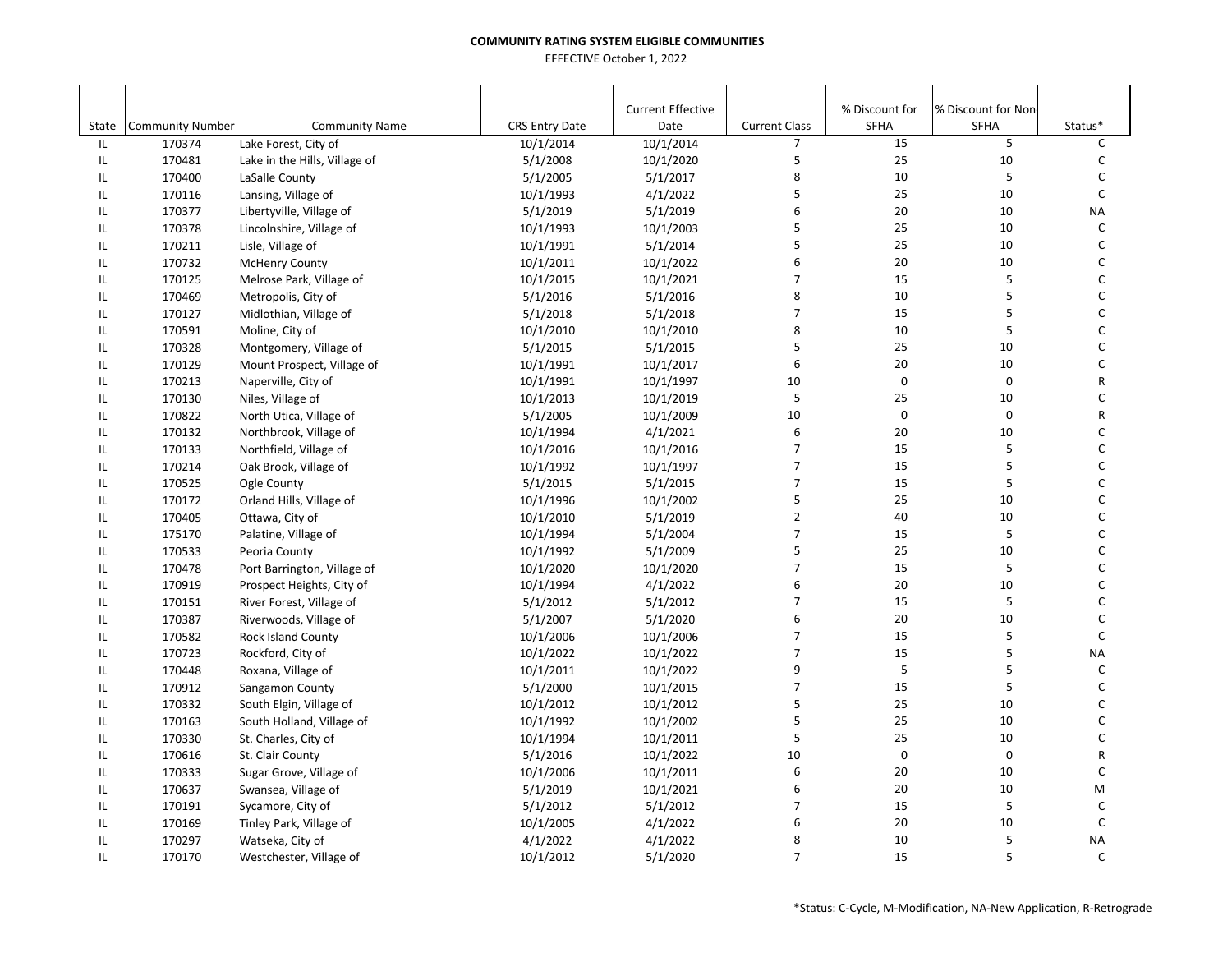|          |                         |                           |                       | <b>Current Effective</b> |                                  | % Discount for          | % Discount for Non- |              |
|----------|-------------------------|---------------------------|-----------------------|--------------------------|----------------------------------|-------------------------|---------------------|--------------|
| State    | <b>Community Number</b> | <b>Community Name</b>     | <b>CRS Entry Date</b> | Date                     | <b>Current Class</b>             | SFHA                    | <b>SFHA</b>         | Status*      |
| IL       | 170221                  | Wheaton, City of          | 5/1/2018              | 5/1/2018                 | 6                                | 20                      | 10                  | C            |
| IL       | 170173                  | Wheeling, Village of      | 10/1/1991             | 5/1/2014                 | 6                                | 20                      | 10                  | $\mathsf{C}$ |
| IL       | 170687                  | <b>Whiteside County</b>   | 10/1/2007             | 10/1/2007                | 8<br>6                           | 10                      | 5                   | C<br>C       |
| IL       | 170222                  | Willowbrook, Village of   | 10/1/1991             | 5/1/2012                 | 6                                | 20<br>20                | 10<br>10            | C            |
| IL       | 170176                  | Winnetka, Village of      | 5/1/2015              | 5/1/2015                 | 5                                | 25                      | 10                  | C            |
| IL       | 170224                  | Wood Dale, City of        | 10/1/1999             | 10/1/2004                |                                  | $\mathbf 0$             |                     |              |
| IL       | 170488                  | Woodstock, City of        | 5/1/2011              | 5/1/2016                 | 10                               |                         | 0                   | R            |
| IN       | 180302                  | Allen County              | 10/1/2002             | 10/1/2009                | 8<br>9                           | 10                      | 5                   | $\mathsf C$  |
| IN       | 180150                  | Anderson, City of         | 5/1/2007              | 10/1/2012                | 7                                | 5<br>15                 | 5<br>5              | C<br>C       |
| IN<br>IN | 180097                  | Andrews, Town of          | 5/1/2015              | 10/1/2020                | 8                                | 10                      | 5                   | $\mathsf C$  |
| IN       | 180006<br>180289        | <b>Bartholomew County</b> | 10/1/1993             | 10/1/2009                | $\overline{7}$                   | 15                      | 5                   | $\mathsf{C}$ |
| IN       | 180081                  | Bluffton, City of         | 5/1/2015              | 5/1/2015                 | 8                                | 10                      | 5                   | <b>NA</b>    |
|          |                         | Carmel, City of           | 10/1/2019             | 10/1/2019                | 8                                | 10                      | 5                   | $\mathsf{C}$ |
| IN       | 180026                  | Clarksville, Town of      | 5/1/2014              | 5/1/2017                 | $\overline{7}$                   | 15                      | 5                   | C            |
| IN       | 180007                  | Columbus, City of         | 10/1/1998             | 10/1/2018                | $\overline{7}$                   |                         |                     |              |
| IN       | 180001                  | Decatur, City of          | 10/1/1993             | 5/1/2018                 | 8                                | 15                      | 5                   | $\mathsf C$  |
| IN       | 180129                  | Dyer, Town of             | 10/1/2014             | 5/1/2019                 |                                  | 10                      | 5<br>5              | C            |
| IN       | 180257                  | Evansville, City of       | 10/1/1999             | 10/1/2004                | 8                                | 10                      |                     | C            |
| IN       | 180003                  | Fort Wayne, City of       | 10/1/1991             | 5/1/2016                 | 10                               | $\mathsf 0$             | 0                   | R            |
| IN       | 180080                  | <b>Hamilton County</b>    | 10/1/1991             | 5/1/2004                 | $\overline{7}$<br>$\overline{7}$ | 15                      | 5                   | C            |
| IN       | 180419                  | <b>Hancock County</b>     | 10/1/2003             | 10/1/2016                |                                  | 15                      | 5                   | C            |
| IN       | 180415                  | <b>Hendricks County</b>   | 5/1/2012              | 4/1/2021                 | $\overline{7}$                   | 15                      | 5                   | C            |
| IN       | 180438                  | <b>Huntington County</b>  | 5/1/2015              | 10/1/2020                | $\overline{7}$                   | 15                      | 5                   | C            |
| IN       | 180094                  | Huntington, City of       | 5/1/2015              | 5/1/2020                 | $\overline{7}$                   | 15                      | 5                   | C            |
| IN       | 180159                  | Indianapolis, City of     | 10/1/2007             | 10/1/2007                | 8                                | 10                      | 5                   | C            |
| IN       | 180027                  | Jeffersonville, City of   | 5/1/2014              | 5/1/2014                 | 8                                | 10                      | 5                   | C            |
| IN       | 180093                  | Kokomo, City of           | 10/1/1995             | 10/1/1996                | 8                                | 10                      | 5                   | $\mathsf C$  |
| IN       | 180121                  | Kosciusko, County of      | 10/1/1997             | 5/1/2018                 | 9                                | 5                       | 5                   | $\mathsf{C}$ |
| IN       | 180126                  | Lake County               | 10/1/2014             | 10/1/2017                | 10                               | $\mathbf 0$             | 0                   | R            |
| IN       | 180013                  | Lebanon, City of          | 10/1/2013             | 4/1/2021                 | 8                                | 10                      | 5                   | C            |
| IN       | 180138                  | Merrillville, Town of     | 10/1/2014             | 10/1/2014                | $\overline{7}$                   | 15                      | 5                   | C            |
| IN       | 180382                  | Milford, Town of          | 10/1/1997             | 5/1/2018                 | 9                                | $\overline{\mathbf{5}}$ | 5                   | C            |
| IN       | 180082                  | Noblesville, City of      | 10/1/1991             | 5/1/2017                 | $\overline{7}$                   | 15                      | 5                   | C            |
| IN       | 180465                  | North Webster, Town of    | 10/1/1997             | 5/1/2018                 | 9                                | 5                       | 5                   | $\mathsf{C}$ |
| IN       | 180290                  | Ossian, Town of           | 5/1/2015              | 5/1/2020                 | $\overline{7}$                   | 15                      | 5                   | $\mathsf C$  |
| IN       | 180096                  | Roanoke, Town of          | 5/1/2015              | 10/1/2021                | $\overline{7}$                   | 15                      | 5                   | M            |
| IN       | 180122                  | Syracuse, Town of         | 10/1/1997             | 5/1/2018                 | 9                                | 5                       | 5                   | $\mathsf{C}$ |
| IN       | 180256                  | Vanderburgh County        | 5/1/1999              | 4/1/2022                 | 9                                | 5                       | 5                   | C            |
| IN       | 180293                  | Vera Cruz, Town of        | 5/1/2015              | 5/1/2015                 | $\overline{7}$                   | 15                      | 5                   | C            |
| IN       | 180263                  | Vigo County               | 10/1/1995             | 10/1/2005                | 10                               | $\pmb{0}$               | 0                   | R            |
| IN       | 180095                  | Warren, Town of           | 5/1/2015              | 10/1/2020                | $\overline{7}$                   | 15                      | 5                   | С            |
| IN       | 180288                  | <b>Wells County</b>       | 5/1/2015              | 5/1/2020                 | $\overline{7}$                   | 15                      | 5                   | C            |
| IN       | 180573                  | Zanesville, Town of       | 5/1/2018              | 5/1/2018                 | 8                                | 10                      | 5                   | $\mathsf{C}$ |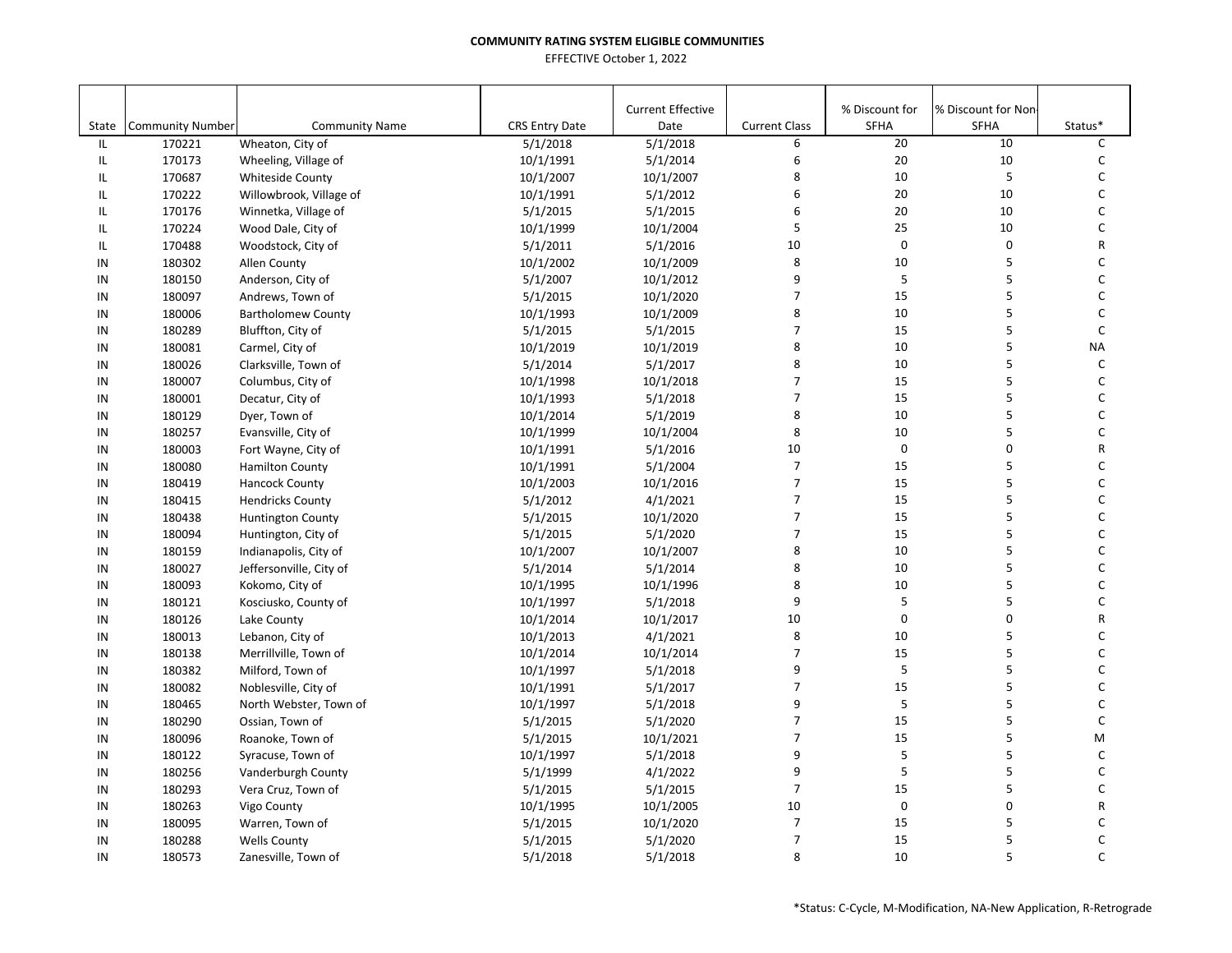|       |                         |                             |                       | <b>Current Effective</b> |                      | % Discount for | % Discount for Non |              |
|-------|-------------------------|-----------------------------|-----------------------|--------------------------|----------------------|----------------|--------------------|--------------|
| State | <b>Community Number</b> | <b>Community Name</b>       | <b>CRS Entry Date</b> | Date                     | <b>Current Class</b> | SFHA           | <b>SFHA</b>        | Status*      |
| IA    | 190017                  | Cedar Falls, City of        | 5/1/2014              | 5/1/2014                 | 5                    | 25             | 10                 | C            |
| IA    | 190187                  | Cedar Rapids, City of       | 5/1/2011              | 5/1/2014                 | 6                    | 20             | 10                 | $\mathsf C$  |
| IA    | 190128                  | Charles City, City of       | 10/1/2018             | 10/1/2018                | 9                    | 5              | 5                  | $\mathsf{C}$ |
| IA    | 190488                  | Clive, City of              | 5/1/2018              | 5/1/2019                 | 5                    | 25             | 10                 | M            |
| IA    | 190169                  | Coralville, City of         | 5/1/2016              | 5/1/2016                 | $\overline{7}$       | 15             | 5                  | $\mathsf{C}$ |
| IA    | 190242                  | Davenport, City of          | 10/1/1995             | 10/1/2020                | $\overline{7}$       | 15             | 5                  | $\mathsf{C}$ |
| IA    | 190227                  | Des Moines, City of         | 10/1/1991             | 10/1/2022                | 6                    | 20             | 10                 | M            |
| IA    | 190171                  | Iowa City, City of          | 10/1/2011             | 5/1/2018                 | 6                    | 20             | 10                 | $\mathsf{C}$ |
| IA    | 190601                  | Kalona, City of             | 5/1/2018              | 5/1/2018                 | 9                    | 5              | 5                  | $\mathsf C$  |
| IA    | 190829                  | Linn County                 | 5/1/2013              | 5/1/2020                 | $\overline{7}$       | 15             | 5                  | C            |
| IA    | 190232                  | <b>Pottawattamie County</b> | 10/1/2017             | 10/1/2017                | 9                    | 5              | 5                  | $\mathsf C$  |
| IA    | 190907                  | <b>Story County</b>         | 10/1/2016             | 10/1/2016                | $\overline{7}$       | 15             | 5                  | $\mathsf{C}$ |
| IA    | 190230                  | Urbandale, City of          | 5/1/2020              | 5/1/2020                 | $\overline{7}$       | 15             | 5                  | <b>NA</b>    |
| KS    | 200126                  | Anthony, City of            | 5/1/2017              | 5/1/2017                 | $\overline{7}$       | 15             | 5                  | $\mathsf C$  |
| KS    | 200385                  | Assaria, City of            | 5/1/2014              | 5/1/2014                 | 9                    | 5              | 5                  | $\mathsf{C}$ |
| KS    | 200864                  | Bel Aire, City of           | 5/1/2014              | 4/1/2022                 | 9                    | 5              | 5                  | $\mathsf{C}$ |
| KS    | 200361                  | Bonner Springs, City of     | 10/1/2014             | 10/1/2016                | $\overline{7}$       | 15             | 5                  | $\mathsf C$  |
| KS    | 200037                  | <b>Butler County</b>        | 10/1/2013             | 5/1/2020                 | $\overline{7}$       | 15             | 5                  | C            |
| KS    | 200250                  | Carbondale, City of         | 10/1/1992             | 10/1/1996                | 10                   | 0              | 0                  | R            |
| KS    | 200075                  | Chapman, City of            | 10/1/2013             | 10/1/2017                | 8                    | 10             | 5                  | C            |
| KS    | 200232                  | Coffeyville, City of        | 5/1/2014              | 5/1/2014                 | 9                    | 5              | 5                  | C            |
| KS    | 200323                  | Derby, City of              | 10/1/2013             | 5/1/2019                 | $\overline{7}$       | 15             | 5                  | C            |
| KS    | 200087                  | Douglas County              | 10/1/2013             | 5/1/2018                 | $\overline{7}$       | 15             | 5                  | $\mathsf{C}$ |
| KS    | 200095                  | Ellis, City of              | 10/1/2007             | 5/1/2014                 | 8                    | 10             | 5                  | $\mathsf{C}$ |
| KS    | 200494                  | Florence, City of           | 5/1/2015              | 5/1/2015                 | 9                    | $\sf 5$        | 5                  | C            |
| KS    | 200497                  | Galva, City of              | 5/1/2014              | 5/1/2014                 | 9                    | 5              | 5                  | $\mathsf{C}$ |
| KS    | 200579                  | <b>Geary County</b>         | 10/1/2017             | 10/1/2017                | 8                    | 10             | 5                  | $\mathsf C$  |
| KS    | 200317                  | Gypsum, City of             | 10/1/2017             | 10/1/2017                | 9                    | 5              | 5                  | $\mathsf{C}$ |
| KS    | 200585                  | <b>Harvey County</b>        | 5/1/2012              | 10/1/2018                | 10                   | 0              | 0                  | $\mathsf{C}$ |
| KS    | 200096                  | Hayes, City of              | 4/1/2022              | 4/1/2022                 | 9                    | 5              | 5                  | <b>NA</b>    |
| KS    | 200324                  | Haysville, City of          | 10/1/2013             | 10/1/2013                | 8                    | 10             | 5                  | C            |
| KS    | 200002                  | Humboldt, City of           | 5/1/2017              | 5/1/2017                 | 9                    | 5              | 5                  | $\mathsf{C}$ |
| KS    | 200233                  | Independence, City of       | 10/1/2021             | 4/1/2022                 | $\overline{7}$       | 15             | 5                  | M            |
| KS    | 200003                  | Iola, City of               | 4/1/2022              | 4/1/2022                 | 9                    | 5              | 5                  | <b>NA</b>    |
| KS    | 200147                  | Jefferson County            | 5/1/2015              | 5/1/2015                 | $\overline{7}$       | 15             | 5                  | $\mathsf C$  |
| KS    | 200363                  | Kansas City, City of        | 5/1/2013              | 4/1/2021                 | $\overline{7}$       | 15             | 5                  | $\mathsf{C}$ |
| KS    | 200189                  | Lansing, City of            | 5/1/2011              | 10/1/2016                | $\overline{7}$       | 15             | 5                  | $\mathsf{C}$ |
| KS    | 200090                  | Lawrence, City of           | 10/1/2004             | 10/1/2022                | 8                    | 10             | 5                  | C            |
| KS    | 200168                  |                             |                       |                          | 5                    | 25             | 10                 | C            |
| KS    | 200215                  | Lenexa, City of             | 10/1/2011             | 4/1/2022                 | 9                    | 5              | 5                  | $\mathsf C$  |
|       |                         | Lindsborg, City of          | 10/1/1992             | 4/1/2022                 | 9                    |                |                    |              |
| KS    | 200191                  | Linwood, City of            | 10/1/2013             | 10/1/2013                |                      | $\sf 5$        | 5                  | C            |
| KS    | 200201                  | Lyon County                 | 10/1/2007             | 5/1/2017                 | 8                    | 10             | 5                  | C            |
| KS    | 200295                  | Lyons, City of              | 5/1/2012              | 10/1/2013                | 8                    | 10             | 5                  | $\mathsf{C}$ |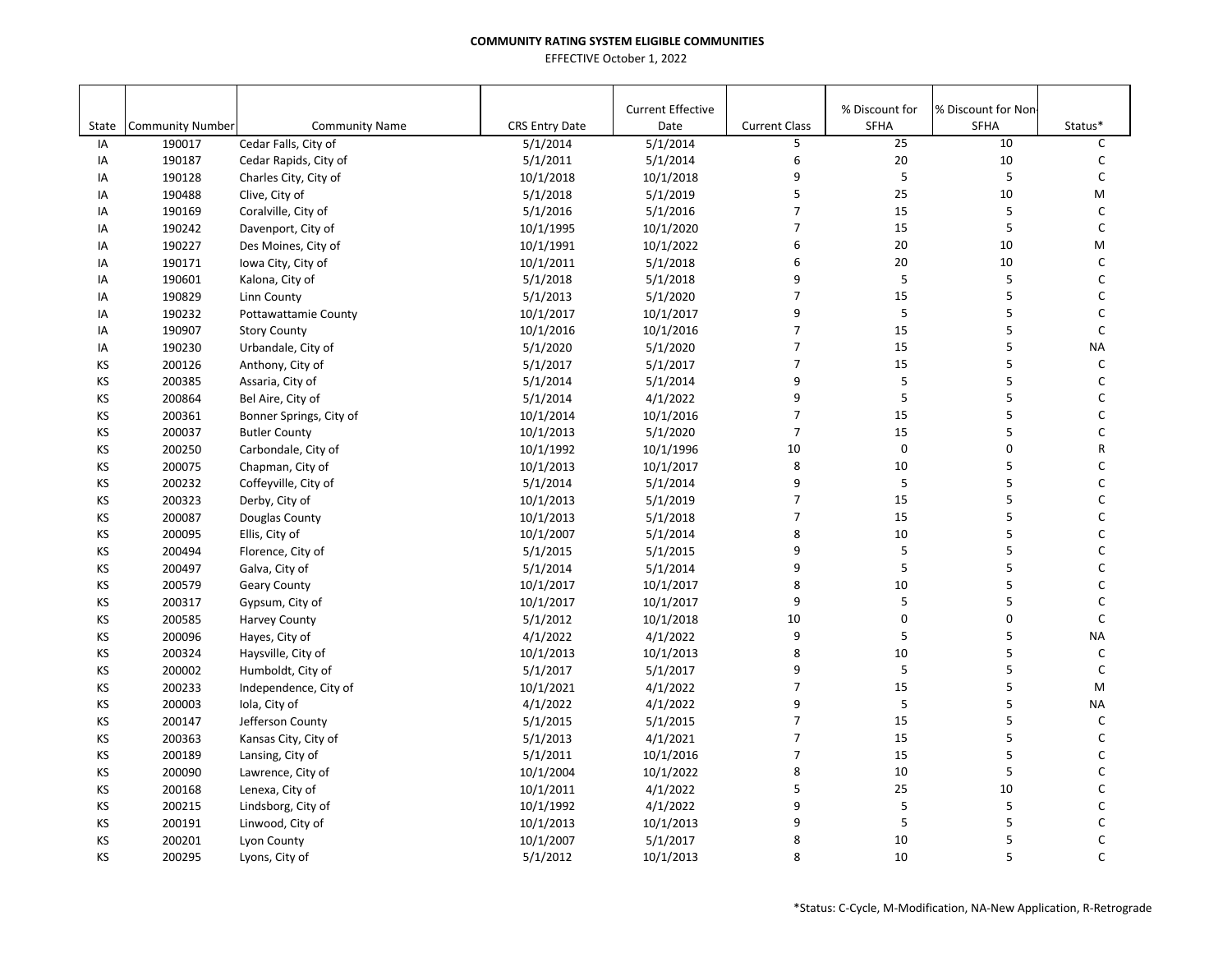| <b>Current Effective</b><br>% Discount for<br>% Discount for Non<br><b>Current Class</b><br>SFHA<br><b>SFHA</b><br>State<br><b>Community Number</b><br><b>Community Name</b><br><b>CRS Entry Date</b><br>Date<br>Status*<br>20<br>10<br>KS<br>200300<br>Manhattan, City of<br>5/1/2013<br>5/1/2018<br>6<br>8<br>10<br>5<br>KS<br>200217<br>10/1/2021<br>10/1/2021<br>McPherson, City of<br>5<br>9<br>5<br>KS<br>200169<br>10/1/2020<br>10/1/2020<br>Merriam, City of<br>5<br>5<br>9<br>KS<br>200218<br>4/1/2022<br>4/1/2022<br>Moundridge, City of<br>5<br>8<br>10<br>KS<br>200133<br>5/1/2015<br>5/1/2015<br>Newton, City of<br>8<br>5<br>KS<br>10<br>200173<br>10/1/1993<br>5/1/2009<br>Olathe, City of<br>KS<br>5<br>200546<br>10/1/2017<br>10/1/2017<br>8<br>10<br>Overbrook, City of<br>5<br>$\overline{7}$<br>15<br>ΚS<br>200174<br>Overland Park, City of<br>10/1/2009<br>5/1/2015<br>$\overline{7}$<br>15<br>5<br>KS<br>200278<br>5/1/2019<br>Pratt, City of<br>5/1/2017<br>$\sf 5$<br>5<br>9<br>KS<br>200303<br>Riley, City of<br>10/1/2018<br>10/1/2018<br>9<br>5<br>5<br>KS<br>200298<br>5/1/2015<br><b>Riley County</b><br>5/1/2015<br>6<br>20<br>10<br>KS<br>5/1/2016<br>200177<br>Shawnee, City of<br>10/1/1991<br>8<br>10<br>5<br>KS<br>200331<br>10/1/2016<br>Shawnee County<br>5/1/2011<br>$\sf 5$<br>5<br>KS<br>9<br>200335<br>5/1/2016<br>5/1/2016<br>Silver Lake, City of<br>KS<br>9<br>5<br>5<br>200043<br>5/1/2020<br>5/1/2020<br>Strong City, City of<br>0<br>0<br>10<br>KS<br>205187<br>10/1/1992<br>10/1/2001<br>Topeka, City of<br>5<br>KS<br>$\overline{7}$<br>15<br>200327<br>Valley Center, City of<br>5/1/2013<br>10/1/2018 |              |
|-----------------------------------------------------------------------------------------------------------------------------------------------------------------------------------------------------------------------------------------------------------------------------------------------------------------------------------------------------------------------------------------------------------------------------------------------------------------------------------------------------------------------------------------------------------------------------------------------------------------------------------------------------------------------------------------------------------------------------------------------------------------------------------------------------------------------------------------------------------------------------------------------------------------------------------------------------------------------------------------------------------------------------------------------------------------------------------------------------------------------------------------------------------------------------------------------------------------------------------------------------------------------------------------------------------------------------------------------------------------------------------------------------------------------------------------------------------------------------------------------------------------------------------------------------------------------------------------------------------------------------------------------------------|--------------|
|                                                                                                                                                                                                                                                                                                                                                                                                                                                                                                                                                                                                                                                                                                                                                                                                                                                                                                                                                                                                                                                                                                                                                                                                                                                                                                                                                                                                                                                                                                                                                                                                                                                           |              |
|                                                                                                                                                                                                                                                                                                                                                                                                                                                                                                                                                                                                                                                                                                                                                                                                                                                                                                                                                                                                                                                                                                                                                                                                                                                                                                                                                                                                                                                                                                                                                                                                                                                           |              |
|                                                                                                                                                                                                                                                                                                                                                                                                                                                                                                                                                                                                                                                                                                                                                                                                                                                                                                                                                                                                                                                                                                                                                                                                                                                                                                                                                                                                                                                                                                                                                                                                                                                           | C            |
|                                                                                                                                                                                                                                                                                                                                                                                                                                                                                                                                                                                                                                                                                                                                                                                                                                                                                                                                                                                                                                                                                                                                                                                                                                                                                                                                                                                                                                                                                                                                                                                                                                                           | <b>NA</b>    |
|                                                                                                                                                                                                                                                                                                                                                                                                                                                                                                                                                                                                                                                                                                                                                                                                                                                                                                                                                                                                                                                                                                                                                                                                                                                                                                                                                                                                                                                                                                                                                                                                                                                           | $\mathsf{C}$ |
|                                                                                                                                                                                                                                                                                                                                                                                                                                                                                                                                                                                                                                                                                                                                                                                                                                                                                                                                                                                                                                                                                                                                                                                                                                                                                                                                                                                                                                                                                                                                                                                                                                                           | <b>NA</b>    |
|                                                                                                                                                                                                                                                                                                                                                                                                                                                                                                                                                                                                                                                                                                                                                                                                                                                                                                                                                                                                                                                                                                                                                                                                                                                                                                                                                                                                                                                                                                                                                                                                                                                           | $\mathsf{C}$ |
|                                                                                                                                                                                                                                                                                                                                                                                                                                                                                                                                                                                                                                                                                                                                                                                                                                                                                                                                                                                                                                                                                                                                                                                                                                                                                                                                                                                                                                                                                                                                                                                                                                                           | $\mathsf{C}$ |
|                                                                                                                                                                                                                                                                                                                                                                                                                                                                                                                                                                                                                                                                                                                                                                                                                                                                                                                                                                                                                                                                                                                                                                                                                                                                                                                                                                                                                                                                                                                                                                                                                                                           | $\mathsf{C}$ |
|                                                                                                                                                                                                                                                                                                                                                                                                                                                                                                                                                                                                                                                                                                                                                                                                                                                                                                                                                                                                                                                                                                                                                                                                                                                                                                                                                                                                                                                                                                                                                                                                                                                           | $\mathsf{C}$ |
|                                                                                                                                                                                                                                                                                                                                                                                                                                                                                                                                                                                                                                                                                                                                                                                                                                                                                                                                                                                                                                                                                                                                                                                                                                                                                                                                                                                                                                                                                                                                                                                                                                                           | M            |
|                                                                                                                                                                                                                                                                                                                                                                                                                                                                                                                                                                                                                                                                                                                                                                                                                                                                                                                                                                                                                                                                                                                                                                                                                                                                                                                                                                                                                                                                                                                                                                                                                                                           | $\mathsf{C}$ |
|                                                                                                                                                                                                                                                                                                                                                                                                                                                                                                                                                                                                                                                                                                                                                                                                                                                                                                                                                                                                                                                                                                                                                                                                                                                                                                                                                                                                                                                                                                                                                                                                                                                           | C            |
|                                                                                                                                                                                                                                                                                                                                                                                                                                                                                                                                                                                                                                                                                                                                                                                                                                                                                                                                                                                                                                                                                                                                                                                                                                                                                                                                                                                                                                                                                                                                                                                                                                                           | $\mathsf C$  |
|                                                                                                                                                                                                                                                                                                                                                                                                                                                                                                                                                                                                                                                                                                                                                                                                                                                                                                                                                                                                                                                                                                                                                                                                                                                                                                                                                                                                                                                                                                                                                                                                                                                           | $\mathsf{C}$ |
|                                                                                                                                                                                                                                                                                                                                                                                                                                                                                                                                                                                                                                                                                                                                                                                                                                                                                                                                                                                                                                                                                                                                                                                                                                                                                                                                                                                                                                                                                                                                                                                                                                                           | $\mathsf{C}$ |
|                                                                                                                                                                                                                                                                                                                                                                                                                                                                                                                                                                                                                                                                                                                                                                                                                                                                                                                                                                                                                                                                                                                                                                                                                                                                                                                                                                                                                                                                                                                                                                                                                                                           | <b>NA</b>    |
|                                                                                                                                                                                                                                                                                                                                                                                                                                                                                                                                                                                                                                                                                                                                                                                                                                                                                                                                                                                                                                                                                                                                                                                                                                                                                                                                                                                                                                                                                                                                                                                                                                                           | ${\sf R}$    |
|                                                                                                                                                                                                                                                                                                                                                                                                                                                                                                                                                                                                                                                                                                                                                                                                                                                                                                                                                                                                                                                                                                                                                                                                                                                                                                                                                                                                                                                                                                                                                                                                                                                           | $\mathsf{C}$ |
| 5<br>8<br>KS<br>10<br>200276<br>Wamego, City of<br>10/1/2012<br>10/1/2022                                                                                                                                                                                                                                                                                                                                                                                                                                                                                                                                                                                                                                                                                                                                                                                                                                                                                                                                                                                                                                                                                                                                                                                                                                                                                                                                                                                                                                                                                                                                                                                 | C            |
| $\pmb{0}$<br>0<br>210017<br>10<br>KY<br>Ashland, City of<br>10/1/1992<br>10/1/1997                                                                                                                                                                                                                                                                                                                                                                                                                                                                                                                                                                                                                                                                                                                                                                                                                                                                                                                                                                                                                                                                                                                                                                                                                                                                                                                                                                                                                                                                                                                                                                        | R            |
| 5<br>5<br>9<br>KY<br>210022<br>Augusta, City of<br>10/1/2018<br>10/1/2018                                                                                                                                                                                                                                                                                                                                                                                                                                                                                                                                                                                                                                                                                                                                                                                                                                                                                                                                                                                                                                                                                                                                                                                                                                                                                                                                                                                                                                                                                                                                                                                 | C            |
| 9<br>5<br>5<br>210334<br>10/1/2013<br>KY<br><b>Barren County</b><br>10/1/2013                                                                                                                                                                                                                                                                                                                                                                                                                                                                                                                                                                                                                                                                                                                                                                                                                                                                                                                                                                                                                                                                                                                                                                                                                                                                                                                                                                                                                                                                                                                                                                             | C            |
| 5<br>8<br>10<br>KY<br>210008<br><b>Bath County</b><br>10/1/2017<br>10/1/2017                                                                                                                                                                                                                                                                                                                                                                                                                                                                                                                                                                                                                                                                                                                                                                                                                                                                                                                                                                                                                                                                                                                                                                                                                                                                                                                                                                                                                                                                                                                                                                              | C            |
| 10<br>$\mathbf 0$<br>0<br>KY<br>210010<br>10/1/1997<br><b>Bell County</b><br>10/1/1994                                                                                                                                                                                                                                                                                                                                                                                                                                                                                                                                                                                                                                                                                                                                                                                                                                                                                                                                                                                                                                                                                                                                                                                                                                                                                                                                                                                                                                                                                                                                                                    | R            |
| 8<br>5<br>KY<br>210156<br>10/1/2015<br>10/1/2015<br>10<br>Berea, City of                                                                                                                                                                                                                                                                                                                                                                                                                                                                                                                                                                                                                                                                                                                                                                                                                                                                                                                                                                                                                                                                                                                                                                                                                                                                                                                                                                                                                                                                                                                                                                                  | C            |
| 5<br>$\overline{7}$<br>15<br>KY<br>210219<br>10/1/1991<br>10/1/2006<br>Bowling Green, City of                                                                                                                                                                                                                                                                                                                                                                                                                                                                                                                                                                                                                                                                                                                                                                                                                                                                                                                                                                                                                                                                                                                                                                                                                                                                                                                                                                                                                                                                                                                                                             | C            |
| 5<br>$\overline{7}$<br>15<br>KY<br>210188<br>Butler, City of<br>5/1/2018<br>5/1/2018                                                                                                                                                                                                                                                                                                                                                                                                                                                                                                                                                                                                                                                                                                                                                                                                                                                                                                                                                                                                                                                                                                                                                                                                                                                                                                                                                                                                                                                                                                                                                                      | C            |
| 5<br>8<br>10<br>KY<br>210034<br>10/1/2015<br>10/1/2015<br>Campbell County                                                                                                                                                                                                                                                                                                                                                                                                                                                                                                                                                                                                                                                                                                                                                                                                                                                                                                                                                                                                                                                                                                                                                                                                                                                                                                                                                                                                                                                                                                                                                                                 | $\mathsf{C}$ |
| $\mathbf 0$<br>0<br>10<br>KY<br>210227<br>Corbin, City of<br>10/1/1993<br>10/1/1994                                                                                                                                                                                                                                                                                                                                                                                                                                                                                                                                                                                                                                                                                                                                                                                                                                                                                                                                                                                                                                                                                                                                                                                                                                                                                                                                                                                                                                                                                                                                                                       | R            |
| 5<br>8<br>10<br>KY<br>210062<br>Daviess County<br>5/1/2003<br>5/1/2005                                                                                                                                                                                                                                                                                                                                                                                                                                                                                                                                                                                                                                                                                                                                                                                                                                                                                                                                                                                                                                                                                                                                                                                                                                                                                                                                                                                                                                                                                                                                                                                    | C            |
| 5<br>7<br>15<br>KY<br>210189<br>Falmouth, City of<br>5/1/2018<br>5/1/2018                                                                                                                                                                                                                                                                                                                                                                                                                                                                                                                                                                                                                                                                                                                                                                                                                                                                                                                                                                                                                                                                                                                                                                                                                                                                                                                                                                                                                                                                                                                                                                                 | C            |
| 8<br>10<br>5<br>KY<br>210075<br>5/1/2010<br>Frankfort, City of<br>10/1/1992                                                                                                                                                                                                                                                                                                                                                                                                                                                                                                                                                                                                                                                                                                                                                                                                                                                                                                                                                                                                                                                                                                                                                                                                                                                                                                                                                                                                                                                                                                                                                                               | $\mathsf{C}$ |
| 5<br>9<br>5<br>KY<br>210280<br>Franklin County<br>10/1/1993<br>10/1/2021                                                                                                                                                                                                                                                                                                                                                                                                                                                                                                                                                                                                                                                                                                                                                                                                                                                                                                                                                                                                                                                                                                                                                                                                                                                                                                                                                                                                                                                                                                                                                                                  | $\mathsf{C}$ |
| 5<br>5<br>9<br>KY<br>210051<br>10/1/1992<br>10/1/1992<br>Grayson, City of                                                                                                                                                                                                                                                                                                                                                                                                                                                                                                                                                                                                                                                                                                                                                                                                                                                                                                                                                                                                                                                                                                                                                                                                                                                                                                                                                                                                                                                                                                                                                                                 | $\mathsf C$  |
| 5<br>8<br>KY<br>210109<br>10/1/2015<br>10/1/2015<br>10<br>Henderson, City of                                                                                                                                                                                                                                                                                                                                                                                                                                                                                                                                                                                                                                                                                                                                                                                                                                                                                                                                                                                                                                                                                                                                                                                                                                                                                                                                                                                                                                                                                                                                                                              | $\mathsf{C}$ |
| 5<br>8<br>10<br>KY<br>210286<br>10/1/2015<br><b>Henderson County</b><br>10/1/2015                                                                                                                                                                                                                                                                                                                                                                                                                                                                                                                                                                                                                                                                                                                                                                                                                                                                                                                                                                                                                                                                                                                                                                                                                                                                                                                                                                                                                                                                                                                                                                         | $\mathsf{C}$ |
| 8<br>5<br>10<br>KY<br>210055<br>10/1/1991<br>10/1/2019<br>Hopkinsville, City of                                                                                                                                                                                                                                                                                                                                                                                                                                                                                                                                                                                                                                                                                                                                                                                                                                                                                                                                                                                                                                                                                                                                                                                                                                                                                                                                                                                                                                                                                                                                                                           | M            |
| 5<br>5<br>9<br>KY<br>210125<br>5/1/2019<br>5/1/2019<br>Jessamine County                                                                                                                                                                                                                                                                                                                                                                                                                                                                                                                                                                                                                                                                                                                                                                                                                                                                                                                                                                                                                                                                                                                                                                                                                                                                                                                                                                                                                                                                                                                                                                                   | NA           |
| 5<br>$\overline{7}$<br>15<br>KY<br>210067<br>10/1/1991<br>10/1/2007<br>Lexington - Fayette Urban County                                                                                                                                                                                                                                                                                                                                                                                                                                                                                                                                                                                                                                                                                                                                                                                                                                                                                                                                                                                                                                                                                                                                                                                                                                                                                                                                                                                                                                                                                                                                                   | $\mathsf{C}$ |
| 35<br>10<br>3<br>KY<br>210120<br>Louisville - Jefferson County Metro Governme<br>10/1/1991<br>10/1/2015                                                                                                                                                                                                                                                                                                                                                                                                                                                                                                                                                                                                                                                                                                                                                                                                                                                                                                                                                                                                                                                                                                                                                                                                                                                                                                                                                                                                                                                                                                                                                   | C            |
| 5<br>9<br>5<br>KY<br>210342<br>5/1/2012<br>5/1/2012<br><b>Madison County</b>                                                                                                                                                                                                                                                                                                                                                                                                                                                                                                                                                                                                                                                                                                                                                                                                                                                                                                                                                                                                                                                                                                                                                                                                                                                                                                                                                                                                                                                                                                                                                                              | $\mathsf C$  |
| 8<br>10<br>5<br>KY<br>210250<br>10/1/2015<br>10/1/2015<br>Melbourne, City of                                                                                                                                                                                                                                                                                                                                                                                                                                                                                                                                                                                                                                                                                                                                                                                                                                                                                                                                                                                                                                                                                                                                                                                                                                                                                                                                                                                                                                                                                                                                                                              | C            |
| 5<br>5<br>KY<br>210039<br>5/1/2018<br>5/1/2018<br>9<br>Newport, City of                                                                                                                                                                                                                                                                                                                                                                                                                                                                                                                                                                                                                                                                                                                                                                                                                                                                                                                                                                                                                                                                                                                                                                                                                                                                                                                                                                                                                                                                                                                                                                                   | C            |
| 8<br>10<br>5<br>210126<br>10/1/1991<br>10/1/1997<br>KY<br>Nicholasville, City of                                                                                                                                                                                                                                                                                                                                                                                                                                                                                                                                                                                                                                                                                                                                                                                                                                                                                                                                                                                                                                                                                                                                                                                                                                                                                                                                                                                                                                                                                                                                                                          | $\mathsf{C}$ |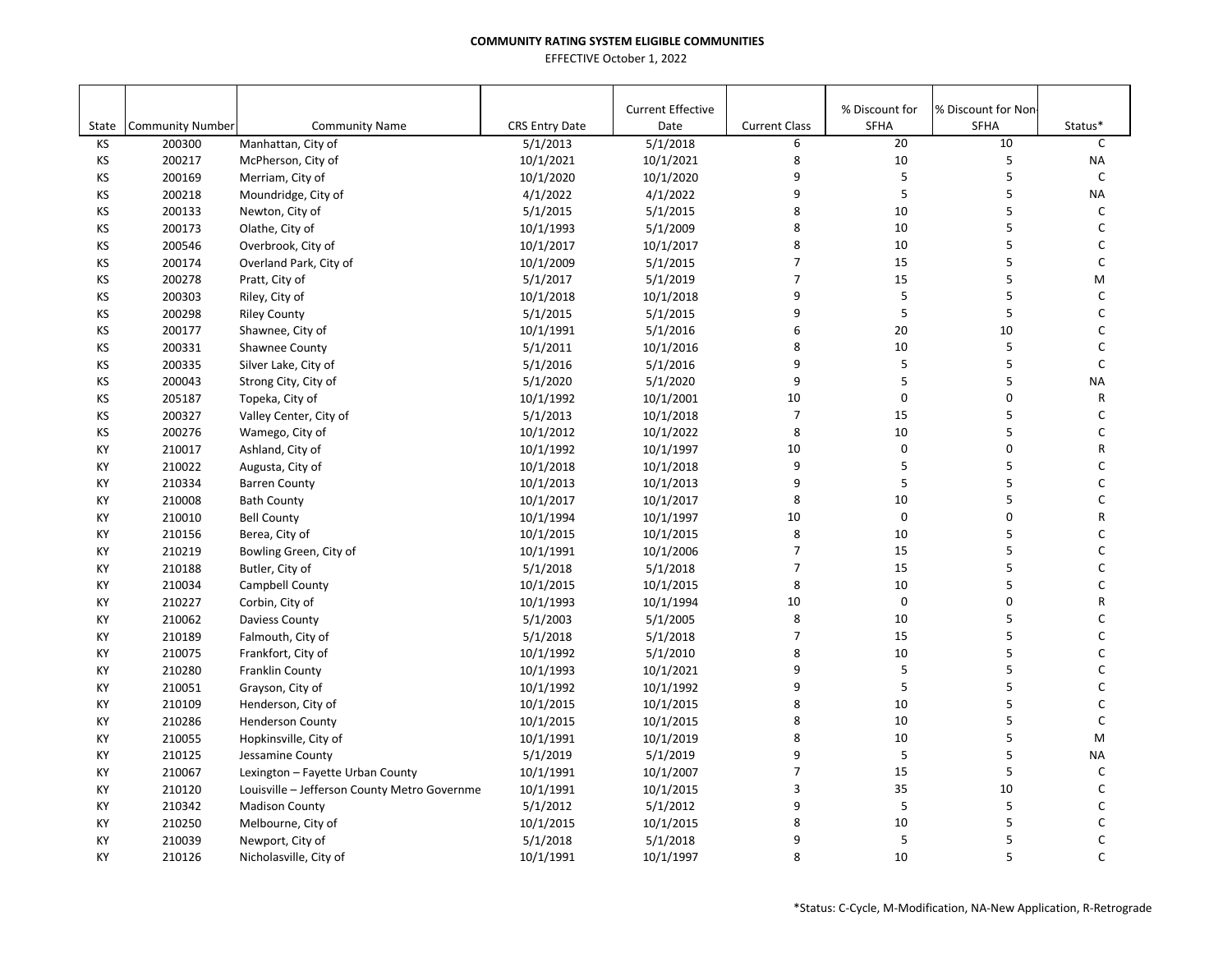|       |                         |                               |                       | <b>Current Effective</b> |                      | % Discount for | % Discount for Non |              |
|-------|-------------------------|-------------------------------|-----------------------|--------------------------|----------------------|----------------|--------------------|--------------|
| State | <b>Community Number</b> | <b>Community Name</b>         | <b>CRS Entry Date</b> | Date                     | <b>Current Class</b> | SFHA           | <b>SFHA</b>        | Status*      |
| KY    | 210063                  | Owensboro, City of            | 5/1/2003              | 10/1/2022                | $\overline{7}$       | 15             | 5                  | C            |
| KY    | 210127                  | Paintsville, City of          | 10/1/1992             | 10/1/1992                | 9                    | 5              | 5                  | C            |
| KY    | 210015                  | Paris, City of                | 10/1/2012             | 10/1/2019                | 8                    | 10             | 5                  | C            |
| KY    | 210297                  | Pendleton County              | 5/1/2018              | 5/1/2018                 | 9                    | 5              | 5                  | $\mathsf C$  |
| KY    | 210298                  | Pike County                   | 10/1/1995             | 10/1/1995                | 9                    | 5              | 5                  | C            |
| KY    | 210193                  | Pikeville, City of            | 10/1/1992             | 10/1/1992                | 9                    | 5              | 5                  | $\mathsf C$  |
| KY    | 210072                  | Prestonsburg, City of         | 10/1/1992             | 10/1/2009                | 10                   | $\mathbf 0$    | 0                  | R            |
| KY    | 210366                  | Radcliff, City of             | 10/1/1995             | 10/1/2011                | 8                    | 10             | 5                  | $\mathsf C$  |
| KY    | 210157                  | Richmond, City of             | 10/1/2015             | 10/1/2018                | 8                    | 10             | 5                  | $\mathsf C$  |
| KY    | 210203                  | Rowan County                  | 10/1/1994             | 10/1/1994                | 9                    | 5              | 5                  | $\mathsf{C}$ |
| KY    | 210009                  | Salt Lick, City of            | 10/1/2017             | 10/1/2018                | 8                    | 10             | 5                  | C            |
| KY    | 210040                  | Silver Grove, City of         | 10/1/2015             | 10/1/2015                | 9                    | 5              | 5                  | C            |
| KY    | 210276                  | Southgate, City of            | 10/1/2015             | 10/1/2015                | 9                    | 5              | 5                  | C            |
| KY    | 210312                  | <b>Warren County</b>          | 10/1/1991             | 10/1/2011                | 8                    | 10             | 5                  | C            |
| KY    | 210097                  | West Point, City of           | 10/1/1995             | 10/1/2000                | 10                   | 0              | 0                  | R            |
| KY    | 210311                  | Wilmore, City of              | 5/1/2019              | 5/1/2019                 | 9                    | 5              | 5                  | <b>NA</b>    |
| KY    | 210318                  | Woodlawn, City of             | 10/1/2015             | 10/1/2015                | 9                    | 5              | 5                  | C            |
| LA    | 220013                  | <b>Ascension Parish</b>       | 10/1/1992             | 10/1/2022                | $\overline{7}$       | 15             | 5                  | $\mathsf C$  |
| LA    | 225193                  | Baker, City of                | 10/1/1991             | 5/1/2016                 | 9                    | 5              | 5                  | C            |
| LA    | 220033                  | Bossier City, City of         | 10/1/1992             | 5/1/2018                 | 9                    | 5              | 5                  | $\mathsf{C}$ |
| LA    | 220361                  | Caddo Parish                  | 10/1/1995             | 10/1/2022                | 8                    | 10             | 5                  | $\mathsf{C}$ |
| LA    | 220037                  | Calcasieu Parish              | 10/1/1991             | 10/1/2007                | 8                    | 10             | 5                  | $\mathsf C$  |
| LA    | 220103                  | Carencro, City of             | 5/1/2009              | 4/1/2021                 | $\overline{7}$       | 15             | 5                  | C            |
| LA    | 220060                  | Central, City of              | 5/1/2014              | 10/1/2020                | $\overline{7}$       | 15             | 5                  | C            |
| LA    | 220200                  | Covington, City of            | 10/1/2017             | 5/1/2020                 | 8                    | 10             | 5                  | M            |
| LA    | 220116                  | Denham Springs, City of       | 10/1/1991             | 10/1/2020                | 8                    | 10             | 5                  | C            |
| LA    | 220027                  | Deridder, City of             | 10/1/1995             | 5/1/2015                 | 10                   | $\pmb{0}$      | 0                  | R            |
| LA    | 220058                  | East Baton Rouge Parish       | 10/1/1991             | 10/1/2016                | $\overline{7}$       | 15             | 5                  | C            |
| LA    | 220117                  | French Settlement, Village of | 10/1/1992             | 5/1/2019                 | 10                   | $\mathbf 0$    | 0                  | R            |
| LA    | 220015                  | Gonzales, City of             | 10/1/1992             | 5/1/2012                 | 8                    | 10             | 5                  | C            |
| LA    | 225198                  | Gretna, City of               | 10/1/2000             | 10/1/2019                | 6                    | 20             | 10                 | C            |
| LA    | 225200                  | Harahan, City of              | 10/1/2008             | 10/1/2022                | 10                   | $\mathbf 0$    | 0                  | R            |
| LA    | 220220                  | Houma, City of                | 10/1/1992             | 10/1/2009                | $\overline{7}$       | 15             | 5                  | C            |
| LA    | 220371                  | Jean Lafitte, Town of         | 5/1/2015              | 5/1/2020                 | $\overline{7}$       | 15             | 5                  | C            |
| LA    | 225199                  | Jefferson Parish              | 10/1/1992             | 5/1/2019                 | 5                    | 25             | 10                 | $\mathsf C$  |
| LA    | 225201                  | Kenner, City of               | 10/1/1992             | 10/1/2020                | 6                    | 20             | 10                 | $\mathsf{C}$ |
| LA    | 220105                  | Lafayette, City of            | 10/1/2011             | 10/1/2021                | $\overline{7}$       | 15             | 5                  | C            |
| LA    | 220101                  | Lafayette Parish              | 10/1/2011             | 10/1/2021                | $\overline{7}$       | 15             | 5                  | C            |
| LA    | 225202                  | Lafourche Parish              | 1/1/1992              | 5/1/2004                 | 10                   | $\pmb{0}$      | 0                  | R            |
| LA    | 220040                  | Lake Charles, City of         | 10/1/2004             | 10/1/2015                | 9                    | 5              | 5                  | C            |
| LA    | 220113                  | Livingston Parish             | 10/1/1992             | 5/1/2019                 | 10                   | $\mathsf 0$    | $\mathbf 0$        | C            |
| LA    | 220248                  | Lutcher, Town of              | 10/1/1992             | 10/1/2018                | 8                    | 10             | 5                  | C            |
| LA    | 220202                  | Mandeville, City of           | 10/1/1992             | 10/1/2018                | 6                    | 20             | 10                 | $\mathsf{C}$ |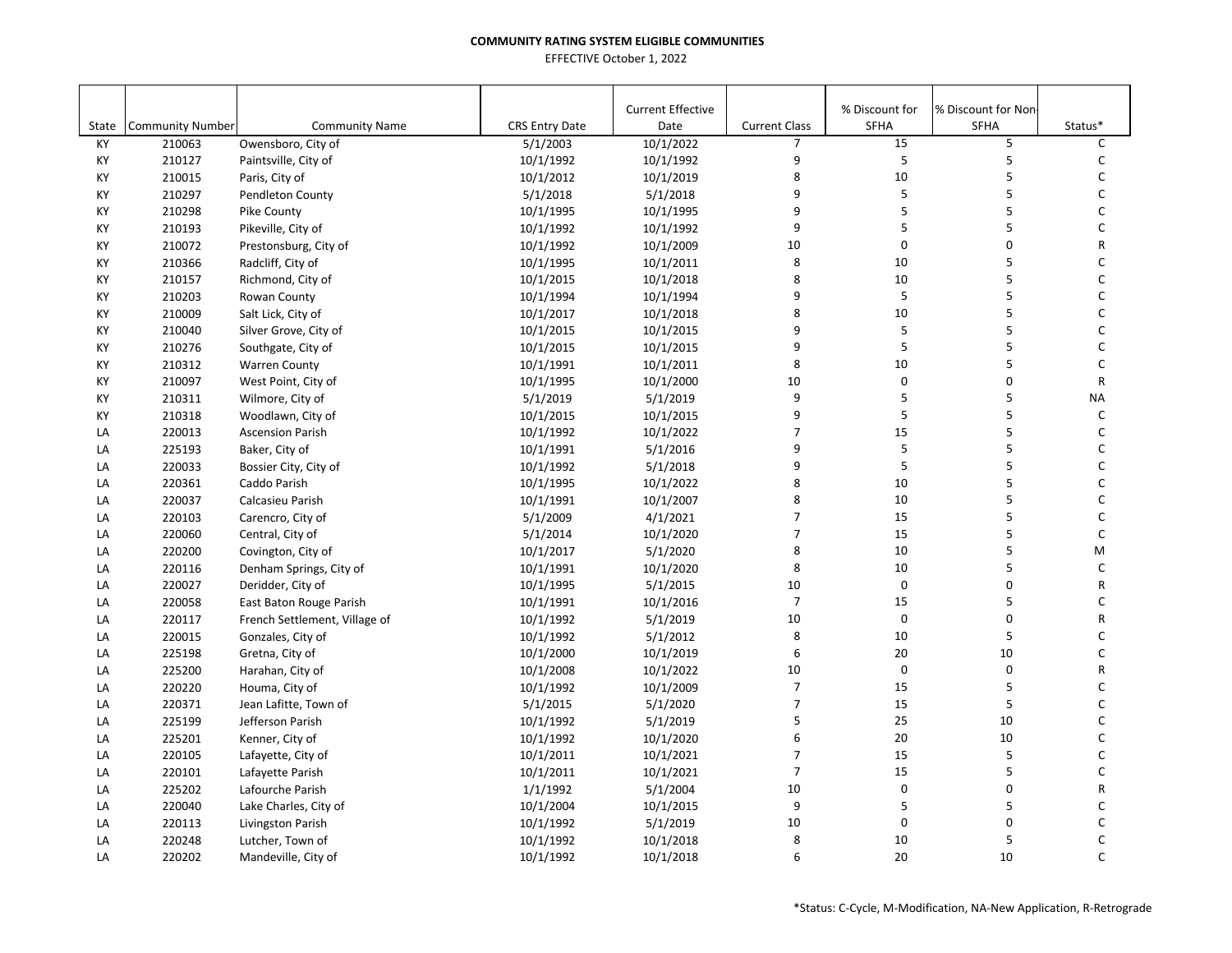|       |                         |                             |                       | <b>Current Effective</b> |                      | % Discount for | % Discount for Non |              |
|-------|-------------------------|-----------------------------|-----------------------|--------------------------|----------------------|----------------|--------------------|--------------|
| State | <b>Community Number</b> | <b>Community Name</b>       | <b>CRS Entry Date</b> | Date                     | <b>Current Class</b> | SFHA           | <b>SFHA</b>        | Status*      |
| LA    | 220136                  | Monroe, City of             | 10/1/2003             | 10/1/2012                | 10                   | $\mathbf 0$    | 0                  | R            |
| LA    | 220196                  | Morgan City, City of        | 10/1/1991             | 5/1/2006                 | 8                    | 10             | 5                  | C            |
| LA    | 225203                  | New Orleans/Orleans Parish  | 10/1/1991             | 4/1/2022                 | $\overline{7}$       | 15             | 5                  | C            |
| LA    | 220135                  | <b>Ouachita Parish</b>      | 10/1/2002             | 5/1/2008                 | 9                    | 5              | 5                  | $\mathsf C$  |
| LA    | 220119                  | Port Vincent, Village of    | 10/1/1992             | 10/1/1997                | 10                   | 0              | 0                  | R            |
| LA    | 220008                  | Rayne, City of              | 10/1/1991             | 10/1/1991                | 9                    | 5              | 5                  | C            |
| LA    | 220347                  | Ruston, City of             | 10/1/1992             | 10/1/1992                | 9                    | 5              | 5                  | C            |
| LA    | 220106                  | Scott, City of              | 10/1/2012             | 4/1/2022                 | $\overline{7}$       | 15             | 5                  | $\mathsf{C}$ |
| LA    | 220036                  | Shreveport, City of         | 10/1/1991             | 5/1/2017                 | 8                    | 10             | 5                  | $\mathsf{C}$ |
| LA    | 220204                  | Slidell, City of            | 10/1/1992             | 10/1/2022                | 6                    | 20             | 10                 | $\mathsf{C}$ |
| LA    | 220016                  | Sorrento, Town of           | 10/1/1992             | 5/1/2008                 | 9                    | 5              | 5                  | C            |
| LA    | 220160                  | St. Charles Parish          | 10/1/1991             | 10/1/2021                | $\overline{7}$       | 15             | 5                  | C            |
| LA    | 220261                  | St. James Parish            | 10/1/1991             | 4/1/2022                 | 8                    | 10             | 5                  | $\mathsf{C}$ |
| LA    | 220164                  | St. John The Baptist Parish | 10/1/1994             | 4/1/2021                 | $\overline{7}$       | 15             | 5                  | C            |
| LA    | 225205                  | St. Tammany Parish          | 10/1/1992             | 5/1/2011                 | $\overline{7}$       | 15             | 5                  | C            |
| LA    | 220206                  | Tangipahoa Parish           | 10/1/1996             | 10/1/1996                | 9                    | 5              | 5                  | C            |
| LA    | 225206                  | Terrebonne Parish           | 10/1/1992             | 10/1/2017                | $\overline{7}$       | 15             | 5                  | C            |
| LA    | 220121                  | Walker, Town of             | 10/1/1992             | 10/1/2013                | 8                    | 10             | 5                  | $\mathsf C$  |
| LA    | 220239                  | West Baton Rouge Parish     | 10/1/1993             | 10/1/1996                | 8                    | 10             | 5                  | C            |
| LA    | 220094                  | Westwego, City of           | 10/1/2007             | 10/1/2019                | $\overline{7}$       | 15             | 5                  | $\mathsf{C}$ |
| LA    | 220061                  | Zachary, City of            | 10/1/1992             | 5/1/2019                 | 8                    | 10             | 5                  | $\mathsf{C}$ |
| ME    | 230191                  | Alfred, Town of             | 10/1/1991             | 10/1/1993                | 8                    | 10             | 5                  | $\mathsf C$  |
| ME    | 230208                  | Arrowsic, Town of           | 10/1/1993             | 10/1/2018                | 8                    | 10             | 5                  | $\mathsf{C}$ |
| ME    | 230001                  | Auburn, City of             | 10/1/1992             | 10/1/1992                | 9                    | 5              | 5                  | $\mathsf{C}$ |
| ME    | 230043                  | Cape Elizabeth, Town of     | 10/1/1994             | 10/1/2015                | 8                    | 10             | 5                  | C            |
| ME    | 230116                  | Dover-Foxcroft, Town of     | 10/1/2007             | 10/1/2007                | 9                    | 5              | 5                  | C            |
| ME    | 230057                  | Farmington, Town of         | 10/1/1994             | 10/1/2015                | 8                    | 10             | 5                  | C            |
| ME    | 230018                  | Fort Fairfield, Town of     | 10/1/2002             | 4/1/2022                 | 10                   | 0              | 0                  | ${\sf R}$    |
| ME    | 230209                  | Georgetown, Town of         | 10/1/2001             | 10/1/2008                | 10                   | $\Omega$       | 0                  | $\mathsf{R}$ |
| ME    | 230069                  | Hallowell, City of          | 10/1/1996             | 10/1/2009                | 10                   | 0              | 0                  | R            |
| ME    | 230004                  | Lewiston, City of           | 10/1/1993             | 5/1/1997                 | 8                    | 10             | 5                  | C            |
| ME    | 230178                  | Norridgewock, City of       | 10/1/1997             | 10/1/2007                | 10                   | $\mathbf 0$    | $\mathbf 0$        | ${\sf R}$    |
| ME    | 230632                  | Ogunquit, Town of           | 10/1/1992             | 5/1/2003                 | 8                    | 10             | 5                  | $\mathsf C$  |
| ME    | 230153                  | Old Orchard Beach, Town of  | 10/1/1993             | 5/1/2020                 | $\overline{7}$       | 15             | 5                  | C            |
| ME    | 230112                  | Old Town, City of           | 10/1/2005             | 10/1/2016                | $\overline{7}$       | 15             | 5                  | $\mathsf C$  |
| ME    | 230120                  | Phippsburg, Town of         | 10/1/1993             | 10/1/2008                | 10                   | $\mathbf 0$    | 0                  | R            |
| ME    | 230051                  | Portland, City of           | 10/1/1993             | 5/1/2013                 | 8                    | 10             | 5                  | $\mathsf{C}$ |
| ME    | 230155                  | Saco, City of               | 10/1/1992             | 10/1/1999                | 8                    | 10             | 5                  | C            |
| ME    | 230128                  | Skowhegan, Town of          | 10/1/1991             | 10/1/2003                | 8                    | 10             | 5                  | C            |
| ME    | 230157                  | South Berwick, Town of      | 10/1/1994             | 10/1/2015                | $\overline{7}$       | 15             | 5                  | C            |
| ME    | 230293                  | Southwest Harbor, Town of   | 10/1/1996             | 10/1/2002                | 9                    | 5              | 5                  | C            |
| ME    | 230158                  | Wells, Town of              | 10/1/1991             | 10/1/2011                | 10                   | 0              | 0                  | R            |
| ME    | 230159                  | York, Town of               | 10/1/2001             | 10/1/2017                | $\overline{7}$       | 15             | 5                  | $\mathsf{C}$ |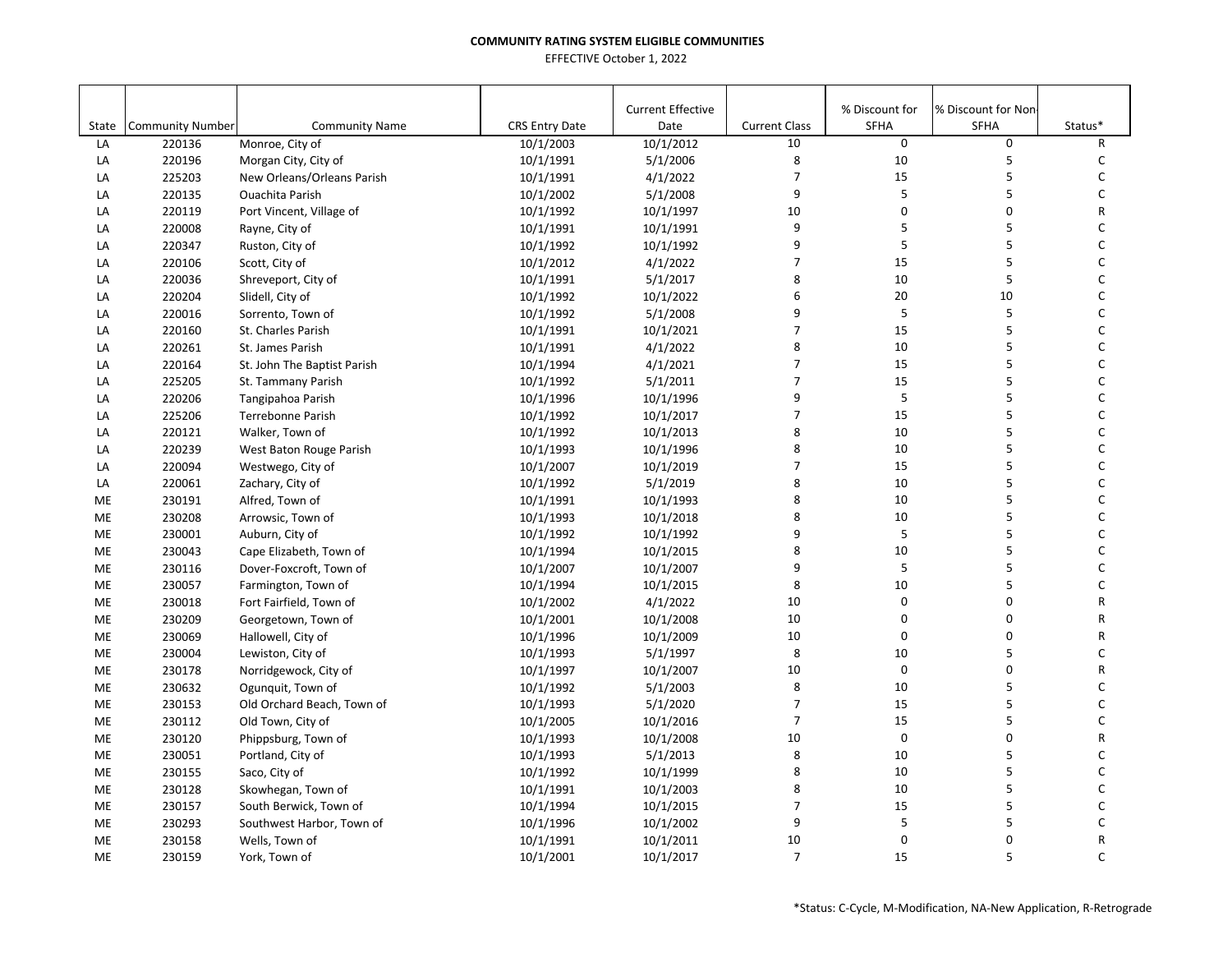|           |                         |                          |                       | <b>Current Effective</b> |                      | % Discount for | % Discount for Non- |              |
|-----------|-------------------------|--------------------------|-----------------------|--------------------------|----------------------|----------------|---------------------|--------------|
| State     | <b>Community Number</b> | <b>Community Name</b>    | <b>CRS Entry Date</b> | Date                     | <b>Current Class</b> | <b>SFHA</b>    | <b>SFHA</b>         | Status*      |
| <b>MD</b> | 240087                  | Baltimore, City of       | 5/1/2016              | 5/1/2016                 | 5                    | 25             | 10                  | C            |
| <b>MD</b> | 240042                  | Bel Air, Town of         | 10/1/1993             | 5/1/2017                 | 6                    | $20\,$         | 10                  | C            |
| <b>MD</b> | 240011                  | <b>Calvert County</b>    | 5/1/2015              | 5/1/2015                 | 8                    | 10             | 5                   | С            |
| <b>MD</b> | 240130                  | Caroline County          | 10/1/1996             | 10/1/2022                | $\overline{7}$       | 15             | 5                   | C            |
| <b>MD</b> | 240015                  | <b>Carroll County</b>    | 10/1/2007             | 5/1/2018                 | $\overline{7}$       | 15             | 5                   | C            |
| <b>MD</b> | 240019                  | Cecil County             | 10/1/2013             | 10/1/2018                | $\overline{7}$       | 15             | 5                   | C            |
| <b>MD</b> | 240026                  | <b>Dorchester County</b> | 10/1/2013             | 5/1/2019                 | 6                    | 20             | 10                  | C            |
| <b>MD</b> | 240030                  | Frederick, City of       | 10/1/2012             | 10/1/2012                | $\overline{7}$       | 15             | 5                   | C            |
| <b>MD</b> | 240040                  | <b>Harford County</b>    | 10/1/1991             | 10/1/2000                | $\overline{7}$       | 15             | 5                   | C            |
| <b>MD</b> | 240043                  | Havre de Grace, City of  | 5/1/2009              | 5/1/2018                 | $\overline{7}$       | 15             | 5                   | C            |
| MD        | 240044                  | <b>Howard County</b>     | 10/1/2007             | 5/1/2018                 | 6                    | 20             | 10                  | $\mathsf{C}$ |
| MD        | 240053                  | Laurel, City of          | 4/1/2022              | 4/1/2022                 | $\overline{7}$       | 15             | 5                   | <b>NA</b>    |
| <b>MD</b> | 240012                  | North Beach, City of     | 1/1/1992              | 10/1/2008                | 10                   | $\mathbf 0$    | $\mathbf 0$         | R            |
| <b>MD</b> | 245207                  | Ocean City, Town of      | 10/1/1992             | 5/1/2017                 | 6                    | 20             | 10                  | C            |
| <b>MD</b> | 240068                  | Oxford, Town of          | 5/1/2020              | 5/1/2020                 | $\overline{7}$       | 15             | 5                   | <b>NA</b>    |
| MD        | 245208                  | Prince George's County   | 10/1/1991             | 10/1/2001                | 5                    | 25             | 10                  | C            |
| <b>MD</b> | 240066                  | <b>Talbot County</b>     | 10/1/2014             | 10/1/2020                | $\overline{7}$       | 15             | 5                   | C            |
| MA        | 250286                  | Boston, City of          | 10/1/1992             | 10/1/1997                | 10                   | $\mathsf 0$    | $\mathbf 0$         | R            |
| MA        | 250233                  | Braintree, Town of       | 10/1/1992             | 5/1/2018                 | $\overline{7}$       | 15             | 5                   | C            |
| MA        | 250003                  | Brewster, Town of        | 5/1/2018              | 5/1/2018                 | 9                    | 5              | 5                   | C            |
| MA        | 250186                  | Cambridge, City of       | 10/1/2015             | 10/1/2015                | 9                    | 5              | 5                   | C            |
| MA        | 250004                  | Chatham, Town of         | 10/1/1992             | 10/1/2022                | $\overline{7}$       | 15             | 5                   | C            |
| MA        | 250006                  | Eastham, Town of         | 10/1/2017             | 10/1/2017                | 8                    | 10             | 5                   | C            |
| MA        | 250082                  | Gloucester, City of      | 10/1/1992             | 10/1/1997                | 10                   | $\pmb{0}$      | $\mathbf 0$         | R            |
| MA        | 250008                  | Harwich, Town of         | 10/1/1995             | 5/1/2020                 | $\overline{7}$       | 15             | 5                   | C            |
| MA        | 250085                  | Haverhill, City of       | 10/1/1992             | 10/1/1992                | 9                    | 5              | 5                   | C            |
| MA        | 250269                  | Hull, Town of            | 5/1/2008              | 10/1/2018                | $\overline{7}$       | 15             | 5                   | C            |
| MA        | 250273                  | Marshfield, Town of      | 10/1/2015             | 10/1/2020                | $\overline{7}$       | 15             | 5                   | C            |
| MA        | 250009                  | Mashpee, Town of         | 10/1/2017             | 10/1/2017                | 8                    | 10             | 5                   | C            |
| MA        | 250167                  | Northampton, City of     | 5/1/2017              | 5/1/2017                 | 8                    | 10             | 5                   | C            |
| MA        | 250060                  | Norton, Town of          | 10/1/1991             | 10/1/1991                | 9                    | 5              | 5                   | C            |
| MA        | 250010                  | Orleans, Town of         | 10/1/1993             | 10/1/2018                | $\overline{7}$       | 15             | 5                   | C            |
| MA        | 250278                  | Plymouth, Town of        | 10/1/1991             | 10/1/1991                | 9                    | 5              | 5                   | C            |
| MA        | 255218                  | Provincetown, Town of    | 10/1/2011             | 4/1/2021                 | 8                    | 10             | 5                   | C            |
| MA        | 255219                  | Quincy, City of          | 10/1/1993             | 5/1/2019                 | $\overline{7}$       | 15             | 5                   | C            |
| MA        | 250103                  | Salisbury, Town of       | 5/1/2016              | 5/1/2016                 | 8                    | 10             | 5                   | C            |
| MA        | 250012                  | Sandwich, Town of        | 5/1/2019              | 5/1/2019                 | $\overline{7}$       | 15             | 5                   | <b>NA</b>    |
| MA        | 250282                  | Scituate, Town of        | 10/1/1991             | 5/1/2017                 | $\overline{7}$       | 15             | 5                   | $\mathsf C$  |
| MA        | 250218                  | Tewksbury, Town of       | 10/1/1993             | 10/1/2009                | 10                   | $\pmb{0}$      | $\pmb{0}$           | R            |
| MA        | 250014                  | Wellfleet, Town of       | 5/1/2017              | 10/1/2022                | $\overline{7}$       | 15             | 5                   | C            |
| MA        | 250228                  | Winchester, Town of      | 10/1/2013             | 5/1/2018                 | $\overline{7}$       | 15             | 5                   | C            |
| MA        | 250349                  | Worcester, City of       | 10/1/1995             | 10/1/2020                | $\overline{7}$       | 15             | 5                   | C            |
| MI        | 260213                  | Ann Arbor, City of       | 5/1/2017              | 10/1/2018                | 6                    | 20             | 10                  | C            |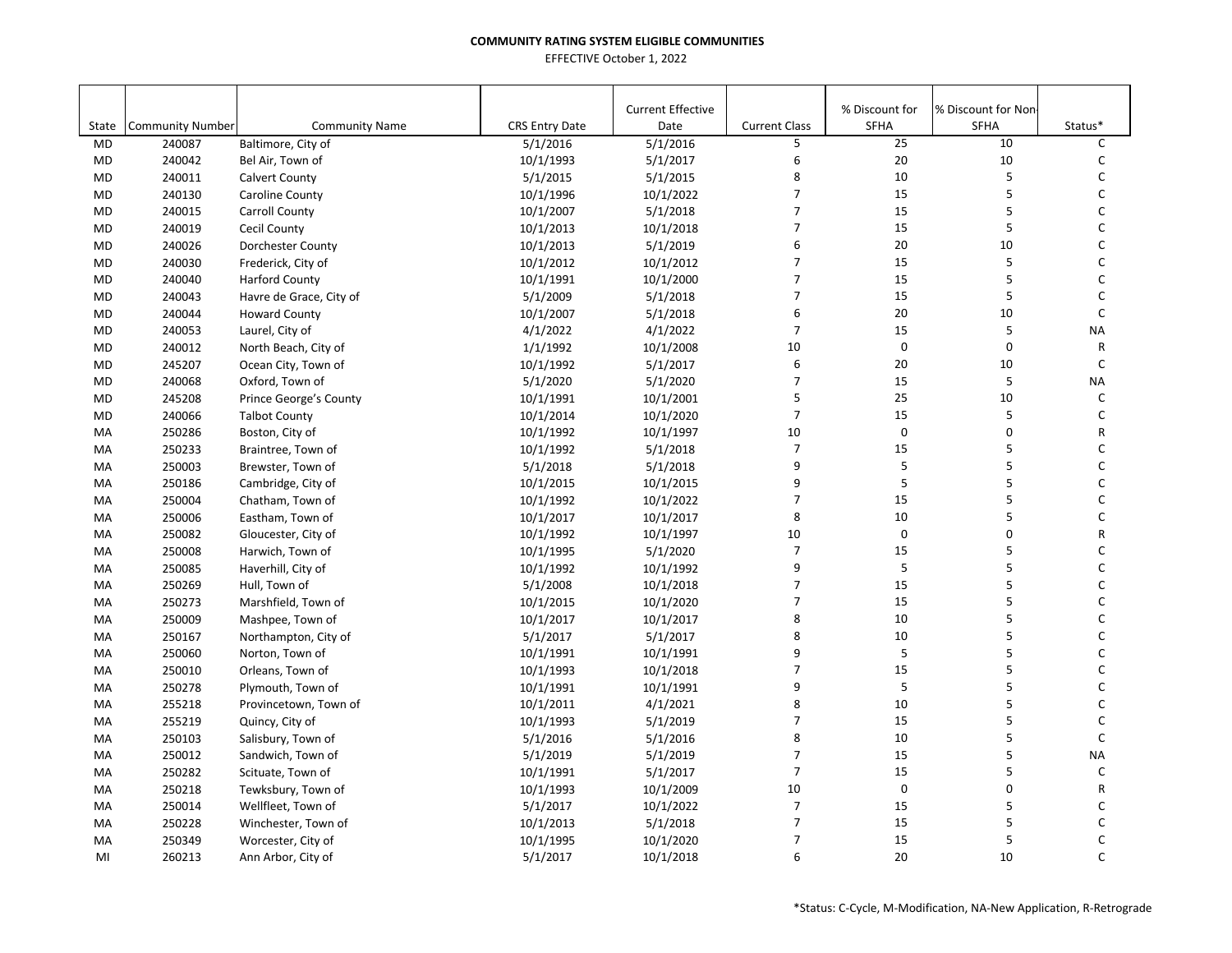|             |                                   |                                               |                                   | <b>Current Effective</b> |                           | % Discount for | % Discount for Non |              |
|-------------|-----------------------------------|-----------------------------------------------|-----------------------------------|--------------------------|---------------------------|----------------|--------------------|--------------|
| State<br>MI | <b>Community Number</b><br>260142 | <b>Community Name</b><br>Bedford, Township of | <b>CRS Entry Date</b><br>5/1/2002 | Date<br>5/1/2018         | <b>Current Class</b><br>9 | SFHA<br>5      | <b>SFHA</b><br>5   | Status*<br>C |
| MI          | 260467                            | <b>Brooks Township</b>                        | 10/1/2011                         | 10/1/2011                | 8                         | 10             | 5                  | $\mathsf C$  |
| MI          | 260473                            | Commerce, Township of                         | 5/1/2003                          | 10/1/2014                | 9                         | 5              | 5                  | C            |
| MI          | 260221                            | Dearborn Heights, City of                     | 10/1/1992                         | 5/1/2008                 | $\overline{7}$            | 15             | 5                  | $\mathsf{C}$ |
| MI          | 260222                            | Detroit, City of                              | 10/1/2017                         | 10/1/2017                | 8                         | 10             | 5                  | C            |
| MI          | 260172                            | Farmington Hills, City of                     | 10/1/1994                         | 10/1/1995                | 10                        | $\mathbf 0$    | 0                  | R            |
| MI          | 260657                            | Fraser, Township of                           | 5/1/2003                          | 4/1/2022                 | 10                        | $\mathbf 0$    | 0                  | R            |
| MI          | 260226                            | Gibraltar, City of                            | 10/1/1992                         | 10/1/2002                | 8                         | 10             | 5                  | C            |
| MI          | 260270                            | Grand Haven Charter Township                  | 5/1/2018                          | 5/1/2018                 | 8                         | 10             | 5                  | C            |
| MI          | 260118                            | Hamburg, Township of                          | 10/1/1999                         | 10/1/1999                | 8                         | 10             | 5                  | C            |
| MI          | 260150                            | Luna Pier, City of                            | 5/1/2002                          | 5/1/2008                 | 8                         | 10             | 5                  | C            |
| MI          | 260140                            | Midland, City of                              | 10/1/1992                         | 10/1/2008                | 5                         | 25             | 10                 | $\mathsf C$  |
| MI          | 260175                            | Novi, City of                                 | 10/1/1999                         | 5/1/2019                 | 8                         | 10             | 5                  | $\mathsf C$  |
| MI          | 260185                            | Park, Township of                             | 5/1/2003                          | 5/1/2016                 | 10                        | $\mathbf 0$    | 0                  | R            |
| MI          | 260109                            | Plainfield, Township of                       | 5/1/2010                          | 10/1/2016                | 9                         | 5              | 5                  | C            |
| MI          | 260577                            | Portage, City of                              | 10/1/1992                         | 5/1/2008                 | 8                         | 10             | 5                  | C            |
| MI          | 260402                            | Richfield, Township of                        | 5/1/2011                          | 10/1/2016                | 9                         | 5              | 5                  | C            |
| MI          | 260241                            | Rockwood, City of                             | 5/1/2017                          | 5/1/2017                 | 8                         | 10             | 5                  | C            |
| MI          | 260190                            | Saginaw, Charter Township of                  | 10/1/2006                         | 5/1/2017                 | $\overline{7}$            | 15             | 5                  | C            |
| MI          | 260305                            | Saugatuck, City of                            | 10/1/2006                         | 10/1/2021                | 10                        | $\mathbf 0$    | 0                  | R            |
| MI          | 260126                            | Shelby, Charter Township of                   | 10/1/2011                         | 10/1/2011                | $\overline{7}$            | 15             | 5                  | C            |
| MI          | 260128                            | Sterling Heights, City of                     | 10/1/1995                         | 5/1/2005                 | $\overline{7}$            | 15             | 5                  | $\mathsf C$  |
| MI          | 260243                            | Sumpter, Township of                          | 10/1/1995                         | 10/1/2004                | 10                        | $\mathbf 0$    | 0                  | R            |
| MI          | 260728                            | Taylor, City of                               | 5/1/2003                          | 10/1/2015                | 9                         | 5              | 5                  | C            |
| MI          | 260503                            | Taymouth, Township of                         | 5/1/2003                          | 5/1/2019                 | 10                        | 0              | 0                  | R            |
| MI          | 260208                            | Vassar, City of                               | 10/1/2006                         | 10/1/2006                | 6                         | 20             | 10                 | C            |
| MI          | 260285                            | Zilwaukee, City of                            | 5/1/2004                          | 10/1/2021                | 9                         | 5              | 5                  | C            |
| <b>MN</b>   | 275228                            | Austin, City of                               | 10/1/1991                         | 5/1/2008                 | 5                         | 25             | 10                 | $\mathsf C$  |
| <b>MN</b>   | 275233                            | Carver, City of                               | 5/1/2016                          | 5/1/2019                 | 6                         | 20             | 10                 | M            |
| MN          | 275236                            | East Grand Forks, City of                     | 10/1/1991                         | 10/1/1998                | 10                        | $\mathbf 0$    | 0                  | R            |
| MN          | 270162                            | Golden Valley, City of                        | 10/1/2014                         | 5/1/2019                 | 6                         | 20             | 10                 | C            |
| MN          | 270068                            | Granite Falls, City of                        | 5/1/2013                          | 10/1/2020                | 10                        | $\pmb{0}$      | $\pmb{0}$          | R            |
| <b>MN</b>   | 275240                            | Lake St. Croix Beach, City of                 | 10/1/1995                         | 10/1/2022                | 9                         | 5              | 5                  | C            |
| <b>MN</b>   | 275243                            | Montevideo, City of                           | 5/1/2010                          | 10/1/2021                | 6                         | 20             | 10                 | C            |
| <b>MN</b>   | 275244                            | Moorhead, City of                             | 5/1/2010                          | 5/1/2017                 | 6                         | 20             | 10                 | C            |
| <b>MN</b>   | 270307                            | <b>Mower County</b>                           | 10/1/1995                         | 5/1/2000                 | 8                         | 10             | 5                  | $\mathsf C$  |
| <b>MN</b>   | 275246                            | Rochester, City of                            | 10/1/1991                         | 10/1/1996                | 10                        | $\mathbf 0$    | 0                  | ${\sf R}$    |
| MN          | 270184                            | St. Louis Park, City of                       | 5/1/2019                          | 5/1/2019                 | 8                         | 10             | 5                  | <b>NA</b>    |
| MN          | 270729                            | West St. Paul, City of                        | 10/1/1991                         | 10/1/1996                | 10                        | $\mathbf 0$    | 0                  | R            |
| MN          | 270519                            | Wilkin County                                 | 5/1/2017                          | 5/1/2017                 | 9                         | $\sf 5$        | 5                  | C            |
| <b>MS</b>   | 285251                            | Bay St. Louis, City of                        | 10/1/1995                         | 10/1/2000                | $\overline{7}$            | 15             | 5                  | C            |
| MS          | 285252                            | Biloxi, City of                               | 10/1/1996                         | 10/1/2022                | 6                         | 20             | 10                 | C            |
| MS          | 280109                            | Canton, City of                               | 10/1/2012                         | 10/1/2012                | 9                         | 5              | 5                  | $\mathsf{C}$ |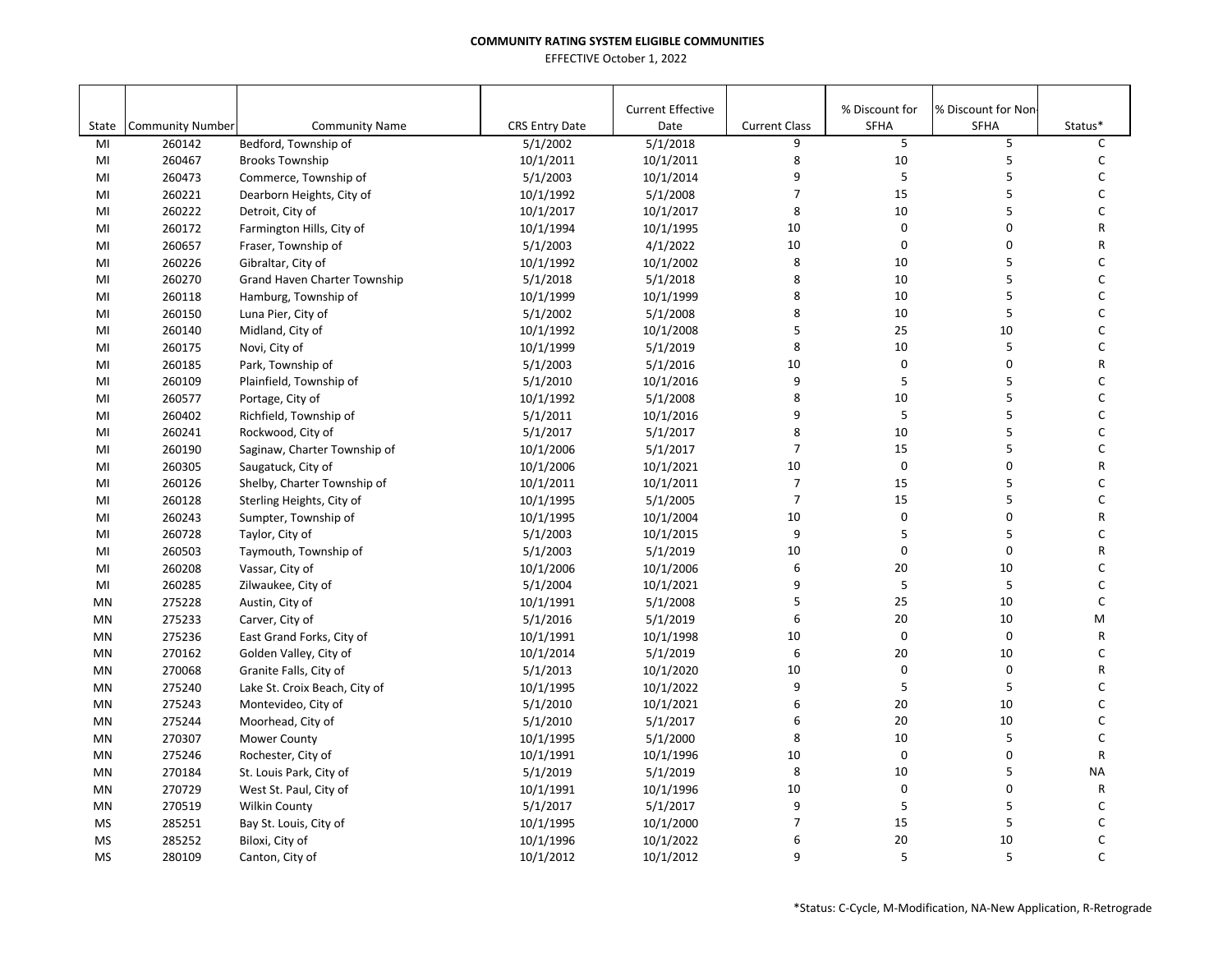|           |                         |                           |                       | <b>Current Effective</b> |                      | % Discount for | % Discount for Non |              |
|-----------|-------------------------|---------------------------|-----------------------|--------------------------|----------------------|----------------|--------------------|--------------|
| State     | <b>Community Number</b> | <b>Community Name</b>     | <b>CRS Entry Date</b> | Date                     | <b>Current Class</b> | <b>SFHA</b>    | <b>SFHA</b>        | Status*      |
| <b>MS</b> | 280016                  | Cleveland, City of        | 10/1/1993             | 10/1/2020                | 9                    | 5              | 5                  | C            |
| MS        | 280336                  | D'Iberville, City of      | 10/1/2007             | 5/1/2020                 | $\overline{7}$       | 15             | 5                  | $\mathsf{C}$ |
| <b>MS</b> | 280332                  | Gautier, City of          | 10/1/1994             | 5/1/2020                 | 8                    | 10             | 5                  | $\mathsf C$  |
| <b>MS</b> | 280179                  | Greenville, City of       | 10/1/1993             | 10/1/2021                | 10                   | $\mathbf 0$    | $\pmb{0}$          | R            |
| <b>MS</b> | 285253                  | Gulfport, City of         | 10/1/1996             | 10/1/2016                | $\overline{7}$       | 15             | 5                  | C            |
| MS        | 285255                  | <b>Harrison County</b>    | 10/1/2003             | 5/1/2015                 | 6                    | 20             | 10                 | C            |
| MS        | 280053                  | Hattiesburg, City of      | 10/1/1994             | 5/1/2015                 | 8                    | 10             | 5                  | C            |
| MS        | 280292                  | Hernando, City of         | 10/1/2011             | 10/1/2011                | 9                    | 5              | 5                  | $\mathsf C$  |
| <b>MS</b> | 280070                  | <b>Hinds County</b>       | 10/1/1993             | 10/1/1993                | 9                    | 5              | 5                  | C            |
| <b>MS</b> | 280072                  | Jackson, City of          | 10/1/1991             | 10/1/2019                | 10                   | 0              | 0                  | R            |
| <b>MS</b> | 285256                  | Jackson County            | 10/1/2011             | 10/1/2017                | 8                    | 10             | 5                  | $\mathsf C$  |
| <b>MS</b> | 280304                  | Lamar County              | 10/1/2008             | 5/1/2019                 | 9                    | 5              | 5                  | $\mathsf{C}$ |
| <b>MS</b> | 280224                  | Lauderdale County         | 5/1/2015              | 5/1/2016                 | 8                    | 10             | 5                  | C            |
| MS        | 285257                  | Long Beach, City of       | 10/1/2000             | 10/1/2013                | 8                    | 10             | 5                  | C            |
| MS        | 280229                  | Madison, City of          | 10/1/1996             | 4/1/2022                 | 9                    | 5              | 5                  | С            |
| MS        | 280096                  | Meridian, City of         | 10/1/1992             | 10/1/2018                | 9                    | $\mathsf S$    | 5                  | $\mathsf C$  |
| <b>MS</b> | 285259                  | Ocean Springs, City of    | 10/1/1992             | 5/1/2020                 | 8                    | 10             | 5                  | C            |
| MS        | 280094                  | Oxford, City of           | 5/1/2012              | 5/1/2012                 | 8                    | 10             | 5                  | C            |
| <b>MS</b> | 280125                  | Panola County             | 5/1/2012              | 4/1/2022                 | 10                   | $\mathbf 0$    | 0                  | $\mathsf C$  |
| <b>MS</b> | 285260                  | Pascagoula, City of       | 10/1/2007             | 4/1/2022                 | 8                    | 10             | 5                  | C            |
| <b>MS</b> | 285261                  | Pass Christian, City of   | 10/1/1993             | 5/1/2020                 | 8                    | 10             | 5                  | C            |
| <b>MS</b> | 280129                  | Pearl River County        | 10/1/2012             | 10/1/2012                | 8                    | 10             | 5                  | C            |
| MS        | 280130                  | Picayune, City of         | 5/1/2008              | 10/1/2019                | 9                    | 5              | 5                  | $\mathsf{C}$ |
| MS        | 280110                  | Ridgeland, City of        | 10/1/1994             | 10/1/2020                | $\overline{7}$       | 15             | 5                  | $\mathsf C$  |
| <b>MS</b> | 280124                  | Starkville, City of       | 5/1/2012              | 5/1/2012                 | 9                    | 5              | 5                  | C            |
| MS        | 280300                  | <b>Stone County</b>       | 10/1/2010             | 10/1/2021                | 10                   | 0              | 0                  | R            |
| <b>MS</b> | 280100                  | Tupelo, City of           | 5/1/2003              | 10/1/2015                | 9                    | 5              | 5                  | $\mathsf C$  |
| MS        | 280176                  | Vicksburg, City of        | 10/1/1993             | 10/1/2016                | 8                    | 10             | 5                  | $\mathsf{C}$ |
| <b>MS</b> | 285262                  | Waveland, City of         | 10/1/1993             | 5/1/2019                 | $\overline{7}$       | 15             | 5                  | M            |
| <b>MO</b> | 290188                  | Arnold, City of           | 10/1/1991             | 5/1/2004                 | 10                   | $\pmb{0}$      | 0                  | R            |
| <b>MO</b> | 290169                  | Blue Springs, City of     | 10/1/2018             | 10/1/2018                | 9                    | 5              | 5                  | $\mathsf{C}$ |
| <b>MO</b> | 290338                  | Brentwood, City of        | 5/1/2016              | 5/1/2016                 | 9                    | 5              | 5                  | C            |
| <b>MO</b> | 290351                  | Ferguson, City of         | 10/1/1995             | 5/1/2001                 | 10                   | 0              | 0                  | R            |
| <b>MO</b> | 290352                  | Florissant, City of       | 10/1/2013             | 10/1/2013                | 8                    | 10             | 5                  | C            |
| <b>MO</b> | 290223                  | Hannibal, City of         | 5/1/2011              | 10/1/2016                | 9                    | 5              | 5                  | $\mathsf C$  |
| <b>MO</b> | 290172                  | Independence, City of     | 10/1/1991             | 5/1/2017                 | 9                    | 5              | 5                  | C            |
| <b>MO</b> | 290173                  | Kansas City, City of      | 10/1/2009             | 5/1/2016                 | $\overline{7}$       | 15             | 5                  | C            |
| <b>MO</b> | 290362                  | Kirkwood, City of         | 10/1/1991             | 10/1/1996                | 10                   | $\mathbf 0$    | 0                  | R            |
| <b>MO</b> | 290174                  | Lee's Summit, City of     | 10/1/2020             | 10/1/2020                | 9                    | 5              | 5                  | C            |
| <b>MO</b> | 290869                  | Lincoln County            | 5/1/2018              | 5/1/2018                 | $\overline{7}$       | 15             | 5                  | С            |
| <b>MO</b> | 290889                  | Maryland Heights, City of | 10/1/2013             | 10/1/2017                | $\overline{7}$       | 15             | 5                  | С            |
| <b>MO</b> | 290316                  | O'Fallon, City of         | 5/1/2017              | 5/1/2017                 | 9                    | 5              | 5                  | C            |
| <b>MO</b> | 290475                  | <b>Platte County</b>      | 5/1/2009              | 5/1/2010                 | 5                    | 25             | 10                 | $\mathsf{C}$ |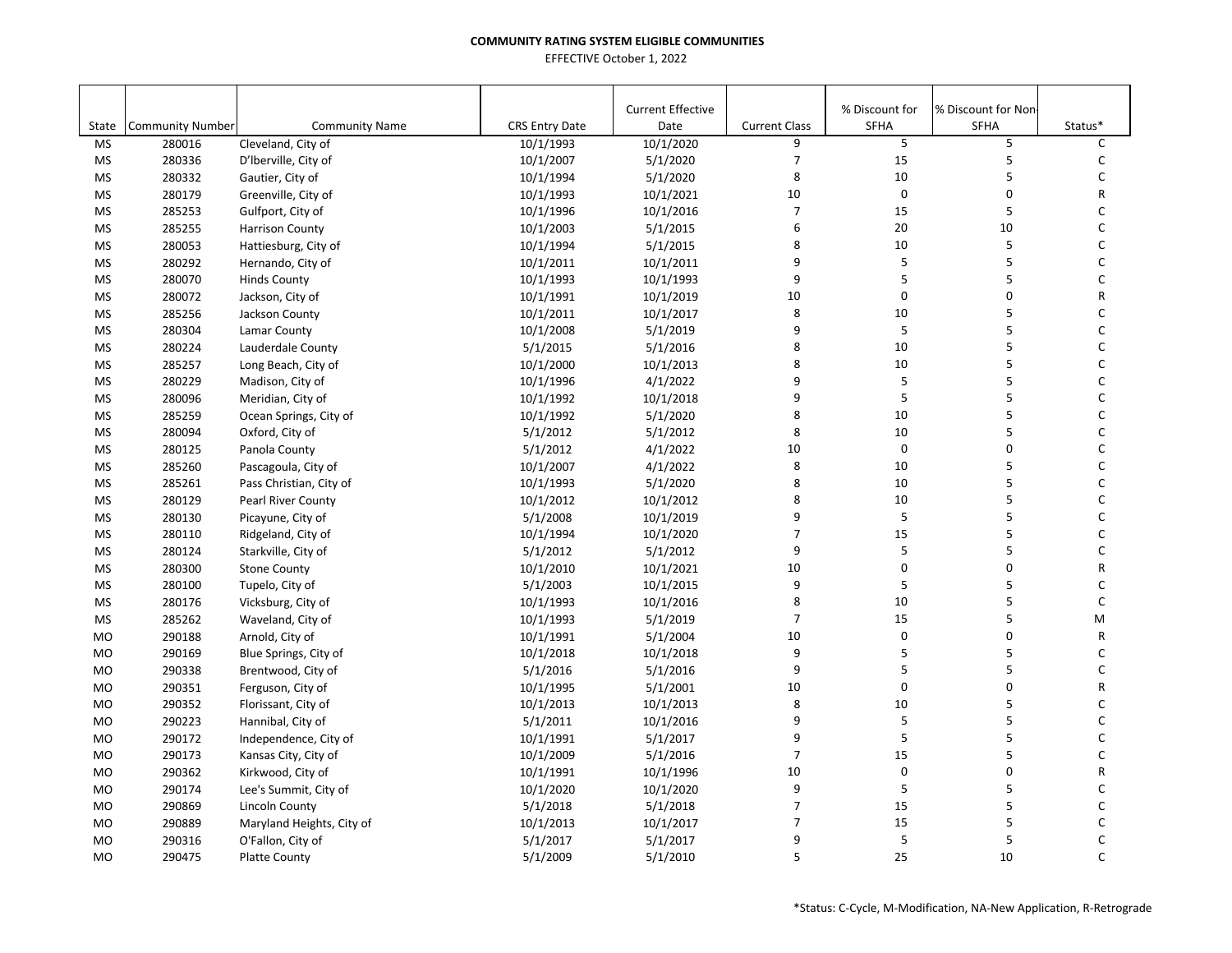| State                  | <b>Community Number</b> | <b>Community Name</b>       | <b>CRS Entry Date</b>  | <b>Current Effective</b><br>Date | <b>Current Class</b> | % Discount for<br>SFHA | % Discount for Non<br><b>SFHA</b> | Status*      |
|------------------------|-------------------------|-----------------------------|------------------------|----------------------------------|----------------------|------------------------|-----------------------------------|--------------|
| M <sub>O</sub>         | 290315                  | St. Charles County          | 10/1/2001              | 5/1/2008                         | $\overline{7}$       | 15                     | 5                                 | C            |
| MT                     | 300009                  | Belt, Town of               | 10/1/1991              | 10/1/2022                        | 10                   | $\mathbf 0$            | $\mathbf 0$                       | $\mathsf{R}$ |
| MT                     | 300028                  | Bozeman, City of            | 10/1/1992              | 10/1/2009                        | 8                    | 10                     | 5                                 | C            |
| MT                     | 300008                  | Cascade County              | 10/1/1991              | 5/1/2013                         | 8                    | 10                     | 5                                 | C            |
| MT                     | 300108                  | Circle, Town of             | 10/1/1991              | 5/1/2015                         | 10                   | $\pmb{0}$              | 0                                 | R            |
| MT                     | 300023                  | <b>Flathead County</b>      | 10/1/1993              | 10/1/2007                        | 8                    | 10                     | 5                                 | C            |
| MT                     | 300027                  | <b>Gallatin County</b>      | 10/1/2015              | 4/1/2022                         | $\overline{7}$       | 15                     | 5                                 | C            |
| MT                     | 300010                  | Great Falls, City of        | 10/1/1991              | 10/1/2022                        | 6                    | 20                     | 10                                | $\mathsf C$  |
| MT                     | 300038                  | Lewis and Clark County      | 10/1/1991              | 10/1/2002                        | 8                    | 10                     | 5                                 | $\mathsf C$  |
| MT                     | 300014                  | Miles City, City of         | 10/1/1991              | 4/1/2022                         | 7                    | 15                     | 5                                 | C            |
| MT                     | 300049                  | Missoula, City of           | 10/1/1991              | 10/1/2019                        | $\overline{7}$       | 15                     | 5                                 | C            |
| MT                     | 300048                  | Missoula County             | 10/1/1991              | 10/1/2017                        | $\overline{7}$       | 15                     | 5                                 | $\mathsf C$  |
| MT                     | 300029                  | Three Forks, Town of        | 10/1/1993              | 10/1/1998                        | 8                    | 10                     | 5                                 | C            |
| MT                     | 300142                  | <b>Yellowstone County</b>   | 5/1/2003               | 4/1/2022                         | $\overline{7}$       | 15                     | 5                                 | $\mathsf C$  |
| <b>NE</b>              | 310187                  | DeWitt, Village of          | 5/1/2011               | 10/1/2017                        | 10                   | $\mathbf 0$            | 0                                 | R            |
| <b>NE</b>              | 310069                  | Fremont, City of            | 10/1/1991              | 10/1/2016                        | 8                    | 10                     | 5                                 | $\mathsf C$  |
| <b>NE</b>              | 315273                  | Lincoln, City of            | 10/1/1991              | 5/1/2015                         | 5                    | 25                     | 10                                | $\mathsf C$  |
| <b>NE</b>              | 315274                  | Omaha, City of              | 5/1/2012               | 10/1/2017                        | $\overline{7}$       | 15                     | 5                                 | $\mathsf{C}$ |
| <b>NE</b>              | 315275                  | Papillion, City of          | 10/1/2010              | 5/1/2016                         | $\overline{7}$       | 15                     | 5                                 | C            |
| <b>NE</b>              | 310206                  | Scottsbluff, City of        | 10/1/2018              | 10/1/2018                        | 9                    | $\sf 5$                | 5                                 | C            |
| <b>NE</b>              | 310078                  | Valley, City of             | 10/1/2008              | 4/1/2022                         | 9                    | 5                      | 5                                 | C            |
| <b>NV</b>              | 320001                  | Carson City, City of        | 10/1/1994              | 10/1/2009                        | 6                    | 20                     | 10                                | $\mathsf C$  |
| <b>NV</b>              | 320003                  | <b>Clark County</b>         | 10/1/1992              | 5/1/2020                         | $\overline{7}$       | 15                     | 5                                 | C            |
| <b>NV</b>              |                         |                             |                        |                                  | 6                    | 20                     | 10                                | C            |
|                        | 320008                  | Douglas County              | 10/1/1993              | 10/1/2004                        | 5                    | 25                     | 10                                | C            |
| <b>NV</b><br><b>NV</b> | 320005<br>320013        | Henderson, City of          | 10/1/1991              | 10/1/2013                        | 10                   | $\mathbf 0$            | 0                                 | R            |
| <b>NV</b>              |                         | Lander County               | 10/1/2012              | 10/1/2017                        | 5                    | 25                     | 10                                | C            |
| <b>NV</b>              | 325276<br>320035        | Las Vegas, City of          | 10/1/1991<br>10/1/2002 | 10/1/2013<br>5/1/2007            | $\overline{7}$       | 15                     | 5                                 | $\mathsf{C}$ |
| <b>NV</b>              | 320007                  | Mesquite, City of           |                        | 10/1/2019                        | $\overline{7}$       | 15                     | 5                                 | C            |
| <b>NV</b>              | 320033                  | North Las Vegas, City of    | 10/1/1991<br>10/1/1994 | 10/1/1999                        | 8                    | 10                     | 5                                 | $\mathsf C$  |
| <b>NV</b>              | 320019                  | <b>Storey County</b>        |                        |                                  | 6                    | 20                     | 10                                | C            |
|                        |                         | <b>Washoe County</b>        | 5/1/2009               | 4/1/2021                         |                      |                        | 5                                 | $\mathsf{C}$ |
| <b>NH</b>              | 330023                  | Keene, City of              | 5/1/2002               | 5/1/2008                         | 8<br>8               | 10                     | 5                                 | $\mathsf C$  |
| <b>NH</b>              | 330024                  | Marlborough, Town of        | 10/1/1994              | 5/1/2020                         |                      | 10                     |                                   |              |
| <b>NH</b>              | 330097                  | Nashua, City of             | 5/1/2017               | 5/1/2017                         | 8                    | 10                     | 5                                 | C            |
| <b>NH</b>              | 330101                  | Peterborough, Town of       | 5/1/2004               | 5/1/2004                         | 8                    | 10                     | 5                                 | C            |
| <b>NH</b>              | 330141                  | Rye, Town of                | 5/1/2005               | 10/1/2010                        | 10                   | $\pmb{0}$              | 0                                 | R            |
| <b>NH</b>              | 330028                  | Winchester, Town of         | 5/1/2002               | 5/1/2002                         | 9                    | 5                      | 5                                 | C            |
| <b>NJ</b>              | 340312                  | Aberdeen, Township of       | 5/1/2010               | 10/1/2015                        | 8                    | 10                     | 5                                 | C            |
| <b>NJ</b>              | 340001                  | Absecon, City of            | 10/1/2014              | 10/1/2019                        | 7                    | 15                     | 5                                 | C            |
| <b>NJ</b>              | 345278                  | Atlantic City, City of      | 10/1/1992              | 5/1/2018                         | 6                    | 20                     | 10                                | C            |
| <b>NJ</b>              | 345279                  | Avalon, Borough of          | 10/1/1996              | 5/1/2020                         | 3                    | 35                     | 10                                | C            |
| <b>NJ</b>              | 340287                  | Avon-by-the-Sea, Borough of | 10/1/2016              | 10/1/2016                        | 6                    | 20                     | 10                                | C            |
| <b>NJ</b>              | 340396                  | Barnegat, Township of       | 5/1/2014               | 5/1/2019                         | 5                    | 25                     | 10                                | $\mathsf{C}$ |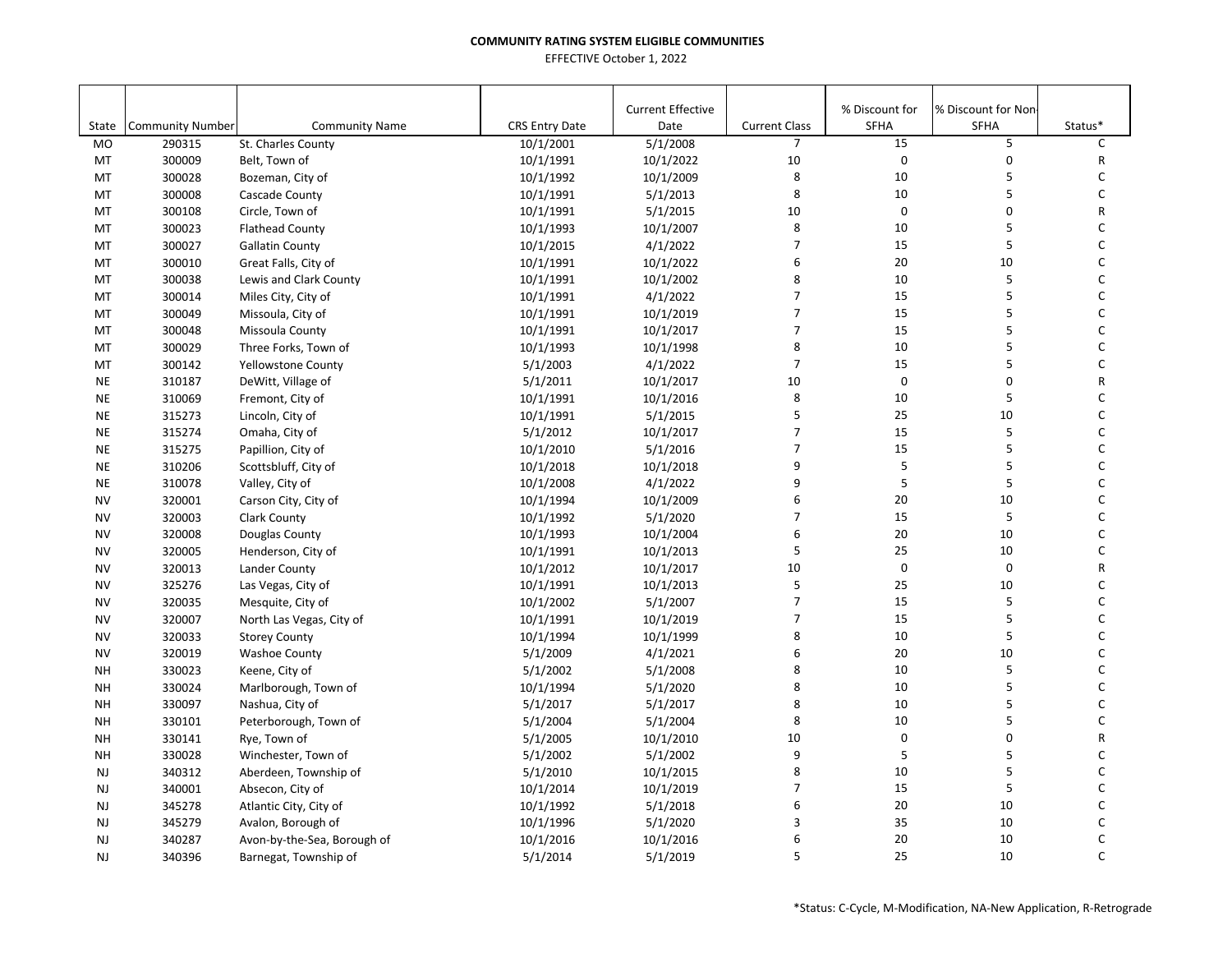| State     | <b>Community Number</b> | <b>Community Name</b>          | <b>CRS Entry Date</b> | <b>Current Effective</b><br>Date | <b>Current Class</b> | % Discount for<br>SFHA | % Discount for Non<br><b>SFHA</b> | Status*      |
|-----------|-------------------------|--------------------------------|-----------------------|----------------------------------|----------------------|------------------------|-----------------------------------|--------------|
| <b>NJ</b> | 345280                  | Barnegat Light, Borough of     | 10/1/1992             | 5/1/2019                         | $\overline{7}$       | 15                     | 5                                 | $\mathsf{C}$ |
| <b>NJ</b> | 345281                  | Bay Head, Borough of           | 10/1/1993             | 10/1/2013                        | 6                    | 20                     | 10                                | C            |
| <b>NJ</b> | 345282                  | Beach Haven, Borough of        | 10/1/1991             | 10/1/2013                        | 5                    | 25                     | 10                                | C            |
| <b>NJ</b> | 340427                  | Bedminster, Township of        | 10/1/1996             | 5/1/2007                         | 6                    | 20                     | 10                                | C            |
| <b>NJ</b> | 345283                  | Belmar, Borough of             | 5/1/2015              | 5/1/2020                         | 5                    | 25                     | 10                                | C            |
| <b>NJ</b> | 340369                  | Berkeley, Township of          | 10/1/1992             | 10/1/2013                        | 6                    | 20                     | 10                                | C            |
| <b>NJ</b> | 340459                  | Berkeley Heights, Township of  | 10/1/1994             | 5/1/1999                         | 10                   | $\mathbf 0$            | 0                                 | R            |
| <b>NJ</b> | 340428                  | Bernards, Township of          | 10/1/2010             | 5/1/2017                         | $\overline{7}$       | 15                     | 5                                 | $\mathsf C$  |
| <b>NJ</b> | 340178                  | Bloomfield, Township of        | 10/1/1992             | 10/1/1997                        | 10                   | $\mathbf 0$            | 0                                 | R            |
| <b>NJ</b> | 345284                  | Bloomingdale, Borough of       | 10/1/2016             | 10/1/2016                        | 8                    | 10                     | 5                                 | C            |
| <b>NJ</b> | 340289                  | Bradley Beach, Borough of      | 10/1/1995             | 10/1/2000                        | $\overline{7}$       | 15                     | 5                                 | C            |
| <b>NJ</b> | 345285                  | Brick, Township of             | 5/1/2017              | 5/1/2017                         | 6                    | 20                     | 10                                | $\mathsf C$  |
| <b>NJ</b> | 345286                  | Brigantine, City of            | 10/1/1992             | 10/1/2015                        | 5                    | 25                     | 10                                | C            |
| <b>NJ</b> | 345287                  | Burlington, City of            | 5/1/1998              | 10/1/2018                        | $\overline{7}$       | 15                     | 5                                 | $\mathsf C$  |
| <b>NJ</b> | 345288                  | Cape May City, City of         | 10/1/1994             | 10/1/2020                        | 5                    | 25                     | 10                                | C            |
| <b>NJ</b> | 345289                  | Cape May Point, Borough of     | 10/1/1993             | 10/1/2013                        | 6                    | 20                     | 10                                | $\mathsf{C}$ |
| <b>NJ</b> | 345291                  | Cranford Township              | 10/1/2016             | 10/1/2016                        | $\overline{7}$       | 15                     | 5                                 | $\mathsf{C}$ |
| <b>NJ</b> | 345292                  | Denville, Township of          | 10/1/2011             | 10/1/2021                        | $\overline{7}$       | 15                     | 5                                 | $\mathsf{C}$ |
| <b>NJ</b> | 340026                  | Dumont, Borough of             | 10/1/2017             | 10/1/2017                        | 9                    | 5                      | 5                                 | C            |
| <b>NJ</b> | 340007                  | Egg Harbor, Township of        | 10/1/2017             | 10/1/2017                        | 5                    | 25                     | 10                                | C            |
| <b>NJ</b> | 340031                  | Englewood, City of             | 10/1/1991             | 10/1/2001                        | 10                   | $\pmb{0}$              | $\pmb{0}$                         | R            |
| <b>NJ</b> | 345295                  | Fairfield, Township of         | 5/1/2013              | 5/1/2013                         | 6                    | 20                     | 10                                | C            |
| <b>NJ</b> | 340434                  | Franklin, Township of          | 5/1/2010              | 5/1/2015                         | 6                    | 20                     | 10                                | C            |
| <b>NJ</b> | 340037                  | Garfield, City of              | 5/1/2012              | 10/1/2014                        | 10                   | $\mathbf 0$            | 0                                 | R            |
| <b>NJ</b> | 340204                  | Greenwich, Township of         | 5/1/2007              | 5/1/2007                         | 9                    | 5                      | 5                                 | C            |
| <b>NJ</b> | 340246                  | Hamilton, Township of          | 10/1/1992             | 10/1/2018                        | $\overline{7}$       | 15                     | 5                                 | C            |
| <b>NJ</b> | 345296                  | Harvey Cedars, Borough of      | 10/1/1991             | 10/1/1999                        | 8                    | 10                     | 5                                 | C            |
| <b>NJ</b> | 340298                  | Hazlet, Township of            | 5/1/2011              | 10/1/2013                        | 6                    | 20                     | 10                                | $\mathsf{C}$ |
| <b>NJ</b> | 340303                  | Keansburg, Borough of          | 5/1/2015              | 5/1/2015                         | $\overline{7}$       | 15                     | 5                                 | $\mathsf{C}$ |
| <b>NJ</b> | 340376                  | Lacey, Township of             | 10/1/1992             | 10/1/1993                        | 10                   | $\pmb{0}$              | 0                                 | R            |
| <b>NJ</b> | 340237                  | Lambertville, City of          | 5/1/2012              | 5/1/2017                         | $\overline{7}$       | 15                     | 5                                 | C            |
| <b>NJ</b> | 340379                  | Lavallette, Borough of         | 5/1/2004              | 10/1/2013                        | 6                    | 20                     | 10                                | C            |
| <b>NJ</b> | 345300                  | Lincoln Park, Borough of       | 5/1/2016              | 5/1/2016                         | 5                    | 25                     | 10                                | $\mathsf C$  |
| <b>NJ</b> | 340467                  | Linden, City of                | 10/1/1991             | 10/1/2002                        | 8                    | 10                     | 5                                 | C            |
| <b>NJ</b> | 340011                  | Linwood, City of               | 10/1/2014             | 5/1/2020                         | 5                    | 25                     | 10                                | C            |
| <b>NJ</b> | 340380                  | Little Egg Harbor, Township of | 5/1/2018              | 5/1/2018                         | 6                    | 20                     | 10                                | C            |
| <b>NJ</b> | 340401                  | Little Falls, Township of      | 5/1/2010              | 10/1/2020                        | 5                    | 25                     | 10                                | C            |
| <b>NJ</b> | 340046                  | Little Ferry, Borough of       | 10/1/2015             | 10/1/2015                        | $\overline{7}$       | 15                     | 5                                 | $\mathsf C$  |
| <b>NJ</b> | 340047                  | Lodi, Borough of               | 10/1/1992             | 10/1/1993                        | 10                   | $\pmb{0}$              | 0                                 | R            |
| <b>NJ</b> | 345301                  | Long Beach, Township of        | 10/1/1992             | 10/1/2013                        | 5                    | 25                     | 10                                | C            |
| <b>NJ</b> | 340307                  | Long Branch, City of           | 5/1/2018              | 5/1/2018                         | $\overline{7}$       | 15                     | 5                                 | C            |
| <b>NJ</b> | 340356                  | Long Hill, Township of         | 10/1/2017             | 10/1/2017                        | $\overline{7}$       | 15                     | 5                                 | C            |
| <b>NJ</b> | 345302                  | Longport, Borough of           | 10/1/1995             | 10/1/2013                        | 5                    | 25                     | 10                                | $\mathsf{C}$ |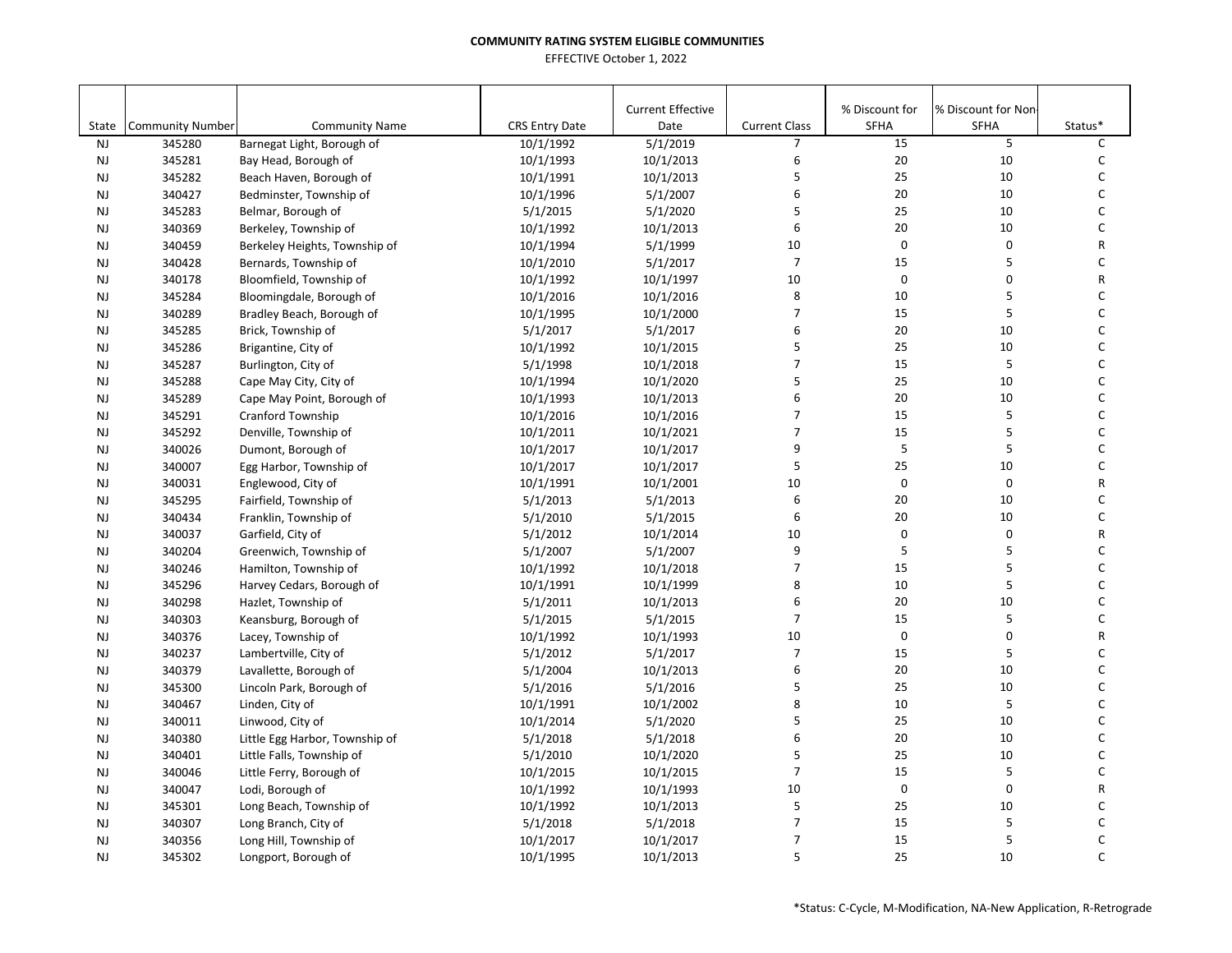|                        |                         |                                                   |                       | <b>Current Effective</b> |                                        | % Discount for | % Discount for Non |                   |
|------------------------|-------------------------|---------------------------------------------------|-----------------------|--------------------------|----------------------------------------|----------------|--------------------|-------------------|
| State                  | <b>Community Number</b> | <b>Community Name</b>                             | <b>CRS Entry Date</b> | Date                     | <b>Current Class</b><br>$\overline{7}$ | SFHA<br>15     | <b>SFHA</b><br>5   | Status*           |
| <b>NJ</b>              | 340153                  | Lower, Township of                                | 10/1/2018             | 10/1/2018                | 5                                      | 25             | 10                 | C<br>$\mathsf C$  |
| <b>NJ</b>              | 345303                  | Manasquan, Borough of                             | 10/1/1992             | 5/1/2018                 | 5                                      | 25             |                    | C                 |
| <b>NJ</b>              | 340383                  | Mantoloking, Borough of                           | 10/1/1992             | 10/1/2013                | 5                                      | 25             | 10                 | $\mathsf C$       |
| <b>NJ</b>              | 340437<br>345304        | Manville, Borough of                              | 10/1/2014             | 5/1/2020                 | 5                                      | 25             | 10<br>10           | C                 |
| <b>NJ</b><br><b>NJ</b> | 340313                  | Margate City, City of                             | 10/1/1992             | 10/1/2013<br>10/1/2013   | 6                                      | 20             | 10                 | $\mathsf C$       |
| <b>NJ</b>              | 340315                  | Middletown, Township of                           | 5/1/2012<br>10/1/2017 | 10/1/2017                | 8                                      | 10             | 5                  | C                 |
| <b>NJ</b>              | 340188                  | Monmouth Beach, Borough of                        |                       | 10/1/1995                | 10                                     | $\mathbf 0$    | 0                  | ${\sf R}$         |
|                        | 340517                  | Montclair, Township of                            | 10/1/1994             |                          | 10                                     | $\mathbf 0$    | 0                  | ${\sf R}$         |
| <b>NJ</b><br><b>NJ</b> | 340209                  | Mullica, Township of<br>National Park, Borough of | 10/1/1994             | 5/1/2008<br>10/1/2017    | 8                                      | 10             | 5                  | $\mathsf{C}$      |
|                        |                         |                                                   | 10/1/2012             |                          | 5                                      | 25             | 10                 | С                 |
| <b>NJ</b>              | 340317                  | Neptune, Township of                              | 5/1/2015              | 10/1/2020                | $\overline{7}$                         | 15             | 5                  | C                 |
| <b>NJ</b>              | 340570                  | New Jersey Sports and Exposition Authority        | 10/1/1992             | 5/1/2009<br>10/1/2009    | 8                                      | 10             | 5                  | $\mathsf{C}$      |
| <b>NJ</b>              | 345307<br>345308        | North Plainfield, Borough of                      | 10/1/1992             |                          | 6                                      | 20             | 10                 | C                 |
| <b>NJ</b><br><b>NJ</b> | 345309                  | North Wildwood, City of                           | 10/1/2000             | 5/1/2017<br>5/1/2017     | 7                                      | 15             | 5                  | C                 |
|                        |                         | Oakland, Borough of                               | 5/1/2017              |                          | 4                                      |                |                    | C                 |
| <b>NJ</b>              | 345310                  | Ocean City, City of                               | 10/1/1992             | 5/1/2020                 | 6                                      | 30             | 10                 |                   |
| <b>NJ</b>              | 340518                  | Ocean, Township of                                | 5/1/2014              | 5/1/2014                 |                                        | 20             | 10                 | C<br>$\mathsf C$  |
| <b>NJ</b>              | 340319                  | Ocean Township                                    | 10/1/2017             | 10/1/2017                | 8<br>$\overline{7}$                    | 10             | 5<br>5             |                   |
| <b>NJ</b>              | 340320                  | Oceanport, Borough of                             | 5/1/2010              | 10/1/2015                | $\overline{7}$                         | 15             | 5                  | C<br>$\mathsf{C}$ |
| <b>NJ</b>              | 340110                  | Palmyra, Borough of                               | 10/1/2009             | 5/1/2015                 |                                        | 15             |                    |                   |
| <b>NJ</b>              | 340355                  | Parsippany-Troy Hills, Township of                | 10/1/1991             | 5/1/2009                 | 10                                     | $\mathbf 0$    | 0                  | $\mathsf{R}$      |
| <b>NJ</b>              | 340512                  | Pennsville, Township of                           | 10/1/2016             | 10/1/2016                | 8                                      | 10             | 5                  | ${\sf R}$         |
| <b>NJ</b>              | 345311                  | Pequannock, Township of                           | 10/1/1991             | 10/1/2016                | 5                                      | 25             | 10                 | C                 |
| <b>NJ</b>              | 340272                  | Perth Amboy, City of                              | 10/1/2017             | 10/1/2017                | 9                                      | 5              | 5                  | C                 |
| <b>NJ</b>              | 345312                  | Plainfield, City of                               | 10/1/1991             | 10/1/1998                | 10                                     | $\pmb{0}$      | 0                  | R                 |
| <b>NJ</b>              | 340015                  | Pleasantville, City of                            | 10/1/2014             | 5/1/2019                 | 5                                      | 25             | 10                 | C                 |
| <b>NJ</b>              | 345313                  | Point Pleasant, Borough of                        | 10/1/1993             | 10/1/2015                | $\overline{7}$                         | 15             | 5                  | C                 |
| <b>NJ</b>              | 340388                  | Point Pleasant Beach, Borough of                  | 10/1/1992             | 10/1/2015                | 6                                      | 20             | 10                 | $\mathsf{C}$      |
| <b>NJ</b>              | 345528                  | Pompton Lakes, Borough of                         | 10/1/1991             | 5/1/2013                 | 5                                      | 25             | 10                 | C                 |
| <b>NJ</b>              | 345314                  | Rahway, City of                                   | 10/1/1992             | 10/1/2018                | $\overline{7}$                         | 15             | 5                  | $\mathsf C$       |
| <b>NJ</b>              | 340067                  | Ridgewood, Village of                             | 10/1/1992             | 10/1/2018                | 6                                      | 20             | 10                 | C                 |
| <b>NJ</b>              | 340359                  | Riverdale, Borough of                             | 10/1/1994             | 5/1/2014                 | 8                                      | 10             | 5                  | C                 |
| <b>NJ</b>              | 340070                  | Rochelle Park, Township of                        | 10/1/2006             | 10/1/2019                | $\overline{7}$                         | 15             | 5                  | M                 |
| <b>NJ</b>              | 340472                  | Roselle, Borough of                               | 10/1/1992             | 5/1/2013                 | $\overline{7}$                         | 15             | 5                  | $\mathsf{C}$      |
| <b>NJ</b>              | 340473                  | Roselle Park, Borough of                          | 10/1/2015             | 10/1/2022                | 10                                     | $\mathbf 0$    | 0                  | R                 |
| <b>NJ</b>              | 340474                  | Scotch Plains, Township of                        | 10/1/1994             | 10/1/1995                | 10                                     | $\mathbf 0$    | 0                  | R                 |
| <b>NJ</b>              | 345317                  | Sea Bright, Borough of                            | 10/1/1992             | 10/1/2018                | 6                                      | 20             | 10                 | $\mathsf{C}$      |
| <b>NJ</b>              | 345318                  | Sea Isle City, City of                            | 10/1/1992             | 5/1/2018                 | 3                                      | 35             | 10                 | C                 |
| <b>NJ</b>              | 340389                  | Seaside Heights, Borough of                       | 5/1/2017              | 10/1/2022                | 10                                     | $\pmb{0}$      | 0                  | R                 |
| <b>NJ</b>              | 345319                  | Seaside Park, Borough of                          | 10/1/1992             | 5/1/2017                 | $\overline{7}$                         | 15             | 5                  | C                 |
| <b>NJ</b>              | 345320                  | Ship Bottom, Borough of                           | 10/1/1992             | 5/1/2009                 | 7                                      | 15             | 5                  | $\mathsf C$       |
| <b>NJ</b>              | 340017                  | Somers Point, City of                             | 5/1/2018              | 5/1/2019                 | 5                                      | 25             | 10                 | M                 |
| <b>NJ</b>              | 340280                  | South River, Borough of                           | 10/1/2014             | 10/1/2020                | 10                                     | $\mathbf 0$    | 0                  | $\mathsf{R}$      |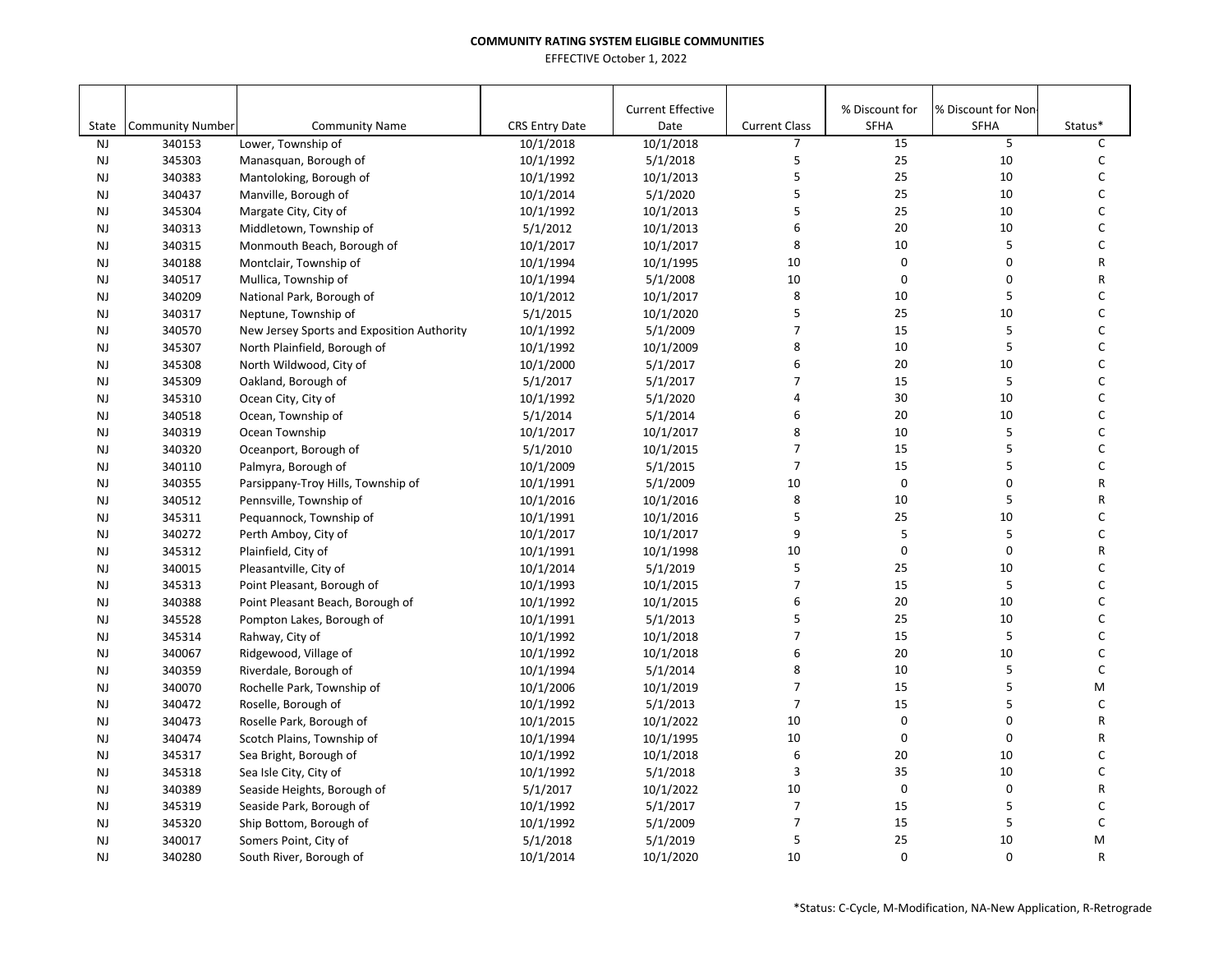|                        |                                   |                                                  |                                    | <b>Current Effective</b> |                           | % Discount for | % Discount for Non- |              |
|------------------------|-----------------------------------|--------------------------------------------------|------------------------------------|--------------------------|---------------------------|----------------|---------------------|--------------|
| State<br><b>NJ</b>     | <b>Community Number</b><br>340329 | <b>Community Name</b><br>Spring Lake, Borough of | <b>CRS Entry Date</b><br>10/1/1994 | Date<br>5/1/2014         | <b>Current Class</b><br>6 | SFHA<br>20     | <b>SFHA</b><br>10   | Status*<br>C |
|                        |                                   |                                                  |                                    | 10/1/2013                | 5                         | 25             | 10                  | C            |
| <b>NJ</b>              | 340393                            | Stafford, Township of                            | 10/1/1991                          | 5/1/2014                 | 5                         | 25             | 10                  | С            |
| <b>NJ</b>              | 345323<br>345324                  | Stone Harbor, Borough of                         | 10/1/1994                          | 5/1/2018                 | 6                         | 20             | 10                  | C            |
| <b>NJ</b><br><b>NJ</b> | 345293                            | Surf City, Borough of<br>Toms River, Township of | 10/1/1992<br>10/1/1992             | 10/1/2018                | $\overline{7}$            | 15             | 5                   | C            |
| <b>NJ</b>              | 340395                            | Tuckerton, Borough of                            | 10/1/1993                          | 10/1/1998                | 10                        | $\pmb{0}$      | $\pmb{0}$           | R            |
| <b>NJ</b>              | 340331                            | Union Beach, Borough of                          | 10/1/2003                          | 10/1/2016                | 6                         | 20             | 10                  | С            |
| <b>NJ</b>              | 340159                            | Upper, Township of                               | 10/1/2011                          | 5/1/2017                 | 5                         | 25             | 10                  | C            |
| <b>NJ</b>              | 345326                            | Ventnor City, City of                            | 10/1/1992                          | 5/1/2018                 | 5                         | 25             | 10                  | C            |
| <b>NJ</b>              | 340446                            | Warren, Township of                              | 5/1/2010                           | 5/1/2015                 | 8                         | 10             | 5                   | C            |
| <b>NJ</b>              | 345327                            | Wayne, Township of                               | 10/1/1991                          | 5/1/2015                 | $\overline{7}$            | 15             | 5                   | С            |
| <b>NJ</b>              | 345328                            | West Wildwood, Borough of                        | 10/1/1993                          | 10/1/2005                | 10                        | $\mathbf 0$    | $\mathbf 0$         | R            |
| <b>NJ</b>              | 340081                            | Westwood, Borough of                             | 10/1/2016                          | 10/1/2016                | 8                         | 10             | 5                   | C            |
| <b>NJ</b>              | 345329                            | Wildwood, City of                                | 5/1/2016                           | 5/1/2018                 | 5                         | 25             | 10                  | C            |
| <b>NJ</b>              | 345330                            | Wildwood Crest, Borough of                       | 10/1/1993                          | 5/1/2014                 | 6                         | 20             | 10                  | C            |
|                        |                                   |                                                  |                                    |                          | 5                         | 25             | 10                  | C            |
| <b>NJ</b>              | 345331                            | Woodbridge, Township of                          | 10/1/1992                          | 10/1/2020                | 8                         | 10             | 5                   | C            |
| <b>NJ</b>              | 340412                            | Woodland Park, Borough of                        | 10/1/2016                          | 10/1/2016                | 9                         |                | 5                   | C            |
| <b>NM</b>              | 350045                            | Alamogordo, City of                              | 10/1/1991                          | 10/1/1991                | $\overline{7}$            | 5              |                     |              |
| <b>NM</b>              | 350002                            | Albuquerque, City of                             | 10/1/1993                          | 10/1/2019                |                           | 15             | 5                   | С            |
| <b>NM</b>              | 350001                            | <b>Bernalillo County</b>                         | 10/1/1993                          | 5/1/2013                 | 8                         | 10             | 5<br>5              | С            |
| <b>NM</b>              | 350010                            | Clovis, City of                                  | 10/1/1991                          | 10/1/2013                | 8                         | 10             | $\pmb{0}$           | C            |
| <b>NM</b>              | 350012                            | Dona Ana County                                  | 10/1/2003                          | 10/1/2020                | 10                        | $\pmb{0}$      | 5                   | R            |
| <b>NM</b>              | 350067                            | Farmington, City of                              | 10/1/1991                          | 5/1/2017                 | 8                         | 10             |                     | С            |
| <b>NM</b>              | 350029                            | Hobbs, City of                                   | 10/1/1992                          | 5/1/2008                 | 8                         | 10             | 5                   | C            |
| <b>NM</b>              | 355332                            | Las Cruces, City of                              | 10/1/1991                          | 10/1/2020                | $\overline{7}$            | 15             | 5                   | C            |
| <b>NM</b>              | 350054                            | Portales, City of                                | 10/1/1995                          | 10/1/1995                | 9                         | 5              | 5                   | C            |
| <b>NM</b>              | 350006                            | Roswell, City of                                 | 10/1/1992                          | 10/1/1992                | 9                         | 5              | 5                   | C            |
| <b>NM</b>              | 350064                            | San Juan County                                  | 5/1/2008                           | 10/1/2012                | 8                         | 10             | 5                   | C            |
| <b>NY</b>              | 360226                            | Amherst, Town of                                 | 10/1/1995                          | 10/1/2015                | 8                         | 10             | 5<br>5              | C            |
| <b>NY</b>              | 360147                            | Ashland, Town of                                 | 10/1/1991                          | 5/1/2008                 | 9                         | 5              |                     | C            |
| <b>NY</b>              | 360790                            | Babylon, Town of                                 | 10/1/1992                          | 10/1/1993                | 10                        | $\mathbf 0$    | $\pmb{0}$           | R            |
| <b>NY</b>              | 360279                            | Batavia, City of                                 | 10/1/2016                          | 10/1/2016                | $\overline{7}$            | 15             | 5                   | C            |
| <b>NY</b>              | 360988                            | Bayville, Village of                             | 10/1/1992                          | 10/1/2003                | 8                         | 10             | 5                   | C            |
| <b>NY</b>              | 360148                            | Big Flats, Town of                               | 10/1/1991                          | 10/1/1996                | 8                         | 10             | 5                   | C            |
| <b>NY</b>              | 361342                            | Brightwaters, Village of                         | 10/1/1993                          | 10/1/1998                | 10                        | $\pmb{0}$      | $\pmb{0}$           | R            |
| <b>NY</b>              | 360570                            | Camillus, Town of                                | 10/1/1996                          | 10/1/2001                | 10                        | $\mathbf 0$    | $\pmb{0}$           | R            |
| <b>NY</b>              | 360597                            | Canandaigua, City of                             | 10/1/2016                          | 10/1/2016                | 8                         | 10             | 5                   | C            |
| <b>NY</b>              | 361055                            | Catlin, Town of                                  | 10/1/1991                          | 10/1/1997                | 10                        | $\pmb{0}$      | $\pmb{0}$           | R            |
| <b>NY</b>              | 360149                            | Chemung, Town of                                 | 10/1/1991                          | 5/1/2008                 | 9                         | 5              | 5                   | C            |
| <b>NY</b>              | 360040                            | Chenango, Town of                                | 5/1/2016                           | 5/1/2016                 | 9                         | 5              | 5                   | C            |
| <b>NY</b>              | 360772                            | Corning, City of                                 | 10/1/1991                          | 5/1/2008                 | 9                         | 5              | 5                   | C            |
| <b>NY</b>              | 361336                            | East Fishkill, Town of                           | 10/1/2015                          | 10/1/2015                | 8                         | 10             | 5                   | C            |
| <b>NY</b>              | 360463                            | East Rockaway, Village of                        | 10/1/1992                          | 10/1/1992                | 9                         | 5              | 5                   | C            |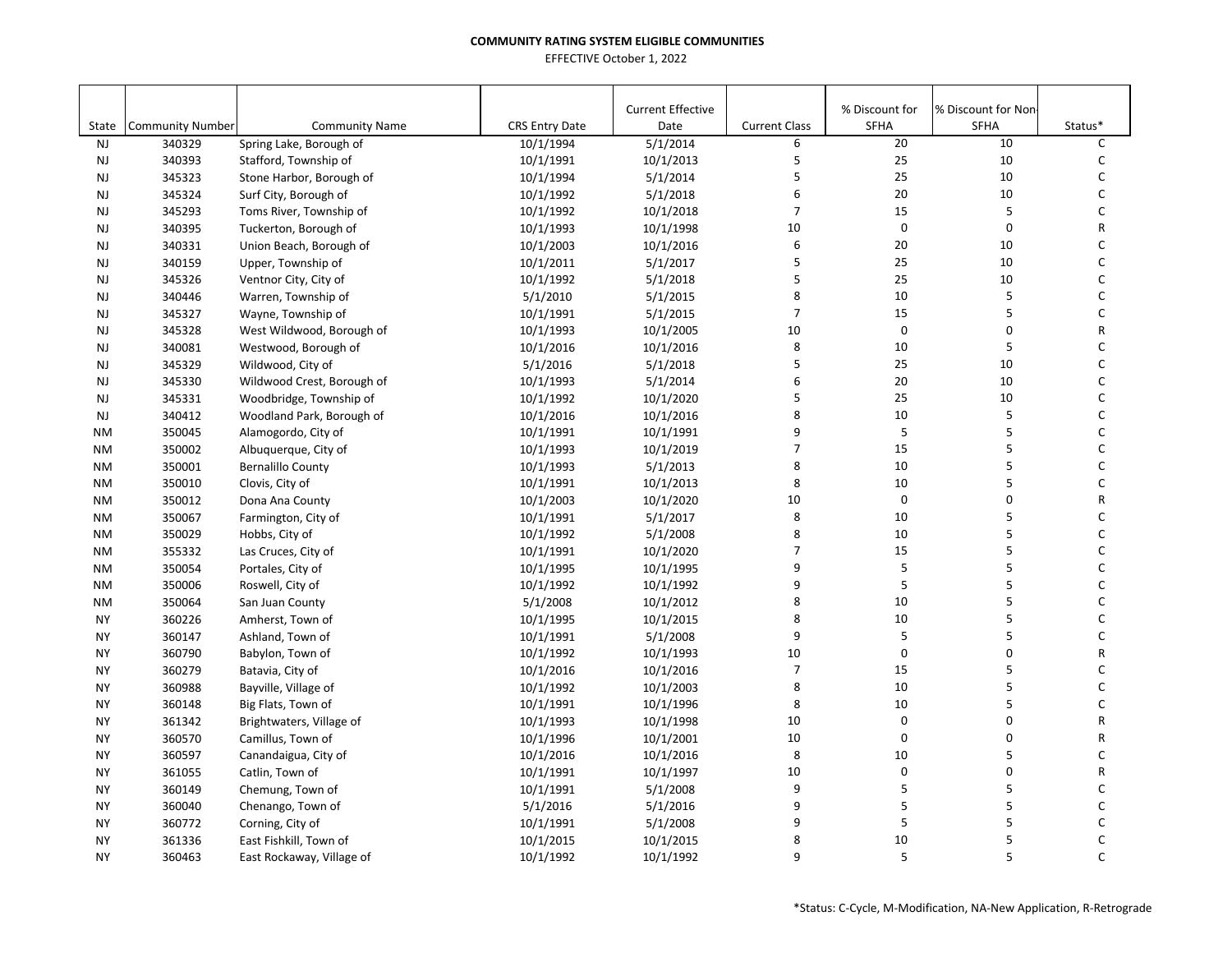|           |                         |                                |                       | <b>Current Effective</b> |                      | % Discount for | % Discount for Non |              |
|-----------|-------------------------|--------------------------------|-----------------------|--------------------------|----------------------|----------------|--------------------|--------------|
| State     | <b>Community Number</b> | <b>Community Name</b>          | <b>CRS Entry Date</b> | Date                     | <b>Current Class</b> | SFHA           | <b>SFHA</b>        | Status*      |
| <b>NY</b> | 360150                  | Elmira, City of                | 10/1/1991             | 5/1/1997                 | 8                    | 10             | 5                  | C            |
| <b>NY</b> | 360151                  | Elmira, Town of                | 10/1/1991             | 10/1/2016                | 10                   | 0              | 0                  | R            |
| <b>NY</b> | 360774                  | Erwin, Town of                 | 10/1/1991             | 5/1/2019                 | 10                   | 0              | 0                  | C            |
| <b>NY</b> | 361194                  | Esperance, Town of             | 10/1/2010             | 10/1/2010                | 9                    | 5              | 5                  | $\mathsf C$  |
| <b>NY</b> | 360197                  | Fleischmanns, Village of       | 5/1/2015              | 5/1/2015                 | 9                    | 5              | 5                  | C            |
| <b>NY</b> | 360464                  | Freeport, Village of           | 10/1/1992             | 10/1/2022                | 8                    | 10             | 5                  | C            |
| <b>NY</b> | 360466                  | Great Neck Estates, Village of | 10/1/2010             | 5/1/2017                 | 10                   | $\mathbf 0$    | 0                  | R            |
| <b>NY</b> | 360417                  | Greece, Town of                | 10/1/1992             | 10/1/2021                | 5                    | 25             | 10                 | $\mathsf{C}$ |
| <b>NY</b> | 360912                  | Harrison, Town of              | 10/1/2014             | 5/1/2020                 | $\overline{7}$       | 15             | 5                  | $\mathsf C$  |
| <b>NY</b> | 360777                  | Hornellsville, Town of         | 10/1/1991             | 10/1/1992                | 10                   | $\mathbf 0$    | 0                  | R            |
| <b>NY</b> | 360153                  | Horseheads, Town of            | 10/1/1991             | 10/1/1991                | 9                    | 5              | 5                  | C            |
| <b>NY</b> | 360154                  | Horseheads, Village of         | 10/1/1991             | 10/1/1991                | 9                    | 5              | 5                  | C            |
| <b>NY</b> | 360308                  | Ilion, Village of              | 10/1/2000             | 10/1/2017                | 10                   | 0              | 0                  | R            |
| <b>NY</b> | 360471                  | Island Park, Village of        | 10/1/2020             | 10/1/2020                | 8                    | 10             | 5                  | C            |
| <b>NY</b> | 360047                  | Johnson City, Village of       | 10/1/1991             | 10/1/1991                | 9                    | 5              | 5                  | C            |
| <b>NY</b> | 360247                  | Lackawanna, City of            | 5/1/2003              | 10/1/2015                | 10                   | 0              | 0                  | R            |
| <b>NY</b> | 360476                  | Lawrence, Village of           | 10/1/1992             | 5/1/2013                 | 10                   | $\mathbf 0$    | 0                  | R            |
| <b>NY</b> | 365338                  | Long Beach, City of            | 10/1/2009             | 5/1/2016                 | $\overline{7}$       | 15             | 5                  | $\mathsf C$  |
| <b>NY</b> | 360916                  | Mamaroneck, Village of         | 10/1/2014             | 10/1/2014                | 8                    | 10             | 5                  | C            |
| <b>NY</b> | 360208                  | Margaretville, Village of      | 5/1/2015              | 5/1/2015                 | 8                    | 10             | 5                  | $\mathsf{C}$ |
| <b>NY</b> | 360209                  | Middletown, Town of            | 5/1/2015              | 5/1/2015                 | $\overline{7}$       | 15             | 5                  | $\mathsf{C}$ |
| <b>NY</b> | 360118                  | Moravia, Village of            | 5/1/2009              | 5/1/2009                 | 8                    | 10             | 5                  | $\mathsf C$  |
| <b>NY</b> | 360506                  | Niagara Falls, City of         | 10/1/1992             | 10/1/2021                | $\overline{7}$       | 15             | 5                  | C            |
| <b>NY</b> | 360801                  | Northport, Village of          | 10/1/1994             | 10/1/2008                | 10                   | $\mathbf 0$    | 0                  | R            |
| <b>NY</b> | 360667                  | Oneonta, City of               | 10/1/1994             | 5/1/2011                 | 10                   | $\Omega$       | $\Omega$           | R            |
| <b>NY</b> | 360780                  | Pulteney, Town of              | 10/1/1991             | 10/1/1993                | 10                   | $\mathbf 0$    | 0                  | R            |
| <b>NY</b> | 360932                  | Scarsdale, Village of          | 10/1/1993             | 10/1/1998                | 8                    | 10             | 5                  | C            |
| <b>NY</b> | 360864                  | Shandaken, Town of             | 10/1/2021             | 10/1/2021                | 8                    | 10             | 5                  | <b>NA</b>    |
| <b>NY</b> | 365342                  | Southampton, Town of           | 10/1/1995             | 5/1/2013                 | 10                   | $\mathbf 0$    | 0                  | $\mathsf{R}$ |
| <b>NY</b> | 365343                  | Southampton, Village of        | 10/1/1992             | 10/1/1993                | 10                   | $\mathbf 0$    | 0                  | R            |
| <b>NY</b> | 360156                  | Southport, Town of             | 10/1/1991             | 5/1/2017                 | 8                    | 10             | 5                  | C            |
| <b>NY</b> | 360694                  | Suffern, Village of            | 5/1/2018              | 5/1/2018                 | 9                    | 5              | 5                  | C            |
| <b>NY</b> | 360595                  | Syracuse, City of              | 10/1/1993             | 10/1/2016                | $\overline{7}$       | 15             | 5                  | $\mathsf C$  |
| <b>NY</b> | 360056                  | Union, Town of                 | 10/1/1991             | 10/1/2008                | 8                    | 10             | 5                  | C            |
| <b>NY</b> | 361057                  | Veteran, Town of               | 10/1/1991             | 10/1/1996                | 10                   | $\mathbf 0$    | 0                  | R            |
| <b>NY</b> | 360215                  | Walton, Town of                | 10/1/2016             | 10/1/2016                | 8                    | 10             | 5                  | $\mathsf{C}$ |
| <b>NY</b> | 360216                  | Walton, Village of             | 10/1/2016             | 10/1/2016                | 8                    | 10             | 5                  | $\mathsf{C}$ |
| <b>NY</b> | 360157                  | Wellsburg, Village of          | 10/1/1991             | 10/1/1991                | 9                    | 5              | 5                  | C            |
| NC        | 370404                  | Alliance, Town of              | 10/1/1992             | 10/1/2021                | 8                    | 10             | 5                  | M            |
| NC        | 370032                  | Asheville, City of             | 10/1/2014             | 10/1/2014                | 8                    | 10             | 5                  | C            |
| <b>NC</b> | 370044                  | Atlantic Beach, Town of        | 10/1/1992             | 10/1/1993                | 8                    | 10             | 5                  | C            |
| <b>NC</b> | 370442                  | Bald Head Island, Village of   | 10/1/2020             | 10/1/2020                | $\overline{7}$       | 15             | 5                  | C            |
| <b>NC</b> | 370183                  | Bayboro, Town of               | 10/1/1992             | 4/1/2021                 | 8                    | 10             | 5                  | M            |
|           |                         |                                |                       |                          |                      |                |                    |              |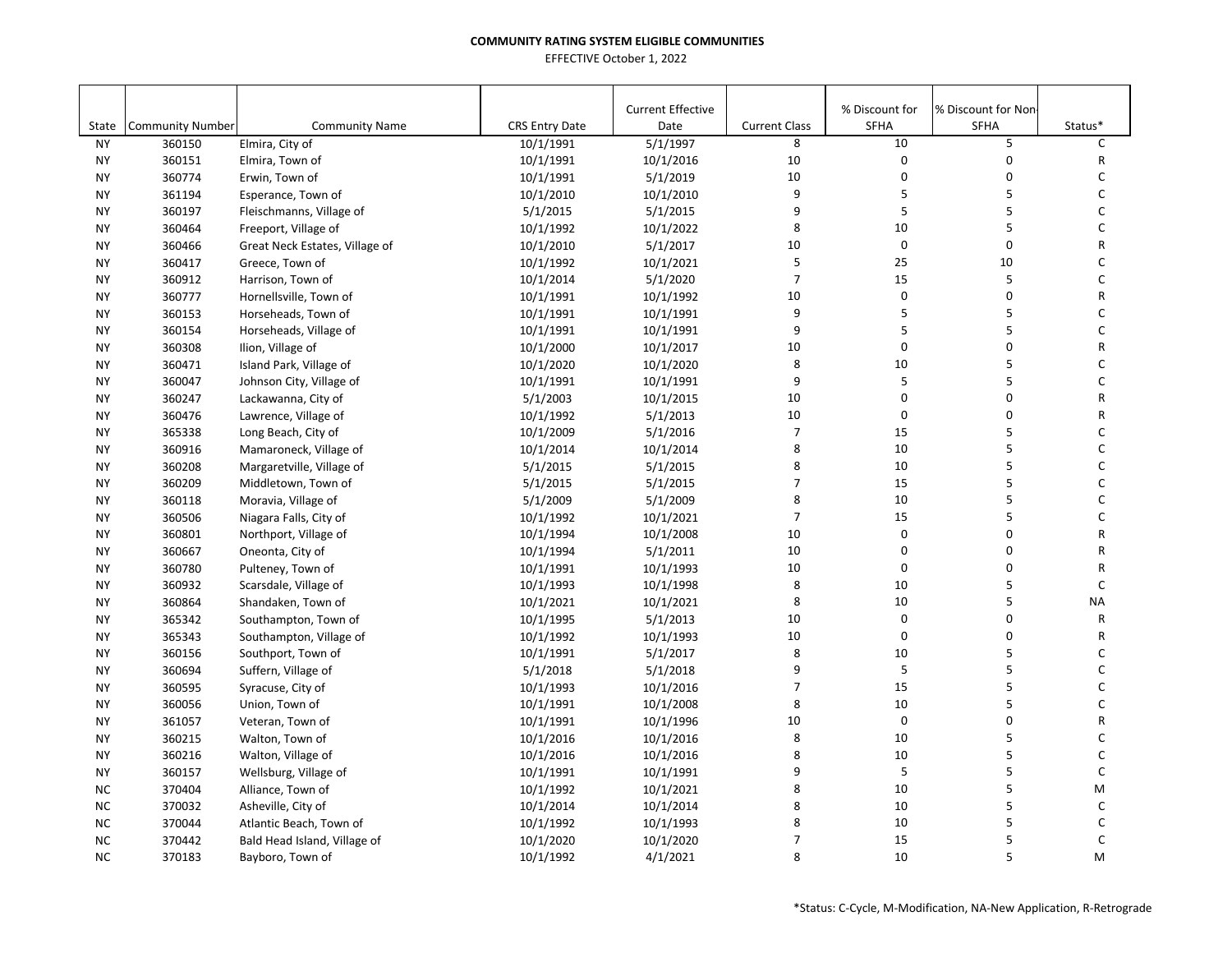| State     | <b>Community Number</b> | <b>Community Name</b>    | <b>CRS Entry Date</b> | <b>Current Effective</b><br>Date | <b>Current Class</b> | % Discount for<br>SFHA | % Discount for Non<br><b>SFHA</b> | Status*      |
|-----------|-------------------------|--------------------------|-----------------------|----------------------------------|----------------------|------------------------|-----------------------------------|--------------|
| <b>NC</b> | 375346                  | Beaufort, City of        | 10/1/1994             | 5/1/2017                         | $\overline{7}$       | 15                     | 5                                 | C            |
| <b>NC</b> | 370015                  | Belhaven, Town of        | 10/1/1993             | 10/1/2022                        | 8                    | 10                     | 5                                 | C            |
| NC        | 370253                  | Boone, Town of           | 10/1/1991             | 4/1/2022                         | 6                    | 20                     | 10                                | C            |
| <b>NC</b> | 370231                  | Brevard, City of         | 10/1/1992             | 10/1/2007                        | 8                    | 10                     | 5                                 | C            |
| <b>NC</b> | 370295                  | <b>Brunswick County</b>  | 5/1/2018              | 5/1/2018                         | 8                    | 10                     | 5                                 | C            |
| <b>NC</b> | 370036                  | Cabarrus County          | 10/1/1991             | 10/1/2022                        | $\overline{7}$       | 15                     | 5                                 | C            |
| <b>NC</b> | 370039                  | Caldwell County          | 5/1/2000              | 5/1/2000                         | 9                    | 5                      | 5                                 | C            |
| <b>NC</b> | 370042                  | Camden County            | 5/1/2017              | 5/1/2017                         | $\overline{7}$       | 15                     | 5                                 | $\mathsf C$  |
| <b>NC</b> | 370046                  | Cape Carteret, Town of   | 10/1/1993             | 10/1/2003                        | 8                    | 10                     | 5                                 | $\mathsf{C}$ |
| NC        | 375347                  | Carolina Beach, Town of  | 10/1/1993             | 10/1/2018                        | 6                    | 20                     | 10                                | $\mathsf{C}$ |
| <b>NC</b> | 370517                  | Carolina Shores, Town of | 5/1/2020              | 5/1/2020                         | 8                    | 10                     | 5                                 | <b>NA</b>    |
| <b>NC</b> | 370043                  | <b>Carteret County</b>   | 10/1/1991             | 5/1/2017                         | $\overline{7}$       | 15                     | 5                                 | $\mathsf{C}$ |
| <b>NC</b> | 370238                  | Cary, Town of            | 10/1/1992             | 10/1/1996                        | 10                   | $\pmb{0}$              | 0                                 | R            |
| <b>NC</b> | 370391                  | Caswell Beach, Town of   | 10/1/1994             | 10/1/2018                        | 6                    | 20                     | 10                                | C            |
| NC        | 370465                  | Cedar Point, Town of     | 10/1/1992             | 4/1/2021                         | 8                    | 10                     | 5                                 | M            |
| <b>NC</b> | 370159                  | Charlotte, City of       | 10/1/1991             | 10/1/2021                        | 3                    | 35                     | 10                                | C            |
| <b>NC</b> | 370059                  | Cherokee County          | 5/1/2013              | 5/1/2013                         | 9                    | 5                      | 5                                 | $\mathsf{C}$ |
| <b>NC</b> | 370263                  | Clinton, City of         | 10/1/1994             | 5/1/2009                         | 8                    | 10                     | 5                                 | $\mathsf{C}$ |
| <b>NC</b> | 370037                  | Concord, City of         | 10/1/1993             | 10/1/2003                        | 8                    | 10                     | 5                                 | $\mathsf{C}$ |
| NC        | 370072                  | Craven County            | 10/1/1991             | 10/1/2001                        | 8                    | 10                     | 5                                 | $\mathsf C$  |
| NC        | 370443                  | Creswell, Town of        | 10/1/1994             | 10/1/1999                        | 8                    | 10                     | 5                                 | C            |
| <b>NC</b> | 370076                  | <b>Cumberland County</b> | 10/1/1996             | 10/1/2010                        | 8                    | 10                     | 5                                 | C            |
| <b>NC</b> | 370078                  | <b>Currituck County</b>  | 10/1/1993             | 4/1/2022                         | 6                    | 20                     | 10                                | C            |
| <b>NC</b> | 375348                  | Dare County              | 10/1/1991             | 4/1/2022                         | 6                    | 20                     | 10                                | C            |
| <b>NC</b> | 370632                  | Duck, Town of            | 10/1/2011             | 10/1/2021                        | 6                    | 20                     | 10                                | $\mathsf C$  |
| <b>NC</b> | 370086                  | Durham, City of          | 5/1/2014              | 10/1/2019                        | $\overline{7}$       | 15                     | 5                                 | $\mathsf{C}$ |
| <b>NC</b> | 370085                  | Durham County            | 10/1/1992             | 10/1/2008                        | 8                    | 10                     | 5                                 | C            |
| <b>NC</b> | 370062                  | Edenton, Town of         | 10/1/1993             | 4/1/2022                         | $\overline{7}$       | 15                     | 5                                 | $\mathsf{C}$ |
| <b>NC</b> | 370047                  | Emerald Isle, Town of    | 10/1/1993             | 10/1/2003                        | $\overline{7}$       | 15                     | 5                                 | $\mathsf{C}$ |
| <b>NC</b> | 370190                  | Farmville, Town of       | 10/1/2004             | 5/1/2017                         | $\overline{7}$       | 15                     | 5                                 | $\mathsf C$  |
| <b>NC</b> | 375349                  | Forsyth County           | 10/1/1993             | 5/1/2008                         | 8                    | 10                     | 5                                 | $\mathsf{C}$ |
| NC        | 370099                  | <b>Gaston County</b>     | 10/1/2011             | 4/1/2022                         | 9                    | 5                      | 5                                 | C            |
| <b>NC</b> | 370100                  | Gastonia, City of        | 10/1/2018             | 10/1/2018                        | 9                    | 5                      | 5                                 | C            |
| <b>NC</b> | 370255                  | Goldsboro, City of       | 10/1/1993             | 5/1/2003                         | 8                    | 10                     | 5                                 | C            |
| <b>NC</b> | 375351                  | Greensboro, City of      | 5/1/2009              | 5/1/2009                         | 8                    | 10                     | 5                                 | C            |
| <b>NC</b> | 370191                  | Greenville, City of      | 10/1/1992             | 10/1/2007                        | $\overline{7}$       | 15                     | 5                                 | $\mathsf C$  |
| <b>NC</b> | 370192                  | Grifton, Town of         | 10/1/2004             | 5/1/2017                         | $\overline{7}$       | 15                     | 5                                 | C            |
| <b>NC</b> | 370111                  | <b>Guilford County</b>   | 10/1/1993             | 10/1/2018                        | $\overline{7}$       | 15                     | 5                                 | $\mathsf C$  |
| <b>NC</b> | 370265                  | Havelock, City of        | 10/1/1995             | 10/1/1999                        | 8                    | 10                     | 5                                 | C            |
| NC        | 375352                  | Holden Beach, Town of    | 10/1/1991             | 4/1/2022                         | $\overline{7}$       | 15                     | 5                                 | $\mathsf C$  |
| <b>NC</b> | 370478                  | Huntersville, Town of    | 10/1/2020             | 10/1/2020                        | 5                    | 25                     | 10                                | C            |
| <b>NC</b> | 370133                  | <b>Hyde County</b>       | 10/1/1992             | 10/1/2019                        | 8                    | 10                     | 5                                 | C            |
| <b>NC</b> | 370178                  | Jacksonville, City of    | 10/1/1991             | 4/1/2022                         | 8                    | 10                     | 5                                 | $\mathsf{C}$ |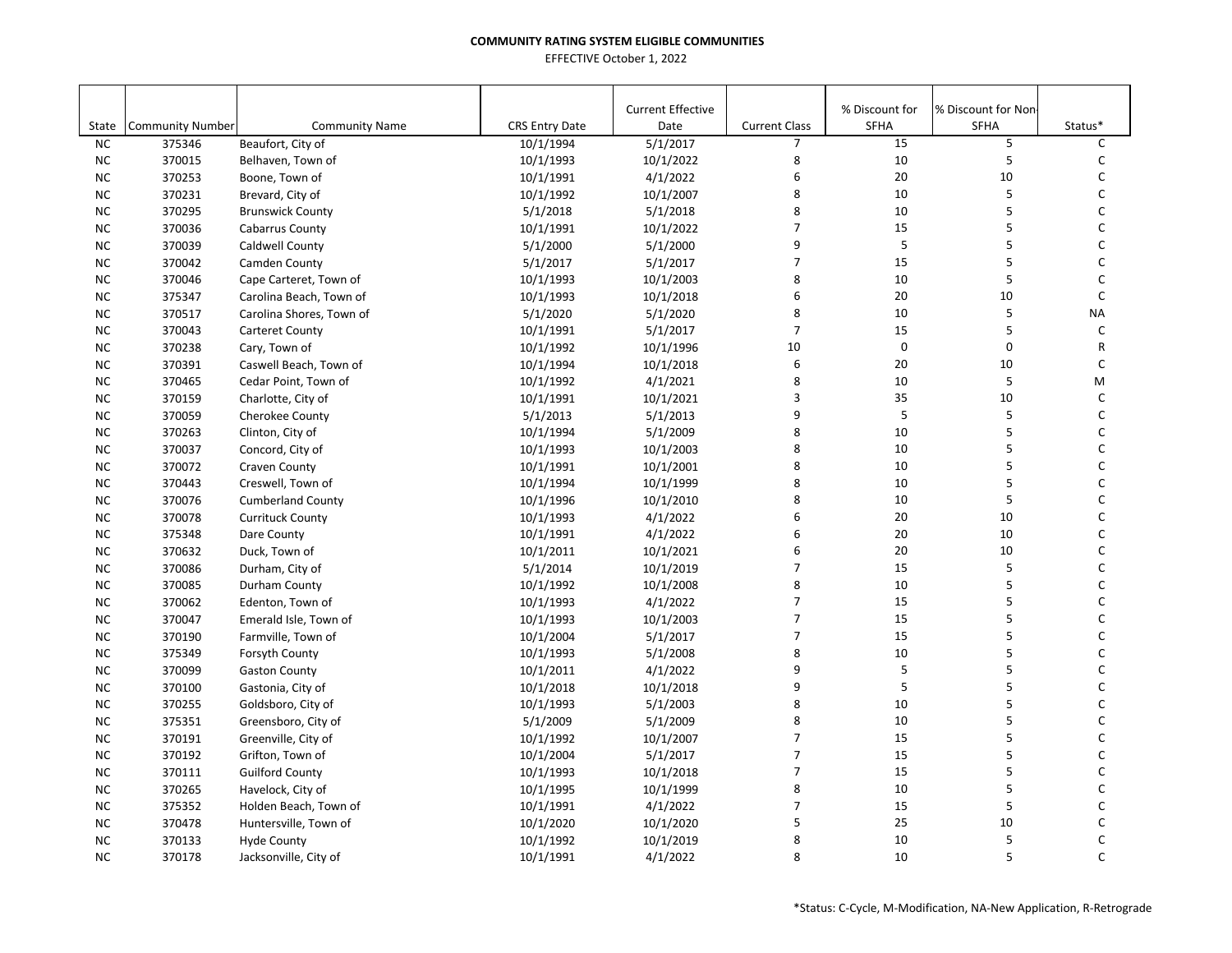|           |                         |                              |                       | <b>Current Effective</b> |                      | % Discount for | % Discount for Non- |              |
|-----------|-------------------------|------------------------------|-----------------------|--------------------------|----------------------|----------------|---------------------|--------------|
| State     | <b>Community Number</b> | <b>Community Name</b>        | <b>CRS Entry Date</b> | Date                     | <b>Current Class</b> | <b>SFHA</b>    | <b>SFHA</b>         | Status*      |
| <b>NC</b> | 375353                  | Kill Devil Hills, City of    | 10/1/1991             | 10/1/2021                | 5                    | 25             | 10                  | C            |
| <b>NC</b> | 370145                  | Kinston, City of             | 10/1/1994             | 5/1/2018                 | 7                    | 15             | 5                   | C            |
| <b>NC</b> | 370439                  | Kitty Hawk, Town of          | 10/1/1991             | 10/1/2002                | 6                    | 20             | 10                  | С            |
| <b>NC</b> | 370170                  | Kure Beach, Town of          | 5/1/2015              | 5/1/2015                 | 8                    | 10             | 5                   | C            |
| <b>NC</b> | 370144                  | Lenoir County                | 10/1/1994             | 5/1/2018                 | 8                    | 10             | 5                   | C            |
| NC        | 370081                  | Lexington, City of           | 10/1/1993             | 5/1/2008                 | $\overline{7}$       | 15             | 5                   | С            |
| <b>NC</b> | 375355                  | Manteo, Town of              | 10/1/1991             | 10/1/2021                | 5                    | 25             | 5                   | C            |
| <b>NC</b> | 370158                  | <b>Mecklenburg County</b>    | 10/1/1991             | 4/1/2021                 | 5                    | 25             | 10                  | $\mathsf C$  |
| NC.       | 370426                  | Mesic, Town of               | 5/1/2019              | 4/1/2021                 | 8                    | 10             | 5                   | M            |
| <b>NC</b> | 370418                  | Minnesott Beach, Town of     | 10/1/1992             | 10/1/2021                | 8                    | 10             | 5                   | M            |
| <b>NC</b> | 370048                  | Morehead City, Town of       | 10/1/1992             | 5/1/2020                 | 6                    | 20             | 10                  | M            |
| NC        | 375356                  | Nags Head, Town of           | 10/1/1991             | 4/1/2022                 | 5                    | 25             | 10                  | C            |
| <b>NC</b> | 370167                  | Nashville, Town of           | 10/1/1994             | 5/1/2005                 | 8                    | 10             | 5                   | $\mathsf{C}$ |
| <b>NC</b> | 370074                  | New Bern, City of            | 4/1/2022              | 4/1/2022                 | 8                    | 10             | 5                   | <b>NA</b>    |
| <b>NC</b> | 370168                  | New Hanover County           | 10/1/1991             | 10/1/2018                | $\overline{7}$       | 15             | 5                   | C            |
| <b>NC</b> | 370049                  | Newport, Town of             | 10/1/1992             | 10/1/2007                | 8                    | 10             | 5                   | C            |
| <b>NC</b> | 370466                  | North Topsail Beach, Town of | 10/1/1992             | 5/1/2017                 | 5                    | 25             | 10                  | C            |
| <b>NC</b> | 370523                  | Oak Island, Town of          | 10/1/1991             | 10/1/2020                | 6                    | 20             | 10                  | C            |
| <b>NC</b> | 375357                  | Ocean Isle Beach, Town of    | 10/1/1992             | 5/1/2008                 | 8                    | 10             | 5                   | C            |
| <b>NC</b> | 370340                  | <b>Onslow County</b>         | 10/1/2015             | 10/1/2021                | 8                    | 10             | 5                   | C            |
| <b>NC</b> | 370342                  | <b>Orange County</b>         | 10/1/2011             | 5/1/2017                 | 6                    | 20             | 10                  | $\mathsf{C}$ |
| <b>NC</b> | 370279                  | Oriental, Town of            | 10/1/1992             | 4/1/2021                 | 8                    | 10             | 5                   | M            |
| NC.       | 370181                  | Pamlico County               | 10/1/1992             | 10/1/2012                | 8                    | 10             | 5                   | $\mathsf C$  |
| <b>NC</b> | 370344                  | Pender County                | 10/1/2020             | 10/1/2020                | $\overline{7}$       | 15             | 5                   | C            |
| <b>NC</b> | 370267                  | Pine Knoll Shores, Town of   | 10/1/1992             | 5/1/2013                 | 6                    | 20             | 10                  | C            |
| <b>NC</b> | 370160                  | Pineville, Town of           | 10/1/1991             | 10/1/2020                | 5                    | 25             | 10                  | C            |
| <b>NC</b> | 370372                  | <b>Pitt County</b>           | 10/1/2002             | 10/1/2018                | 8                    | 10             | 5                   | C            |
| <b>NC</b> | 370249                  | Plymouth, Town of            | 10/1/1994             | 10/1/1999                | 8                    | 10             | 5                   | C            |
| <b>NC</b> | 370243                  | Raleigh, City of             | 10/1/1991             | 10/1/2014                | 10                   | $\mathbf 0$    | $\mathbf 0$         | R            |
| <b>NC</b> | 370432                  | River Bend, Town of          | 5/1/2010              | 5/1/2010                 | 8                    | 10             | 5                   | C            |
| <b>NC</b> | 370092                  | Rocky Mount, City of         | 10/1/1992             | 10/1/2019                | $\overline{7}$       | 15             | 5                   | C            |
| <b>NC</b> | 370421                  | Roper, Town of               | 10/1/1994             | 10/1/1999                | 8                    | 10             | 5                   | C            |
| <b>NC</b> | 370220                  | Sampson County               | 10/1/1994             | 10/1/1999                | 10                   | $\mathbf 0$    | $\pmb{0}$           | R            |
| <b>NC</b> | 370430                  | Southern Shores, Town of     | 10/1/1992             | 5/1/2017                 | 6                    | 20             | 10                  | C            |
| NC        | 370028                  | Southport, City of           | 10/1/1991             | 5/1/2020                 | $\overline{7}$       | 15             | 5                   | M            |
| NC        | 370530                  | St. James, Town of           | 10/1/2020             | 10/1/2020                | $\overline{7}$       | 15             | 5                   | $\mathsf C$  |
| <b>NC</b> | 370437                  | Stonewall, Town of           | 10/1/1992             | 4/1/2021                 | 8                    | 10             | 5                   | M            |
| <b>NC</b> | 375359                  | Sunset Beach, Town of        | 10/1/1991             | 5/1/2020                 | 6                    | 20             | 10                  | M            |
| <b>NC</b> | 370094                  | Tarboro, Town of             | 10/1/2006             | 10/1/2011                | $\overline{7}$       | 15             | 5                   | $\mathsf{C}$ |
| <b>NC</b> | 370187                  | Topsail Beach, Town of       | 10/1/1992             | 10/1/2021                | $\overline{7}$       | 15             | 5                   | $\mathsf{C}$ |
| NC        | 370438                  | Vandemere, Town of           | 10/1/1992             | 4/1/2021                 | 8                    | $10\,$         | 5                   | M            |
| <b>NC</b> | 370368                  | <b>Wake County</b>           | 10/1/1991             | 10/1/1996                | 10                   | $\mathsf 0$    | $\pmb{0}$           | R            |
| <b>NC</b> | 370435                  | Walnut Creek, Village of     | 10/1/2014             | 10/1/2014                | 8                    | 10             | 5                   | C            |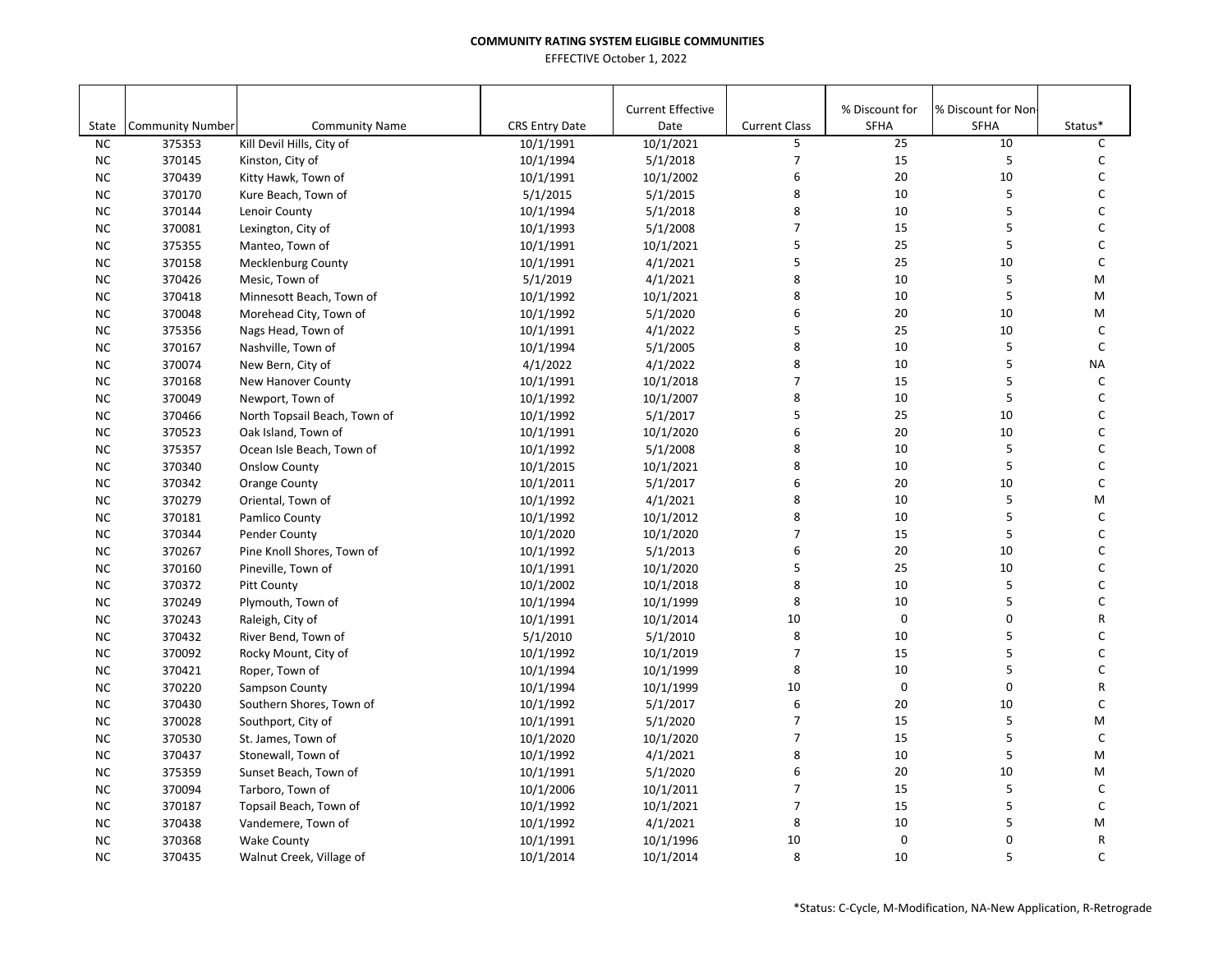| <b>Current Effective</b><br>% Discount for<br>% Discount for Non-<br><b>Current Class</b><br><b>SFHA</b><br>State<br><b>Community Number</b><br><b>Community Name</b><br><b>CRS Entry Date</b><br>Date<br><b>SFHA</b><br>Status*<br>15<br>5<br>C<br><b>NC</b><br>370017<br>10/1/1992<br>5/1/2012<br>$\overline{7}$<br>Washington, City of<br>7<br>15<br>5<br>4/1/2021<br><b>NC</b><br>370247<br>10/1/1994<br>M<br><b>Washington County</b><br>5<br>8<br>10<br><b>NC</b><br>370268<br>10/1/2007<br>С<br>Washington Park, Town of<br>10/1/1992<br>8<br>10<br>5<br>C<br><b>NC</b><br>370251<br>10/1/2022<br>Watauga County<br>10/1/1991<br>5<br>8<br><b>NC</b><br>370254<br>10<br>C<br><b>Wayne County</b><br>10/1/1993<br>10/1/2018<br>10<br>$\pmb{0}$<br>$\mathbf 0$<br><b>NC</b><br>10/1/1996<br>R<br>370464<br>Whispering Pines, Village of<br>10/1/1991<br><b>NC</b><br>370071<br>5/1/2020<br>9<br>5<br>5<br>C<br>Whiteville, City of<br>10/1/1996<br>5<br>C<br>25<br>10<br><b>NC</b><br>370270<br>5/1/2016<br>Wilson, City of<br>10/1/1991<br>8<br>10<br>5<br>C<br><b>NC</b><br>375360<br>10/1/1993<br>5/1/2008<br>Winston-Salem, City of<br>$\mathbf 0$<br>10<br>$\mathbf 0$<br>R<br>NC<br>370193<br>Winterville, Town of<br>10/1/1997<br>10/1/1993<br>$\overline{7}$<br>15<br>5<br>C<br><b>NC</b><br>375361<br>Wrightsville Beach, Town of<br>10/1/2014<br>10/1/1991<br>8<br>5<br>C<br>10<br><b>ND</b><br>380149<br>10/1/2017<br>Bismarck, City of<br>10/1/2017<br>5<br>8<br>10<br>C<br><b>ND</b><br>380141<br>5/1/2017<br>5/1/2017<br>Burlington, City of<br>8<br>5<br>C<br>10<br><b>ND</b><br>380650<br>5/1/2017<br>5/1/2017<br><b>Burlington Township</b><br>5<br>9<br>5<br>C<br><b>ND</b><br>380142<br>Carpio, City of<br>5/1/2017<br>5/1/2017<br>5<br>9<br>5<br>C<br><b>ND</b><br>380117<br>Dickinson, City of<br>5/1/2018<br>5/1/2018<br>9<br>5<br>5<br>C<br>380143<br>5/1/2017<br><b>ND</b><br>Donnybrook, City of<br>5/1/2017<br>5<br>25<br>C<br>10/1/2017<br>10<br><b>ND</b><br>385364<br>Fargo, City of<br>5/1/2006<br>5<br>25<br>385365<br>10<br>С<br><b>ND</b><br>Grand Forks, City of<br>10/1/1991<br>10/1/2001<br>6<br>$20\,$<br>С<br>4/1/2022<br>10<br><b>ND</b><br>385367<br>Minot, City of<br>10/1/2016<br>9<br>5<br>5<br>380145<br>5/1/2017<br>5/1/2017<br>C<br><b>ND</b><br>Sawyer, City of<br>5<br>5<br>9<br>C<br>380002<br><b>ND</b><br>Valley City, City of<br>5/1/2017<br>5/1/2017<br>5<br>C<br>385370<br>5/1/2017<br>5/1/2017<br>$\overline{7}$<br>15<br><b>ND</b><br><b>Ward County</b><br>5<br>8<br>10<br>C<br>OH<br>390183<br>10/1/1992<br>10/1/2016<br>Delta, Village of<br>$\pmb{0}$<br>10<br>0<br>R<br>OH<br>390038<br>Fairfield, City of<br>10/1/1993<br>4/1/2022<br>$\mathbf 0$<br>$\mathbf 0$<br>10<br>OH<br>390110<br>10/1/1991<br>10/1/1992<br>R<br>Highland Heights, City of<br>8<br>10<br>5<br>C<br>OH<br>390412<br>10/1/2000<br>Kettering, City of<br>10/1/1995<br>$\overline{7}$<br>5<br>C<br>15<br>390328<br>10/1/1993<br>5/1/2009<br>OH<br><b>Licking County</b><br>5<br>8<br>10<br>C<br>OH<br>390378<br>5/1/2007<br>5/1/2012<br>Medina County<br>0<br>$\pmb{0}$<br>10<br>$\mathsf R$<br>OH<br>390071<br>New Richmond, Village of<br>10/1/1992<br>4/1/2022<br>$\mathbf 0$<br>10<br>0<br>R<br>OH<br>390176<br>Obetz, Village of<br>10/1/1996<br>10/1/2016<br>$\mathbf 0$<br>$\mathbf 0$<br>OH<br>390737<br>Orange, Village of<br>4/1/2022<br>10<br>R<br>10/1/1991 |
|----------------------------------------------------------------------------------------------------------------------------------------------------------------------------------------------------------------------------------------------------------------------------------------------------------------------------------------------------------------------------------------------------------------------------------------------------------------------------------------------------------------------------------------------------------------------------------------------------------------------------------------------------------------------------------------------------------------------------------------------------------------------------------------------------------------------------------------------------------------------------------------------------------------------------------------------------------------------------------------------------------------------------------------------------------------------------------------------------------------------------------------------------------------------------------------------------------------------------------------------------------------------------------------------------------------------------------------------------------------------------------------------------------------------------------------------------------------------------------------------------------------------------------------------------------------------------------------------------------------------------------------------------------------------------------------------------------------------------------------------------------------------------------------------------------------------------------------------------------------------------------------------------------------------------------------------------------------------------------------------------------------------------------------------------------------------------------------------------------------------------------------------------------------------------------------------------------------------------------------------------------------------------------------------------------------------------------------------------------------------------------------------------------------------------------------------------------------------------------------------------------------------------------------------------------------------------------------------------------------------------------------------------------------------------------------------------------------------------------------------------------------------------------------------------------------------------------------------------------------------------------------------------------------------------------------------------------------------------------------------------------------------------------------------------------------------------------------------------------------------------------------------------------------------------------------------------------------------------------------------------------------------------------------------------------------------------------------------------------------------------------------------------------------|
|                                                                                                                                                                                                                                                                                                                                                                                                                                                                                                                                                                                                                                                                                                                                                                                                                                                                                                                                                                                                                                                                                                                                                                                                                                                                                                                                                                                                                                                                                                                                                                                                                                                                                                                                                                                                                                                                                                                                                                                                                                                                                                                                                                                                                                                                                                                                                                                                                                                                                                                                                                                                                                                                                                                                                                                                                                                                                                                                                                                                                                                                                                                                                                                                                                                                                                                                                                                                                |
|                                                                                                                                                                                                                                                                                                                                                                                                                                                                                                                                                                                                                                                                                                                                                                                                                                                                                                                                                                                                                                                                                                                                                                                                                                                                                                                                                                                                                                                                                                                                                                                                                                                                                                                                                                                                                                                                                                                                                                                                                                                                                                                                                                                                                                                                                                                                                                                                                                                                                                                                                                                                                                                                                                                                                                                                                                                                                                                                                                                                                                                                                                                                                                                                                                                                                                                                                                                                                |
|                                                                                                                                                                                                                                                                                                                                                                                                                                                                                                                                                                                                                                                                                                                                                                                                                                                                                                                                                                                                                                                                                                                                                                                                                                                                                                                                                                                                                                                                                                                                                                                                                                                                                                                                                                                                                                                                                                                                                                                                                                                                                                                                                                                                                                                                                                                                                                                                                                                                                                                                                                                                                                                                                                                                                                                                                                                                                                                                                                                                                                                                                                                                                                                                                                                                                                                                                                                                                |
|                                                                                                                                                                                                                                                                                                                                                                                                                                                                                                                                                                                                                                                                                                                                                                                                                                                                                                                                                                                                                                                                                                                                                                                                                                                                                                                                                                                                                                                                                                                                                                                                                                                                                                                                                                                                                                                                                                                                                                                                                                                                                                                                                                                                                                                                                                                                                                                                                                                                                                                                                                                                                                                                                                                                                                                                                                                                                                                                                                                                                                                                                                                                                                                                                                                                                                                                                                                                                |
|                                                                                                                                                                                                                                                                                                                                                                                                                                                                                                                                                                                                                                                                                                                                                                                                                                                                                                                                                                                                                                                                                                                                                                                                                                                                                                                                                                                                                                                                                                                                                                                                                                                                                                                                                                                                                                                                                                                                                                                                                                                                                                                                                                                                                                                                                                                                                                                                                                                                                                                                                                                                                                                                                                                                                                                                                                                                                                                                                                                                                                                                                                                                                                                                                                                                                                                                                                                                                |
|                                                                                                                                                                                                                                                                                                                                                                                                                                                                                                                                                                                                                                                                                                                                                                                                                                                                                                                                                                                                                                                                                                                                                                                                                                                                                                                                                                                                                                                                                                                                                                                                                                                                                                                                                                                                                                                                                                                                                                                                                                                                                                                                                                                                                                                                                                                                                                                                                                                                                                                                                                                                                                                                                                                                                                                                                                                                                                                                                                                                                                                                                                                                                                                                                                                                                                                                                                                                                |
|                                                                                                                                                                                                                                                                                                                                                                                                                                                                                                                                                                                                                                                                                                                                                                                                                                                                                                                                                                                                                                                                                                                                                                                                                                                                                                                                                                                                                                                                                                                                                                                                                                                                                                                                                                                                                                                                                                                                                                                                                                                                                                                                                                                                                                                                                                                                                                                                                                                                                                                                                                                                                                                                                                                                                                                                                                                                                                                                                                                                                                                                                                                                                                                                                                                                                                                                                                                                                |
|                                                                                                                                                                                                                                                                                                                                                                                                                                                                                                                                                                                                                                                                                                                                                                                                                                                                                                                                                                                                                                                                                                                                                                                                                                                                                                                                                                                                                                                                                                                                                                                                                                                                                                                                                                                                                                                                                                                                                                                                                                                                                                                                                                                                                                                                                                                                                                                                                                                                                                                                                                                                                                                                                                                                                                                                                                                                                                                                                                                                                                                                                                                                                                                                                                                                                                                                                                                                                |
|                                                                                                                                                                                                                                                                                                                                                                                                                                                                                                                                                                                                                                                                                                                                                                                                                                                                                                                                                                                                                                                                                                                                                                                                                                                                                                                                                                                                                                                                                                                                                                                                                                                                                                                                                                                                                                                                                                                                                                                                                                                                                                                                                                                                                                                                                                                                                                                                                                                                                                                                                                                                                                                                                                                                                                                                                                                                                                                                                                                                                                                                                                                                                                                                                                                                                                                                                                                                                |
|                                                                                                                                                                                                                                                                                                                                                                                                                                                                                                                                                                                                                                                                                                                                                                                                                                                                                                                                                                                                                                                                                                                                                                                                                                                                                                                                                                                                                                                                                                                                                                                                                                                                                                                                                                                                                                                                                                                                                                                                                                                                                                                                                                                                                                                                                                                                                                                                                                                                                                                                                                                                                                                                                                                                                                                                                                                                                                                                                                                                                                                                                                                                                                                                                                                                                                                                                                                                                |
|                                                                                                                                                                                                                                                                                                                                                                                                                                                                                                                                                                                                                                                                                                                                                                                                                                                                                                                                                                                                                                                                                                                                                                                                                                                                                                                                                                                                                                                                                                                                                                                                                                                                                                                                                                                                                                                                                                                                                                                                                                                                                                                                                                                                                                                                                                                                                                                                                                                                                                                                                                                                                                                                                                                                                                                                                                                                                                                                                                                                                                                                                                                                                                                                                                                                                                                                                                                                                |
|                                                                                                                                                                                                                                                                                                                                                                                                                                                                                                                                                                                                                                                                                                                                                                                                                                                                                                                                                                                                                                                                                                                                                                                                                                                                                                                                                                                                                                                                                                                                                                                                                                                                                                                                                                                                                                                                                                                                                                                                                                                                                                                                                                                                                                                                                                                                                                                                                                                                                                                                                                                                                                                                                                                                                                                                                                                                                                                                                                                                                                                                                                                                                                                                                                                                                                                                                                                                                |
|                                                                                                                                                                                                                                                                                                                                                                                                                                                                                                                                                                                                                                                                                                                                                                                                                                                                                                                                                                                                                                                                                                                                                                                                                                                                                                                                                                                                                                                                                                                                                                                                                                                                                                                                                                                                                                                                                                                                                                                                                                                                                                                                                                                                                                                                                                                                                                                                                                                                                                                                                                                                                                                                                                                                                                                                                                                                                                                                                                                                                                                                                                                                                                                                                                                                                                                                                                                                                |
|                                                                                                                                                                                                                                                                                                                                                                                                                                                                                                                                                                                                                                                                                                                                                                                                                                                                                                                                                                                                                                                                                                                                                                                                                                                                                                                                                                                                                                                                                                                                                                                                                                                                                                                                                                                                                                                                                                                                                                                                                                                                                                                                                                                                                                                                                                                                                                                                                                                                                                                                                                                                                                                                                                                                                                                                                                                                                                                                                                                                                                                                                                                                                                                                                                                                                                                                                                                                                |
|                                                                                                                                                                                                                                                                                                                                                                                                                                                                                                                                                                                                                                                                                                                                                                                                                                                                                                                                                                                                                                                                                                                                                                                                                                                                                                                                                                                                                                                                                                                                                                                                                                                                                                                                                                                                                                                                                                                                                                                                                                                                                                                                                                                                                                                                                                                                                                                                                                                                                                                                                                                                                                                                                                                                                                                                                                                                                                                                                                                                                                                                                                                                                                                                                                                                                                                                                                                                                |
|                                                                                                                                                                                                                                                                                                                                                                                                                                                                                                                                                                                                                                                                                                                                                                                                                                                                                                                                                                                                                                                                                                                                                                                                                                                                                                                                                                                                                                                                                                                                                                                                                                                                                                                                                                                                                                                                                                                                                                                                                                                                                                                                                                                                                                                                                                                                                                                                                                                                                                                                                                                                                                                                                                                                                                                                                                                                                                                                                                                                                                                                                                                                                                                                                                                                                                                                                                                                                |
|                                                                                                                                                                                                                                                                                                                                                                                                                                                                                                                                                                                                                                                                                                                                                                                                                                                                                                                                                                                                                                                                                                                                                                                                                                                                                                                                                                                                                                                                                                                                                                                                                                                                                                                                                                                                                                                                                                                                                                                                                                                                                                                                                                                                                                                                                                                                                                                                                                                                                                                                                                                                                                                                                                                                                                                                                                                                                                                                                                                                                                                                                                                                                                                                                                                                                                                                                                                                                |
|                                                                                                                                                                                                                                                                                                                                                                                                                                                                                                                                                                                                                                                                                                                                                                                                                                                                                                                                                                                                                                                                                                                                                                                                                                                                                                                                                                                                                                                                                                                                                                                                                                                                                                                                                                                                                                                                                                                                                                                                                                                                                                                                                                                                                                                                                                                                                                                                                                                                                                                                                                                                                                                                                                                                                                                                                                                                                                                                                                                                                                                                                                                                                                                                                                                                                                                                                                                                                |
|                                                                                                                                                                                                                                                                                                                                                                                                                                                                                                                                                                                                                                                                                                                                                                                                                                                                                                                                                                                                                                                                                                                                                                                                                                                                                                                                                                                                                                                                                                                                                                                                                                                                                                                                                                                                                                                                                                                                                                                                                                                                                                                                                                                                                                                                                                                                                                                                                                                                                                                                                                                                                                                                                                                                                                                                                                                                                                                                                                                                                                                                                                                                                                                                                                                                                                                                                                                                                |
|                                                                                                                                                                                                                                                                                                                                                                                                                                                                                                                                                                                                                                                                                                                                                                                                                                                                                                                                                                                                                                                                                                                                                                                                                                                                                                                                                                                                                                                                                                                                                                                                                                                                                                                                                                                                                                                                                                                                                                                                                                                                                                                                                                                                                                                                                                                                                                                                                                                                                                                                                                                                                                                                                                                                                                                                                                                                                                                                                                                                                                                                                                                                                                                                                                                                                                                                                                                                                |
|                                                                                                                                                                                                                                                                                                                                                                                                                                                                                                                                                                                                                                                                                                                                                                                                                                                                                                                                                                                                                                                                                                                                                                                                                                                                                                                                                                                                                                                                                                                                                                                                                                                                                                                                                                                                                                                                                                                                                                                                                                                                                                                                                                                                                                                                                                                                                                                                                                                                                                                                                                                                                                                                                                                                                                                                                                                                                                                                                                                                                                                                                                                                                                                                                                                                                                                                                                                                                |
|                                                                                                                                                                                                                                                                                                                                                                                                                                                                                                                                                                                                                                                                                                                                                                                                                                                                                                                                                                                                                                                                                                                                                                                                                                                                                                                                                                                                                                                                                                                                                                                                                                                                                                                                                                                                                                                                                                                                                                                                                                                                                                                                                                                                                                                                                                                                                                                                                                                                                                                                                                                                                                                                                                                                                                                                                                                                                                                                                                                                                                                                                                                                                                                                                                                                                                                                                                                                                |
|                                                                                                                                                                                                                                                                                                                                                                                                                                                                                                                                                                                                                                                                                                                                                                                                                                                                                                                                                                                                                                                                                                                                                                                                                                                                                                                                                                                                                                                                                                                                                                                                                                                                                                                                                                                                                                                                                                                                                                                                                                                                                                                                                                                                                                                                                                                                                                                                                                                                                                                                                                                                                                                                                                                                                                                                                                                                                                                                                                                                                                                                                                                                                                                                                                                                                                                                                                                                                |
|                                                                                                                                                                                                                                                                                                                                                                                                                                                                                                                                                                                                                                                                                                                                                                                                                                                                                                                                                                                                                                                                                                                                                                                                                                                                                                                                                                                                                                                                                                                                                                                                                                                                                                                                                                                                                                                                                                                                                                                                                                                                                                                                                                                                                                                                                                                                                                                                                                                                                                                                                                                                                                                                                                                                                                                                                                                                                                                                                                                                                                                                                                                                                                                                                                                                                                                                                                                                                |
|                                                                                                                                                                                                                                                                                                                                                                                                                                                                                                                                                                                                                                                                                                                                                                                                                                                                                                                                                                                                                                                                                                                                                                                                                                                                                                                                                                                                                                                                                                                                                                                                                                                                                                                                                                                                                                                                                                                                                                                                                                                                                                                                                                                                                                                                                                                                                                                                                                                                                                                                                                                                                                                                                                                                                                                                                                                                                                                                                                                                                                                                                                                                                                                                                                                                                                                                                                                                                |
|                                                                                                                                                                                                                                                                                                                                                                                                                                                                                                                                                                                                                                                                                                                                                                                                                                                                                                                                                                                                                                                                                                                                                                                                                                                                                                                                                                                                                                                                                                                                                                                                                                                                                                                                                                                                                                                                                                                                                                                                                                                                                                                                                                                                                                                                                                                                                                                                                                                                                                                                                                                                                                                                                                                                                                                                                                                                                                                                                                                                                                                                                                                                                                                                                                                                                                                                                                                                                |
|                                                                                                                                                                                                                                                                                                                                                                                                                                                                                                                                                                                                                                                                                                                                                                                                                                                                                                                                                                                                                                                                                                                                                                                                                                                                                                                                                                                                                                                                                                                                                                                                                                                                                                                                                                                                                                                                                                                                                                                                                                                                                                                                                                                                                                                                                                                                                                                                                                                                                                                                                                                                                                                                                                                                                                                                                                                                                                                                                                                                                                                                                                                                                                                                                                                                                                                                                                                                                |
|                                                                                                                                                                                                                                                                                                                                                                                                                                                                                                                                                                                                                                                                                                                                                                                                                                                                                                                                                                                                                                                                                                                                                                                                                                                                                                                                                                                                                                                                                                                                                                                                                                                                                                                                                                                                                                                                                                                                                                                                                                                                                                                                                                                                                                                                                                                                                                                                                                                                                                                                                                                                                                                                                                                                                                                                                                                                                                                                                                                                                                                                                                                                                                                                                                                                                                                                                                                                                |
|                                                                                                                                                                                                                                                                                                                                                                                                                                                                                                                                                                                                                                                                                                                                                                                                                                                                                                                                                                                                                                                                                                                                                                                                                                                                                                                                                                                                                                                                                                                                                                                                                                                                                                                                                                                                                                                                                                                                                                                                                                                                                                                                                                                                                                                                                                                                                                                                                                                                                                                                                                                                                                                                                                                                                                                                                                                                                                                                                                                                                                                                                                                                                                                                                                                                                                                                                                                                                |
|                                                                                                                                                                                                                                                                                                                                                                                                                                                                                                                                                                                                                                                                                                                                                                                                                                                                                                                                                                                                                                                                                                                                                                                                                                                                                                                                                                                                                                                                                                                                                                                                                                                                                                                                                                                                                                                                                                                                                                                                                                                                                                                                                                                                                                                                                                                                                                                                                                                                                                                                                                                                                                                                                                                                                                                                                                                                                                                                                                                                                                                                                                                                                                                                                                                                                                                                                                                                                |
|                                                                                                                                                                                                                                                                                                                                                                                                                                                                                                                                                                                                                                                                                                                                                                                                                                                                                                                                                                                                                                                                                                                                                                                                                                                                                                                                                                                                                                                                                                                                                                                                                                                                                                                                                                                                                                                                                                                                                                                                                                                                                                                                                                                                                                                                                                                                                                                                                                                                                                                                                                                                                                                                                                                                                                                                                                                                                                                                                                                                                                                                                                                                                                                                                                                                                                                                                                                                                |
|                                                                                                                                                                                                                                                                                                                                                                                                                                                                                                                                                                                                                                                                                                                                                                                                                                                                                                                                                                                                                                                                                                                                                                                                                                                                                                                                                                                                                                                                                                                                                                                                                                                                                                                                                                                                                                                                                                                                                                                                                                                                                                                                                                                                                                                                                                                                                                                                                                                                                                                                                                                                                                                                                                                                                                                                                                                                                                                                                                                                                                                                                                                                                                                                                                                                                                                                                                                                                |
|                                                                                                                                                                                                                                                                                                                                                                                                                                                                                                                                                                                                                                                                                                                                                                                                                                                                                                                                                                                                                                                                                                                                                                                                                                                                                                                                                                                                                                                                                                                                                                                                                                                                                                                                                                                                                                                                                                                                                                                                                                                                                                                                                                                                                                                                                                                                                                                                                                                                                                                                                                                                                                                                                                                                                                                                                                                                                                                                                                                                                                                                                                                                                                                                                                                                                                                                                                                                                |
|                                                                                                                                                                                                                                                                                                                                                                                                                                                                                                                                                                                                                                                                                                                                                                                                                                                                                                                                                                                                                                                                                                                                                                                                                                                                                                                                                                                                                                                                                                                                                                                                                                                                                                                                                                                                                                                                                                                                                                                                                                                                                                                                                                                                                                                                                                                                                                                                                                                                                                                                                                                                                                                                                                                                                                                                                                                                                                                                                                                                                                                                                                                                                                                                                                                                                                                                                                                                                |
| 9<br>5<br>5<br>C<br>OH<br>390472<br>Ottawa, Village of<br>10/1/1995<br>10/1/1995                                                                                                                                                                                                                                                                                                                                                                                                                                                                                                                                                                                                                                                                                                                                                                                                                                                                                                                                                                                                                                                                                                                                                                                                                                                                                                                                                                                                                                                                                                                                                                                                                                                                                                                                                                                                                                                                                                                                                                                                                                                                                                                                                                                                                                                                                                                                                                                                                                                                                                                                                                                                                                                                                                                                                                                                                                                                                                                                                                                                                                                                                                                                                                                                                                                                                                                               |
| 5<br>5<br>390432<br>9<br>C<br>OH<br>Ottawa County<br>10/1/1992<br>10/1/1992                                                                                                                                                                                                                                                                                                                                                                                                                                                                                                                                                                                                                                                                                                                                                                                                                                                                                                                                                                                                                                                                                                                                                                                                                                                                                                                                                                                                                                                                                                                                                                                                                                                                                                                                                                                                                                                                                                                                                                                                                                                                                                                                                                                                                                                                                                                                                                                                                                                                                                                                                                                                                                                                                                                                                                                                                                                                                                                                                                                                                                                                                                                                                                                                                                                                                                                                    |
| 9<br>5<br>5<br>C<br>OH<br>390460<br>Preble County<br>10/1/1998<br>10/1/1998                                                                                                                                                                                                                                                                                                                                                                                                                                                                                                                                                                                                                                                                                                                                                                                                                                                                                                                                                                                                                                                                                                                                                                                                                                                                                                                                                                                                                                                                                                                                                                                                                                                                                                                                                                                                                                                                                                                                                                                                                                                                                                                                                                                                                                                                                                                                                                                                                                                                                                                                                                                                                                                                                                                                                                                                                                                                                                                                                                                                                                                                                                                                                                                                                                                                                                                                    |
| 5<br>8<br>C<br>390479<br>5/1/2012<br>10<br>OH<br>Shelby, City of<br>10/1/1992                                                                                                                                                                                                                                                                                                                                                                                                                                                                                                                                                                                                                                                                                                                                                                                                                                                                                                                                                                                                                                                                                                                                                                                                                                                                                                                                                                                                                                                                                                                                                                                                                                                                                                                                                                                                                                                                                                                                                                                                                                                                                                                                                                                                                                                                                                                                                                                                                                                                                                                                                                                                                                                                                                                                                                                                                                                                                                                                                                                                                                                                                                                                                                                                                                                                                                                                  |
| $\pmb{0}$<br>$\mathbf 0$<br>10/1/2022<br>10<br>R<br>OH<br>390131<br>South Euclid, City of<br>10/1/1991                                                                                                                                                                                                                                                                                                                                                                                                                                                                                                                                                                                                                                                                                                                                                                                                                                                                                                                                                                                                                                                                                                                                                                                                                                                                                                                                                                                                                                                                                                                                                                                                                                                                                                                                                                                                                                                                                                                                                                                                                                                                                                                                                                                                                                                                                                                                                                                                                                                                                                                                                                                                                                                                                                                                                                                                                                                                                                                                                                                                                                                                                                                                                                                                                                                                                                         |
| 8<br>5<br>C<br>390419<br>5/1/2009<br>10<br>OH<br>West Carrollton, City of<br>5/1/2002                                                                                                                                                                                                                                                                                                                                                                                                                                                                                                                                                                                                                                                                                                                                                                                                                                                                                                                                                                                                                                                                                                                                                                                                                                                                                                                                                                                                                                                                                                                                                                                                                                                                                                                                                                                                                                                                                                                                                                                                                                                                                                                                                                                                                                                                                                                                                                                                                                                                                                                                                                                                                                                                                                                                                                                                                                                                                                                                                                                                                                                                                                                                                                                                                                                                                                                          |
| $\overline{7}$<br>15<br>5<br>C<br>400220<br>10/1/2002<br>OK<br>Bartlesville, City of<br>10/1/1992                                                                                                                                                                                                                                                                                                                                                                                                                                                                                                                                                                                                                                                                                                                                                                                                                                                                                                                                                                                                                                                                                                                                                                                                                                                                                                                                                                                                                                                                                                                                                                                                                                                                                                                                                                                                                                                                                                                                                                                                                                                                                                                                                                                                                                                                                                                                                                                                                                                                                                                                                                                                                                                                                                                                                                                                                                                                                                                                                                                                                                                                                                                                                                                                                                                                                                              |
| $\pmb{0}$<br>$\pmb{0}$<br>400207<br>10<br>R<br>OK<br>Bixby, Town of<br>10/1/1993<br>10/1/1998                                                                                                                                                                                                                                                                                                                                                                                                                                                                                                                                                                                                                                                                                                                                                                                                                                                                                                                                                                                                                                                                                                                                                                                                                                                                                                                                                                                                                                                                                                                                                                                                                                                                                                                                                                                                                                                                                                                                                                                                                                                                                                                                                                                                                                                                                                                                                                                                                                                                                                                                                                                                                                                                                                                                                                                                                                                                                                                                                                                                                                                                                                                                                                                                                                                                                                                  |
| 0<br>$\pmb{0}$<br>OK<br>400078<br>10/1/2014<br>10<br>R<br>Blackwell, City of<br>10/1/1991                                                                                                                                                                                                                                                                                                                                                                                                                                                                                                                                                                                                                                                                                                                                                                                                                                                                                                                                                                                                                                                                                                                                                                                                                                                                                                                                                                                                                                                                                                                                                                                                                                                                                                                                                                                                                                                                                                                                                                                                                                                                                                                                                                                                                                                                                                                                                                                                                                                                                                                                                                                                                                                                                                                                                                                                                                                                                                                                                                                                                                                                                                                                                                                                                                                                                                                      |
| 8<br>10<br>5<br>C<br>OK<br>400236<br>10/1/1993<br>4/1/2022<br>Broken Arrow, City of                                                                                                                                                                                                                                                                                                                                                                                                                                                                                                                                                                                                                                                                                                                                                                                                                                                                                                                                                                                                                                                                                                                                                                                                                                                                                                                                                                                                                                                                                                                                                                                                                                                                                                                                                                                                                                                                                                                                                                                                                                                                                                                                                                                                                                                                                                                                                                                                                                                                                                                                                                                                                                                                                                                                                                                                                                                                                                                                                                                                                                                                                                                                                                                                                                                                                                                            |
| 0<br>$\Omega$<br>10<br>R<br>400234<br>10/1/1992<br>10/1/2014<br>OK<br>Chickasha, City of                                                                                                                                                                                                                                                                                                                                                                                                                                                                                                                                                                                                                                                                                                                                                                                                                                                                                                                                                                                                                                                                                                                                                                                                                                                                                                                                                                                                                                                                                                                                                                                                                                                                                                                                                                                                                                                                                                                                                                                                                                                                                                                                                                                                                                                                                                                                                                                                                                                                                                                                                                                                                                                                                                                                                                                                                                                                                                                                                                                                                                                                                                                                                                                                                                                                                                                       |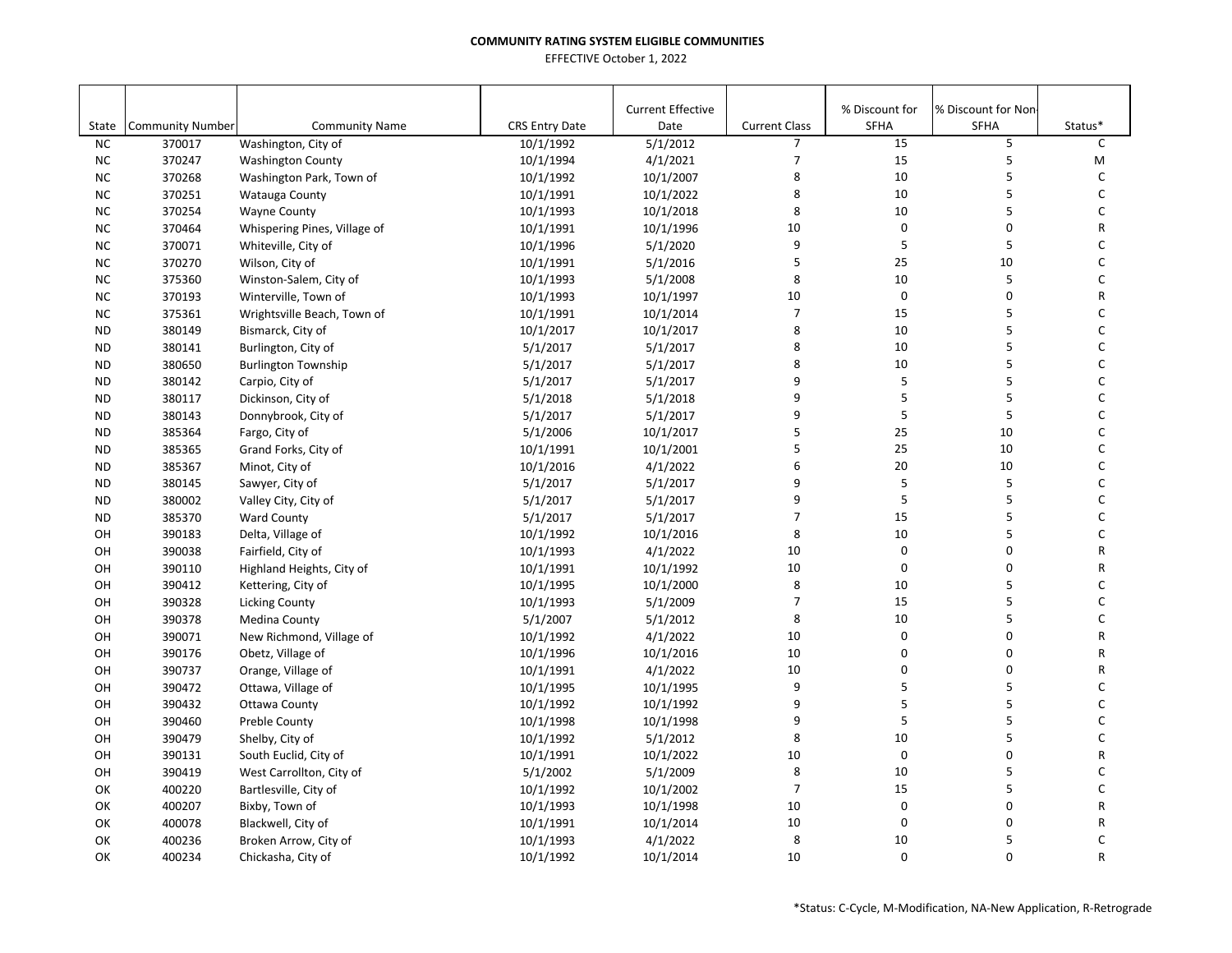|           |                         |                         |                       | <b>Current Effective</b> |                      | % Discount for | % Discount for Non- |         |
|-----------|-------------------------|-------------------------|-----------------------|--------------------------|----------------------|----------------|---------------------|---------|
| State     | <b>Community Number</b> | <b>Community Name</b>   | <b>CRS Entry Date</b> | Date                     | <b>Current Class</b> | <b>SFHA</b>    | SFHA                | Status* |
| OK        | 400233                  | Del City, City of       | 5/1/2017              | 5/1/2017                 | 6                    | 20             | 10                  | C       |
| ОΚ        | 400221                  | Dewey, City of          | 10/1/1992             | 5/1/2019                 | 10                   | $\pmb{0}$      | 0                   | C       |
| OK        | 400252                  | Edmond, City of         | 10/1/1993             | 10/1/2021                | $\boldsymbol{6}$     | 20             | 10                  | С       |
| OK        | 400062                  | Enid, City of           | 10/1/1993             | 5/1/2016                 | 9                    | 5              | 5                   | C       |
| ОК        | 400049                  | Lawton, City of         | 10/1/1991             | 5/1/2009                 | 6                    | 20             | 10                  | C       |
| ОΚ        | 400245                  | Lindsay, City of        | 10/1/1992             | 10/1/1993                | 10                   | $\mathbf 0$    | 0                   | R       |
| OK        | 400046                  | Norman, City of         | 10/1/2011             | 10/1/2022                | 6                    | 20             | 10                  | С       |
| OK        | 405378                  | Oklahoma City, City of  | 5/1/2014              | 10/1/2021                | 9                    | 5              | 5                   | C       |
| ОK        | 400080                  | Ponca City, City of     | 5/1/2010              | 5/1/2014                 | 5                    | 25             | 10                  | C       |
| ОK        | 400211                  | Sand Springs, City of   | 10/1/1991             | 5/1/2018                 | $\overline{7}$       | 15             | 5                   | C       |
| OK        | 400053                  | Sapulpa, City of        | 10/1/1992             | 10/1/1993                | 10                   | $\mathsf 0$    | 0                   | R       |
| ОK        | 405380                  | Stillwater, City of     | 10/1/1991             | 5/1/2017                 | $\overline{7}$       | 15             | 5                   | C       |
| OK        | 405381                  | Tulsa, City of          | 10/1/1991             | 4/1/2022                 | $\mathbf{1}$         | 45             | 10                  | C       |
| OR        | 410137                  | Albany, City of         | 10/1/1991             | 10/1/2017                | 5                    | 25             | 10                  | C       |
| OR        | 410090                  | Ashland, City of        | 10/1/1991             | 10/1/2022                | 9                    | 5              | 5                   | C       |
| OR        | 410043                  | Bandon, City of         | 5/1/2005              | 5/1/2010                 | 10                   | $\mathbf 0$    | $\mathbf 0$         | R       |
| <b>OR</b> | 410240                  | Beaverton, City of      | 10/1/1991             | 10/1/1994                | 10                   | $\mathbf 0$    | $\mathbf 0$         | R       |
| OR        | 410008                  | <b>Benton County</b>    | 10/1/2002             | 5/1/2018                 | $\overline{7}$       | 15             | 5                   | C       |
| OR        | 410029                  | Cannon Beach, City of   | 10/1/1994             | 5/1/2019                 | 10                   | $\mathsf 0$    | 0                   | С       |
| OR        | 410092                  | Central Point, City of  | 10/1/1992             | 5/1/2012                 | 6                    | 20             | 10                  | С       |
| OR        | 415588                  | Clackamas County        | 10/1/2004             | 5/1/2017                 | 10                   | $\pmb{0}$      | $\mathbf 0$         | R       |
| OR        | 410009                  | Corvallis, City of      | 10/1/1991             | 5/1/2017                 | 5                    | 25             | 10                  | С       |
| OR        | 410120                  | Cottage Grove, City of  | 5/1/2018              | 10/1/2020                | 6                    | 20             | 10                  | C       |
| OR        | 410059                  | Douglas County          | 10/1/2000             | 10/1/2017                | 10                   | $\mathbf 0$    | 0                   | R       |
| OR        | 410122                  | Eugene, City of         | 10/1/1991             | 10/1/2001                | $\overline{7}$       | 15             | 5                   | C       |
| OR        | 410108                  | Grants Pass, City of    | 10/1/1992             | 5/1/2017                 | 8                    | 10             | 5                   | C       |
| OR        | 410175                  | Heppner, City of        | 5/1/2006              | 5/1/2016                 | 9                    | 5              | 5                   | C       |
| OR        | 415589                  | Jackson County          | 10/1/1991             | 5/1/2002                 | $\overline{7}$       | 15             | 5                   | C       |
| OR        | 415591                  | Lane County             | 5/1/2009              | 5/1/2009                 | $\overline{7}$       | 15             | 5                   | C       |
| OR        | 410154                  | <b>Marion County</b>    | 5/1/2001              | 5/1/2007                 | 6                    | 20             | 10                  | C       |
| OR        | 410096                  | Medford, City of        | 10/1/1994             | 10/1/2014                | 6                    | 20             | 10                  | C       |
| OR        | 410064                  | Myrtle Creek, City of   | 5/1/2003              | 5/1/2008                 | 10                   | $\mathsf 0$    | $\mathbf 0$         | R       |
| OR        | 410200                  | Nehalam, City of        | 10/1/2003             | 5/1/2008                 | $\overline{7}$       | 15             | 5                   | C       |
| OR        | 410021                  | Oregon City, City of    | 10/1/2003             | 5/1/2018                 | 8                    | 10             | 5                   | С       |
| OR        | 410186                  | Polk County             | 10/1/1991             | 10/1/2001                | 8                    | 10             | 5                   | C       |
| OR        | 410183                  | Portland, City of       | 10/1/2001             | 10/1/2020                | 5                    | 25             | 10                  | C       |
| OR        | 410201                  | Rockaway Beach, City of | 10/1/2004             | 10/1/2013                | 10                   | $\mathbf 0$    | 0                   | R       |
| OR        | 410098                  | Rogue River, City of    | 10/1/1992             | 5/1/2017                 | 8                    | 10             | 5                   | C       |
| OR        | 410067                  | Roseburg, City of       | 10/1/1994             | 5/1/2019                 | $\overline{7}$       | 15             | 5                   | C       |
| OR        | 410167                  | Salem, City of          | 5/1/2008              | 4/1/2022                 | 4                    | 30             | 10                  | M       |
| OR        | 410039                  | Scappoose, City of      | 10/1/1993             | 10/1/2018                | 8                    | $10\,$         | 5                   | C       |
| OR        | 410144                  | Scio, City of           | 5/1/2004              | 5/1/2014                 | 10                   | $\mathsf 0$    | 0                   | R       |
| <b>OR</b> | 410257                  | Sheridan, City of       | 10/1/2001             | 4/1/2021                 | 8                    | 10             | 5                   | C       |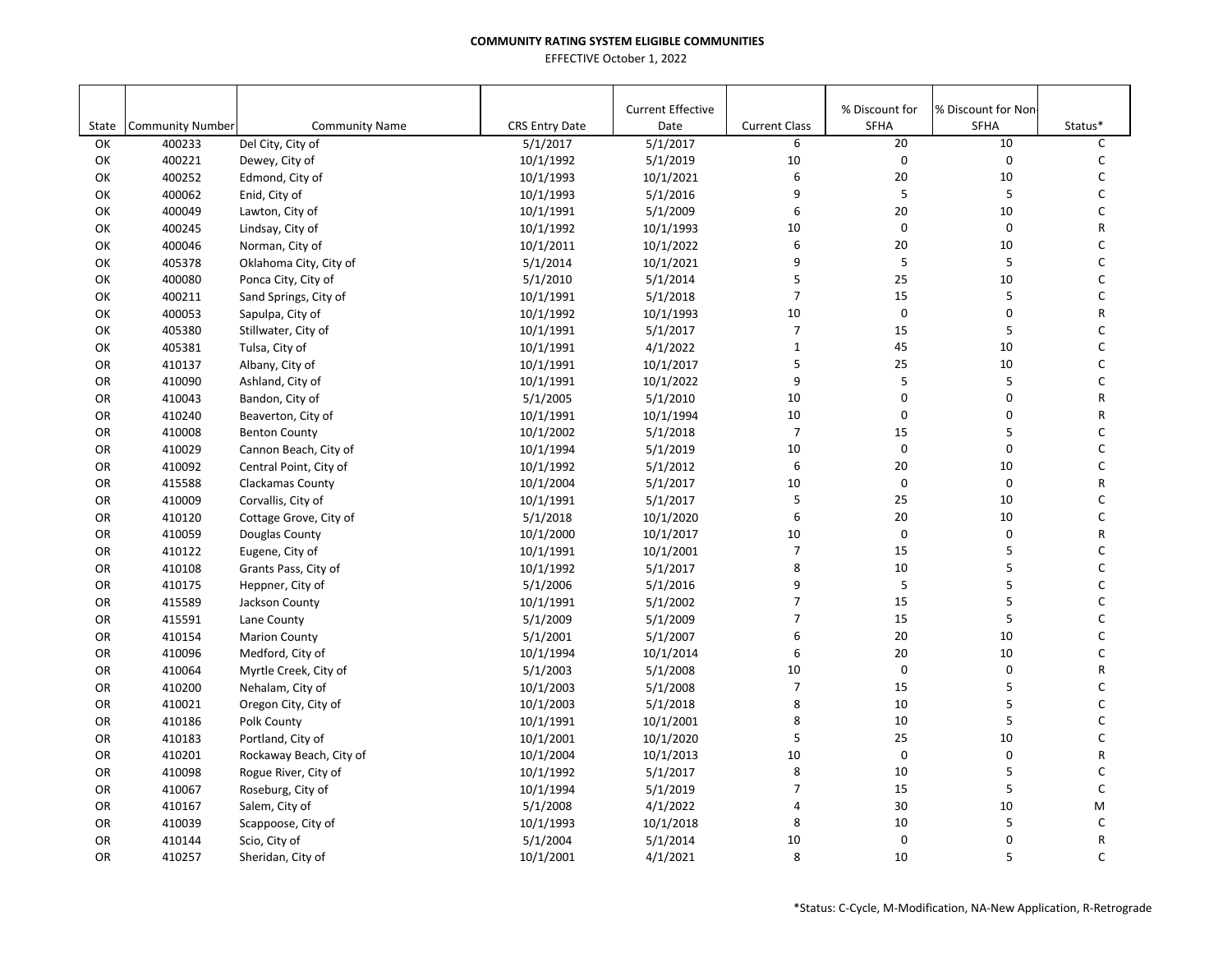|       |                         |                              |                       | <b>Current Effective</b> |                      | % Discount for | % Discount for Non- |              |
|-------|-------------------------|------------------------------|-----------------------|--------------------------|----------------------|----------------|---------------------|--------------|
| State | <b>Community Number</b> | <b>Community Name</b>        | <b>CRS Entry Date</b> | Date                     | <b>Current Class</b> | <b>SFHA</b>    | SFHA                | Status*      |
| OR    | 410213                  | Stanfield, City of           | 10/1/1991             | 10/1/2015                | 10                   | $\mathsf 0$    | 0                   | R            |
| OR    | 410100                  | Talent, City of              | 10/1/2000             | 5/1/2016                 | 8                    | 10             | 5                   | C            |
| OR    | 410202                  | Tillamook, City of           | 10/1/2006             | 10/1/2016                | 9                    | 5              | 5                   | С            |
| OR    | 410196                  | <b>Tillamook County</b>      | 5/1/2001              | 10/1/2013                | 10                   | $\mathbf 0$    | $\mathbf 0$         | R            |
| OR    | 410184                  | Troutdale, City of           | 5/1/2008              | 5/1/2013                 | $\overline{7}$       | 15             | 5                   | C            |
| PA    | 420159                  | Altoona, City of             | 10/1/2012             | 10/1/2012                | 8                    | 10             | 5                   | C            |
| PA    | 421331                  | Bedford, Township of         | 10/1/2013             | 4/1/2022                 | 10                   | $\mathbf 0$    | 0                   | R            |
| PA    | 420339                  | Bloomsburg, Town of          | 10/1/1993             | 10/1/2019                | $\overline{7}$       | 15             | 5                   | C            |
| PA    | 420403                  | Brookhaven, Borough of       | 10/1/2016             | 10/1/2016                | 9                    | 5              | 5                   | C            |
| PA    | 422034                  | Chapman, Township of         | 10/1/2007             | 5/1/2020                 | 10                   | $\mathbf 0$    | $\mathbf 0$         | C            |
| PA    | 420714                  | Danville, Borough of         | 10/1/2006             | 10/1/2006                | 8                    | 10             | 5                   | С            |
| PA    | 421062                  | Etna, Borough of             | 10/1/1996             | 5/1/2017                 | $\overline{7}$       | 15             | 5                   | С            |
| PA    | 421134                  | Granville, Township of       | 10/1/1993             | 5/1/2019                 | 10                   | $\pmb{0}$      | $\mathbf 0$         | R            |
| PA    | 420608                  | Hanover Township             | 10/1/2010             | 10/1/2021                | 8                    | 10             | 5                   | С            |
| PA    | 420380                  | Harrisburg, City of          | 10/1/1991             | 4/1/2022                 | 8                    | 10             | 5                   | С            |
| PA    | 420735                  | Herndon, Borough of          | 10/1/2007             | 10/1/2019                | $\overline{7}$       | 15             | 5                   | C            |
| PA    | 420642                  | Jersey Shore, Borough of     | 10/1/1993             | 5/1/2013                 | 8                    | 10             | 5                   | C            |
| PA    | 420612                  | Kingston, Borough of         | 10/1/1992             | 5/1/2018                 | 8                    | 10             | 5                   | C            |
| PA    | 420613                  | Kingston, Township of        | 10/1/1992             | 5/1/1993                 | 10                   | $\mathbf 0$    | 0                   | R            |
| PA    | 420831                  | Lewisburg, Borough of        | 10/1/1993             | 10/1/2003                | 8                    | 10             | 5                   | C            |
| PA    | 420687                  | Lewistown, Borough of        | 10/1/1993             | 5/1/2010                 | 8                    | 10             | 5                   | C            |
| PA    | 422105                  | Limestone, Township of       | 10/1/1993             | 10/1/1998                | 10                   | $\mathbf 0$    | $\mathbf 0$         | $\mathsf R$  |
| PA    | 420191                  | Lower Makefield, Township of | 5/1/2016              | 5/1/2016                 | $\overline{7}$       | 15             | 5                   | C            |
| PA    | 421040                  | Loyalsock, Township of       | 10/1/1994             | 5/1/2001                 | 10                   | $\pmb{0}$      | $\mathbf 0$         | R            |
| PA    | 425384                  | Milton, Borough of           | 10/1/1992             | 5/1/2013                 | $\overline{7}$       | 15             | 5                   | C            |
| PA    | 421020                  | Monroe, Township of          | 10/1/2007             | 10/1/2007                | 9                    | 5              | 5                   | C            |
| PA    | 420754                  | Newport, Borough of          | 10/1/1994             | 4/1/2022                 | 9                    | 5              | 5                   | C            |
| PA    | 420739                  | Northumberland, Borough of   | 10/1/2007             | 5/1/2019                 | 10                   | $\mathbf 0$    | $\mathbf 0$         | C            |
| PA    | 421024                  | Penn, Township of            | 10/1/2007             | 5/1/2018                 | 8                    | 10             | 5                   | C            |
| PA    | 421026                  | Point, Township of           | 10/1/2007             | 10/1/2010                | 10                   | $\pmb{0}$      | 0                   | $\mathsf{R}$ |
| PA    | 420394                  | Royalton, Borough of         | 4/1/2022              | 4/1/2022                 | 9                    | 5              | 5                   | <b>NA</b>    |
| PA    | 425387                  | Selinsgrove, Borough of      | 10/1/2007             | 10/1/2007                | $\overline{7}$       | 15             | 5                   | C            |
| PA    | 421101                  | Shaler, Township of          | 10/1/1994             | 10/1/2004                | 8                    | 10             | 5                   | C            |
| PA    | 420743                  | Sunbury, City of             | 10/1/2007             | 10/1/2007                | 8                    | 10             | 5                   | C            |
| PA    | 420834                  | Union, Township of           | 10/1/1993             | 10/1/1998                | 10                   | $\mathbf 0$    | 0                   | R            |
| PA    | 420372                  | Upper Allen, Township of     | 10/1/1992             | 10/1/1997                | 10                   | 0              | 0                   | R            |
| PA    | 420745                  | Upper Augusta, Township of   | 10/1/2007             | 5/1/2018                 | 10                   | $\mathbf 0$    | $\mathbf 0$         | R            |
| PA    | 420207                  | Upper Makefield, Township of | 10/1/2017             | 10/1/2022                | 8                    | 10             | 5                   | C            |
| PA    | 421119                  | Upper St. Clair, Township of | 10/1/1998             | 10/1/2009                | $\overline{7}$       | 15             | 5                   | C            |
| PA    | 420209                  | Warwick, Township of         | 5/1/2016              | 5/1/2016                 | $\overline{7}$       | 15             | 5                   | C            |
| PA    | 420628                  | West Pittston, Borough of    | 5/1/2020              | 5/1/2020                 | $\overline{7}$       | 15             | 5                   | <b>NA</b>    |
| PA    | 420631                  | Wilkes-Barre, City of        | 10/1/1992             | 5/1/2013                 | 6                    | 20             | 10                  | $\mathsf C$  |
| PA    | 420210                  | Yardley, Borough of          | 5/1/2019              | 4/1/2022                 | 8                    | 10             | 5                   | M            |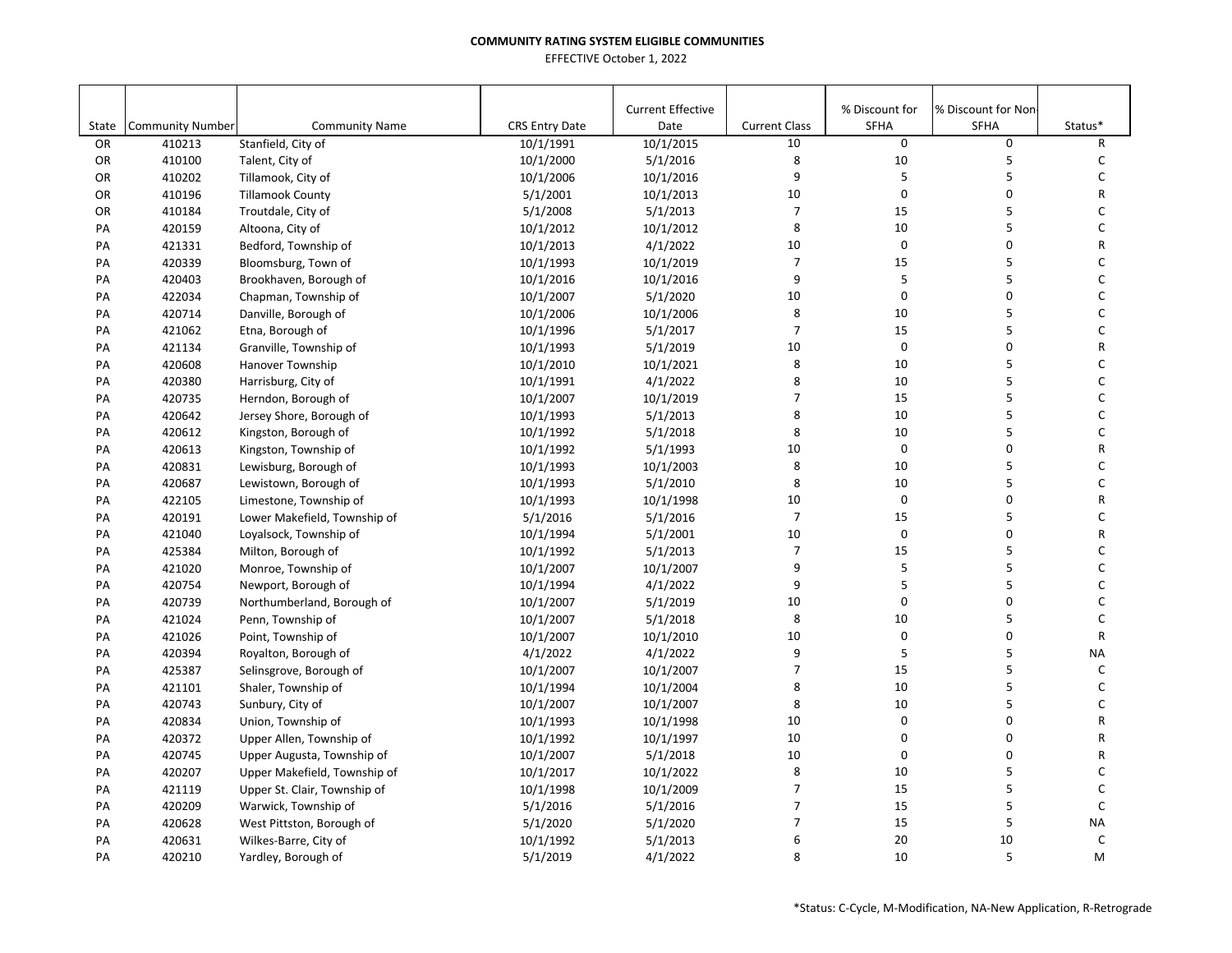|                |                         |                             |                       | <b>Current Effective</b> |                          | % Discount for | % Discount for Non |              |
|----------------|-------------------------|-----------------------------|-----------------------|--------------------------|--------------------------|----------------|--------------------|--------------|
| State          | <b>Community Number</b> | <b>Community Name</b>       | <b>CRS Entry Date</b> | Date                     | <b>Current Class</b>     | SFHA           | <b>SFHA</b>        | Status*      |
| R <sub>l</sub> | 445393                  | Bristol, Town of            | 5/1/2013              | 5/1/2018                 | $\overline{7}$           | 15             | 5                  | C            |
| RI             | 445395                  | Charlestown, Town of        | 5/1/2015              | 4/1/2022                 | 6                        | 20             | 10                 | M            |
| RI             | 445398                  | East Providence, City of    | 5/1/2014              | 10/1/2017                | 8                        | 10             | 5                  | C            |
| <b>RI</b>      | 445401                  | Middletown, Town of         | 10/1/1991             | 5/1/2000                 | 8                        | 10             | 5                  | $\mathsf C$  |
| <b>RI</b>      | 445402                  | Narragansett, Town of       | 10/1/1992             | 5/1/2017                 | $\overline{7}$           | 15             | 5                  | $\mathsf{C}$ |
| RI             | 445403                  | Newport, City of            | 10/1/2017             | 10/1/2017                | $\overline{7}$           | 15             | 5                  | $\mathsf{C}$ |
| <b>RI</b>      | 440036                  | New Shoreham, Town of       | 5/1/2019              | 5/1/2019                 | 8                        | 10             | 5                  | <b>NA</b>    |
| RI             | 445404                  | North Kingstown, Town of    | 10/1/1993             | 10/1/1993                | 9                        | 5              | 5                  | $\mathsf{C}$ |
| RI             | 440022                  | Pawtucket, City of          | 10/1/2014             | 10/1/2014                | 8                        | 10             | 5                  | $\mathsf C$  |
| RI             | 445409                  | Warwick, City of            | 10/1/2016             | 10/1/2016                | 9                        | 5              | 5                  | C            |
| <b>RI</b>      | 445410                  | Westerly, Town of           | 5/1/2013              | 10/1/2018                | $\overline{7}$           | 15             | 5                  | $\mathsf C$  |
| SC             | 450002                  | Aiken County                | 10/1/1993             | 10/1/1993                | 9                        | $\sf 5$        | 5                  | C            |
| SC             | 450262                  | Awendaw, Town of            | 10/1/1996             | 5/1/2018                 | 6                        | 20             | 10                 | C            |
| SC             | 450026                  | Beaufort, City of           | 10/1/1992             | 4/1/2022                 | 6                        | 20             | 10                 | C            |
| SC             | 450025                  | <b>Beaufort County</b>      | 10/1/1991             | 5/1/2018                 | 5                        | 25             | 10                 | C            |
| SC             | 450029                  | <b>Berkeley County</b>      | 5/1/2008              | 5/1/2013                 | 8                        | 10             | 5                  | C            |
| SC             | 450131                  | Cayce, City of              | 5/1/2010              | 5/1/2010                 | 9                        | 5              | 5                  | C            |
| SC             | 455412                  | Charleston, City of         | 10/1/1993             | 10/1/2015                | 6                        | 20             | 10                 | $\mathsf{C}$ |
| SC             | 455413                  | <b>Charleston County</b>    | 10/1/1995             | 10/1/2020                | 3                        | 35             | 10                 | C            |
| SC             | 450056                  | <b>Colleton County</b>      | 5/1/2005              | 4/1/2022                 | 8                        | 10             | 5                  | $\mathsf C$  |
| SC             | 450172                  | Columbia, City of           | 5/1/2019              | 5/1/2019                 | 9                        | 5              | 5                  | <b>NA</b>    |
| SC             | 455414                  | Edisto Beach, Town of       | 10/1/1992             | 5/1/2019                 | 6                        | 20             | 10                 | $\mathsf C$  |
| SC             | 450078                  | Florence, City of           | 10/1/1991             | 5/1/2018                 | 6                        | 20             | 10                 | $\mathsf{C}$ |
| SC             | 450076                  | <b>Florence County</b>      | 5/1/2010              | 5/1/2010                 | 9                        | $\sqrt{5}$     | 5                  | $\mathsf{C}$ |
| SC             | 455415                  | Folly Beach, City of        | 10/1/1996             | 10/1/2022                | 3                        | 35             | 10                 | C            |
| SC             | 450087                  | Georgetown, City of         | 10/1/1993             | 5/1/2014                 | $\overline{7}$           | 15             | 5                  | C            |
| SC             | 450085                  | Georgetown County           | 5/1/2010              | 5/1/2017                 | $\overline{7}$           | 15             | 5                  | $\mathsf C$  |
| SC             | 450091                  | Greenville, City of         | 10/1/1991             | 5/1/2017                 | 5                        | 25             | 10                 | C            |
| SC             | 450089                  | <b>Greenville County</b>    | 10/1/1993             | 10/1/2021                | $\overline{7}$           | 15             | 5                  | C            |
| SC             | 450030                  | Hanahan, City of            | 10/1/2018             | 10/1/2018                | $\overline{\phantom{a}}$ | 15             | 5                  | C            |
| SC             | 450250                  | Hilton Head Island, Town of | 10/1/1991             | 5/1/2010                 | 5                        | 25             | 10                 | $\mathsf C$  |
| SC             | 450037                  | Hollywood, Town of          | 10/1/2010             | 10/1/2022                | 6                        | 20             | 15                 | $\mathsf{C}$ |
| SC             | 450104                  | <b>Horry County</b>         | 10/1/2010             | 5/1/2017                 | $\overline{7}$           | 15             | 5                  | $\mathsf C$  |
| SC             | 455416                  | Isle of Palms, City of      | 10/1/1994             | 10/1/2022                | 5                        | 25             | 10                 | $\mathsf{C}$ |
| SC             | 450263                  | James Island, Town of       | 5/1/2020              | 5/1/2020                 | 6                        | 20             | 10                 | <b>NA</b>    |
| SC             | 450115                  | Kershaw County              | 5/1/2014              | 5/1/2014                 | 9                        | 5              | 5                  | $\mathsf{C}$ |
| SC             | 450257                  | Kiawah Island, Town of      | 10/1/1996             | 10/1/2016                | 5                        | 25             | 10                 | C            |
| SC             | 450129                  | Lexington County            | 10/1/1991             | 5/1/2018                 | $\overline{7}$           | 15             | 5                  | $\mathsf{C}$ |
| SC             | 450039                  | McClellanville, Town of     | 10/1/2000             | 10/1/2022                | 6                        | 20             | 15                 | C            |
| SC             | 450040                  | Meggett, Town of            | 10/1/1996             | 5/1/2018                 | 6                        | 20             | 10                 | C            |
| SC             | 455417                  | Mount Pleasant, City of     | 10/1/1994             | 10/1/2010                | 6                        | 20             | 10                 | C            |
| SC             | 450109                  | Myrtle Beach, City of       | 10/1/1991             | 5/1/2003                 | 5                        | 25             | 10                 | C            |
| <b>SC</b>      | 450042                  | North Charleston, City of   | 5/1/2003              | 10/1/2007                | $\overline{7}$           | 15             | 5                  | $\mathsf{C}$ |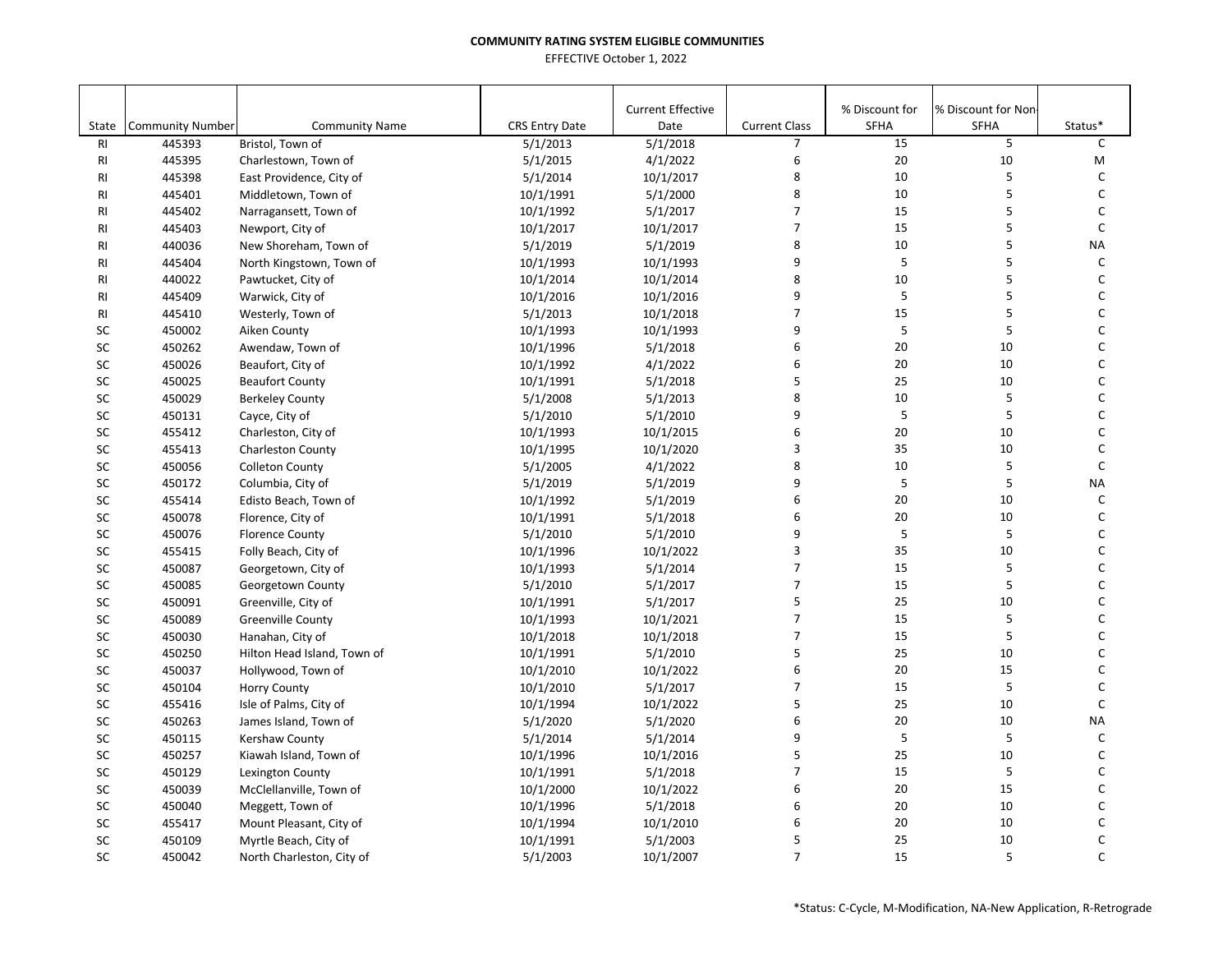| <b>Current Class</b><br><b>SFHA</b><br>Status*<br>State<br><b>Community Number</b><br><b>Community Name</b><br><b>CRS Entry Date</b><br>Date<br><b>SFHA</b><br>$\overline{20}$<br>10<br>C<br><b>SC</b><br>450110<br>North Myrtle Beach, Town of<br>10/1/1991<br>10/1/2012<br>6<br>9<br>5<br>10/1/2016<br>5<br>C<br>SC<br>450160<br><b>Orangeburg County</b><br>10/1/2016<br>5<br>25<br>10<br>SC<br>450255<br>4/1/2022<br>С<br>Pawley's Island, Town of<br>10/1/2005<br>9<br>5<br>C<br>SC<br>5/1/2015<br>5<br>450166<br>Pickens County<br>5/1/1999<br>5<br>5<br>9<br>SC<br>450028<br>5/1/2011<br>C<br>Port Royal, Town of<br>5/1/2011<br>5<br>25<br>10<br>C<br><b>SC</b><br>10/1/2022<br>450043<br>Ravenel, Town of<br>10/1/1996<br>SC<br>450170<br>10/1/2010<br>8<br>10<br><b>Richland County</b><br>10/1/1995<br>5<br>C<br>$\overline{7}$<br>5<br>C<br>15<br>SC<br>5/1/2020<br>450196<br>Rock Hill, City of<br>10/1/2014<br>SC<br>6<br>20<br>10<br>C<br>450249<br>Rockville, Town of<br>10/1/1998<br>5/1/2018<br>SC<br>5<br>25<br>10<br>C<br>450256<br>5/1/2016<br>Seabrook Island, Town of<br>10/1/1995<br>5<br>25<br>10<br>С<br>SC<br>455418<br>5/1/2004<br>5/1/2017<br>Sullivans Island, Town of<br>$\overline{7}$<br>C<br>SC<br>15<br>5<br>450184<br>5/1/2018<br>Sumter, City of<br>10/1/1992<br>$\overline{7}$<br>5<br>15<br>C<br>SC<br>450182<br>10/1/1992<br>5/1/2018<br><b>Sumter County</b><br>5<br>25<br>C<br>SC<br>10<br>450111<br>10/1/2010<br>5/1/2016<br>Surfside Beach, Town of<br>8<br>10<br>5<br>C<br>SC<br>450193<br><b>York County</b><br>10/1/2009<br>5/1/2020<br>5<br>9<br>5<br>C<br>SD<br>460007<br>Aberdeen, City of<br>10/1/2017<br>10/1/2017<br>8<br>10<br>5<br>460044<br>5/1/2014<br>C<br><b>SD</b><br>5/1/2014<br>Madison, City of<br>5<br>9<br>5<br>C<br>10/1/2015<br>SD<br>460054<br><b>Meade County</b><br>10/1/2015<br>9<br>5<br>5<br>SD<br>460042<br>5/1/2014<br>С<br>Parkston, City of<br>5/1/2014<br>$\overline{7}$<br>5<br>$\mathsf C$<br>15<br>5/1/2013<br>SD<br>465420<br>Rapid City, City of<br>10/1/1992<br>5<br>8<br>$10\,$<br>460060<br>4/1/2021<br>4/1/2021<br><b>NA</b><br>SD<br>Sioux Falls, City of<br>5<br>5<br>9<br>$\mathsf C$<br>SD<br>460046<br>Spearfish, City of<br>5/1/2014<br>5/1/2014<br>8<br>10<br>5<br>C<br>SD<br>460016<br>5/1/2017<br>5/1/2017<br>Watertown, City of<br>8<br>5<br>10<br>C<br><b>TN</b><br>470211<br>10/1/1993<br>10/1/2009<br>Athens, City of<br>8<br>5<br>10<br>C<br><b>TN</b><br>470182<br>Bristol, City of<br>5/1/2006<br>10/1/2007<br>0<br>$\mathbf 0$<br>10<br><b>TN</b><br>470176<br>10/1/1992<br>4/1/2021<br>R<br>Carthage, City of<br>9<br>5<br>5<br>C<br><b>TN</b><br>470150<br>5/1/2014<br>5/1/2014<br>Cookeville, City of<br>8<br>5<br>C<br>10<br><b>TN</b><br>475425<br>10/1/1993<br>5/1/2020<br>Elizabethton, City of<br>$\mathbf 0$<br>10<br>$\mathbf 0$<br>R<br><b>TN</b><br>470105<br>10/1/1992<br>10/1/1993<br>Fayetteville, City of<br>8<br>5<br>C<br>10<br><b>TN</b><br>470206<br>Franklin, City of<br>10/1/2015<br>10/1/2018<br>5<br>9<br>5<br>C<br><b>TN</b><br>475426<br>10/1/1993<br>10/1/2021<br>Gatlinburg, City of<br>$\mathbf 0$<br>$\mathbf 0$<br><b>TN</b><br>470059<br>10/1/1993<br>10/1/1996<br>10<br>Humboldt, City of<br>R<br>9<br>5<br>5<br>C<br>TN<br>475432<br>Johnson City, City of<br>10/1/2014<br>10/1/2014<br>0<br>$\mathbf 0$<br>470184<br>10/1/1997<br>10<br>R<br>TN<br>Kingsport, City of<br>10/1/1992<br>8<br>10<br>5<br>C<br>TN<br>475433<br>10/1/2002<br>5/1/2020<br><b>Knox County</b><br>6<br>20<br>C<br>10/1/2019<br>10<br><b>TN</b><br>475434<br>Knoxville, City of<br>10/1/1992<br>$\mathbf 0$<br>$\mathbf 0$<br>470070<br>10<br>R<br><b>TN</b><br>Morristown, City of<br>10/1/1992<br>10/1/1993<br>8<br>5<br>C<br>470040<br>10<br><b>TN</b><br>Nashville, City of & Davidson County<br>10/1/1991<br>10/1/2006<br>0<br>$\pmb{0}$<br>10<br>R<br><b>TN</b><br>470100<br>Ripley, Town of<br>10/1/1991<br>10/1/1996<br>$\pmb{0}$<br>10<br>0<br>10/1/1997<br>R<br><b>TN</b><br>475448<br>Spring City, Town of<br>10/1/1992<br>5<br>5<br>9<br>C<br><b>TN</b><br>470380<br>5/1/2013<br>5/1/2013<br>Watertown, City of<br>8<br>10<br>5<br>C<br><b>TN</b><br>470204<br>10/1/2008<br>10/1/2015<br><b>Williamson County</b> |           |        |                      |          |                          |   |                |                     |   |
|-------------------------------------------------------------------------------------------------------------------------------------------------------------------------------------------------------------------------------------------------------------------------------------------------------------------------------------------------------------------------------------------------------------------------------------------------------------------------------------------------------------------------------------------------------------------------------------------------------------------------------------------------------------------------------------------------------------------------------------------------------------------------------------------------------------------------------------------------------------------------------------------------------------------------------------------------------------------------------------------------------------------------------------------------------------------------------------------------------------------------------------------------------------------------------------------------------------------------------------------------------------------------------------------------------------------------------------------------------------------------------------------------------------------------------------------------------------------------------------------------------------------------------------------------------------------------------------------------------------------------------------------------------------------------------------------------------------------------------------------------------------------------------------------------------------------------------------------------------------------------------------------------------------------------------------------------------------------------------------------------------------------------------------------------------------------------------------------------------------------------------------------------------------------------------------------------------------------------------------------------------------------------------------------------------------------------------------------------------------------------------------------------------------------------------------------------------------------------------------------------------------------------------------------------------------------------------------------------------------------------------------------------------------------------------------------------------------------------------------------------------------------------------------------------------------------------------------------------------------------------------------------------------------------------------------------------------------------------------------------------------------------------------------------------------------------------------------------------------------------------------------------------------------------------------------------------------------------------------------------------------------------------------------------------------------------------------------------------------------------------------------------------------------------------------------------------------------------------------------------------------------------------------------------------------------------------------------------------------------------------------------------------------------------------------------------------------------------------------------------------------------------------------------------------------------------------------------------------------------------------------------------------------------------------------------------------------------------------------------------------------------------------------------------------------------------------------------------------------------------------------------------------------------------------------------------------------------------------------------------------|-----------|--------|----------------------|----------|--------------------------|---|----------------|---------------------|---|
|                                                                                                                                                                                                                                                                                                                                                                                                                                                                                                                                                                                                                                                                                                                                                                                                                                                                                                                                                                                                                                                                                                                                                                                                                                                                                                                                                                                                                                                                                                                                                                                                                                                                                                                                                                                                                                                                                                                                                                                                                                                                                                                                                                                                                                                                                                                                                                                                                                                                                                                                                                                                                                                                                                                                                                                                                                                                                                                                                                                                                                                                                                                                                                                                                                                                                                                                                                                                                                                                                                                                                                                                                                                                                                                                                                                                                                                                                                                                                                                                                                                                                                                                                                                                                                                 |           |        |                      |          | <b>Current Effective</b> |   | % Discount for | % Discount for Non- |   |
|                                                                                                                                                                                                                                                                                                                                                                                                                                                                                                                                                                                                                                                                                                                                                                                                                                                                                                                                                                                                                                                                                                                                                                                                                                                                                                                                                                                                                                                                                                                                                                                                                                                                                                                                                                                                                                                                                                                                                                                                                                                                                                                                                                                                                                                                                                                                                                                                                                                                                                                                                                                                                                                                                                                                                                                                                                                                                                                                                                                                                                                                                                                                                                                                                                                                                                                                                                                                                                                                                                                                                                                                                                                                                                                                                                                                                                                                                                                                                                                                                                                                                                                                                                                                                                                 |           |        |                      |          |                          |   |                |                     |   |
|                                                                                                                                                                                                                                                                                                                                                                                                                                                                                                                                                                                                                                                                                                                                                                                                                                                                                                                                                                                                                                                                                                                                                                                                                                                                                                                                                                                                                                                                                                                                                                                                                                                                                                                                                                                                                                                                                                                                                                                                                                                                                                                                                                                                                                                                                                                                                                                                                                                                                                                                                                                                                                                                                                                                                                                                                                                                                                                                                                                                                                                                                                                                                                                                                                                                                                                                                                                                                                                                                                                                                                                                                                                                                                                                                                                                                                                                                                                                                                                                                                                                                                                                                                                                                                                 |           |        |                      |          |                          |   |                |                     |   |
|                                                                                                                                                                                                                                                                                                                                                                                                                                                                                                                                                                                                                                                                                                                                                                                                                                                                                                                                                                                                                                                                                                                                                                                                                                                                                                                                                                                                                                                                                                                                                                                                                                                                                                                                                                                                                                                                                                                                                                                                                                                                                                                                                                                                                                                                                                                                                                                                                                                                                                                                                                                                                                                                                                                                                                                                                                                                                                                                                                                                                                                                                                                                                                                                                                                                                                                                                                                                                                                                                                                                                                                                                                                                                                                                                                                                                                                                                                                                                                                                                                                                                                                                                                                                                                                 |           |        |                      |          |                          |   |                |                     |   |
|                                                                                                                                                                                                                                                                                                                                                                                                                                                                                                                                                                                                                                                                                                                                                                                                                                                                                                                                                                                                                                                                                                                                                                                                                                                                                                                                                                                                                                                                                                                                                                                                                                                                                                                                                                                                                                                                                                                                                                                                                                                                                                                                                                                                                                                                                                                                                                                                                                                                                                                                                                                                                                                                                                                                                                                                                                                                                                                                                                                                                                                                                                                                                                                                                                                                                                                                                                                                                                                                                                                                                                                                                                                                                                                                                                                                                                                                                                                                                                                                                                                                                                                                                                                                                                                 |           |        |                      |          |                          |   |                |                     |   |
|                                                                                                                                                                                                                                                                                                                                                                                                                                                                                                                                                                                                                                                                                                                                                                                                                                                                                                                                                                                                                                                                                                                                                                                                                                                                                                                                                                                                                                                                                                                                                                                                                                                                                                                                                                                                                                                                                                                                                                                                                                                                                                                                                                                                                                                                                                                                                                                                                                                                                                                                                                                                                                                                                                                                                                                                                                                                                                                                                                                                                                                                                                                                                                                                                                                                                                                                                                                                                                                                                                                                                                                                                                                                                                                                                                                                                                                                                                                                                                                                                                                                                                                                                                                                                                                 |           |        |                      |          |                          |   |                |                     |   |
|                                                                                                                                                                                                                                                                                                                                                                                                                                                                                                                                                                                                                                                                                                                                                                                                                                                                                                                                                                                                                                                                                                                                                                                                                                                                                                                                                                                                                                                                                                                                                                                                                                                                                                                                                                                                                                                                                                                                                                                                                                                                                                                                                                                                                                                                                                                                                                                                                                                                                                                                                                                                                                                                                                                                                                                                                                                                                                                                                                                                                                                                                                                                                                                                                                                                                                                                                                                                                                                                                                                                                                                                                                                                                                                                                                                                                                                                                                                                                                                                                                                                                                                                                                                                                                                 |           |        |                      |          |                          |   |                |                     |   |
|                                                                                                                                                                                                                                                                                                                                                                                                                                                                                                                                                                                                                                                                                                                                                                                                                                                                                                                                                                                                                                                                                                                                                                                                                                                                                                                                                                                                                                                                                                                                                                                                                                                                                                                                                                                                                                                                                                                                                                                                                                                                                                                                                                                                                                                                                                                                                                                                                                                                                                                                                                                                                                                                                                                                                                                                                                                                                                                                                                                                                                                                                                                                                                                                                                                                                                                                                                                                                                                                                                                                                                                                                                                                                                                                                                                                                                                                                                                                                                                                                                                                                                                                                                                                                                                 |           |        |                      |          |                          |   |                |                     |   |
|                                                                                                                                                                                                                                                                                                                                                                                                                                                                                                                                                                                                                                                                                                                                                                                                                                                                                                                                                                                                                                                                                                                                                                                                                                                                                                                                                                                                                                                                                                                                                                                                                                                                                                                                                                                                                                                                                                                                                                                                                                                                                                                                                                                                                                                                                                                                                                                                                                                                                                                                                                                                                                                                                                                                                                                                                                                                                                                                                                                                                                                                                                                                                                                                                                                                                                                                                                                                                                                                                                                                                                                                                                                                                                                                                                                                                                                                                                                                                                                                                                                                                                                                                                                                                                                 |           |        |                      |          |                          |   |                |                     |   |
|                                                                                                                                                                                                                                                                                                                                                                                                                                                                                                                                                                                                                                                                                                                                                                                                                                                                                                                                                                                                                                                                                                                                                                                                                                                                                                                                                                                                                                                                                                                                                                                                                                                                                                                                                                                                                                                                                                                                                                                                                                                                                                                                                                                                                                                                                                                                                                                                                                                                                                                                                                                                                                                                                                                                                                                                                                                                                                                                                                                                                                                                                                                                                                                                                                                                                                                                                                                                                                                                                                                                                                                                                                                                                                                                                                                                                                                                                                                                                                                                                                                                                                                                                                                                                                                 |           |        |                      |          |                          |   |                |                     |   |
|                                                                                                                                                                                                                                                                                                                                                                                                                                                                                                                                                                                                                                                                                                                                                                                                                                                                                                                                                                                                                                                                                                                                                                                                                                                                                                                                                                                                                                                                                                                                                                                                                                                                                                                                                                                                                                                                                                                                                                                                                                                                                                                                                                                                                                                                                                                                                                                                                                                                                                                                                                                                                                                                                                                                                                                                                                                                                                                                                                                                                                                                                                                                                                                                                                                                                                                                                                                                                                                                                                                                                                                                                                                                                                                                                                                                                                                                                                                                                                                                                                                                                                                                                                                                                                                 |           |        |                      |          |                          |   |                |                     |   |
|                                                                                                                                                                                                                                                                                                                                                                                                                                                                                                                                                                                                                                                                                                                                                                                                                                                                                                                                                                                                                                                                                                                                                                                                                                                                                                                                                                                                                                                                                                                                                                                                                                                                                                                                                                                                                                                                                                                                                                                                                                                                                                                                                                                                                                                                                                                                                                                                                                                                                                                                                                                                                                                                                                                                                                                                                                                                                                                                                                                                                                                                                                                                                                                                                                                                                                                                                                                                                                                                                                                                                                                                                                                                                                                                                                                                                                                                                                                                                                                                                                                                                                                                                                                                                                                 |           |        |                      |          |                          |   |                |                     |   |
|                                                                                                                                                                                                                                                                                                                                                                                                                                                                                                                                                                                                                                                                                                                                                                                                                                                                                                                                                                                                                                                                                                                                                                                                                                                                                                                                                                                                                                                                                                                                                                                                                                                                                                                                                                                                                                                                                                                                                                                                                                                                                                                                                                                                                                                                                                                                                                                                                                                                                                                                                                                                                                                                                                                                                                                                                                                                                                                                                                                                                                                                                                                                                                                                                                                                                                                                                                                                                                                                                                                                                                                                                                                                                                                                                                                                                                                                                                                                                                                                                                                                                                                                                                                                                                                 |           |        |                      |          |                          |   |                |                     |   |
|                                                                                                                                                                                                                                                                                                                                                                                                                                                                                                                                                                                                                                                                                                                                                                                                                                                                                                                                                                                                                                                                                                                                                                                                                                                                                                                                                                                                                                                                                                                                                                                                                                                                                                                                                                                                                                                                                                                                                                                                                                                                                                                                                                                                                                                                                                                                                                                                                                                                                                                                                                                                                                                                                                                                                                                                                                                                                                                                                                                                                                                                                                                                                                                                                                                                                                                                                                                                                                                                                                                                                                                                                                                                                                                                                                                                                                                                                                                                                                                                                                                                                                                                                                                                                                                 |           |        |                      |          |                          |   |                |                     |   |
|                                                                                                                                                                                                                                                                                                                                                                                                                                                                                                                                                                                                                                                                                                                                                                                                                                                                                                                                                                                                                                                                                                                                                                                                                                                                                                                                                                                                                                                                                                                                                                                                                                                                                                                                                                                                                                                                                                                                                                                                                                                                                                                                                                                                                                                                                                                                                                                                                                                                                                                                                                                                                                                                                                                                                                                                                                                                                                                                                                                                                                                                                                                                                                                                                                                                                                                                                                                                                                                                                                                                                                                                                                                                                                                                                                                                                                                                                                                                                                                                                                                                                                                                                                                                                                                 |           |        |                      |          |                          |   |                |                     |   |
|                                                                                                                                                                                                                                                                                                                                                                                                                                                                                                                                                                                                                                                                                                                                                                                                                                                                                                                                                                                                                                                                                                                                                                                                                                                                                                                                                                                                                                                                                                                                                                                                                                                                                                                                                                                                                                                                                                                                                                                                                                                                                                                                                                                                                                                                                                                                                                                                                                                                                                                                                                                                                                                                                                                                                                                                                                                                                                                                                                                                                                                                                                                                                                                                                                                                                                                                                                                                                                                                                                                                                                                                                                                                                                                                                                                                                                                                                                                                                                                                                                                                                                                                                                                                                                                 |           |        |                      |          |                          |   |                |                     |   |
|                                                                                                                                                                                                                                                                                                                                                                                                                                                                                                                                                                                                                                                                                                                                                                                                                                                                                                                                                                                                                                                                                                                                                                                                                                                                                                                                                                                                                                                                                                                                                                                                                                                                                                                                                                                                                                                                                                                                                                                                                                                                                                                                                                                                                                                                                                                                                                                                                                                                                                                                                                                                                                                                                                                                                                                                                                                                                                                                                                                                                                                                                                                                                                                                                                                                                                                                                                                                                                                                                                                                                                                                                                                                                                                                                                                                                                                                                                                                                                                                                                                                                                                                                                                                                                                 |           |        |                      |          |                          |   |                |                     |   |
|                                                                                                                                                                                                                                                                                                                                                                                                                                                                                                                                                                                                                                                                                                                                                                                                                                                                                                                                                                                                                                                                                                                                                                                                                                                                                                                                                                                                                                                                                                                                                                                                                                                                                                                                                                                                                                                                                                                                                                                                                                                                                                                                                                                                                                                                                                                                                                                                                                                                                                                                                                                                                                                                                                                                                                                                                                                                                                                                                                                                                                                                                                                                                                                                                                                                                                                                                                                                                                                                                                                                                                                                                                                                                                                                                                                                                                                                                                                                                                                                                                                                                                                                                                                                                                                 |           |        |                      |          |                          |   |                |                     |   |
|                                                                                                                                                                                                                                                                                                                                                                                                                                                                                                                                                                                                                                                                                                                                                                                                                                                                                                                                                                                                                                                                                                                                                                                                                                                                                                                                                                                                                                                                                                                                                                                                                                                                                                                                                                                                                                                                                                                                                                                                                                                                                                                                                                                                                                                                                                                                                                                                                                                                                                                                                                                                                                                                                                                                                                                                                                                                                                                                                                                                                                                                                                                                                                                                                                                                                                                                                                                                                                                                                                                                                                                                                                                                                                                                                                                                                                                                                                                                                                                                                                                                                                                                                                                                                                                 |           |        |                      |          |                          |   |                |                     |   |
|                                                                                                                                                                                                                                                                                                                                                                                                                                                                                                                                                                                                                                                                                                                                                                                                                                                                                                                                                                                                                                                                                                                                                                                                                                                                                                                                                                                                                                                                                                                                                                                                                                                                                                                                                                                                                                                                                                                                                                                                                                                                                                                                                                                                                                                                                                                                                                                                                                                                                                                                                                                                                                                                                                                                                                                                                                                                                                                                                                                                                                                                                                                                                                                                                                                                                                                                                                                                                                                                                                                                                                                                                                                                                                                                                                                                                                                                                                                                                                                                                                                                                                                                                                                                                                                 |           |        |                      |          |                          |   |                |                     |   |
|                                                                                                                                                                                                                                                                                                                                                                                                                                                                                                                                                                                                                                                                                                                                                                                                                                                                                                                                                                                                                                                                                                                                                                                                                                                                                                                                                                                                                                                                                                                                                                                                                                                                                                                                                                                                                                                                                                                                                                                                                                                                                                                                                                                                                                                                                                                                                                                                                                                                                                                                                                                                                                                                                                                                                                                                                                                                                                                                                                                                                                                                                                                                                                                                                                                                                                                                                                                                                                                                                                                                                                                                                                                                                                                                                                                                                                                                                                                                                                                                                                                                                                                                                                                                                                                 |           |        |                      |          |                          |   |                |                     |   |
|                                                                                                                                                                                                                                                                                                                                                                                                                                                                                                                                                                                                                                                                                                                                                                                                                                                                                                                                                                                                                                                                                                                                                                                                                                                                                                                                                                                                                                                                                                                                                                                                                                                                                                                                                                                                                                                                                                                                                                                                                                                                                                                                                                                                                                                                                                                                                                                                                                                                                                                                                                                                                                                                                                                                                                                                                                                                                                                                                                                                                                                                                                                                                                                                                                                                                                                                                                                                                                                                                                                                                                                                                                                                                                                                                                                                                                                                                                                                                                                                                                                                                                                                                                                                                                                 |           |        |                      |          |                          |   |                |                     |   |
|                                                                                                                                                                                                                                                                                                                                                                                                                                                                                                                                                                                                                                                                                                                                                                                                                                                                                                                                                                                                                                                                                                                                                                                                                                                                                                                                                                                                                                                                                                                                                                                                                                                                                                                                                                                                                                                                                                                                                                                                                                                                                                                                                                                                                                                                                                                                                                                                                                                                                                                                                                                                                                                                                                                                                                                                                                                                                                                                                                                                                                                                                                                                                                                                                                                                                                                                                                                                                                                                                                                                                                                                                                                                                                                                                                                                                                                                                                                                                                                                                                                                                                                                                                                                                                                 |           |        |                      |          |                          |   |                |                     |   |
|                                                                                                                                                                                                                                                                                                                                                                                                                                                                                                                                                                                                                                                                                                                                                                                                                                                                                                                                                                                                                                                                                                                                                                                                                                                                                                                                                                                                                                                                                                                                                                                                                                                                                                                                                                                                                                                                                                                                                                                                                                                                                                                                                                                                                                                                                                                                                                                                                                                                                                                                                                                                                                                                                                                                                                                                                                                                                                                                                                                                                                                                                                                                                                                                                                                                                                                                                                                                                                                                                                                                                                                                                                                                                                                                                                                                                                                                                                                                                                                                                                                                                                                                                                                                                                                 |           |        |                      |          |                          |   |                |                     |   |
|                                                                                                                                                                                                                                                                                                                                                                                                                                                                                                                                                                                                                                                                                                                                                                                                                                                                                                                                                                                                                                                                                                                                                                                                                                                                                                                                                                                                                                                                                                                                                                                                                                                                                                                                                                                                                                                                                                                                                                                                                                                                                                                                                                                                                                                                                                                                                                                                                                                                                                                                                                                                                                                                                                                                                                                                                                                                                                                                                                                                                                                                                                                                                                                                                                                                                                                                                                                                                                                                                                                                                                                                                                                                                                                                                                                                                                                                                                                                                                                                                                                                                                                                                                                                                                                 |           |        |                      |          |                          |   |                |                     |   |
|                                                                                                                                                                                                                                                                                                                                                                                                                                                                                                                                                                                                                                                                                                                                                                                                                                                                                                                                                                                                                                                                                                                                                                                                                                                                                                                                                                                                                                                                                                                                                                                                                                                                                                                                                                                                                                                                                                                                                                                                                                                                                                                                                                                                                                                                                                                                                                                                                                                                                                                                                                                                                                                                                                                                                                                                                                                                                                                                                                                                                                                                                                                                                                                                                                                                                                                                                                                                                                                                                                                                                                                                                                                                                                                                                                                                                                                                                                                                                                                                                                                                                                                                                                                                                                                 |           |        |                      |          |                          |   |                |                     |   |
|                                                                                                                                                                                                                                                                                                                                                                                                                                                                                                                                                                                                                                                                                                                                                                                                                                                                                                                                                                                                                                                                                                                                                                                                                                                                                                                                                                                                                                                                                                                                                                                                                                                                                                                                                                                                                                                                                                                                                                                                                                                                                                                                                                                                                                                                                                                                                                                                                                                                                                                                                                                                                                                                                                                                                                                                                                                                                                                                                                                                                                                                                                                                                                                                                                                                                                                                                                                                                                                                                                                                                                                                                                                                                                                                                                                                                                                                                                                                                                                                                                                                                                                                                                                                                                                 |           |        |                      |          |                          |   |                |                     |   |
|                                                                                                                                                                                                                                                                                                                                                                                                                                                                                                                                                                                                                                                                                                                                                                                                                                                                                                                                                                                                                                                                                                                                                                                                                                                                                                                                                                                                                                                                                                                                                                                                                                                                                                                                                                                                                                                                                                                                                                                                                                                                                                                                                                                                                                                                                                                                                                                                                                                                                                                                                                                                                                                                                                                                                                                                                                                                                                                                                                                                                                                                                                                                                                                                                                                                                                                                                                                                                                                                                                                                                                                                                                                                                                                                                                                                                                                                                                                                                                                                                                                                                                                                                                                                                                                 |           |        |                      |          |                          |   |                |                     |   |
|                                                                                                                                                                                                                                                                                                                                                                                                                                                                                                                                                                                                                                                                                                                                                                                                                                                                                                                                                                                                                                                                                                                                                                                                                                                                                                                                                                                                                                                                                                                                                                                                                                                                                                                                                                                                                                                                                                                                                                                                                                                                                                                                                                                                                                                                                                                                                                                                                                                                                                                                                                                                                                                                                                                                                                                                                                                                                                                                                                                                                                                                                                                                                                                                                                                                                                                                                                                                                                                                                                                                                                                                                                                                                                                                                                                                                                                                                                                                                                                                                                                                                                                                                                                                                                                 |           |        |                      |          |                          |   |                |                     |   |
|                                                                                                                                                                                                                                                                                                                                                                                                                                                                                                                                                                                                                                                                                                                                                                                                                                                                                                                                                                                                                                                                                                                                                                                                                                                                                                                                                                                                                                                                                                                                                                                                                                                                                                                                                                                                                                                                                                                                                                                                                                                                                                                                                                                                                                                                                                                                                                                                                                                                                                                                                                                                                                                                                                                                                                                                                                                                                                                                                                                                                                                                                                                                                                                                                                                                                                                                                                                                                                                                                                                                                                                                                                                                                                                                                                                                                                                                                                                                                                                                                                                                                                                                                                                                                                                 |           |        |                      |          |                          |   |                |                     |   |
|                                                                                                                                                                                                                                                                                                                                                                                                                                                                                                                                                                                                                                                                                                                                                                                                                                                                                                                                                                                                                                                                                                                                                                                                                                                                                                                                                                                                                                                                                                                                                                                                                                                                                                                                                                                                                                                                                                                                                                                                                                                                                                                                                                                                                                                                                                                                                                                                                                                                                                                                                                                                                                                                                                                                                                                                                                                                                                                                                                                                                                                                                                                                                                                                                                                                                                                                                                                                                                                                                                                                                                                                                                                                                                                                                                                                                                                                                                                                                                                                                                                                                                                                                                                                                                                 |           |        |                      |          |                          |   |                |                     |   |
|                                                                                                                                                                                                                                                                                                                                                                                                                                                                                                                                                                                                                                                                                                                                                                                                                                                                                                                                                                                                                                                                                                                                                                                                                                                                                                                                                                                                                                                                                                                                                                                                                                                                                                                                                                                                                                                                                                                                                                                                                                                                                                                                                                                                                                                                                                                                                                                                                                                                                                                                                                                                                                                                                                                                                                                                                                                                                                                                                                                                                                                                                                                                                                                                                                                                                                                                                                                                                                                                                                                                                                                                                                                                                                                                                                                                                                                                                                                                                                                                                                                                                                                                                                                                                                                 |           |        |                      |          |                          |   |                |                     |   |
|                                                                                                                                                                                                                                                                                                                                                                                                                                                                                                                                                                                                                                                                                                                                                                                                                                                                                                                                                                                                                                                                                                                                                                                                                                                                                                                                                                                                                                                                                                                                                                                                                                                                                                                                                                                                                                                                                                                                                                                                                                                                                                                                                                                                                                                                                                                                                                                                                                                                                                                                                                                                                                                                                                                                                                                                                                                                                                                                                                                                                                                                                                                                                                                                                                                                                                                                                                                                                                                                                                                                                                                                                                                                                                                                                                                                                                                                                                                                                                                                                                                                                                                                                                                                                                                 |           |        |                      |          |                          |   |                |                     |   |
|                                                                                                                                                                                                                                                                                                                                                                                                                                                                                                                                                                                                                                                                                                                                                                                                                                                                                                                                                                                                                                                                                                                                                                                                                                                                                                                                                                                                                                                                                                                                                                                                                                                                                                                                                                                                                                                                                                                                                                                                                                                                                                                                                                                                                                                                                                                                                                                                                                                                                                                                                                                                                                                                                                                                                                                                                                                                                                                                                                                                                                                                                                                                                                                                                                                                                                                                                                                                                                                                                                                                                                                                                                                                                                                                                                                                                                                                                                                                                                                                                                                                                                                                                                                                                                                 |           |        |                      |          |                          |   |                |                     |   |
|                                                                                                                                                                                                                                                                                                                                                                                                                                                                                                                                                                                                                                                                                                                                                                                                                                                                                                                                                                                                                                                                                                                                                                                                                                                                                                                                                                                                                                                                                                                                                                                                                                                                                                                                                                                                                                                                                                                                                                                                                                                                                                                                                                                                                                                                                                                                                                                                                                                                                                                                                                                                                                                                                                                                                                                                                                                                                                                                                                                                                                                                                                                                                                                                                                                                                                                                                                                                                                                                                                                                                                                                                                                                                                                                                                                                                                                                                                                                                                                                                                                                                                                                                                                                                                                 |           |        |                      |          |                          |   |                |                     |   |
|                                                                                                                                                                                                                                                                                                                                                                                                                                                                                                                                                                                                                                                                                                                                                                                                                                                                                                                                                                                                                                                                                                                                                                                                                                                                                                                                                                                                                                                                                                                                                                                                                                                                                                                                                                                                                                                                                                                                                                                                                                                                                                                                                                                                                                                                                                                                                                                                                                                                                                                                                                                                                                                                                                                                                                                                                                                                                                                                                                                                                                                                                                                                                                                                                                                                                                                                                                                                                                                                                                                                                                                                                                                                                                                                                                                                                                                                                                                                                                                                                                                                                                                                                                                                                                                 |           |        |                      |          |                          |   |                |                     |   |
|                                                                                                                                                                                                                                                                                                                                                                                                                                                                                                                                                                                                                                                                                                                                                                                                                                                                                                                                                                                                                                                                                                                                                                                                                                                                                                                                                                                                                                                                                                                                                                                                                                                                                                                                                                                                                                                                                                                                                                                                                                                                                                                                                                                                                                                                                                                                                                                                                                                                                                                                                                                                                                                                                                                                                                                                                                                                                                                                                                                                                                                                                                                                                                                                                                                                                                                                                                                                                                                                                                                                                                                                                                                                                                                                                                                                                                                                                                                                                                                                                                                                                                                                                                                                                                                 |           |        |                      |          |                          |   |                |                     |   |
|                                                                                                                                                                                                                                                                                                                                                                                                                                                                                                                                                                                                                                                                                                                                                                                                                                                                                                                                                                                                                                                                                                                                                                                                                                                                                                                                                                                                                                                                                                                                                                                                                                                                                                                                                                                                                                                                                                                                                                                                                                                                                                                                                                                                                                                                                                                                                                                                                                                                                                                                                                                                                                                                                                                                                                                                                                                                                                                                                                                                                                                                                                                                                                                                                                                                                                                                                                                                                                                                                                                                                                                                                                                                                                                                                                                                                                                                                                                                                                                                                                                                                                                                                                                                                                                 |           |        |                      |          |                          |   |                |                     |   |
|                                                                                                                                                                                                                                                                                                                                                                                                                                                                                                                                                                                                                                                                                                                                                                                                                                                                                                                                                                                                                                                                                                                                                                                                                                                                                                                                                                                                                                                                                                                                                                                                                                                                                                                                                                                                                                                                                                                                                                                                                                                                                                                                                                                                                                                                                                                                                                                                                                                                                                                                                                                                                                                                                                                                                                                                                                                                                                                                                                                                                                                                                                                                                                                                                                                                                                                                                                                                                                                                                                                                                                                                                                                                                                                                                                                                                                                                                                                                                                                                                                                                                                                                                                                                                                                 |           |        |                      |          |                          |   |                |                     |   |
|                                                                                                                                                                                                                                                                                                                                                                                                                                                                                                                                                                                                                                                                                                                                                                                                                                                                                                                                                                                                                                                                                                                                                                                                                                                                                                                                                                                                                                                                                                                                                                                                                                                                                                                                                                                                                                                                                                                                                                                                                                                                                                                                                                                                                                                                                                                                                                                                                                                                                                                                                                                                                                                                                                                                                                                                                                                                                                                                                                                                                                                                                                                                                                                                                                                                                                                                                                                                                                                                                                                                                                                                                                                                                                                                                                                                                                                                                                                                                                                                                                                                                                                                                                                                                                                 |           |        |                      |          |                          |   |                |                     |   |
|                                                                                                                                                                                                                                                                                                                                                                                                                                                                                                                                                                                                                                                                                                                                                                                                                                                                                                                                                                                                                                                                                                                                                                                                                                                                                                                                                                                                                                                                                                                                                                                                                                                                                                                                                                                                                                                                                                                                                                                                                                                                                                                                                                                                                                                                                                                                                                                                                                                                                                                                                                                                                                                                                                                                                                                                                                                                                                                                                                                                                                                                                                                                                                                                                                                                                                                                                                                                                                                                                                                                                                                                                                                                                                                                                                                                                                                                                                                                                                                                                                                                                                                                                                                                                                                 |           |        |                      |          |                          |   |                |                     |   |
|                                                                                                                                                                                                                                                                                                                                                                                                                                                                                                                                                                                                                                                                                                                                                                                                                                                                                                                                                                                                                                                                                                                                                                                                                                                                                                                                                                                                                                                                                                                                                                                                                                                                                                                                                                                                                                                                                                                                                                                                                                                                                                                                                                                                                                                                                                                                                                                                                                                                                                                                                                                                                                                                                                                                                                                                                                                                                                                                                                                                                                                                                                                                                                                                                                                                                                                                                                                                                                                                                                                                                                                                                                                                                                                                                                                                                                                                                                                                                                                                                                                                                                                                                                                                                                                 |           |        |                      |          |                          |   |                |                     |   |
|                                                                                                                                                                                                                                                                                                                                                                                                                                                                                                                                                                                                                                                                                                                                                                                                                                                                                                                                                                                                                                                                                                                                                                                                                                                                                                                                                                                                                                                                                                                                                                                                                                                                                                                                                                                                                                                                                                                                                                                                                                                                                                                                                                                                                                                                                                                                                                                                                                                                                                                                                                                                                                                                                                                                                                                                                                                                                                                                                                                                                                                                                                                                                                                                                                                                                                                                                                                                                                                                                                                                                                                                                                                                                                                                                                                                                                                                                                                                                                                                                                                                                                                                                                                                                                                 |           |        |                      |          |                          |   |                |                     |   |
|                                                                                                                                                                                                                                                                                                                                                                                                                                                                                                                                                                                                                                                                                                                                                                                                                                                                                                                                                                                                                                                                                                                                                                                                                                                                                                                                                                                                                                                                                                                                                                                                                                                                                                                                                                                                                                                                                                                                                                                                                                                                                                                                                                                                                                                                                                                                                                                                                                                                                                                                                                                                                                                                                                                                                                                                                                                                                                                                                                                                                                                                                                                                                                                                                                                                                                                                                                                                                                                                                                                                                                                                                                                                                                                                                                                                                                                                                                                                                                                                                                                                                                                                                                                                                                                 |           |        |                      |          |                          |   |                |                     |   |
|                                                                                                                                                                                                                                                                                                                                                                                                                                                                                                                                                                                                                                                                                                                                                                                                                                                                                                                                                                                                                                                                                                                                                                                                                                                                                                                                                                                                                                                                                                                                                                                                                                                                                                                                                                                                                                                                                                                                                                                                                                                                                                                                                                                                                                                                                                                                                                                                                                                                                                                                                                                                                                                                                                                                                                                                                                                                                                                                                                                                                                                                                                                                                                                                                                                                                                                                                                                                                                                                                                                                                                                                                                                                                                                                                                                                                                                                                                                                                                                                                                                                                                                                                                                                                                                 | <b>TN</b> | 470207 | <b>Wilson County</b> | 5/1/2013 | 5/1/2013                 | 9 | 5              | 5                   | C |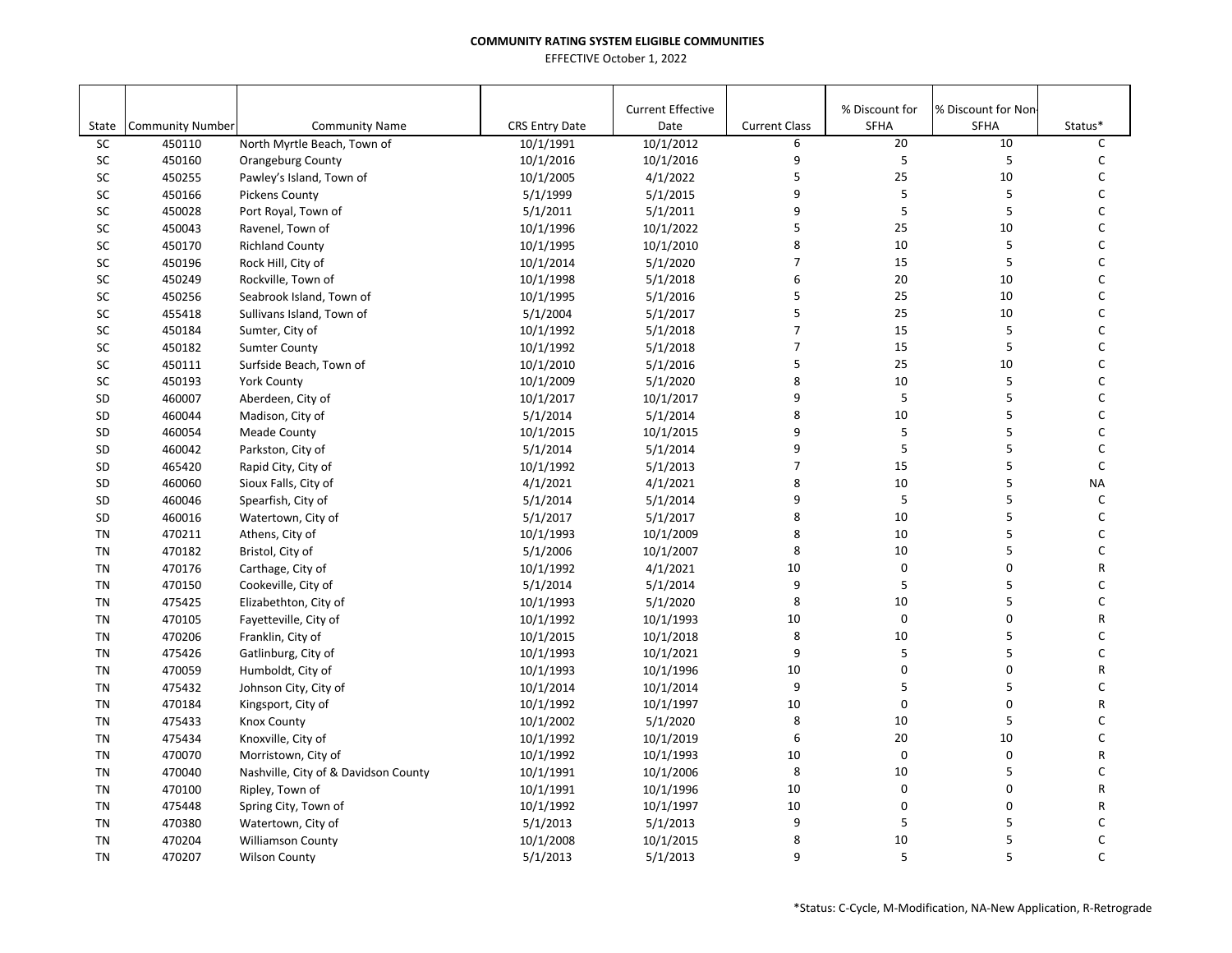| State                  | <b>Community Number</b> | <b>Community Name</b>                     | <b>CRS Entry Date</b>  | <b>Current Effective</b><br>Date | <b>Current Class</b> | % Discount for<br>SFHA | % Discount for Non-<br><b>SFHA</b> | Status*      |
|------------------------|-------------------------|-------------------------------------------|------------------------|----------------------------------|----------------------|------------------------|------------------------------------|--------------|
| <b>TX</b>              | 485454                  | Arlington, City of                        | 10/1/1991              | 10/1/2021                        | 5                    | 25                     | 10                                 | $\mathsf{C}$ |
| TX                     | 480624                  | Austin, City of                           | 10/1/1991              | 5/1/2010                         | 6                    | 20                     | 10                                 | $\mathsf{C}$ |
| TX                     | 481193                  | <b>Bastrop County</b>                     | 10/1/2004              | 10/1/2004                        | 8                    | 10                     | 5                                  | $\mathsf C$  |
| <b>TX</b>              | 485456                  |                                           | 10/1/1991              | 5/1/2006                         | 6                    | 20                     | 10                                 | $\mathsf{C}$ |
| TX                     | 485457                  | Baytown, City of<br>Beaumont, City of     | 10/1/2008              | 10/1/2013                        | $\overline{7}$       | 15                     | 5                                  | C            |
| TX                     | 480289                  | Bellaire, City of                         | 4/1/2022               | 4/1/2022                         | 9                    | 5                      | $\sf 5$                            | <b>NA</b>    |
| TX                     | 480586                  | Benbrook, City of                         | 10/1/1991              | 10/1/2022                        | 6                    | 20                     | 10                                 | C            |
| TX                     | 480878                  | Bevil Oaks, City of                       | 5/1/2010               | 10/1/2020                        | 8                    | 10                     | 5                                  | $\mathsf C$  |
| <b>TX</b>              | 480082                  | Bryan, City of                            | 10/1/1995              | 5/1/2019                         | 8                    | 10                     | 5                                  | $\mathsf{C}$ |
| TX                     | 485459                  | Burleson, City of                         | 10/1/1991              | 10/1/2021                        | 10                   | $\mathbf 0$            | $\mathbf 0$                        | R            |
| <b>TX</b>              | 481209                  | <b>Burnet County</b>                      | 5/1/2014               | 4/1/2021                         | 10                   | $\mathbf 0$            | $\mathbf 0$                        | ${\sf R}$    |
| TX                     | 480167                  | Carrollton, City of                       | 10/1/1991              | 10/1/2012                        | 6                    | 20                     | 10                                 | C            |
| TX                     | 485462                  | Cleburne, City of                         | 10/1/1992              | 5/1/2013                         | 8                    | 10                     | 5                                  | C            |
| TX                     | 480083                  | College Station, City of                  | 5/1/2010               | 4/1/2021                         | 6                    | 20                     | 10                                 | $\mathsf C$  |
| TX                     | 480484                  | Conroe, City of                           | 10/1/1992              | 5/1/2002                         | $\overline{7}$       | 15                     | 5                                  | C            |
| TX                     | 480170                  | Coppell, City of                          | 10/1/1993              | 4/1/2022                         | 6                    | 20                     | 10                                 | $\mathsf{C}$ |
| <b>TX</b>              | 480155                  | Copperas Cove, City of                    | 5/1/2018               | 5/1/2018                         | 8                    | 10                     | 5                                  | $\mathsf{C}$ |
| <b>TX</b>              | 485464                  | Corpus Christi, City of                   | 10/1/1991              | 10/1/2021                        | 8                    | 10                     | 5                                  | $\mathsf{C}$ |
| TX                     | 480171                  | Dallas, City of                           |                        | 4/1/2022                         | 4                    | 30                     | $10\,$                             | $\mathsf{C}$ |
| TX                     | 480291                  | Deer Park, City of                        | 10/1/1991<br>10/1/2000 | 10/1/2022                        | 6                    | 20                     | 10                                 | $\mathsf{C}$ |
| TX                     | 480194                  | Denton, City of                           | 10/1/1991              | 10/1/2018                        | 8                    | 10                     | 5                                  | C            |
| TX                     | 480774                  | <b>Denton County</b>                      | 10/1/1992              | 10/1/1993                        | 10                   | $\mathsf 0$            | $\pmb{0}$                          | ${\sf R}$    |
| TX                     | 481569                  | Dickinson, City of                        | 10/1/2012              | 10/1/2012                        | 8                    | 10                     | 5                                  | C            |
|                        |                         |                                           |                        |                                  | 8                    | 10                     | 5                                  | $\mathsf{C}$ |
| TX<br><b>TX</b>        | 480173                  | Duncanville, City of                      | 10/1/1991              | 10/1/2017<br>10/1/2022           | 6                    | 20                     | 10                                 | <b>NA</b>    |
|                        | 485466                  | El Lago, City of                          | 10/1/2022              | 10/1/1991                        | 9                    | 5                      | 5                                  | $\mathsf{C}$ |
| TX<br>TX               | 480214<br>480777        | El Paso, City of<br>Flower Mound, City of | 10/1/1991              | 10/1/2019                        | 8                    | 10                     | 5                                  | <b>NA</b>    |
| TX                     | 485468                  | Friendswood, City of                      | 10/1/2019<br>10/1/1991 | 10/1/2021                        | 6                    | 20                     | 10                                 | C            |
| <b>TX</b>              | 480596                  | Fort Worth, City of                       |                        | 10/1/2012                        | 8                    | 10                     | 5                                  | C            |
| TX                     | 485469                  | Galveston, City of                        | 10/1/2012<br>5/1/2014  | 5/1/2019                         | 6                    | 20                     | 10                                 | $\mathsf C$  |
| <b>TX</b>              | 485471                  | Garland, City of                          | 10/1/1991              | 10/1/1997                        | $\overline{7}$       | 15                     | 5                                  | $\mathsf{C}$ |
| TX                     | 485472                  | Grand Prairie, City of                    | 10/1/1991              | 5/1/2012                         | 5                    | 25                     | $10\,$                             | $\mathsf{C}$ |
| TX                     | 480266                  |                                           | 5/1/2009               | 5/1/2009                         | 8                    | 10                     | 5                                  | $\mathsf{C}$ |
| TX                     | 480599                  | <b>Guadalupe County</b>                   | 10/1/2012              | 10/1/2018                        | 8                    | 10                     | 5                                  | $\mathsf{C}$ |
| TX                     | 480287                  | Haltom City, City of                      |                        |                                  | $\overline{7}$       | 15                     | 5                                  | $\mathsf C$  |
| TX                     | 480296                  | <b>Harris County</b>                      | 5/1/2004               | 10/1/2014<br>10/1/2009           | 5                    | 25                     | 10                                 | $\mathsf{C}$ |
| <b>TX</b>              | 480601                  | Houston, City of                          | 5/1/2002               | 10/1/2017                        | 8                    | 10                     | 5                                  | C            |
| TX                     | 481271                  | Hurst, City of                            | 10/1/1992              | 10/1/2018                        | 8                    | 10                     | 5                                  | $\mathsf{C}$ |
|                        |                         | Jamaica Beach, City of                    | 10/1/2018              |                                  | $\overline{7}$       | 15                     | 5                                  | <b>NA</b>    |
| <b>TX</b><br><b>TX</b> | 480300                  | Jersey Village, City of                   | 5/1/2020               | 5/1/2020                         | 8                    | 10                     | 5                                  | $\mathsf{C}$ |
|                        | 485481                  | Kemah, City of                            | 10/1/1992              | 5/1/2015                         | $\overline{7}$       |                        |                                    |              |
| TX                     | 485487                  | LaPorte, City of                          | 10/1/1999              | 10/1/2013                        |                      | 15                     | 5                                  | $\mathsf C$  |
| TX                     | 485488                  | League City, City of                      | 10/1/1992              | 4/1/2021                         | 5                    | 25                     | 10                                 | M            |
| <b>TX</b>              | 480042                  | Leon Valley, City of                      | 10/1/2017              | 10/1/2017                        | $\overline{7}$       | 15                     | 5                                  | $\mathsf{C}$ |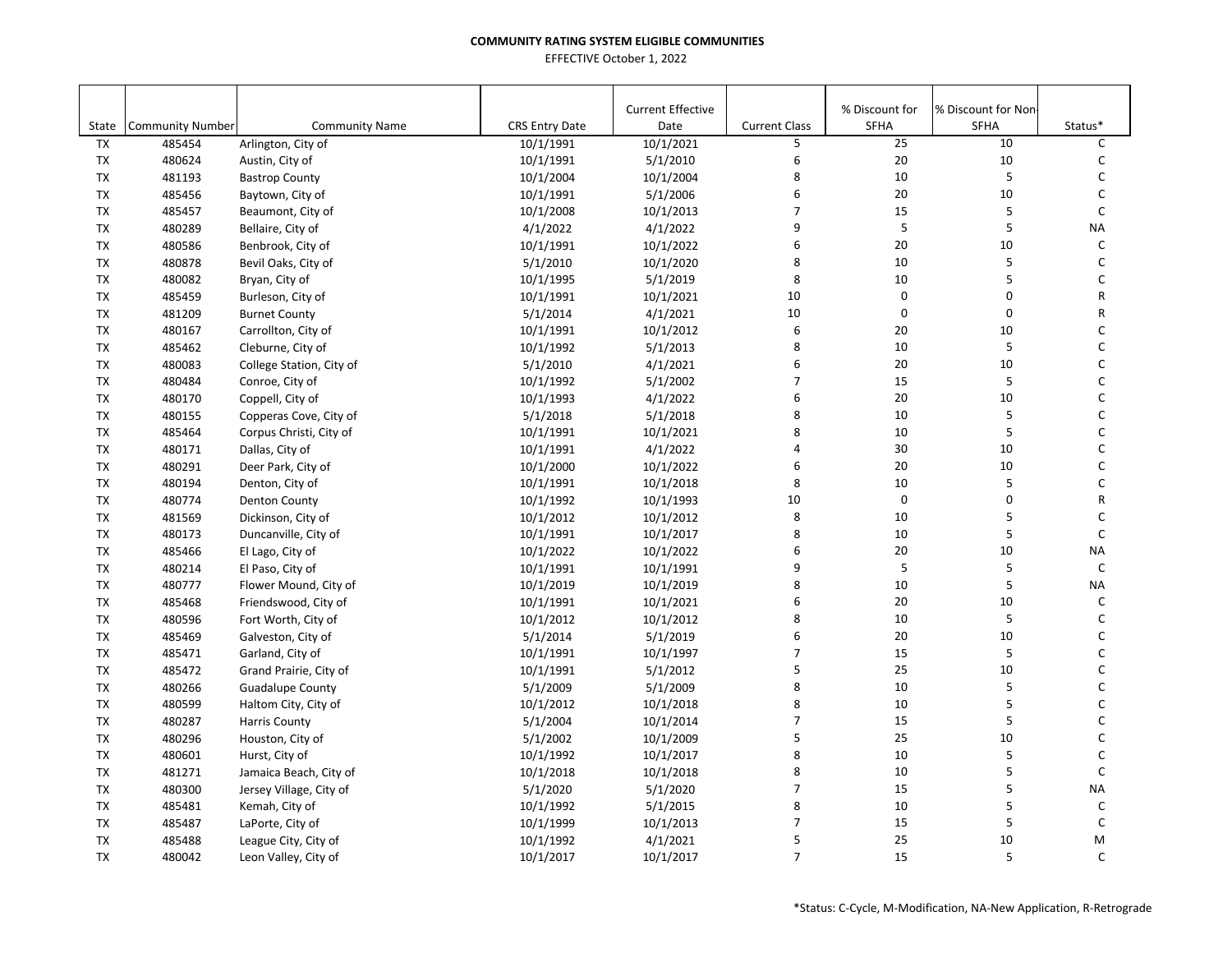| State     | <b>Community Number</b> | <b>Community Name</b>          | <b>CRS Entry Date</b> | <b>Current Effective</b><br>Date | <b>Current Class</b> | % Discount for<br>SFHA | % Discount for Non<br><b>SFHA</b> | Status*      |
|-----------|-------------------------|--------------------------------|-----------------------|----------------------------------|----------------------|------------------------|-----------------------------------|--------------|
| <b>TX</b> | 480195                  | Lewisville, City of            | 10/1/1991             | 10/1/2017                        | 9                    | 5                      | 5                                 | C            |
| TX        | 480043                  | Live Oak, City of              | 5/1/2010              | 5/1/2010                         | 7                    | 15                     | 5                                 | C            |
| TX        | 480452                  | Lubbock, City of               | 10/1/1992             | 5/1/2014                         | $\overline{7}$       | 15                     | 5                                 | C            |
| <b>TX</b> | 480477                  | Midland, City of               | 10/1/1992             | 10/1/1994                        | 8                    | 10                     | 5                                 | C            |
| TX        | 480304                  | Missouri City, City of         | 5/1/2010              | 5/1/2010                         | $\overline{7}$       | 15                     | 5                                 | C            |
| <b>TX</b> | 485491                  | Nassau Bay, City of            | 10/1/1992             | 5/1/2009                         | $\overline{7}$       | 15                     | 5                                 | $\mathsf C$  |
| TX        | 485493                  | New Braunfels, City of         | 10/1/2013             | 5/1/2019                         | 8                    | 10                     | 5                                 | C            |
| <b>TX</b> | 480607                  | North Richland Hills, City of  | 10/1/1991             | 10/1/2016                        | $\overline{7}$       | 15                     | 5                                 | $\mathsf C$  |
| TX        | 480206                  | Odessa, City of                | 10/1/1992             | 10/1/2020                        | 8                    | 10                     | 5                                 | $\mathsf{C}$ |
| TX        | 480307                  | Pasadena, City of              | 10/1/1991             | 5/1/2019                         | 8                    | 10                     | 5                                 | $\mathsf{C}$ |
| TX        | 480077                  | Pearland, City of              | 5/1/2005              | 5/1/2014                         | 6                    | 20                     | 10                                | C            |
| TX        | 481028                  | Pflugerville, City of          | 5/1/2011              | 4/1/2021                         | $\overline{7}$       | 15                     | 5                                 | C            |
| TX        | 480140                  | Plano, City of                 | 10/1/1992             | 5/1/2018                         | 8                    | 10                     | 5                                 | C            |
| <b>TX</b> | 485499                  | Port Arthur, City of           | 10/1/1991             | 10/1/1991                        | 9                    | $\sf 5$                | 5                                 | C            |
| TX        | 480184                  | Richardson, City of            | 10/1/1991             | 10/1/2018                        | 8                    | 10                     | 5                                 | C            |
| <b>TX</b> | 480608                  | Richland Hills, City of        | 5/1/2014              | 5/1/2014                         | 8                    | 10                     | 5                                 | $\mathsf C$  |
| <b>TX</b> | 485504                  | Rockport, City of              | 10/1/2019             | 10/1/2019                        | $\overline{7}$       | 15                     | 5                                 | <b>NA</b>    |
| <b>TX</b> | 480045                  | San Antonio, City of           | 10/1/2022             | 10/1/2022                        | 6                    | 20                     | 10                                | NA           |
| TX        | 485505                  | San Marcos, City of            | 10/1/1992             | 10/1/2002                        | $\overline{7}$       | 15                     | 5                                 | C            |
| TX        | 485507                  | Seabrook, City of              | 10/1/2002             | 10/1/2011                        | $\overline{7}$       | 15                     | 5                                 | $\mathsf C$  |
| TX        | 485510                  | Shoreacres, City of            | 5/1/2014              | 5/1/2020                         | 8                    | 10                     | 5                                 | C            |
| <b>TX</b> | 480234                  | Sugar Land, City of            | 5/1/2010              | 5/1/2010                         | $\overline{7}$       | 15                     | 5                                 | C            |
| <b>TX</b> | 481127                  | Sunset Valley, City of         | 5/1/2010              | 10/1/2016                        | $\overline{7}$       | 15                     | 5                                 | C            |
| <b>TX</b> | 480502                  | Sweetwater, City of            | 10/1/1991             | 5/1/2008                         | 9                    | 5                      | 5                                 | C            |
| <b>TX</b> | 485513                  | Taylor Lake Village, City of   | 5/1/2014              | 5/1/2014                         | 8                    | 10                     | 5                                 | C            |
| <b>TX</b> | 481585                  | Tiki Island, Village of        | 10/1/2001             | 10/1/2017                        | $\overline{7}$       | 15                     | 5                                 | $\mathsf C$  |
| <b>TX</b> | 480318                  | West University Place, City of | 10/1/2019             | 10/1/2019                        | $\overline{7}$       | 15                     | 5                                 | <b>NA</b>    |
| <b>TX</b> | 480654                  | Wharton, City of               | 10/1/2011             | 10/1/2016                        | 9                    | 5                      | 5                                 | $\mathsf{C}$ |
| TX        | 480662                  | Wichita Falls, City of         | 10/1/1991             | 10/1/2007                        | 8                    | 10                     | 5                                 | C            |
| UT        | 490039                  | Bountiful, City of             | 10/1/1991             | 10/1/1991                        | 9                    | 5                      | 5                                 | $\mathsf C$  |
| UT        | 490074                  | Cedar City, City of            | 10/1/1994             | 10/1/1996                        | 10                   | 0                      | 0                                 | R            |
| UT        | 490040                  | Centerville, City of           | 5/1/2002              | 10/1/2018                        | 10                   | $\pmb{0}$              | 0                                 | R            |
| UT        | 490232                  | <b>Grand County</b>            | 4/1/2022              | 4/1/2022                         | 8                    | 10                     | 5                                 | <b>NA</b>    |
| UT        | 490019                  | Logan, City of                 | 10/1/1993             | 10/1/2019                        | 7                    | 15                     | 5                                 | C            |
| UT        | 490072                  | Moab, City of                  | 5/1/2001              | 10/1/2011                        | 9                    | 5                      | 5                                 | C            |
| UT        | 490214                  | North Ogden, City of           | 10/1/1993             | 5/1/2019                         | 10                   | $\mathbf 0$            | 0                                 | C            |
| UT        | 490216                  | Orem, City of                  | 10/1/1993             | 5/1/2008                         | $\overline{7}$       | 15                     | 5                                 | C            |
| UT        | 490159                  | Provo, City of                 | 10/1/1991             | 10/1/1996                        | 8                    | 10                     | 5                                 | $\mathsf C$  |
| UT        | 490178                  | Santa Clara, City of           | 10/1/1995             | 10/1/2018                        | 8                    | 10                     | 5                                 | C            |
| UT        | 490177                  | St. George, City of            | 10/1/1994             | 10/1/2021                        | 8                    | 10                     | 5                                 | $\mathsf C$  |
| UT        | 490187                  | <b>Weber County</b>            | 10/1/2015             | 10/1/2022                        | 10                   | 0                      | 0                                 | R            |
| UT        | 490052                  | West Bountiful, City of        | 10/1/1996             | 10/1/2021                        | 10                   | 0                      | 0                                 | R            |
| VT        | 500013                  | Bennington, Town of            | 10/1/1993             | 10/1/1993                        | 9                    | 5                      | 5                                 | $\mathsf{C}$ |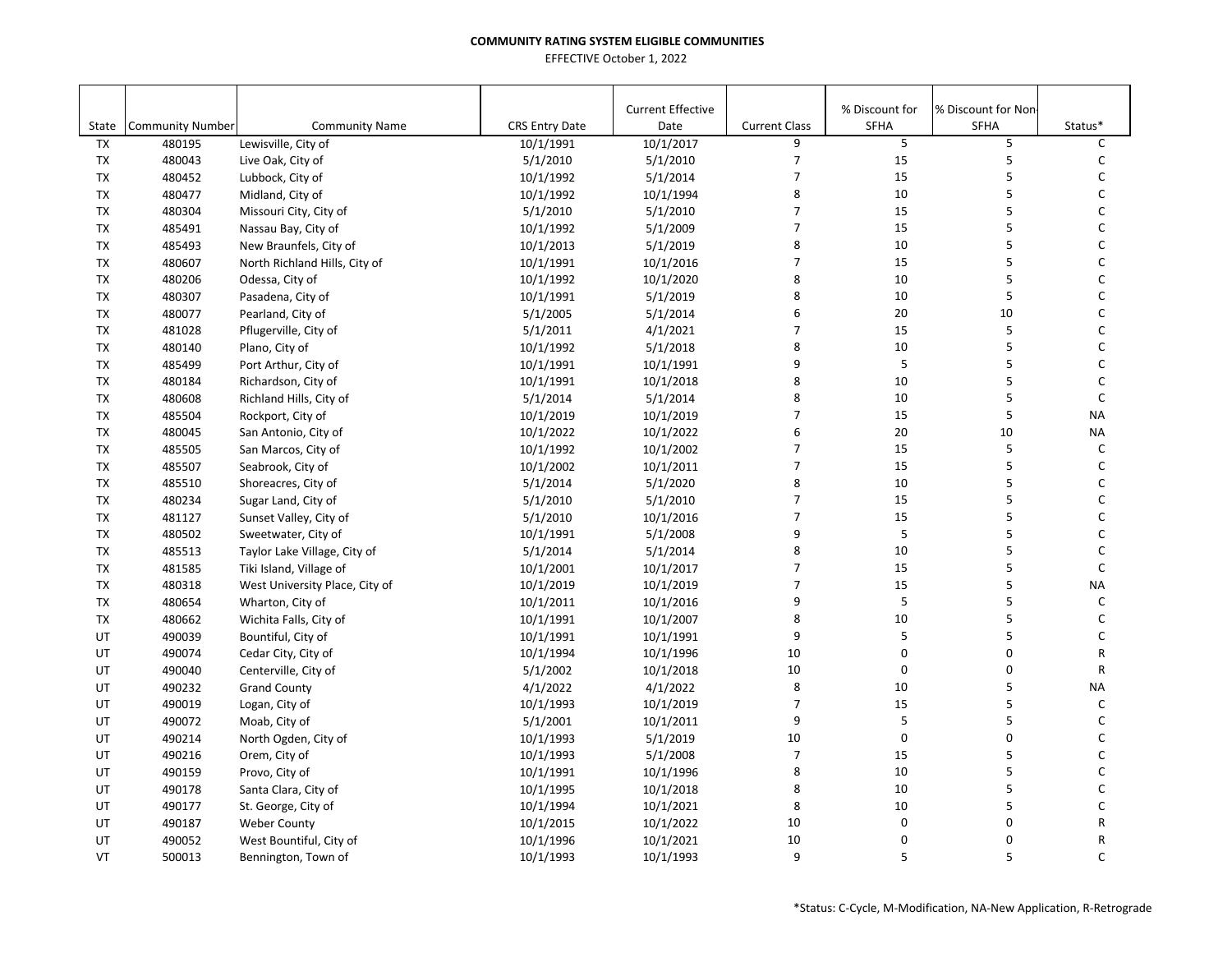|           |                         |                              |                       | <b>Current Effective</b> |                      | % Discount for | % Discount for Non- |              |
|-----------|-------------------------|------------------------------|-----------------------|--------------------------|----------------------|----------------|---------------------|--------------|
| State     | <b>Community Number</b> | <b>Community Name</b>        | <b>CRS Entry Date</b> | Date                     | <b>Current Class</b> | <b>SFHA</b>    | <b>SFHA</b>         | Status*      |
| VT        | 500106                  | Berlin, Town of              | 5/1/2017              | 4/1/2022                 | $\overline{7}$       | 15             | 5                   | C            |
| VT        | 500126                  | Brattleboro, Town of         | 10/1/1991             | 10/1/2017                | 8                    | $10\,$         | 5                   | C            |
| VT        | 500033                  | Colchester, Town of          | 5/1/2016              | 5/1/2016                 | 8                    | 10             | 5                   | С            |
| VT        | 505518                  | Montpelier, City of          | 10/1/1998             | 5/1/2020                 | 8                    | 10             | 5                   | C            |
| VT        | 500123                  | Waterbury, Town of           | 10/1/2016             | 4/1/2021                 | 8                    | 10             | 5                   | C            |
| VT        | 500122                  | Waterbury, Village of        | 10/1/2016             | 4/1/2021                 | 10                   | $\mathbf 0$    | $\pmb{0}$           | R            |
| VA        | 510001                  | <b>Accomack County</b>       | 10/1/1992             | 5/1/2018                 | 6                    | 20             | 10                  | C            |
| VA        | 515519                  | Alexandria, City of          | 10/1/1992             | 10/1/2013                | 6                    | 20             | 10                  | C            |
| VA        | 515520                  | <b>Arlington County</b>      | 10/1/1992             | 10/1/2008                | 8                    | 10             | 5                   | C            |
| VA        | 510075                  | Ashland, Town of             | 10/1/2016             | 10/1/2022                | 8                    | 10             | 5                   | C            |
| VA        | 510134                  | Bridgewater, Town of         | 10/1/1996             | 5/1/2006                 | 8                    | 10             | 5                   | С            |
| VA        | 510106                  | Cape Charles, Town of        | 5/1/2010              | 5/1/2019                 | 8                    | 10             | 5                   | $\mathsf C$  |
| VA        | 510034                  | Chesapeake, City of          | 5/1/2015              | 10/1/2021                | $\overline{7}$       | 15             | 5                   | C            |
| VA        | 510002                  | Chincoteague, City of        | 10/1/2000             | 10/1/2003                | 8                    | 10             | 5                   | С            |
| VA        | 515525                  | <b>Fairfax County</b>        | 10/1/1993             | 10/1/2014                | 6                    | 20             | 10                  | С            |
| VA        | 510054                  | Falls Church, City of        | 5/1/2007              | 10/1/2016                | 6                    | 20             | 10                  | C            |
| VA        | 510060                  | Franklin, City of            | 10/1/2020             | 10/1/2020                | 9                    | 5              | 5                   | C            |
| VA        | 510071                  | <b>Gloucester County</b>     | 10/1/1995             | 10/1/2016                | 6                    | 20             | 10                  | C            |
| VA        | 515527                  | Hampton, City of             | 5/1/2011              | 5/1/2019                 | $\overline{7}$       | 15             | 5                   | C            |
| VA        | 510201                  | James City County            | 10/1/1992             | 10/1/2020                | 5                    | 25             | 10                  | C            |
| VA        | 510090                  | Loudoun County               | 10/1/1992             | 5/1/2003                 | 10                   | $\mathbf 0$    | $\mathbf 0$         | $\mathsf{R}$ |
| VA        | 510103                  | Newport News, City of        | 4/1/2022              | 4/1/2022                 | $\overline{7}$       | 15             | 5                   | <b>NA</b>    |
| VA        | 510104                  | Norfolk, City of             | 10/1/1992             | 4/1/2022                 | 5                    | 25             | 10                  | $\mathsf{C}$ |
| VA        | 510183                  | Poquoson, City of            | 10/1/1992             | 10/1/2013                | 8                    | 10             | 5                   | С            |
| VA        | 515529                  | Portsmouth, City of          | 10/1/1992             | 5/1/2017                 | 7                    | 15             | 5                   | C            |
| VA        | 510119                  | <b>Prince William County</b> | 10/1/1996             | 10/1/2019                | 7                    | 15             | 5                   | M            |
| VA        | 510129                  | Richmond, City of            | 10/1/2015             | 10/1/2015                | 8                    | 10             | 5                   | $\mathsf C$  |
| VA        | 510130                  | Roanoke, City of             | 10/1/1996             | 10/1/2008                | $\overline{7}$       | 15             | 5                   | C            |
| VA        | 510190                  | Roanoke County               | 10/1/1991             | 10/1/2006                | 8                    | 10             | 5                   | C            |
| VA        | 510154                  | <b>Stafford County</b>       | 5/1/2011              | 10/1/2017                | $\overline{7}$       | 15             | 5                   | C            |
| VA        | 510053                  | Vienna, Town of              | 10/1/1996             | 10/1/2011                | 8                    | 10             | 5                   | C            |
| VA        | 510131                  | Vinton, Town of              | 10/1/2016             | 10/1/2016                | 8                    | 10             | 5                   | $\mathsf C$  |
| VA        | 515531                  | Virgina Beach, City of       | 5/1/2019              | 5/1/2019                 | $\overline{7}$       | 15             | 5                   | <b>NA</b>    |
| VA        | 510005                  | Wachapreague, Town of        | 10/1/1996             | 5/1/2017                 | 8                    | 10             | 5                   | $\mathsf{C}$ |
| VA        | 510182                  | <b>York County</b>           | 10/1/2005             | 5/1/2017                 | $\overline{7}$       | 15             | 5                   | C            |
| <b>WA</b> | 530073                  | Auburn, City of              | 10/1/1992             | 5/1/2008                 | 5                    | 25             | 10                  | C            |
| <b>WA</b> | 530074                  | Bellevue, City of            | 10/1/1992             | 5/1/2006                 | 5                    | 25             | 10                  | C            |
| <b>WA</b> | 530153                  | Burlington, City of          | 10/1/1994             | 10/1/2020                | 10                   | $\pmb{0}$      | 0                   | R            |
| <b>WA</b> | 530076                  | Carnation, City of           | 10/1/2014             | 10/1/2014                | $\overline{7}$       | 15             | 5                   | C            |
| <b>WA</b> | 530103                  | Centralia, City of           | 10/1/1994             | 5/1/2016                 | 6                    | 20             | 10                  | C            |
| <b>WA</b> | 530104                  | Chehalis, City of            | 10/1/1994             | 10/1/2018                | $\overline{7}$       | 15             | 5                   | C            |
| <b>WA</b> | 530024                  | <b>Clark County</b>          | 10/1/2004             | 10/1/2009                | 5                    | 25             | 10                  | C            |
| <b>WA</b> | 530051                  |                              | 10/1/2000             | 5/1/2016                 | 8                    | 10             | 5                   | C            |
|           |                         | Ephrata, City of             |                       |                          |                      |                |                     |              |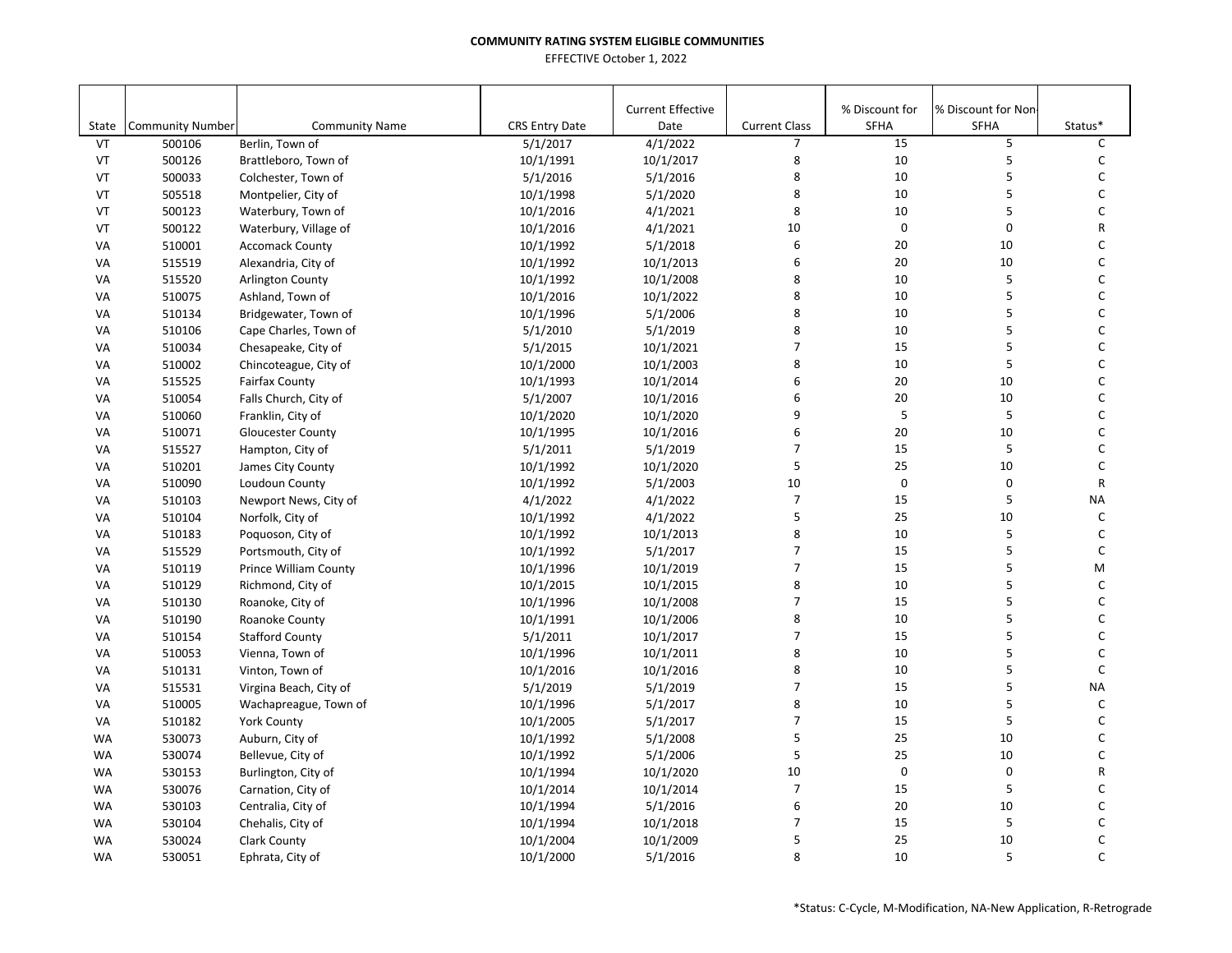|           |                         |                           |                       | <b>Current Effective</b> |                      | % Discount for | % Discount for Non- |         |
|-----------|-------------------------|---------------------------|-----------------------|--------------------------|----------------------|----------------|---------------------|---------|
| State     | <b>Community Number</b> | <b>Community Name</b>     | <b>CRS Entry Date</b> | Date                     | <b>Current Class</b> | <b>SFHA</b>    | SFHA                | Status* |
| <b>WA</b> | 530200                  | Everson, City of          | 10/1/1994             | 10/1/2019                | 6                    | 20             | 10                  | C       |
| <b>WA</b> | 530201                  | Ferndale, City of         | 5/1/2015              | 5/1/2020                 | 6                    | $20\,$         | 10                  | C       |
| <b>WA</b> | 530140                  | Fife, City of             | 5/1/2006              | 10/1/2016                | 10                   | $\mathsf 0$    | $\pmb{0}$           | R       |
| <b>WA</b> | 530166                  | Index, Town of            | 5/1/1998              | 10/1/2017                | $\overline{7}$       | 15             | 5                   | C       |
| <b>WA</b> | 530079                  | Issaquah, City of         | 10/1/1992             | 5/1/2008                 | 5                    | 25             | 10                  | C       |
| <b>WA</b> | 530080                  | Kent, City of             | 5/1/2010              | 10/1/2019                | 5                    | 25             | 10                  | C       |
| <b>WA</b> | 530071                  | <b>King County</b>        | 10/1/1991             | 10/1/2007                | $\overline{2}$       | 40             | 10                  | C       |
| <b>WA</b> | 530095                  | <b>Kittitas County</b>    | 5/1/2015              | 5/1/2015                 | 6                    | 20             | 10                  | C       |
| <b>WA</b> | 530156                  | La Conner, Town of        | 10/1/1996             | 5/1/2018                 | 10                   | $\mathbf 0$    | $\mathbf 0$         | R       |
| <b>WA</b> | 530102                  | Lewis County              | 10/1/1994             | 10/1/2019                | 5                    | 25             | 10                  | C       |
| WA        | 530316                  | Lower Elwha/Klallam Tribe | 10/1/2000             | 10/1/2016                | 10                   | 0              | 0                   | R       |
| <b>WA</b> | 530331                  | Lummi Nation              | 5/1/2010              | 10/1/2014                | $\overline{7}$       | 15             | 5                   | С       |
| <b>WA</b> | 530169                  | Monroe, City of           | 10/1/1991             | 5/1/2006                 | 5                    | 25             | 10                  | C       |
| <b>WA</b> | 530158                  | Mount Vernon, City of     | 5/1/1997              | 10/1/2012                | 6                    | 20             | 10                  | С       |
| <b>WA</b> | 530085                  | North Bend, City of       | 10/1/1995             | 5/1/2017                 | 5                    | 25             | 10                  | С       |
| <b>WA</b> | 530143                  | Orting, City of           | 5/1/2008              | 10/1/2017                | 6                    | 20             | 10                  | C       |
| <b>WA</b> | 530138                  | <b>Pierce County</b>      | 10/1/1995             | 5/1/2012                 | $\overline{2}$       | 40             | 10                  | C       |
| <b>WA</b> | 530087                  | Redmond, City of          | 5/1/2016              | 5/1/2016                 | 5                    | 25             | 10                  | C       |
| <b>WA</b> | 530088                  | Renton, City of           | 10/1/1994             | 10/1/2014                | 5                    | 25             | 10                  | C       |
| <b>WA</b> | 530151                  | <b>Skagit County</b>      | 5/1/1998              | 10/1/2019                | 5                    | 25             | 10                  | C       |
| <b>WA</b> | 535534                  | Snohomish County          | 5/1/2006              | 10/1/2018                | 6                    | 20             | 10                  | C       |
| <b>WA</b> | 530090                  | Snoqualmie, City of       | 10/1/1992             | 5/1/2002                 | 5                    | 25             | 10                  | C       |
| <b>WA</b> | 530173                  | Sultan, City of           | 10/1/2003             | 10/1/2013                | 6                    | 20             | 10                  | C       |
| <b>WA</b> | 530204                  | Sumas, City of            | 10/1/1993             | 10/1/2018                | $\overline{7}$       | 15             | 5                   | C       |
| <b>WA</b> | 530188                  | <b>Thurston County</b>    | 10/1/2000             | 10/1/2016                | $\overline{2}$       | 40             | 10                  | C       |
| <b>WA</b> | 530193                  | Wahkiakum County          | 10/1/2007             | 5/1/2018                 | 10                   | $\mathbf 0$    | 0                   | R       |
| <b>WA</b> | 530067                  | Westport, City of         | 10/1/2009             | 10/1/2014                | 8                    | 10             | 5                   | C       |
| <b>WA</b> | 530198                  | <b>Whatcom County</b>     | 10/1/1996             | 10/1/2006                | 6                    | 20             | 10                  | C       |
| <b>WA</b> | 530217                  | Yakima County             | 10/1/2007             | 10/1/2017                | 10                   | $\mathbf 0$    | 0                   | R       |
| <b>WV</b> | 540282                  | <b>Berkeley County</b>    | 10/1/2011             | 10/1/2011                | $\overline{7}$       | 15             | 5                   | C       |
| <b>WV</b> | 540199                  | Buckhannon, City of       | 5/1/2007              | 5/1/2007                 | 8                    | 10             | 5                   | C       |
| <b>WV</b> | 540073                  | Charleston, City of       | 10/1/2011             | 10/1/2011                | 9                    | 5              | 5                   | C       |
| <b>WV</b> | 540026                  | <b>Fayette County</b>     | 10/1/2018             | 10/1/2018                | 9                    | 5              | 5                   | C       |
| <b>WV</b> | 540040                  | <b>Greenbrier County</b>  | 10/1/2018             | 10/1/2018                | 9                    | 5              | 5                   | C       |
| <b>WV</b> | 540226                  | <b>Hampshire County</b>   | 10/1/2013             | 10/1/2013                | 8                    | 10             | 5                   | C       |
| <b>WV</b> | 540065                  | Jefferson County          | 10/1/2006             | 10/1/2017                | 6                    | 20             | 10                  | C       |
| <b>WV</b> | 540070                  | Kanawha County            | 10/1/2018             | 10/1/2018                | 9                    | 5              | 5                   | C       |
| <b>WV</b> | 540006                  | Martinsburg, City of      | 5/1/2016              | 5/1/2016                 | 8                    | 10             | 5                   | C       |
| <b>WV</b> | 540144                  | Morgan County             | 10/1/2013             | 10/1/2013                | 9                    | 5              | 5                   | C       |
| <b>WV</b> | 540194                  | Parsons, City of          | 5/1/2016              | 5/1/2016                 | 8                    | 10             | 5                   | C       |
| <b>WV</b> | 540004                  | Philippi, City of         | 5/1/2003              | 5/1/2003                 | 8                    | 10             | 5                   | C       |
| <b>WV</b> | 540164                  | <b>Putnam County</b>      | 10/1/2016             | 10/1/2016                | 9                    | 5              | 5                   | C       |
|           |                         |                           |                       |                          |                      |                |                     |         |